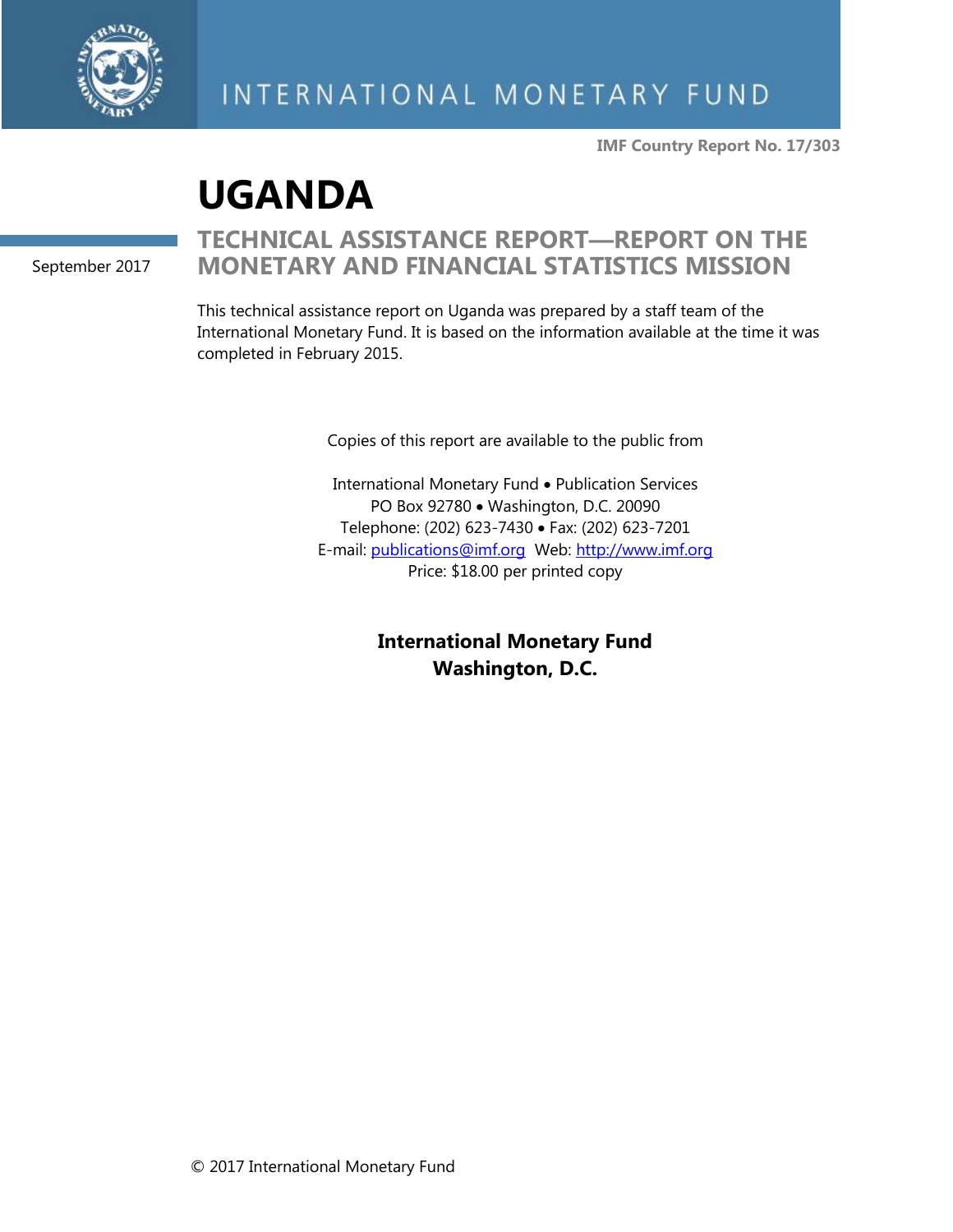# **INTERNATIONAL MONETARY FUND**

Statistics Department



## **UGANDA**

# **TECHNICAL ASSISTANCE REPORT ON THE MONETARY AND FINANCIAL STATISTICS MISSION**

(January 12–22, 2015)

**Prepared by Joseph Crowley and Phousnith Khay** 

**February 2015**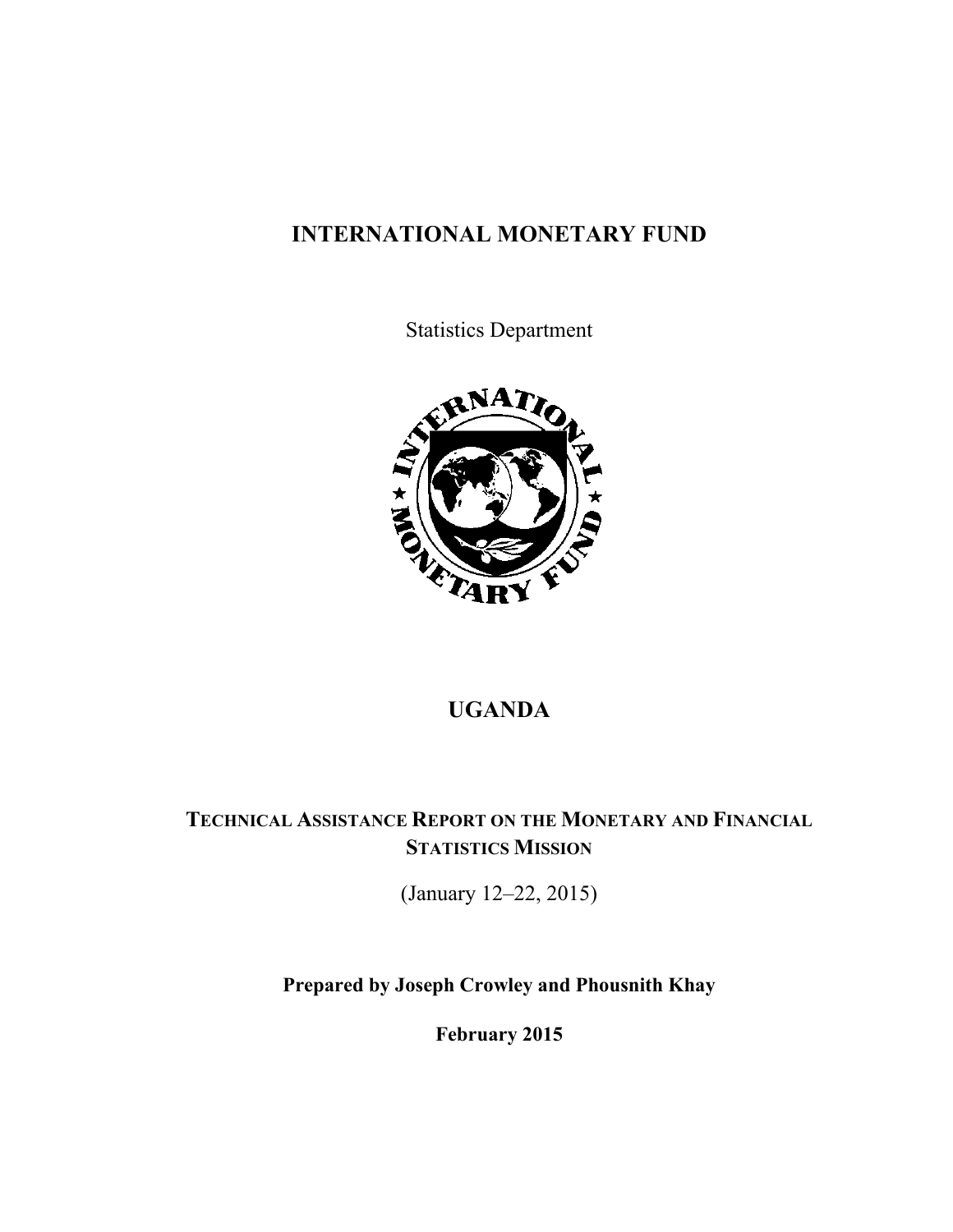The contents of this report constitute technical advice and recommendations given by the staff of the International Monetary Fund (IMF) to the authorities of a member country in response to their request for technical assistance. With the written authorization of the recipients country's authorities, this report (in whole or in part) or summaries thereof may be disclosed to IMF Executive Directors and their staff, and to technical assistance providers and donors outside the IMF. Consent will be deemed obtained unless the recipient country's authorities object to such dissemination within 60 days of the transmittal of the report. Disclosure of this report (in whole or in part) or summaries thereof to parties outside the IMF other than technical assistance providers and donors shall require the explicit authorization of the recipient country's authorities and the IMF Statistics Department (STA).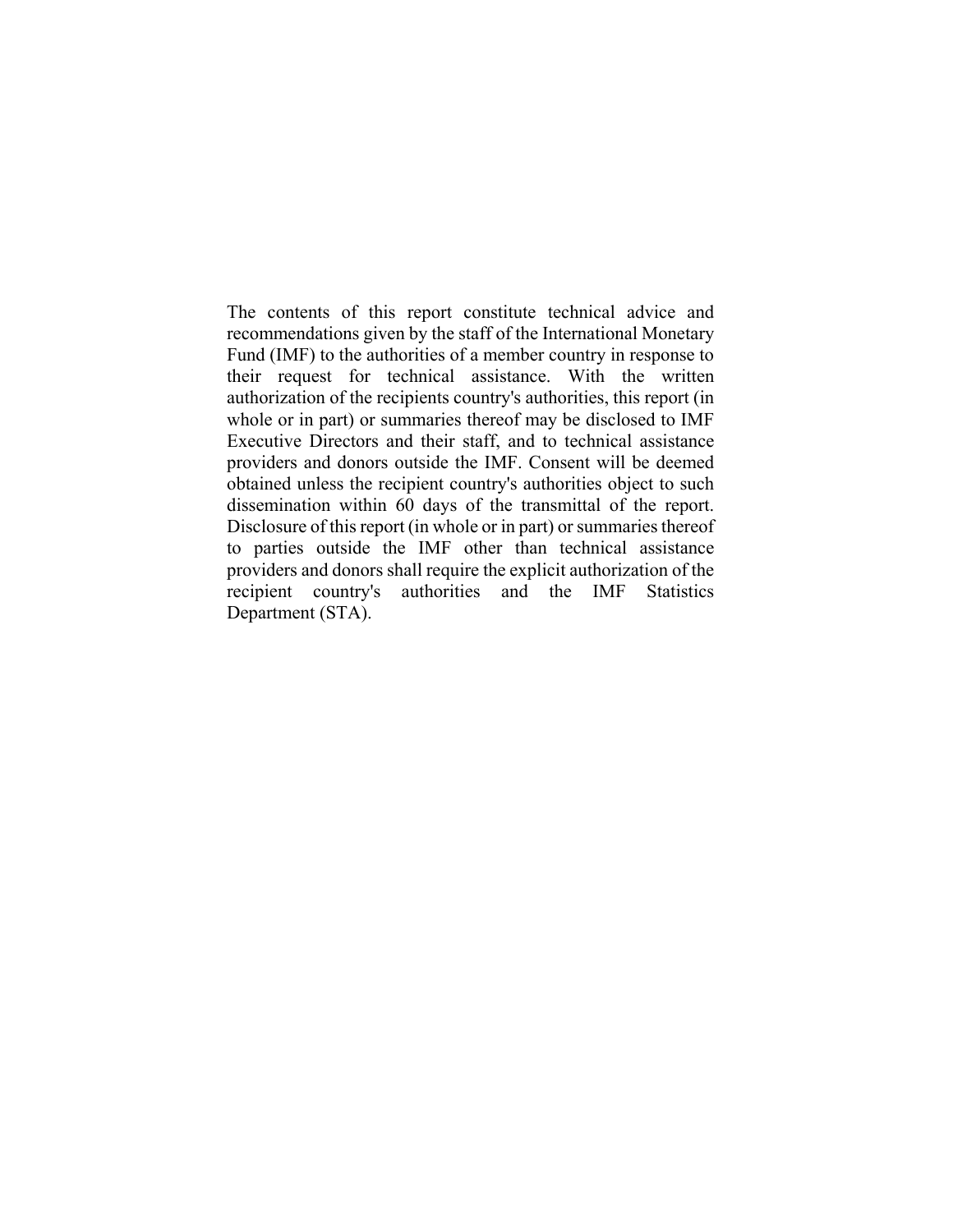| I.                                                                                                          |  |
|-------------------------------------------------------------------------------------------------------------|--|
| Implementation of Previous Missions' Recommendations 10<br>A.                                               |  |
| П.<br>Collection and Compilation of Monetary Statistics for Other Depository Corporations 11<br>$A_{\cdot}$ |  |
| $B_{\cdot}$                                                                                                 |  |
| Collection and Compilation of Monetary Statistics for Other Financial Corporations14<br>Ш.                  |  |
| $A_{\cdot}$                                                                                                 |  |
| Source Data and Mapping for Other Financial Corporations 15<br>$B_{\cdot}$                                  |  |
| $C_{\cdot}$                                                                                                 |  |
|                                                                                                             |  |
| V.                                                                                                          |  |
| <b>Appendices</b>                                                                                           |  |
| Status of Implementation of the Recommendations of the Previous Mission20<br>I.                             |  |
| Π.                                                                                                          |  |
| III.                                                                                                        |  |
| IV.A.                                                                                                       |  |
| SRF 4SR Mapping for Proposed New Reporting Forms and Annexes41<br>IV.B.                                     |  |
| V.                                                                                                          |  |
| VI.A.                                                                                                       |  |
| VI.B.<br>SRF 4SR Mapping for Proposed New Reporting Forms for Private Pension                               |  |
| VII.                                                                                                        |  |
| VIII.                                                                                                       |  |
| IX.                                                                                                         |  |
|                                                                                                             |  |

### **Contents Page**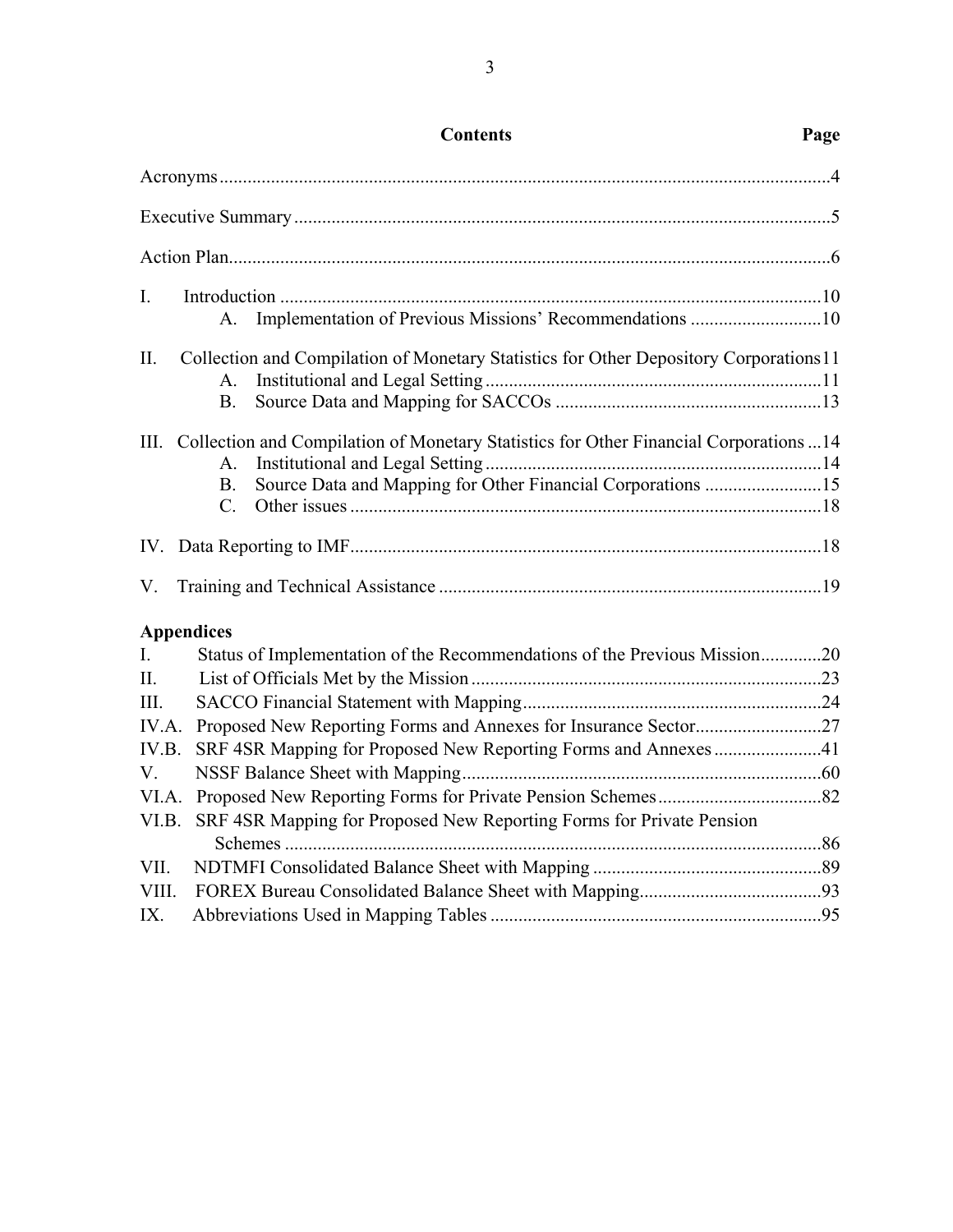### **ACRONYMS**

| <b>AFR</b>    | African Department, IMF                                |
|---------------|--------------------------------------------------------|
| <b>BOU</b>    | Bank of Uganda                                         |
| <b>CBS</b>    | Central bank survey                                    |
| <b>DCS</b>    | Depository corporation survey                          |
| EAC           | <b>East African Community</b>                          |
| <b>EDDI</b>   | <b>Enhanced Data Dissemination Initiative</b>          |
| FC            | Financial corporation                                  |
| <b>FOREX</b>  | Foreign exchange                                       |
| <b>FSI</b>    | Financial stability indicator                          |
| <b>ICS</b>    | <b>Integrated Correspondence System</b>                |
| <b>IFRS</b>   | <b>International Financial Reporting Standards</b>     |
| <b>IFS</b>    | <b>International Financial Statistics</b>              |
| <b>IMD</b>    | <b>Integrated Monetary Database</b>                    |
| <b>IMF</b>    | <b>International Monetary Fund</b>                     |
| <b>IRA</b>    | <b>Insurance Regulatory Authority</b>                  |
| <b>MDI</b>    | Microfinance deposit-taking institution                |
| <b>MFI</b>    | Microfinance institution                               |
| <b>MFS</b>    | Monetary and financial statistics                      |
| <b>MFSM</b>   | Monetary and Financial Statistics Manual               |
| <b>MSDDD</b>  | Monetary Statistics and Data Dissemination Division    |
| <b>NDTMFI</b> | Non deposit-taking microfinance institution            |
| <b>NSSF</b>   | National Social Security Fund                          |
| ODC           | Other depository corporation                           |
| <b>OFC</b>    | Other financial corporation                            |
| <b>OFI</b>    | Other financial intermediary                           |
| <b>PFS</b>    | <b>Project Framework Summary</b>                       |
| <b>SACCO</b>  | Savings and credit cooperative                         |
| <b>SD</b>     | <b>Statistics Department</b>                           |
| <b>SDDS</b>   | <b>Special Data Dissemination Standards</b>            |
| <b>SRF</b>    | <b>Standardized Report Form</b>                        |
| <b>STA</b>    | <b>Statistics Department, IMF</b>                      |
| <b>UCSCU</b>  | Uganda Co-operative Savings and Credit Union           |
| <b>UDBL</b>   | <b>Uganda Developments Bank Limited</b>                |
| <b>URBRA</b>  | <b>Uganda Retirement Benefits Regulatory Authority</b> |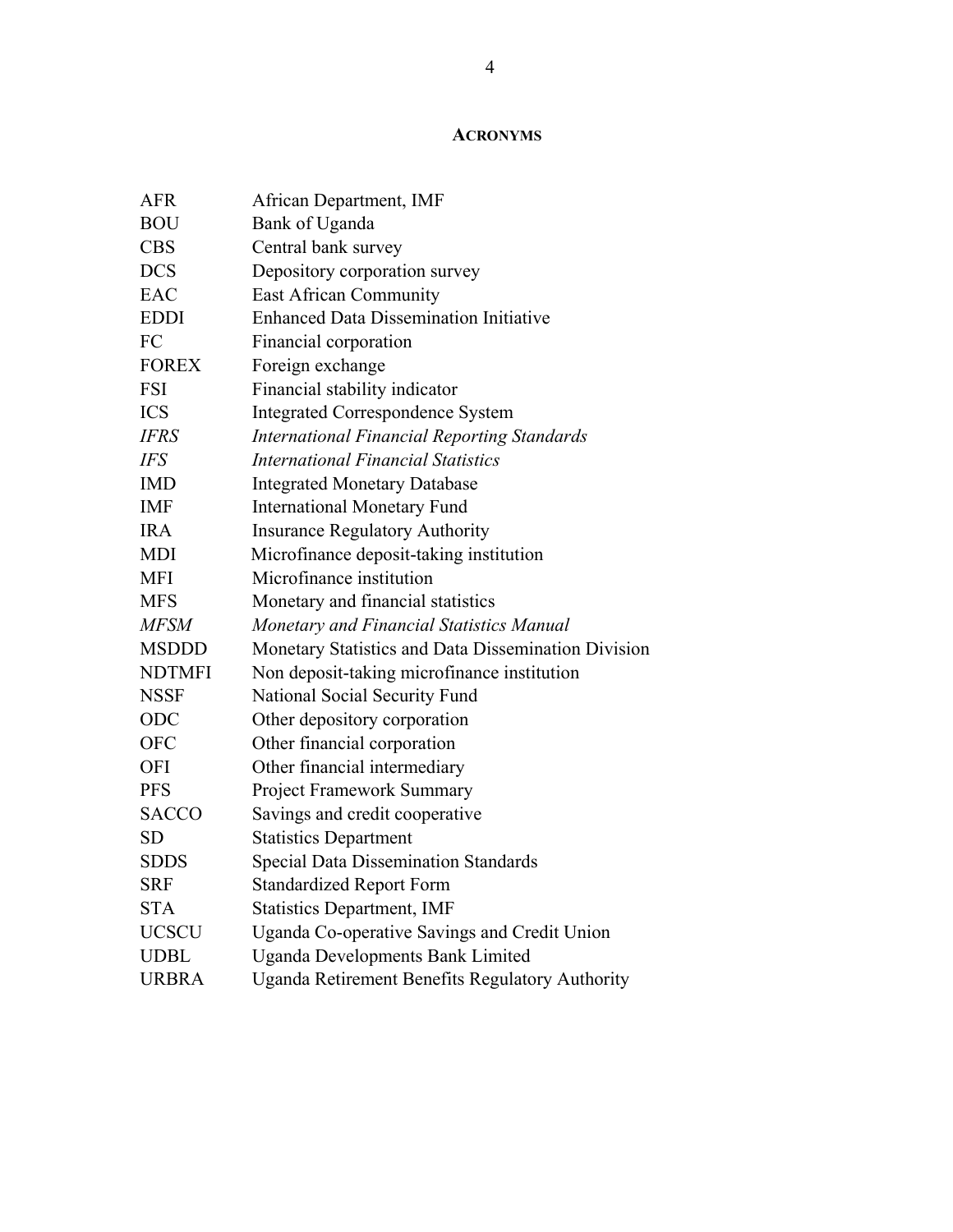### **EXECUTIVE SUMMARY**

A monetary and financial statistics (MFS) mission from the International Monetary Fund's (IMF's) Statistics Department (STA) visited Kampala during January 12–22, 2015. The mission focused on reviewing and mapping source data for savings and credit cooperatives (SACCOs) to the IMF's Standardized Report Form (SRF) 2SR and other financial corporations (OFCs) to the SRF 4SR in line with the IMF's *Monetary and Financial Statistics Manual (MFSM)*. This will lead to an expansion of the monetary statistics coverage for Uganda.

The source data for SACCOs, the National Social Security Fund (NSSF), and non deposit-taking microfinance institutions (NDTMFIs) were generally sufficient for mapping once various clarifications were provided. However, for the insurance corporations and private pension funds (i.e., excluding the NSSF) the available source data were not adequate. The mission therefore worked with the authorities, the Uganda Retirement Benefits Regulatory Authority (URBRA), and the Insurance Regulatory Authority (IRA) to agree on modifications to the current reporting forms that would include breakdowns needed for mapping to the SRF 4SR, and then agreed on the mapping with the SD staff.

The mission mapped source data to the SRFs using separate bridge tables for each sector. One table was used to map SACCOs to the SRF 2SR. For mapping to the SRF 4SR, separate tables were used for (1) insurance corporations; (2) pension funds (including the National Social Security Fund (NSSF) and private pensions); (3) other financial intermediaries (OFIs), which included only non deposit-taking microfinance institutions; and (4) foreign exchange (FOREX) bureaus (financial auxiliaries). Each mapping includes tables where source data are input, SRF 2SR or 4SR forms that are automatically calculated using the input source data, and a bridge table that presents the details of the mapping from the source data to the output forms.

The mission discussed with BOU officials the compilation and reporting of the expanded SRF 2SR including SACCOs and SRF 4SR for OFCs to IMF for surveillance purposes and for publishing in the IMF's *International Financial Statistics* (*IFS).* The mission recommended that BOU report the expanded SRF 2SR and the SRF 4SR to STA for publication in *IFS* as recommended below.

The benchmarks selected for evaluating the effectiveness of technical assistance are to: (1) review and begin using the spreadsheets developed during the mission to compile and report to STA the SRF 2SR for SACCOs and incorporate it in the SRF 2SR for ODCs, beginning with December 2014 data, by June 30, 2016; and (2) implement the modified report forms for other pension funds (pension schemes) and insurance corporations and begin compiling and reporting to STA quarterly SRF 4SR including insurance corporations, the NSSF, other pension funds, NDTMFIs, and FOREX bureaus, by September 30, 2017.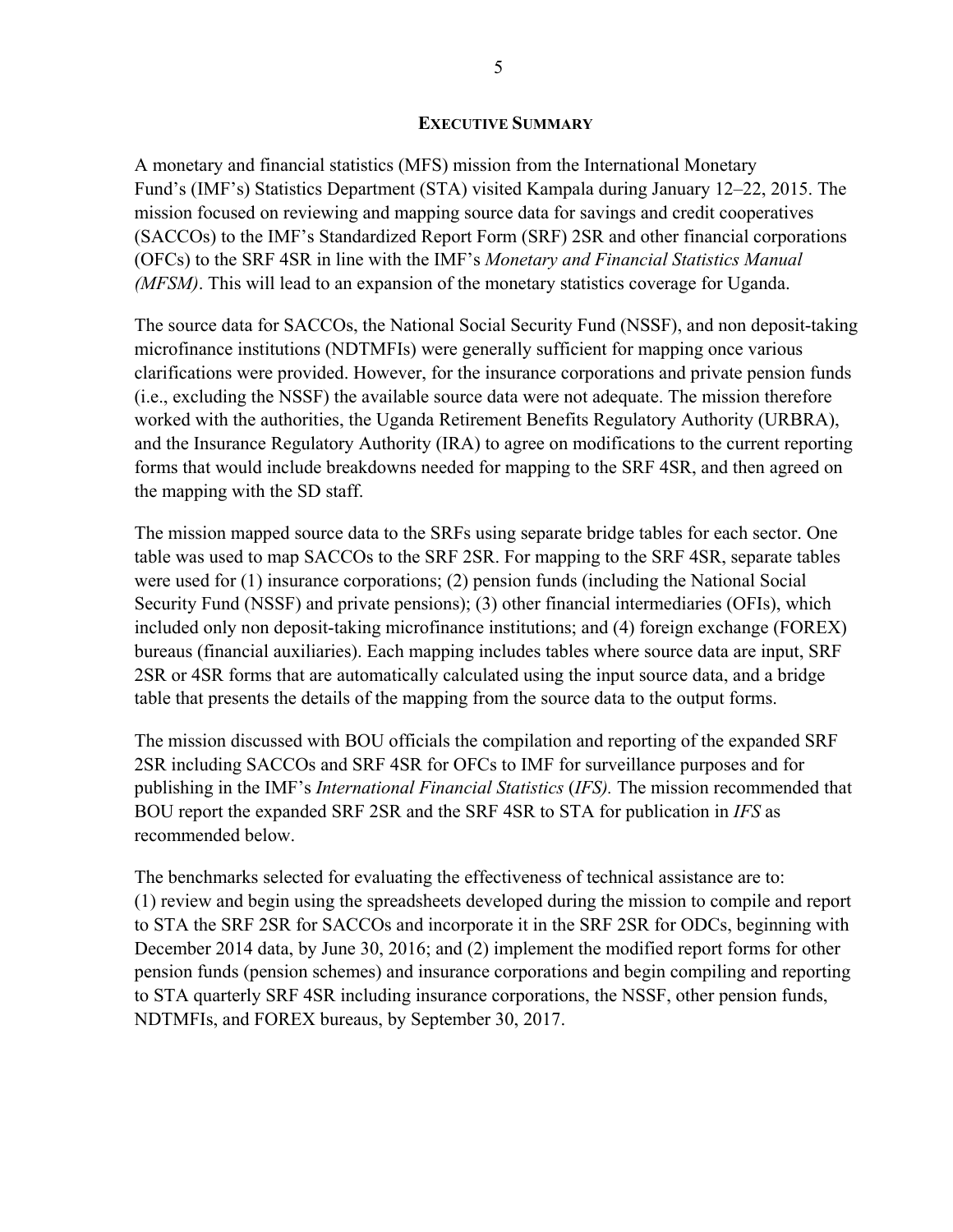The mission's recommendations are aimed at improving (1) the collection and compilation of monetary statistics for ODCs and OFCs based on the *MFSM* and (2) the reporting of the SRF 2SR for ODCs and SRF 4SR for OFCs to the IMF's STA for publication in *IFS* and to the IMF's African Department (AFR) for surveillance purposes. The compilation of monetary statistics and the expansion of its institutional coverage based on the *MFSM* will improve data quality and usefulness for policy analysis.

The mission discussed with BOU's management and staff a work plan, described in the Project Framework Summary (PFS) below. The BOU management and staff were of the view that BOU could expand the reporting of ODC data in the SRF 2SR for ODCs. They also believed that they could compile and report OFC data, including the SRF 4SR for OFCs, to the IMF for publication in *IFS* and for surveillance purposes, but they noted that achieving this would involve several time-consuming steps, some of which they do not have full control over, such as passing new regulations or ensuring cooperation from relevant OFCs and other regulatory agencies. The mission provided two main recommendations: (1) to use the spreadsheets developed during the mission to compile and report monetary statistics for ODCs (including SACCOs) and for OFCs to the IMF for publication in *IFS*, and (2) to further improve the source data for ODCs and OFCs based on the *MFSM* methodology.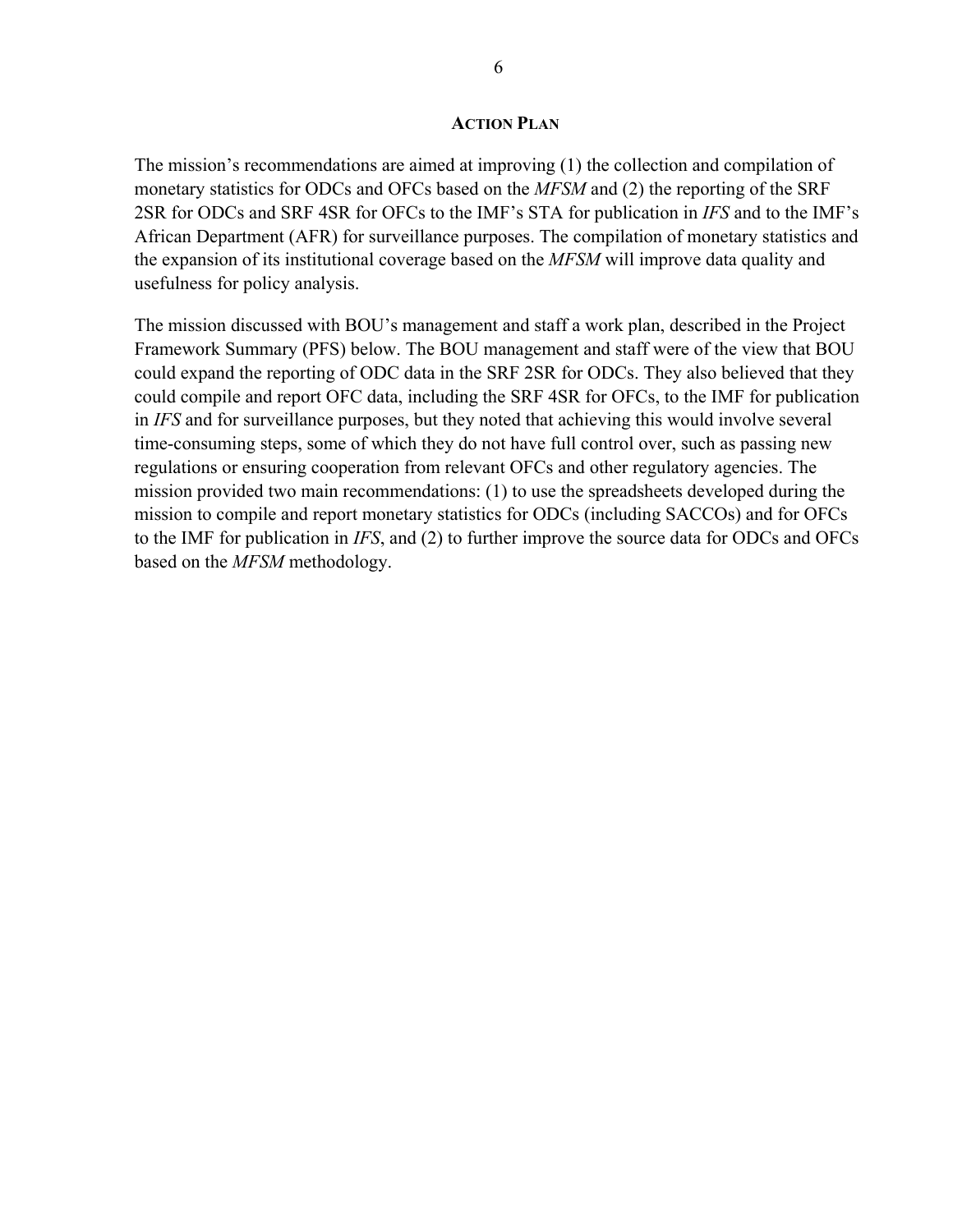# **EXECT FRAMEWORK SUMMARY**<br> **Exercise Constrained Assistance in Monetary and Financial Statistics**<br> **Project Description**<br> **Exercise Constrained Assistance in Monetary and Financial Statistics**<br> **Expanded and disturber of**

| <b>DOAF</b> | <b>Priority</b> | <b>Outputs</b>                                                                                                                                                                      | <b>Verifiable Indicators</b>                                                                                                              | <b>Completion</b><br><b>Date</b> | <b>Assumptions/Implementation Status</b> |
|-------------|-----------------|-------------------------------------------------------------------------------------------------------------------------------------------------------------------------------------|-------------------------------------------------------------------------------------------------------------------------------------------|----------------------------------|------------------------------------------|
| 5.1.1       | H               | Review and begin using the<br>spreadsheets developed during<br>the mission to compile the SRF<br>2SR for SACCOs beginning<br>with -December 2014 data.                              | The SRF 2SR for SACCOs<br>are compiled and<br>incorporated in the SRF<br>2SR for the ODCs sector<br>beginning with<br>December 2014 data. | 12/31/2015                       |                                          |
| 5.1.1       | H               | Review and begin using the<br>spreadsheets developed during<br>the mission to compile the SRF<br>4SR for the NSSF, NDTMFIs,<br>and FOREX bureaus, beginning<br>with June 2014 data. | The SRF 4SR for the<br>NSSF, NDTMFIs, and<br>FOREX bureaus are<br>available from June 2014.                                               | 12/31/2015                       |                                          |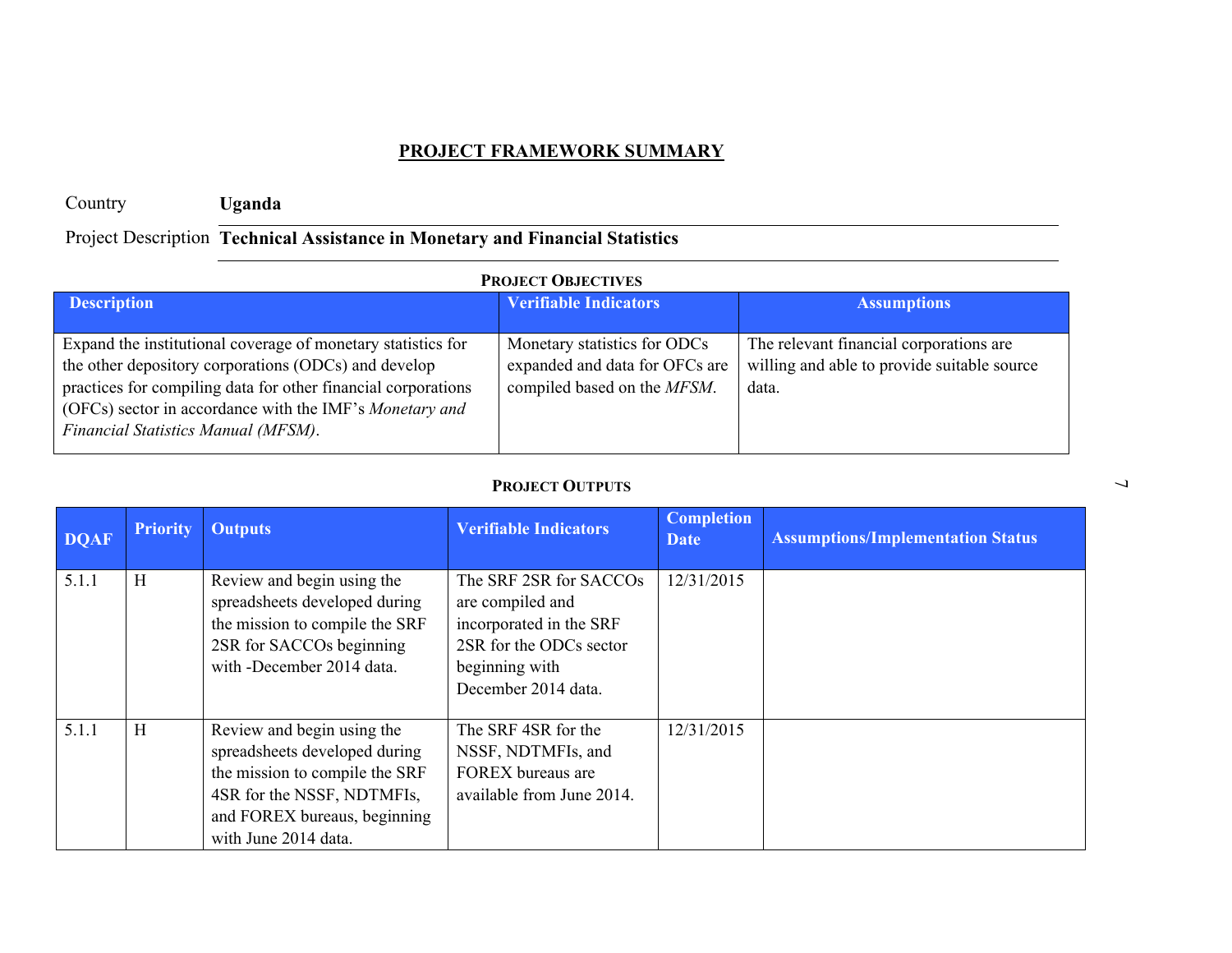| <b>DQAF</b> | <b>Priority</b> | <b>Outputs</b>                                                                                                                                                                                     | <b>Verifiable Indicators</b>                                                                                    | <b>Completion</b><br><b>Date</b> | <b>Assumptions/Implementation Status</b>                                                                                                                                                                                                                                                                                                                                                                                                                                                                |
|-------------|-----------------|----------------------------------------------------------------------------------------------------------------------------------------------------------------------------------------------------|-----------------------------------------------------------------------------------------------------------------|----------------------------------|---------------------------------------------------------------------------------------------------------------------------------------------------------------------------------------------------------------------------------------------------------------------------------------------------------------------------------------------------------------------------------------------------------------------------------------------------------------------------------------------------------|
| 5.1.1       | H               | Submit to the IMF's Statistics<br>Department (STA) the expanded<br>SRF 2SR including SACCOs<br>beginning with December 2014<br>data.                                                               | The expanded SRF 2SR is<br>available for publication in<br>IFS.                                                 | 06/30/2016                       | First submission should be made by<br>06/30/2016; submissions should be on a<br>regular basis thereafter.<br><b>Benchmark Action.</b>                                                                                                                                                                                                                                                                                                                                                                   |
| 5.1.1       | H               | Submit to STA the SRF 4SR for<br>the NSSF, NDTMFIs, and<br>FOREX bureaus for eventual<br>publication in IFS.                                                                                       | The SRF 4SR for the<br>NSSF, NDTMFIs, and<br>FOREX bureaus are<br>available for publication in<br>IFS.          | 06/30/2016                       | First submission should be made by<br>09/30/2015; submissions should be on a<br>regular basis thereafter.<br>Because the NSSF is large relative to these<br>other institutions, and because its data are<br>confidential, its data will not be published<br>until insurance data are also available for<br>publication. Because the NDTMFI and<br>FOREX data represent a small share of the<br>OFC sector, their data will also not be<br>published until the NSSF and insurance data<br>are available. |
| 3.1.2       | H               | Implement the modified report<br>forms for other pension funds<br>(pension schemes) and insurance<br>corporations to collect data from<br>these institutions for compiling<br>monetary statistics. | The modified forms are<br>implemented and data are<br>available to BOU for<br>compiling monetary<br>statistics. | 12/31/2016                       | The Uganda Retirement Benefits<br>Regulatory Authority and the Insurance<br>Regulatory Authority are responsible for<br>implementing the report forms; BOU should<br>advise on methodological issues as needed.                                                                                                                                                                                                                                                                                         |
| 3.1.2       | $\,$ H          | Begin compiling quarterly SRF<br>4SR for other pension funds<br>(pension schemes) and insurance<br>corporations from data in the                                                                   | A quarterly SRF 4SR for<br>other pension funds<br>(pension schemes) and                                         | 06/30/2017                       |                                                                                                                                                                                                                                                                                                                                                                                                                                                                                                         |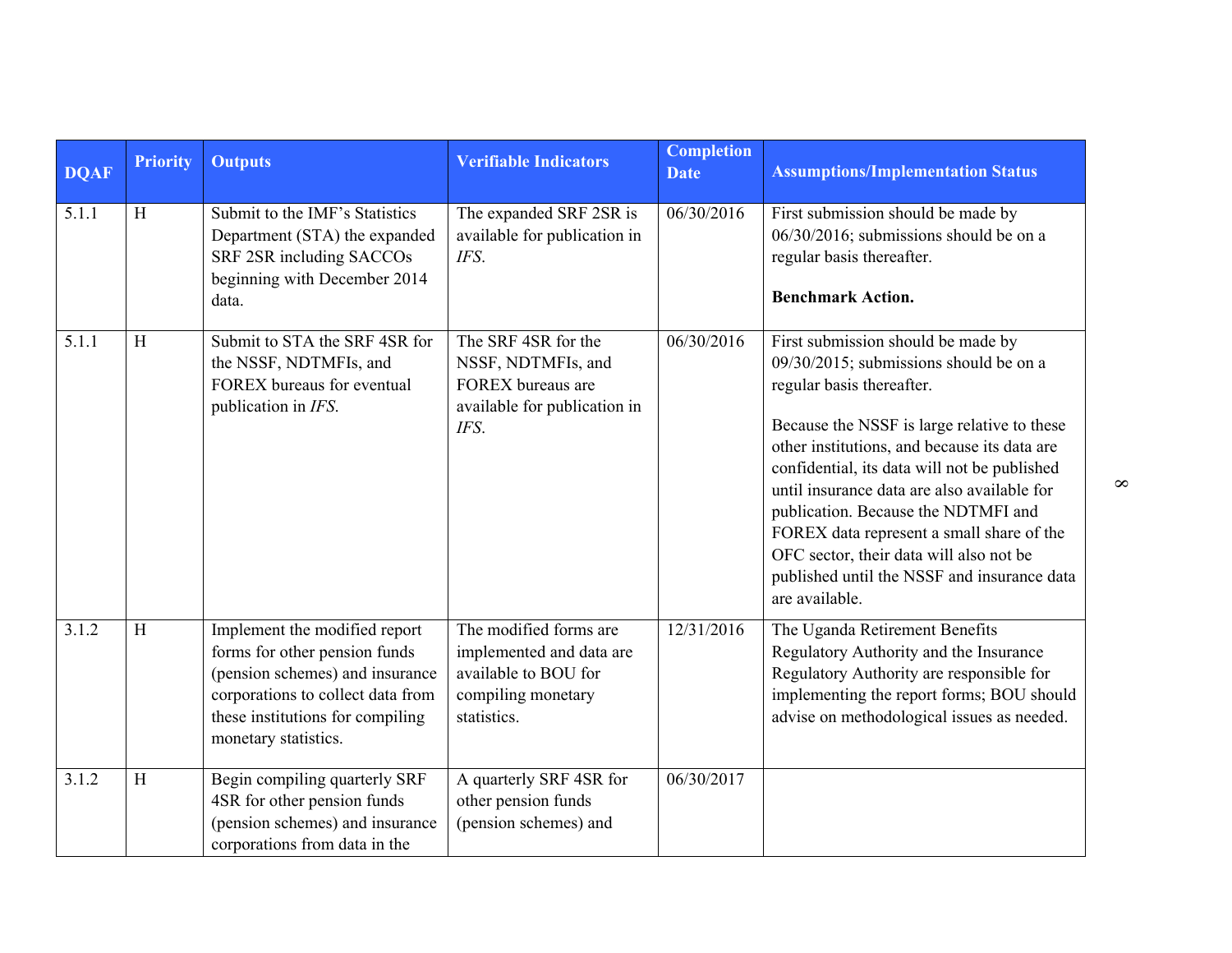| <b>DQAF</b> | <b>Priority</b> | <b>Outputs</b>                                                                                                                                      | <b>Verifiable Indicators</b>                                                                                              | <b>Completion</b><br><b>Date</b> | <b>Assumptions/Implementation Status</b>                                                                                                 |
|-------------|-----------------|-----------------------------------------------------------------------------------------------------------------------------------------------------|---------------------------------------------------------------------------------------------------------------------------|----------------------------------|------------------------------------------------------------------------------------------------------------------------------------------|
|             |                 | modified forms using the<br>spreadsheets developed during<br>the mission.                                                                           | insurance corporations is<br>compiled.                                                                                    |                                  |                                                                                                                                          |
| 3.1.2       | H               | Submit to STA the SRF 4SR for<br>insurance corporations, the NSSF,<br>other pension funds, NDTMFIs,<br>and FOREX bureaus for<br>publication in IFS. | SRF 4SR for the OFC<br>sector is available for<br>publication in IFS.                                                     | 09/30/2017                       | First submission should be made by<br>$09/30/2017$ ; submissions should be on a<br>regular basis thereafter.<br><b>Benchmark Action.</b> |
| 3.1.2       | M               | Work with the Uganda<br>Development Bank to collect<br>additional breakdowns needed<br>for mapping to the SRF 4SR.                                  | Source data for the Uganda<br>Development Bank are<br>adequate for compiling<br>monetary statistics based on<br>the MFSM. | 06/30/2017                       | The Development Bank and other related<br>agencies are willing and able to provide<br>additional breakdowns.                             |

**Priority Scale** 

H - High M - Medium O – Other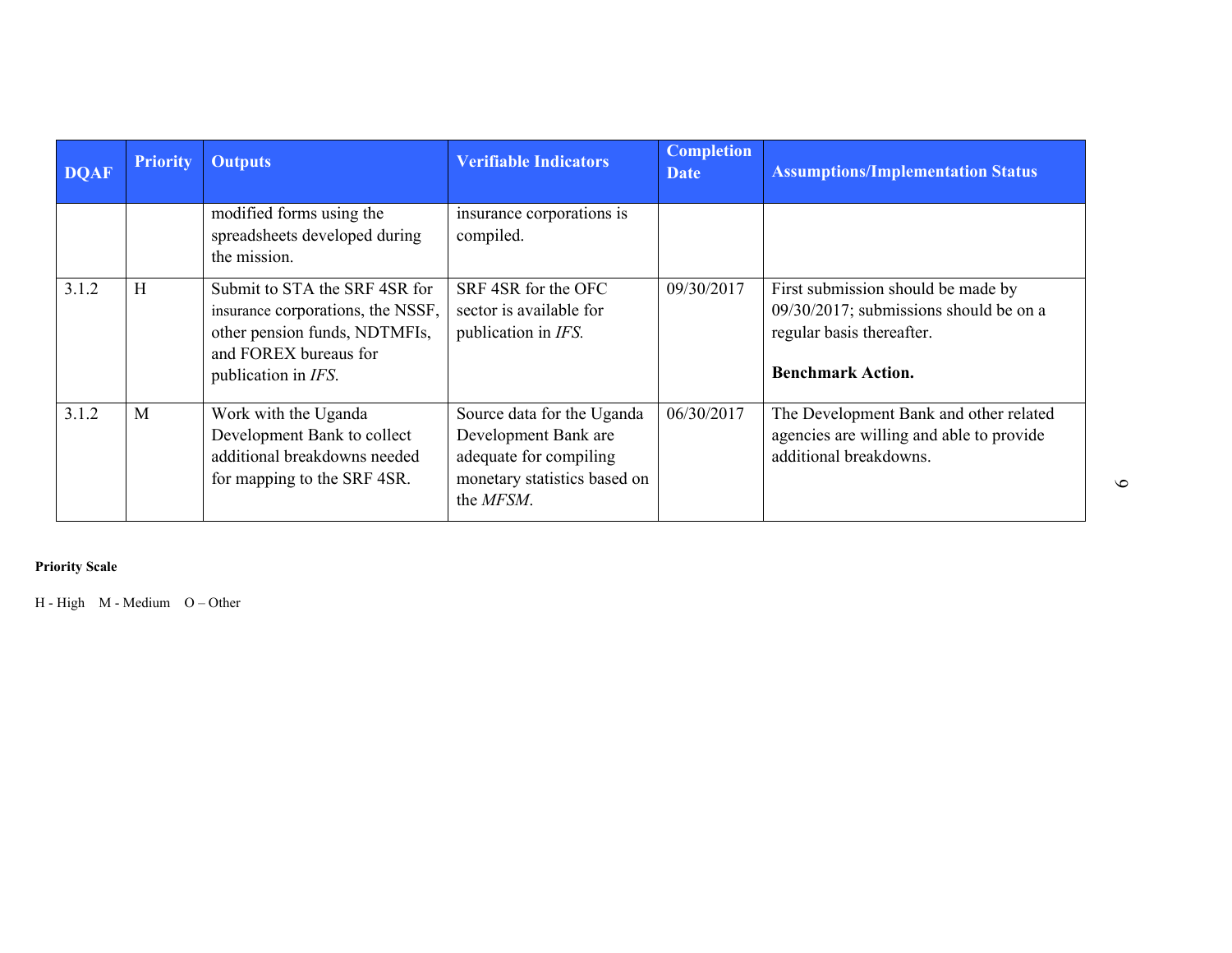### **I. INTRODUCTION**

1. A monetary and financial statistics (MFS) mission from the IMF's Statistics Department (STA) visited Kampala during January 12–22, 2015. The Bank of Uganda (BOU) has elected to participate in the monetary module of the DFID/IMF Enhanced Data Dissemination Initiative (EDDI) Project for Africa, which will continue until 2015. This is the third mission under this phase of the project, and a total of four missions are allocated. The mission was undertaken with strong support from the IMF's African Department (AFR). Its main objective was to work with the Bank of Uganda (BOU) to develop practices for the compilation of monetary statistics to include the accounts of SACCOs, pension funds, insurance companies, and microfinance institutions, and foreign exchange bureaus in accordance with the methodology set out in the IMF's *Monetary and Financial Statistics Manual (MFSM*).

2. This report documents the mission's findings and recommendations, which were discussed with the BOU staff. In particular, it covers the mission's work with BOU staff on reviewing the institutional coverage, developing new expanded reporting forms, and reviewing and mapping source data for savings and credit cooperatives (SACCOs) and OFCs to the Standardized Report Form (SRF) 2SR and 4SR respectively. The mission also met with regulatory authorities to discuss implementation of the new reporting forms.

3. The mission would like to express its deep appreciation to BOU's management and staff for their full support and close cooperation with the mission during its stay in Kampala. The BOU staff's collaboration contributed significantly to the achievement of the mission's objectives. The list of officials met by the mission is presented in Appendix II.

### **A. Implementation of Previous Missions' Recommendations**

4. STA fielded two MFS missions to Uganda during February 28—March 11, 2011, and March 26-April 6, 2012, under the Enhanced Data Dissemination Initiative to assist them to develop their MFS following the recommendations of the *MFSM*. Those missions helped the BOU authorities to begin mapping and reporting source data for the central bank and other depository corporations (ODCs) to the SRF 1SR and 2SR, respectively. The SRFs 1SR and the 2SR are now regularly reported with data going back to 2001. The SRF 2SR reflects the new reporting system that was developed several years ago.

5. The 2012 mission proposed expanding coverage of the SRF 2SR and initiating the compilation and reporting of the SRF 4SR. Two benchmark actions were to produce and disseminate an expanded depository corporation survey (DCS) that would include credit institutions and deposit-taking microfinance organizations, and this DCS is now being produced. The benchmark that a methodology paper to document data sources and methods for compiling monetary statistics be produced was also met and the paper has been disseminated along with a note on changes in compilation of monetary statistics provided to users.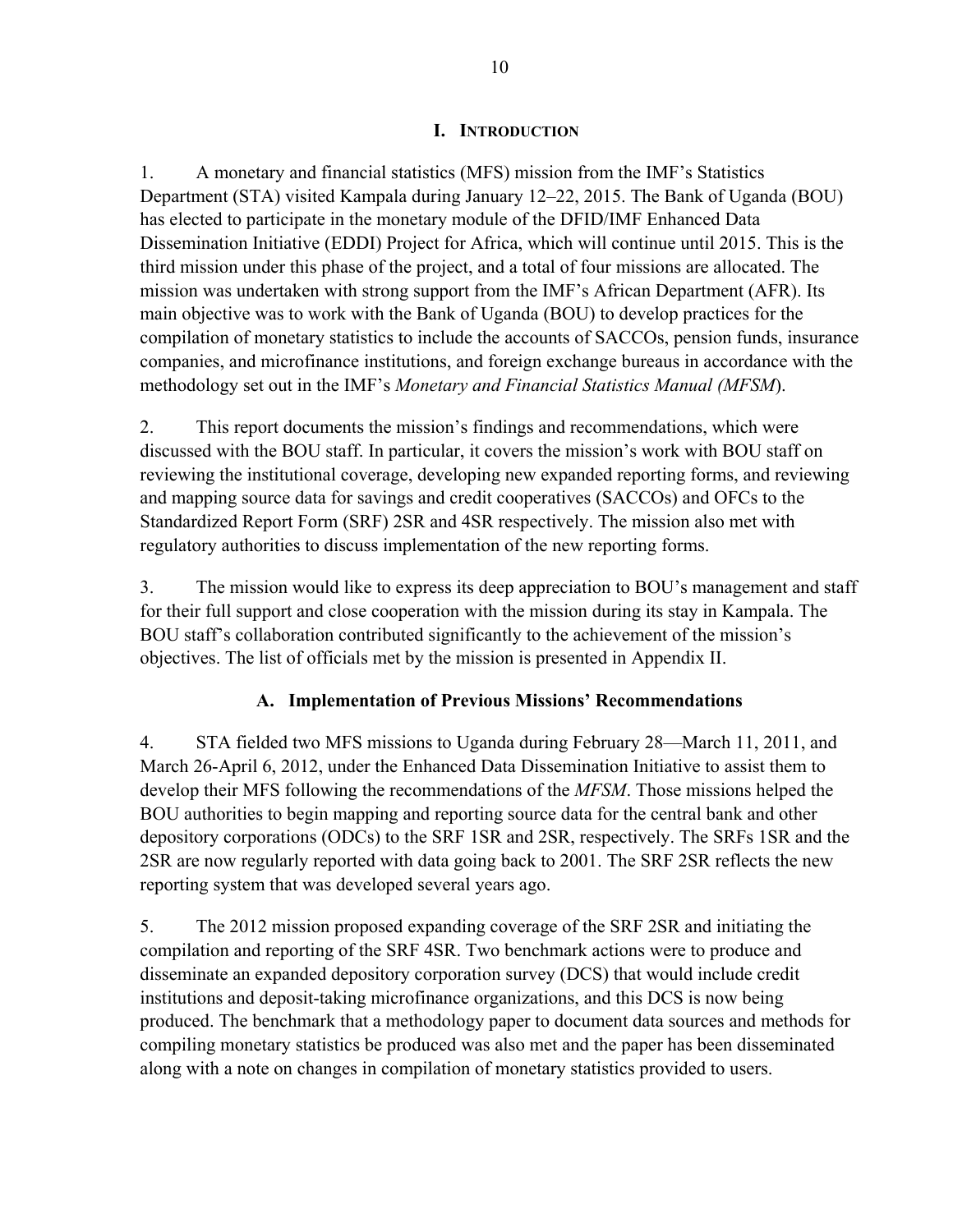6. Other recommendations included the expansion of the DCS to include SACCOS. These data have been collected as of September 2011, but they are not yet incorporated into the SRF 2SR. The recommendation to compile data for the SRF 4SR for OFCs was partially met. The data for the National Social Security Fund (NSSF) have been mapped to the SRF 4SR but not submitted, and source data for other institutional units in the OFC sector lack suitable breakdowns or complete information for mapping to the SRF 4SR. In response to the recommendation (with no target date) to produce harmonized monetary statistics for the East Africa Community (EAC) region, a report form with breakdowns by individual EAC countries was developed and tested, but not yet rolled out.

7. The 2012 mission as well as earlier missions have thoroughly reviewed with BOU staff the available data for these institutions, and reiterated the recommendation that a new depository corporations survey be disseminated, consolidating the positions of BOU and the three classes of deposit-taking institutions. The current coverage of ODCs includes commercial banks, credit institutions, and deposit-taking microfinance institutions.

### **II. COLLECTION AND COMPILATION OF MONETARY STATISTICS FOR OTHER DEPOSITORY CORPORATIONS**

### **A. Institutional and Legal Setting**

8. The financial sector in Uganda has assets equal to 42 percent of GDP as of end-June 2014. It is dominated by commercial banks. OFC assets equaled just over nine percent of GDP, of which other financial intermediaries (excluding insurance corporations and pension funds) accounted for one percent, insurance corporations and pension funds 8.8 percent (the NSSF accounted for 7.3 percent), and financial auxiliaries 0.2 percent.

9. At end-2014, the ODC sector in Uganda consisted of 25 commercial banks (which dominate the financial sector), three credit institutions, three deposit-taking microfinance institutions, and about 4,000 savings and credit cooperatives (SACCOs). The SRF 2SR covers all of these institutions except the SACCOs.

10. The BOU is solely responsible for compiling and disseminating monetary statistics. Monetary statistics are collected, compiled, and disseminated by the Statistics Department (SD) of the BOU under the terms and conditions set out in the *Bank of Uganda Act, 2000 (BOU Act)*. The BOU is authorized by the *BOU Act* to request necessary information and gather statistical information from commercial banks and credit institutions, microfinance deposit-taking institutions (MDIs) and FOREX bureaus, and to publish statistical information. The Monetary Statistics and Data Dissemination Division (MSDDD) of the SD is responsible for (i) research on the statistical methodology, data collection, verification, processing and compilation of MFS; (ii) dissemination of MFS, balance of payments, government finance statistics, and real sector indices; and (iii) maintaining harmonization with international standards and the Official Statistical Program.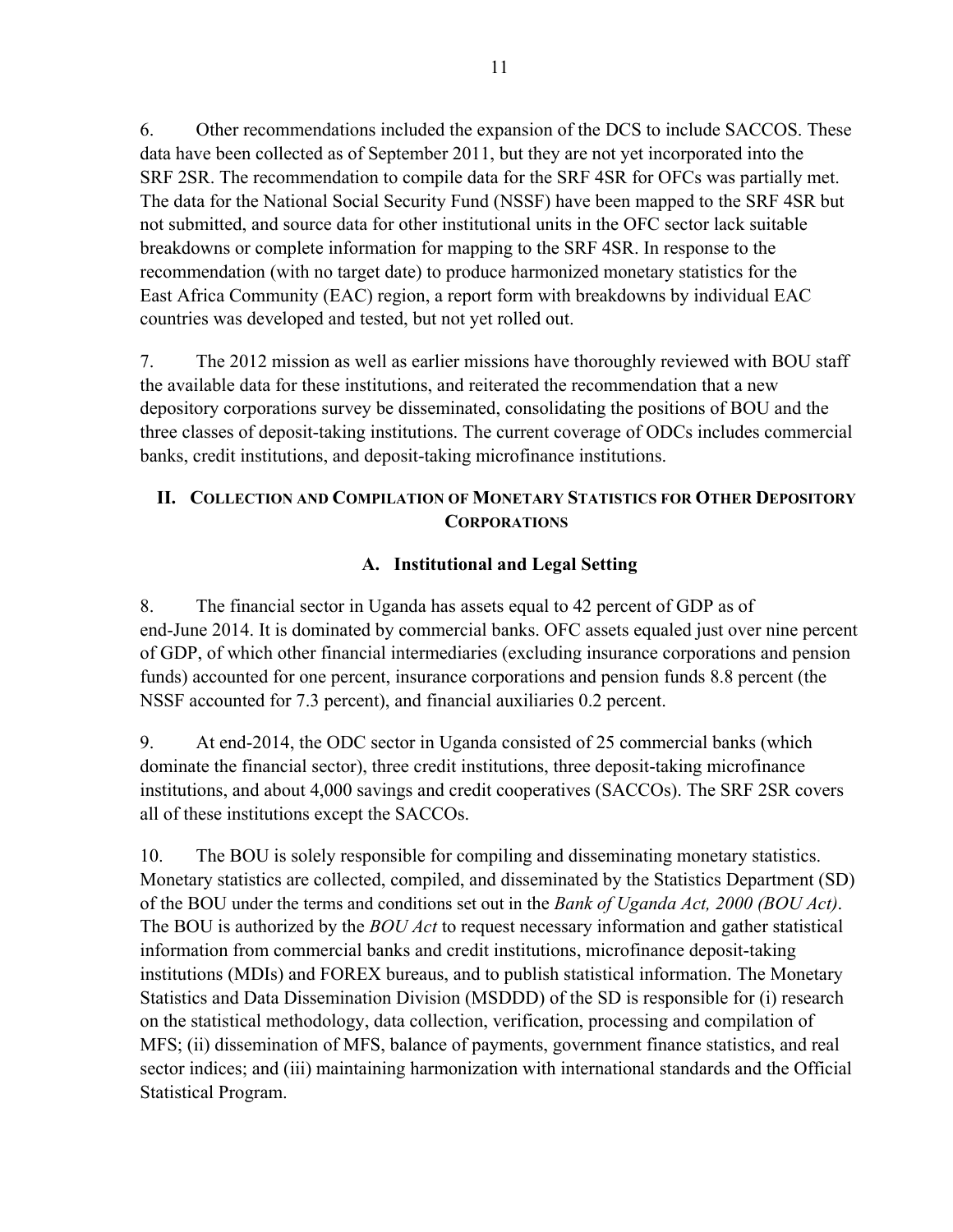11. This mission assisted the authorities with expanding the coverage of ODCs in the SRF 2SR to include SACCOs. SACCOs are not supervised. They have no regulatory body and no harmonized reporting standard or standardized chart of accounts. Reporting is voluntary, and most submit minimal data through call report forms, quarterly management accounts, and audited annual reports.

12. In response to a recommendation from an EAC harmonization mission, the authorities have implemented a data collection program whereby the largest SACCOs, chosen so that 70 percent of total deposits of the sector are covered (after taking into account the possibility that not all chosen SACCOs comply with the reporting request), would report detailed data to be included in compiling monetary statistics.<sup>1</sup> These larger SACCOs submit a quarterly reporting form that is broadly adequate for mapping to the SRF 2SR. At the time of the mission, 133 SACCOs were enough to meet the 70 percent threshold. The BOU authorities regularly check their reporting sample and make adjustments when needed.

13. The BOU would like to expand the coverage of SACCOs, but this would require that the BOU visit the individual SACCO offices to encourage and assist them to voluntarily submit the detailed reporting form, which also imposes a cost on the SACCOs. Data are collected on a quarterly basis, while the ODC survey is reported monthly, so it is necessary to interpolate SACCO data in the ODC survey to account for the missing months.<sup>2</sup>

14. SACCO data may be reported with a lag of several months with respect to other SRF 2SR data. However, since these data represent a small share of the SRF 2SR data, the authorities were advised to carry forward the most recent SACCO data when submitting the SRF 2SR and then to revise these data in later submissions when the SACCO data become available.

15. Communication between the BOU and SACCOs is facilitated by the Uganda Co-operative Savings and Credit Union (UCSCU), which is an association of SACCOs. A regulatory regime is being developed by the Government of Uganda in consultation with other stakeholders, including BOU, at least for the larger SACCOs. The SACCOs recognize the potential benefits of standardization and oversight, including the possibility of more customers and better access to financing. There is currently no deposit insurance, but a main objective of the new regulatory regime is to introduce it, perhaps by expanding the existing deposit insurance for banks.

 $\overline{a}$ 

<sup>&</sup>lt;sup>1</sup> The mission recommended that these SACCO data be extrapolated to estimate values for the entire sector. This can be done by dividing all aggregate figures by 70 percent (or whatever the actual reporting coverage might be).

<sup>-</sup> Example: Suppose the SACCOs that report detailed data account for 75 percent of total deposits of the sector. Also suppose that these SACCOs report an aggregate figure of 150 for some indicator. The recommendation is that for this indicator the authorities report a value of  $150/0.75 = 200$ .

<sup>&</sup>lt;sup>2</sup> Typically this is done by simply repeating the data from the last month of the previous quarter for the next two months.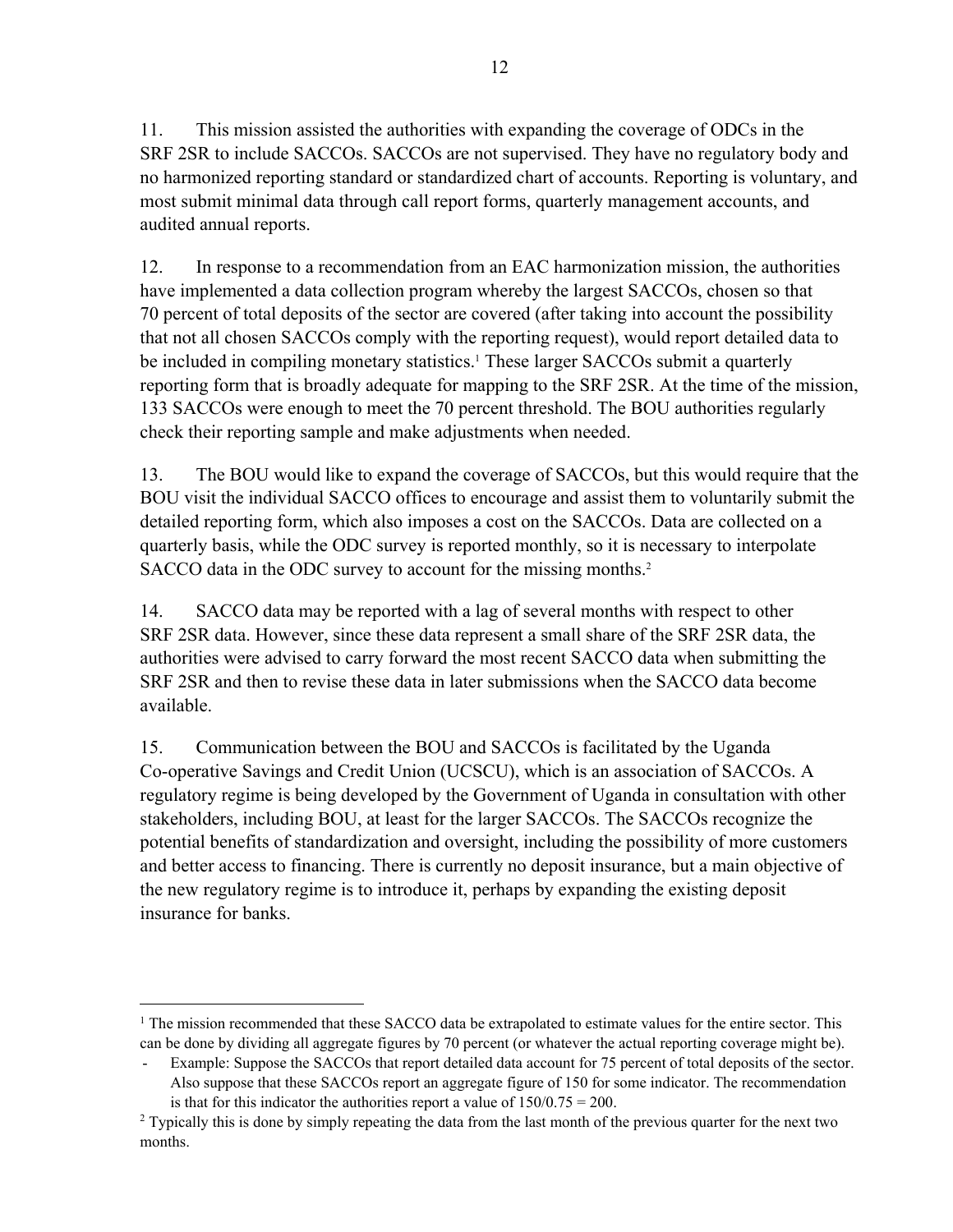### **B. Source Data and Mapping for SACCOs**

16. The source data for SACCOs—the detailed report forms from the SACCOs that represent 70 percent of deposits—have limited breakdowns. The mission held discussions with BOU, the UCSCU, and an individual SACCO (Plan International) and found that, once some clarifications were provided, these limited breakdowns accurately reflect the balance sheet positions of SACCOs and are thus adequate for mapping to the SRF 2SR. On the asset side of the balance sheet the majority of assets are represented by loans with no breakdown by sector or counterparty, but the BOU officials indicated that no breakdown is needed since all or at least the overwhelming majority of the loans are to households.<sup>3</sup> On the liabilities side, most liabilities fall under either deposits from households or owners' equity. There is no currency breakdown, but except for one nonresident item (borrowing from nonresidents) the SACCOs do not transact in foreign currency.

17. Certain items that did not represent a large share of the balance sheet required clarification. "Other deposits" in the reporting form were classified as other deposits (included in broad money) in the SRF because, as with the "sight deposits," they require the depositor to be present to withdraw them. "Other liabilities" in the reporting form was classified as other deposits (included in broad money) by other residents because it includes mainly safeguard deposits of nonmembers and building funds that cannot be easily withdrawn.

18. Only one item, "other borrowings" on the liability side, which was classified as a liability in the form of loans from OFCs, might require a further sectoral breakdown that was not provided. "Other borrowings" represent less than 1 percent of total assets. Nevertheless, the authorities could usefully verify whether a further breakdown is needed. There were also some inconsistencies in the data, such as between deposits with other SACCOs on the asset side and on the liability side of the aggregate balance sheet, that called for rechecking the data. The authorities indicated that they had identified some mistakes and that these would be corrected.

19. The mission tested the mapping to SRF 2SR for SACCOs using quarterly data. No irregularities were observed in the data series and the vertical check was zero for all periods. The source data for SACCOs and their mapping to the SRF 2SR are presented in Appendix III.

20. *Recommendation*: *The BOU should use the spreadsheets developed during the mission to compile the SRF 2SR for SACCOs and incorporate it in the SRF 2SR for the ODC sector by end-December 2015.* 

 $\overline{a}$ 

<sup>&</sup>lt;sup>3</sup> There is a breakdown by final use of the loan (agriculture, manufacturing, etc) which was of limited use for mapping purposes.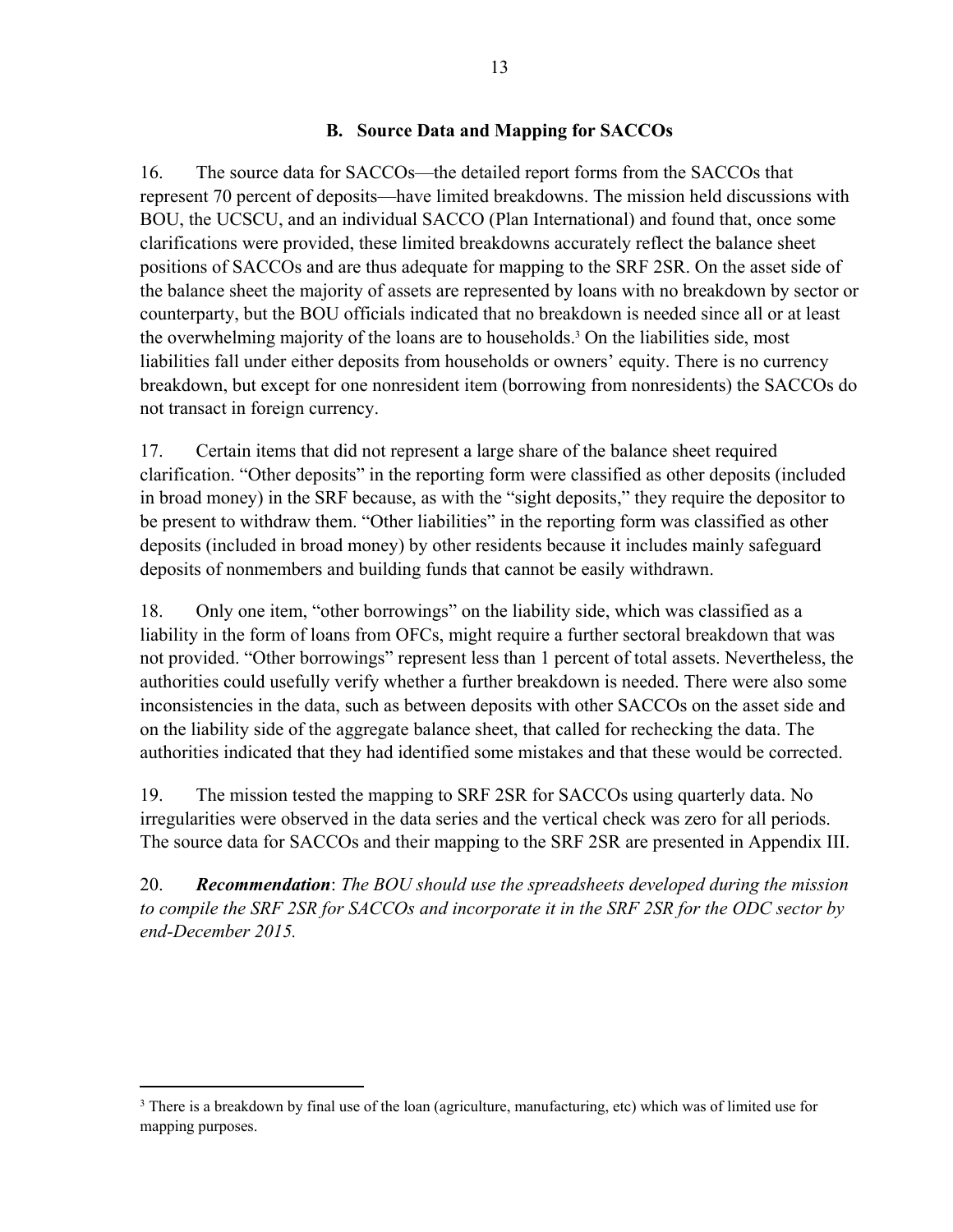### **III. COLLECTION AND COMPILATION OF MONETARY STATISTICS FOR OTHER FINANCIAL CORPORATIONS**

### **A. Institutional and Legal Setting**

21. The OFC sector in Uganda consists of the NSSF (which is by far the largest OFC in Uganda), as well as 600-800 private pension schemes; 21 insurance corporations (four of which are life insurance corporations, and the rest nonlife); a development bank (the Uganda Development Bank Ltd. (UDBL)); 224 foreign exchange bureaus; over 400 non deposit-taking microfinance institutions (NDTMFIs); two leasing houses; and a stock exchange.

### **Insurance**

22. The insurance sector is regulated by the Insurance Regulatory Authority of Uganda (IRA). The IRA collects annual audited accounts from all insurance companies, but the reporting is not harmonized and lacks sufficient detail for mapping to the SRF 4SR. The IRA has indicated a willingness to work with the BOU to improve and harmonize reporting of insurance companies, and was at the time of the mission involved in discussions with BOU and insurance companies on a new reporting framework.

### **NSSF and Private Pension Schemes**

23. The NSSF is a national savings scheme that all enterprises with five or more employees are required to participate in (excluding civil servants). The NSSF provides detailed monthly data that are adequate for mapping to the SRF 4SR. The pension sector, including the private pension schemes and the NSSF, are overseen by the Uganda Retirement Benefits Regulatory Authority (URBRA), which under the URBRA Act of 2011 is responsible for ensuring that all pension schemes are licensed and that they report data. URBRA is working with the pension schemes on a new regulation that would require them to submit a set of new reporting forms annually.4 An advanced draft of the proposed new regulation was provided to the mission.

### **NDTMFIs**

 $\overline{a}$ 

24. The larger NDTMFIs submit quarterly data to the BOU. Most NDTMFIs have very simple balance sheets. The mission visited the Five Talents NDTMFI, which was said to be representative of the sector, and its balance sheet consisted mainly of compulsory deposits from member households and loans to member households. Little of their balance sheet is denominated in FC. The BOU does not have legal authority to require reporting of the NDTMFIs, but the NDTMFIs do not resist reporting requests and do not resist the possibility of future regulation, which might impose an additional reporting burden, but which might also bring stability benefits.

<sup>4</sup> Under section 91(1), (2)(e) and (j) of the *Uganda Retirement Benefits Regulatory Authority Act No. 15* of 2011.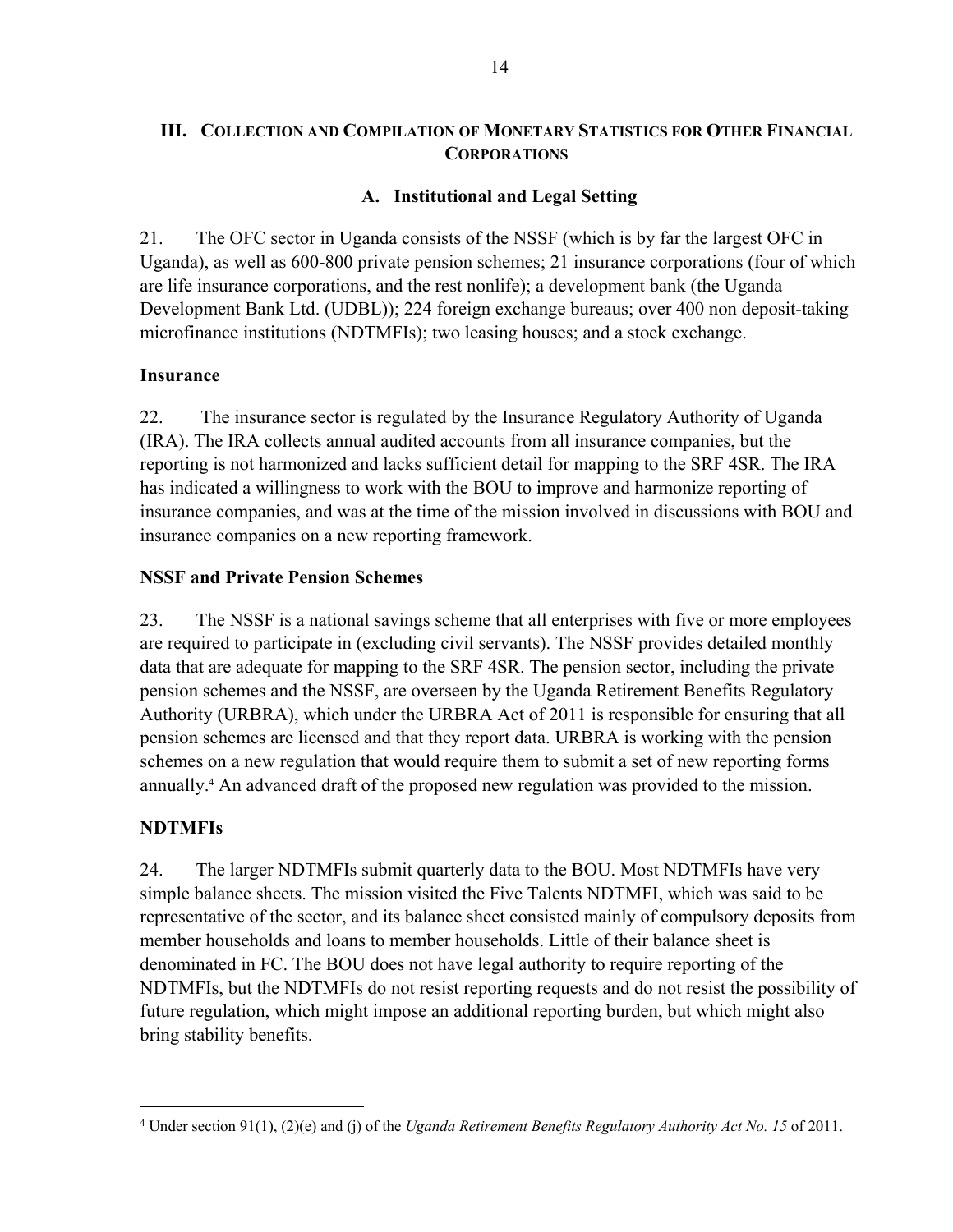### **FOREX Bureaus**

25. The FOREX bureaus report quarterly data. Their balance sheets consist mainly of cash and deposits on the asset side and "directors' loans", paid up capital, retained earnings, and a small amount of loans on the liability side.

### **B. Source Data and Mapping for Other Financial Corporations**

26. The authorities have produced but not reported the SRF 4SR for the NSSF because of data confidentiality reasons. The mission sought to help the authorities finalize their NSSF mapping to the SRF 4SR, and also develop mappings for the private pension schemes, the NDTMFIs, the insurance sector, and the FOREX bureaus, thus enabling them to compile and submit an SRF 4SR that would cover most of the OFC sector in Uganda.

### **Insurance**

 $\overline{a}$ 

27. The IRA has agreed with the insurance industry to introduce new reporting forms, one each for life insurance and for nonlife insurance. The forms have little detail and would be insufficient for mapping as well as for many other purposes, and are therefore supported by a series of annexes providing breakdowns for specific line items in the main forms. Both the insurance industry and the BOU had proposed their own sets of detailed annexes, and the two proposals diverge somewhat in the level of detail. The mission met with the BOU and subsequently with the IRA to agree on a compromise set of annexes that would provide enough detail to support mapping to the SRF 4SR. Several sectoral breakdowns were added and the IRA was agreeable to the changes.

28. In mapping to the SRF 4SR for nonlife insurance, it was assumed that 50 percent of the clientele would be households and another 50 percent private nonfinancial corporations. The BOU should work with the IRA to investigate further and improve this split. Thus, aggregates such as premiums receivable and outstanding claims for nonlife insurance, which are not disaggregated by sector or counterparty, are mapped to the other resident sectors and other nonfinancial corporations.<sup>5</sup> For life insurance it was assumed that all policy holders are households.

29. In the agreed-on set of annexes for both life and nonlife insurance, several detailed breakdowns are requested, including breaking deposits down by currency, transferable and other, and resident and nonresident. Loans, securities, and other investments on the asset side are broken down by counterpart sector, as are borrowing and amounts due to affiliates on the liability side, though in some cases the sectoral breakdown is simplified; e.g., loans are assumed to not have nonresident counterparts.

<sup>&</sup>lt;sup>5</sup> These amounts are likely to represent a large share of the balance sheet, but the mission did not have the benefit of actual data to guide the mapping.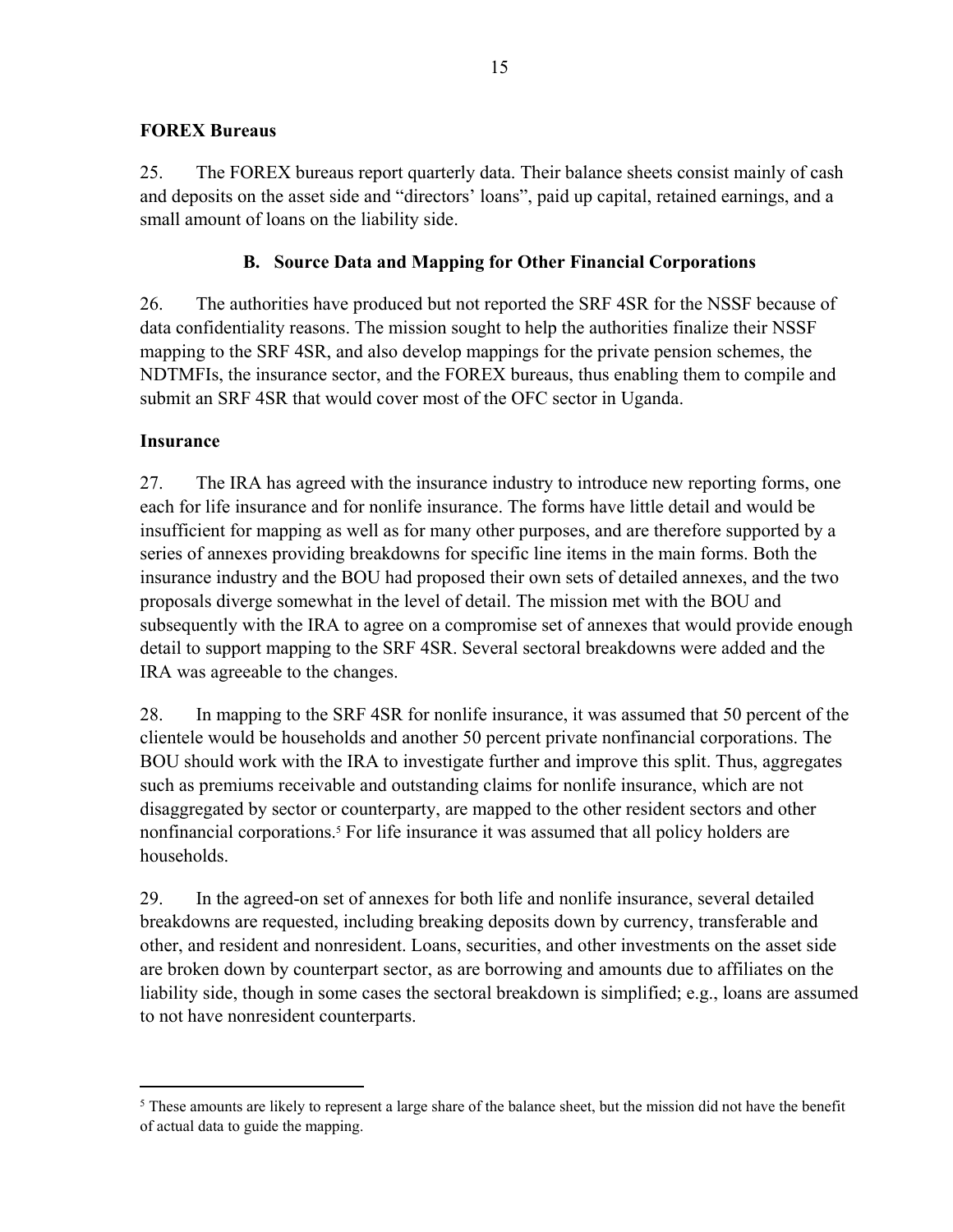30. The new insurance report forms, including modified annexes for life and nonlife insurance are presented in Appendix IV. A and their mapping to SRF 4SR is presented in Appendix IV. B.

31. *Recommendation: The BOU should work with the IRA to implement the new report forms and annexes to collect data from life and nonlife insurance corporations. It should begin reporting these data on a quarterly basis by end-December 2016, and should use them to start compiling SRF 4SR for insurance corporations, to be incorporated into the SRF 4SR for the OFCs sector, by June 2017.* 

### **NSSF**

32. The NSSF source data are quite detailed and are adequate for mapping to the SRF 4SR. Most entries are broken down by currency, instrument, and sector. Only two minor items needed clarification in a brief meeting with the NSSF. The vast majority of assets are easily mapped, such as deposits in banks, government securities, or property investments, and the vast majority of liabilities are household equity in the pension fund. An entry for mortgage finance that was not broken down by sector was allocated 80 percent to "loans to private nonfinancial corporations" and 20 percent to "loans to other resident sectors" on the advice of the BOU, but this item represented a small fraction of total assets. Another small entry—provisions for bad debts—was allocated to "provisions for other losses" because investment in shares and securities is the largest asset.

33. The mission tested the mapping to the SRF 4SR for the NSSF using monthly data. No irregularities were observed in the data series and the vertical check was zero for all periods. The source data for the NSSF and their mapping to the SRF 4SR are presented in Appendix V.

34. *Recommendation*: *The BOU should use the spreadsheets developed during the mission to compile the SRF 4SR for the NSSF and incorporate it in the SRF 4SR for the OFC sector by end-December 2015.* 

### **Private Pension Schemes**

35. The new forms proposed by the URBRA were found to be broadly adequate for mapping. The aggregates that make up most of the pension scheme balance sheet and are likely to make up most of the balance sheets of the private schemes were clearly identified. Nevertheless, sectoral breakdowns were lacking for certain items, such as nongovernment securities. The mission met with the URBRA and it was agreed that most of these breakdowns would be added to the forms. The mission proposed a few additional breakdowns and modifications to the proposed URBRA reporting form. These included splitting cash and deposits into two separate lines (all or almost all deposits are demand deposits with ODCs) and providing a sectoral breakdown for nongovernment securities. Accounts payable, which are expected to be small, lacked breakdowns and these were split into a few items including provisions for loan losses and other losses to facilitate the mapping. The NSSF and the private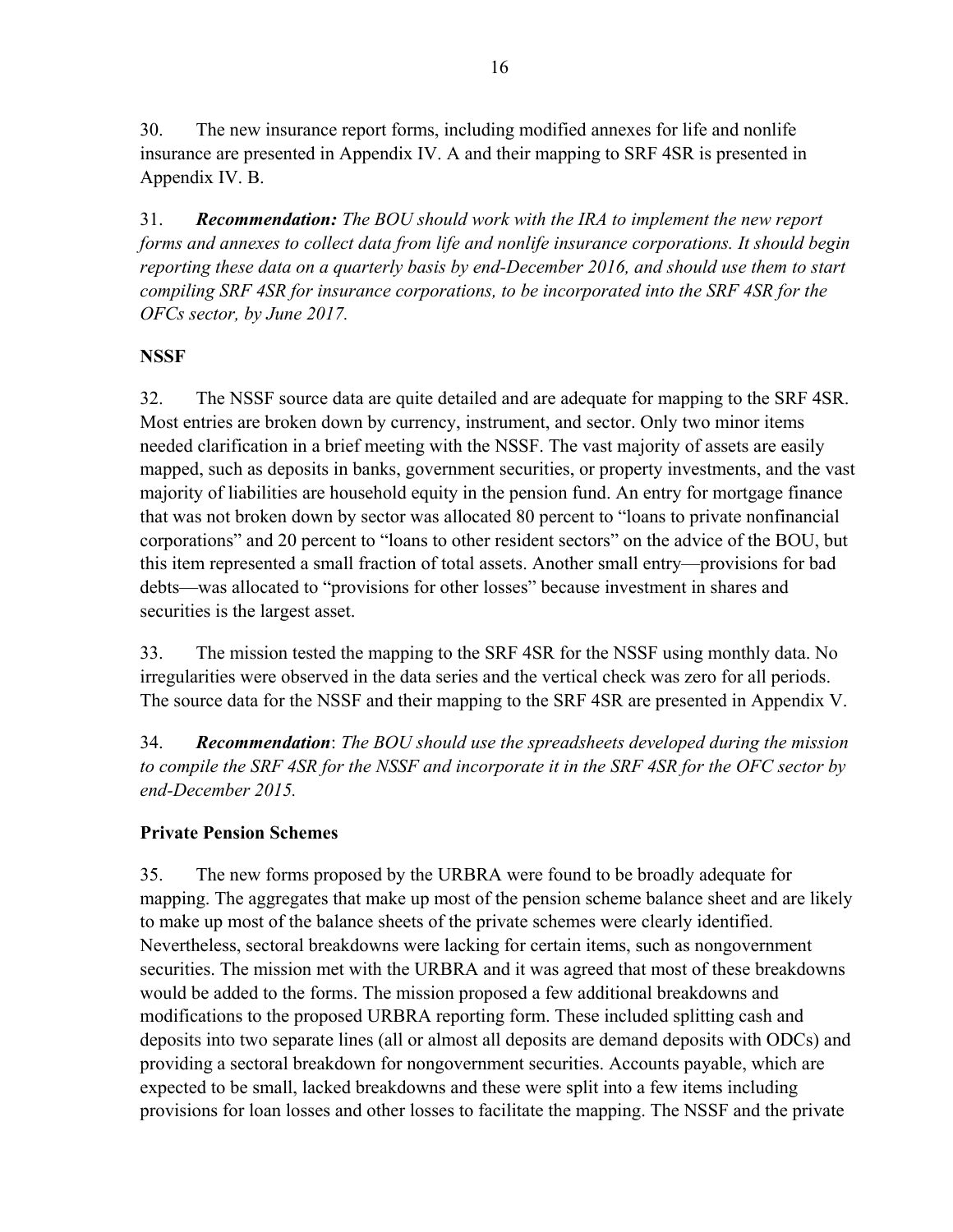pension schemes do not have shareholders; all earnings of the fund are classified as households' net equity in pension funds under insurance technical reserves.

36. The modified forms proposed by the mission were mapped to the SRF 4SR and, once the private pension schemes begin reporting data, this mapping can be used to compile the SRF 4SR for pension schemes, which can then be included in the SRF 4SR for the OFC sector as a whole.

37. The modified forms for the private pension schemes are presented in Appendix VI. A and the mapping to the SRF 4SR is presented in Appendix VI. B.

38. *Recommendation*: *The BOU should work with the URBRA to implement the modified forms for collecting data from pension schemes. It should begin reporting these data on a quarterly basis by end-September 2016, and should use them to start compiling the SRF 4SR for pension schemes, to be incorporated into the SRF 4SR for the OFC sector, by end-September 2016.* 

### **NDTMFIs**

39. Data for the NDTMFIs were provided to the mission and were mapped to the SRF 4SR. The data were found to be adequate for mapping. The NDTMFIs require compulsory deposits from borrowers, and it was clarified that these are restricted deposits that are not included in broad money and would not result in these MFIs being classified as deposit taking institutions. Mapping the largest aggregates, in particular loans, was viable. Almost all accounts are denominated in national currency because most counterparts, even nonresidents, convert foreign currency into national currency before transacting with the NDTFMIs. Clarifications were provided on a number of aggregates that were small or zero.

40. The mission tested the mapping to the SRF 4SR for the NDTMFIs using quarterly source data. No irregularities were observed in the data series and the vertical check was zero for all periods. The source data for the NDTMFIs and their mapping to the SRF 4SR are presented in Appendix VII.

41. *Recommendation*: *The BOU should use the spreadsheets developed during the mission to compile the SRF 4SR for the NDTMFIs and incorporate it into the SRF 4SR for the OFC sector by end-June 2015.* 

### **FOREX Bureaus**

42. Data for the FOREX bureaus were provided to the mission and were mapped to the SRF 4SR. Due to the nature of the business all deposits were assumed to be transferrable. "Directors' loans" were found to be loans from the owners of the bureaus and were thus classified as loans from the other resident sectors. The nature of two items that represented nontrivial amounts, "debtors" on the asset side and "creditors" on the liability side, was unclear and these amounts were classified under miscellaneous assets and liabilities, respectively. Also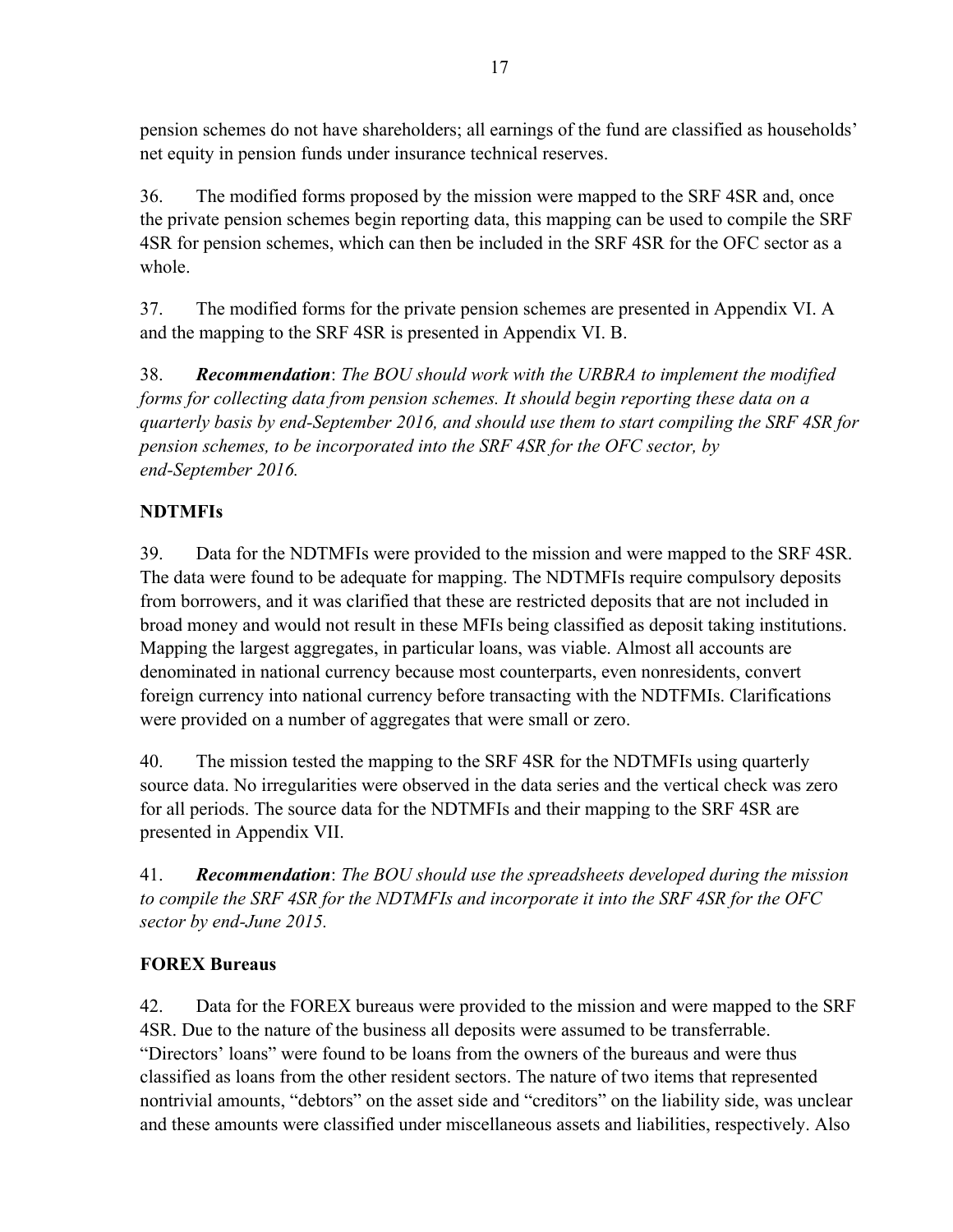"other assets", which lacked breakdowns, represented over eight percent of total assets, and were classified as miscellaneous assets. Thus some 15 percent of the balance sheet on both sides is classified as miscellaneous assets or liabilities and would benefit from further clarification. However, the aggregated FOREX bureaus balance sheet is small in relation even to the NDTMFI aggregated balance sheet.

43. The mission tested the mapping to the SRF 4SR for the FOREX bureaus using quarterly data. No irregularities were observed in the data series and the vertical check was zero for all periods. The source data for the FOREX bureaus and their mapping to the SRF 4SR are presented in Appendix VIII.

44. *Recommendation*: *The BOU should use the spreadsheets developed during the mission to compile SRF 4SR for the FOREX bureaus and incorporate it into the SRF 4SR for the OFC sector by end-June 2015.* 

### **C. Other issues**

45. To facilitate the use of the spreadsheets described above for compiling monetary statistics, the various reporting forms were electronically linked to the SRF 2SR or SRF 4SR as appropriate. When the reporting forms are filled out with source data in Excel, the spreadsheets for the SRF 2SR and SRF 4SR will be automatically completed.

46. Data on the UDBL were provided to the mission. The balance sheet of the bank is small in relation to the rest of the OFC sector and lacks important breakdowns (such as counterpart sector or type of assets/liabilities or both) in particular for "financial assets at fair value though profit and loss, loans and advances, investments held to maturity, investment in associates and amounts due to Bank of Uganda." Thus, it was decided not to include these data in the SRF 4SR. The mission proposed adding some lines in the balance sheets to collect the required breakdowns.

47. At the request of the BOU officials, the mission reviewed a proposed report form with sectoral and financial instrument breakdowns for compiling monetary statistics for a currency/monetary union for the EAC. The mission is of the view that for completeness "central bank" and "central government" should be added to some of the categories of assets and liabilities, such as borrowings from nonresidents, administered funds by nonresidents, nonresident securities held, and securities issued to nonresidents.

### **IV. DATA REPORTING TO IMF**

48. The BOU reports the SRF 1SR for the central bank, the SRF 2SR for ODCs, the SRF 5SR for monetary aggregates, the SRF 6SR for interest rates, and data on exchange rates for publication in *IFS* on a monthly basis. It also reports 35 financial soundness indicator (FSIs) for posting on the IMF's FSI website—all 12 core FSIs, 12 of the 13 encouraged FSIs for deposit takers, and 11 of the 14 encouraged FSIs for other sectors.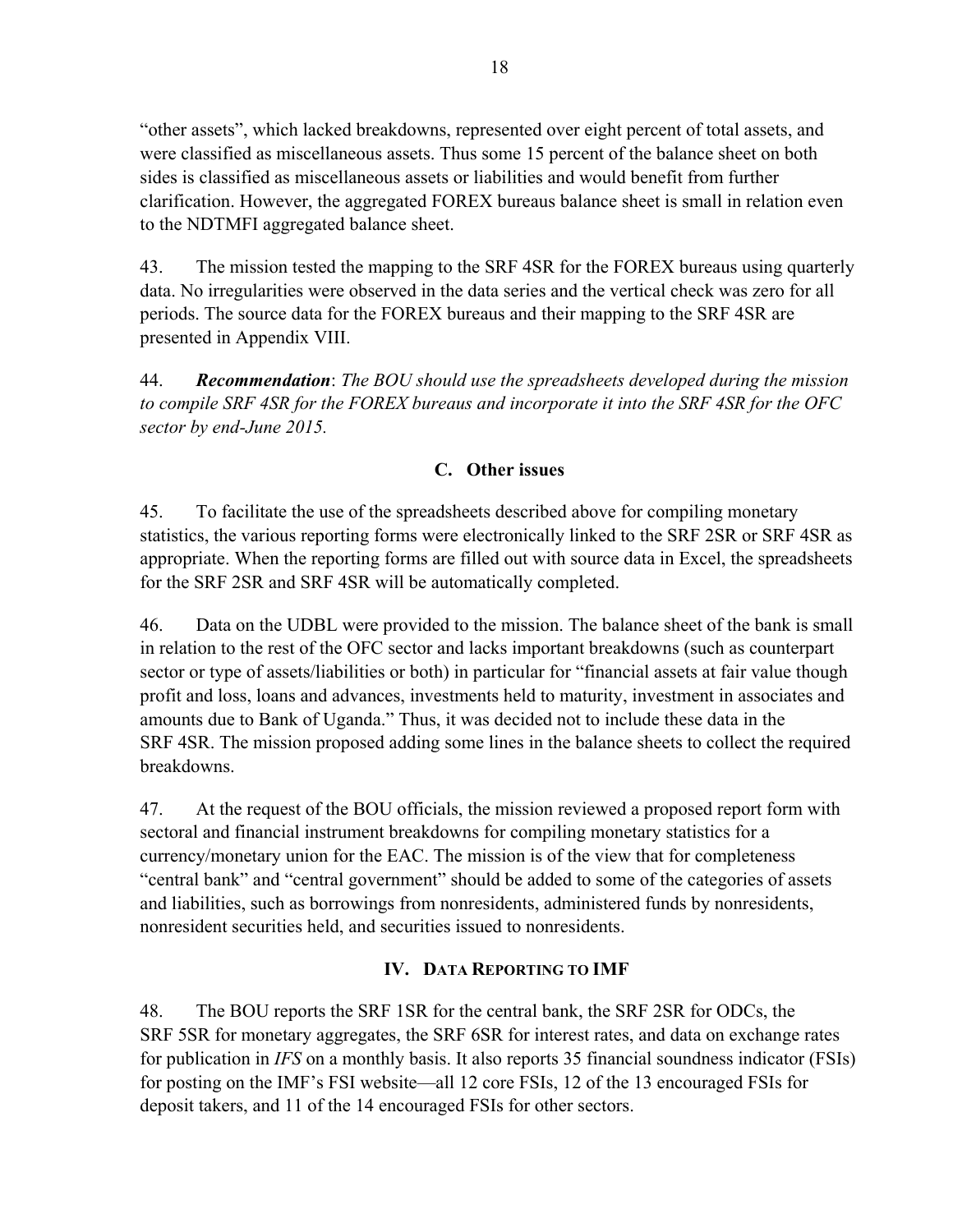49. The mission discussed with the BOU officials the importance of OFC data for surveillance purposes and publication in *IFS*. As mentioned earlier, the mission developed spreadsheets electronically linking the SRF 2SR and 4SR to SACCO and OFC source data via bridge tables. When the electronic reporting forms for these sectors are filled out with source data in Excel, the spreadsheets for the SRF 2SR and SRF 4SR will be automatically populated and ready for submission to the IMF.

50. This tool can now be used to compile and report the expanded SRF 2SR including SACCOs and the SRF 4SR for OFCs to STA for publication in *IFS*. BOU compilers should now be able to produce updated SRF 2SR as well as SRF 4SR and associated surveys as soon as source data are available.

51. *Recommendation: The BOU should submit the expanded SRF 2SR including SACCOs and the SRF 4SR for the NSSF, NDTMFIs, and FOREX bureaus by end-June 2016 to STA for eventual publication in IFS. The expanded SRF 2SR should cover commercial banks, credit institutions, deposit-taking microfinance institutions, and SACCOs beginning with June 2014 data. The SRF 4SR for the OFC sector as a whole including the NSSF, other pension funds, insurance corporations, NDTMFIs, and foreign exchange bureaus beginning with June 2014 data should be submitted to STA by end-June 2017.*

### **V. TRAINING AND TECHNICAL ASSISTANCE**

52. The MSDDD is responsible for compiling monetary statistics. As of January 2015, the MSDDD had five staff who were assigned to work on MFS and other MFS-related work, three of whom have participated in training courses on monetary statistics that were conducted by STA. The Assistant Director of the SD (who also heads the MSDDD) is directly involved in work on monetary statistics, and worked closely with the mission.

53. In addition to the development of practices for data collection and compilation discussed above, relevant BOU officials were familiarized with the spreadsheets and data mappings produced by the mission. The staff capacity is adequate. The BOU staff are able to use the spreadsheets to compile monetary statistics for OFCs without further technical support and the mission is of the view that the BOU already has adequate capacity without need for further technical assistance in monetary statistics as long as there is no need to further expand institutional coverage. In the event that any need for further assistance arises this could be addressed through the DFID/IMF EDDI project.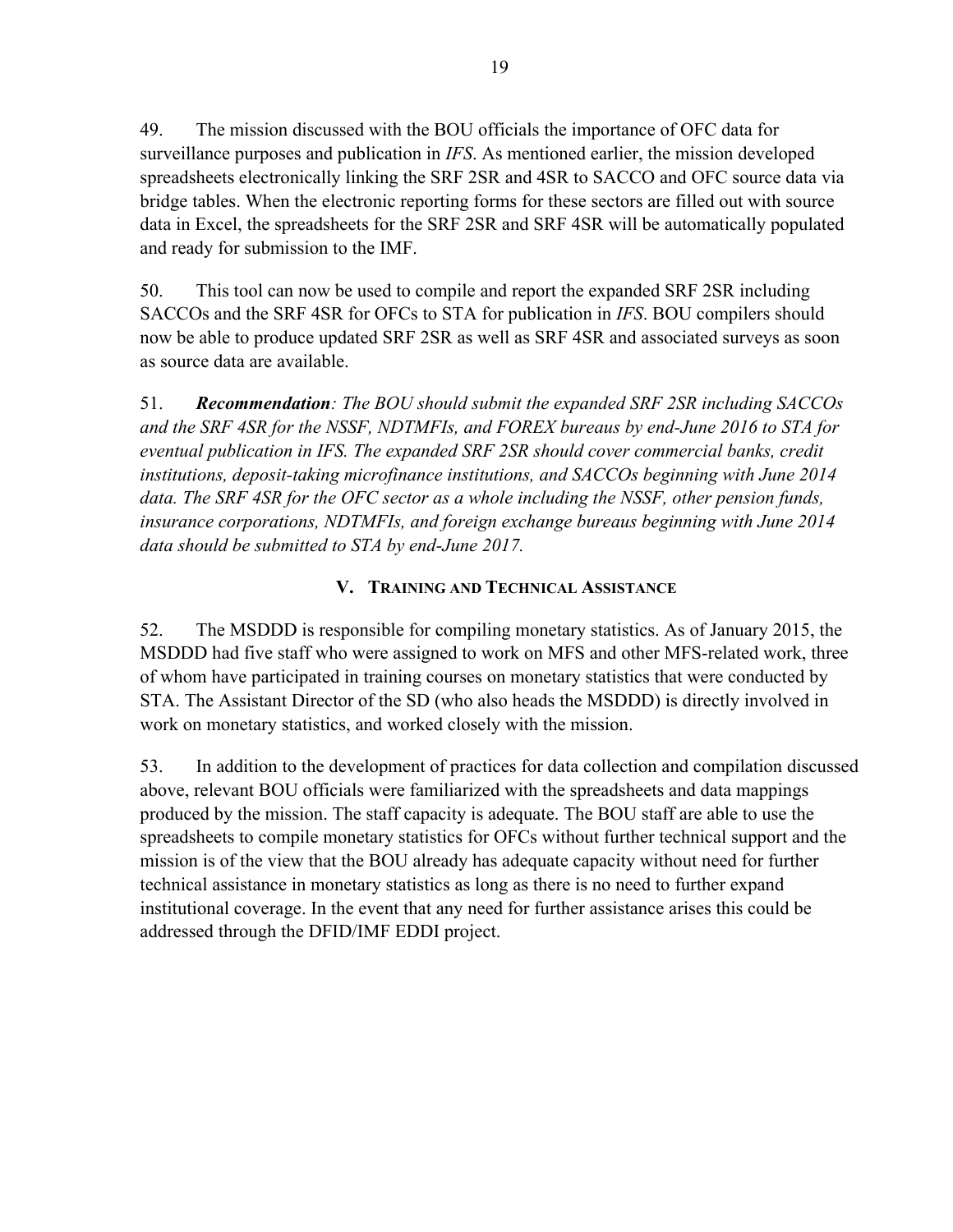|                                                                                                                                                                                                                                                                                                                                                 | <b>APPENDIX I. Status of Implementation of the Recommendations of the Previous Mission</b><br><b>PROJECT OBJECTIVES 1.0</b>                                                                                                                                                                             |                |                                                                                                                                                                                                                                                                                                              |
|-------------------------------------------------------------------------------------------------------------------------------------------------------------------------------------------------------------------------------------------------------------------------------------------------------------------------------------------------|---------------------------------------------------------------------------------------------------------------------------------------------------------------------------------------------------------------------------------------------------------------------------------------------------------|----------------|--------------------------------------------------------------------------------------------------------------------------------------------------------------------------------------------------------------------------------------------------------------------------------------------------------------|
| <b>Description</b>                                                                                                                                                                                                                                                                                                                              | <b>Verifiable Indicators</b>                                                                                                                                                                                                                                                                            | $S^2$          | <b>Assumptions/Risk</b>                                                                                                                                                                                                                                                                                      |
| Adoption of internationally accepted<br>methodologies and best practices as<br>recommended by the IMF Monetary<br>and Financial Statistics Manual<br>(MFSM) in data compilation of<br>monetary and financial statistics.<br>Establishment of an Integrated<br>Monetary Database (IMD) that meets<br>the needs of all users on monetary<br>data. | 1. Standardized Report Forms (SRF) are<br>produced for the central bank, other<br>depository corporations (ODC), and<br>other financial corporations (OFC).<br>2. Surveys are produced and<br>disseminated for the central bank,<br>ODCs, depository corporations, OFCs,<br>and financial corporations. | $\overline{3}$ | Bank of Uganda (BOU) reports a complete SRF<br>1SR and an SRF 2SR that covers most of the<br>ODC sector. The addition of SACCOs reporting<br>will make ODC reporting nearly complete. The<br>work in progress on the SRF 4SR is expected to<br>lead to good coverage of most of the OFC sector<br>in Uganda. |

### PROJECT OUTCOMES

| D. | <b>Outcomes Description</b> | <b>Verifiable Indicators</b>   | <b>Completion Date</b> | S <sup>2</sup> | <b>Comments on Achievements</b>        |
|----|-----------------------------|--------------------------------|------------------------|----------------|----------------------------------------|
| H  | <b>Standardized Report</b>  | Form 1SR is produced on a      | 06/30/2008             | $\overline{4}$ | Data are regularly reported.           |
|    | Form 1SR for the central    | regular basis and is used for  |                        |                |                                        |
|    | bank is completed.          | reporting to the IMF.          |                        |                |                                        |
| H  | A central bank survey       | CBS survey is produced and     | 06/30/2011             | 4              | The CBS is now generated regularly     |
|    | (CBS) is established based  | disseminated.                  |                        |                | from the 1SR data.                     |
|    | on the Form 1SR.            |                                |                        |                |                                        |
| H  | <b>Standardized Report</b>  | Form 2SR is produced on a      | $09/30/2008$ for       | $\overline{4}$ | 2SR data for the period December 2001  |
|    | Form 2SR for ODCs is        | regular basis and is used for  | historical data;       |                | to the present have been reported.     |
|    | completed.                  | reporting monetary data to the | 02/28/2010 for data    |                |                                        |
|    |                             | IMF.                           | based on the new       |                | 2SR based on new reporting system is   |
|    |                             |                                | reporting system       |                | regularly produced and reported to the |
|    |                             |                                |                        |                | <b>IMF</b>                             |
|    |                             |                                |                        |                |                                        |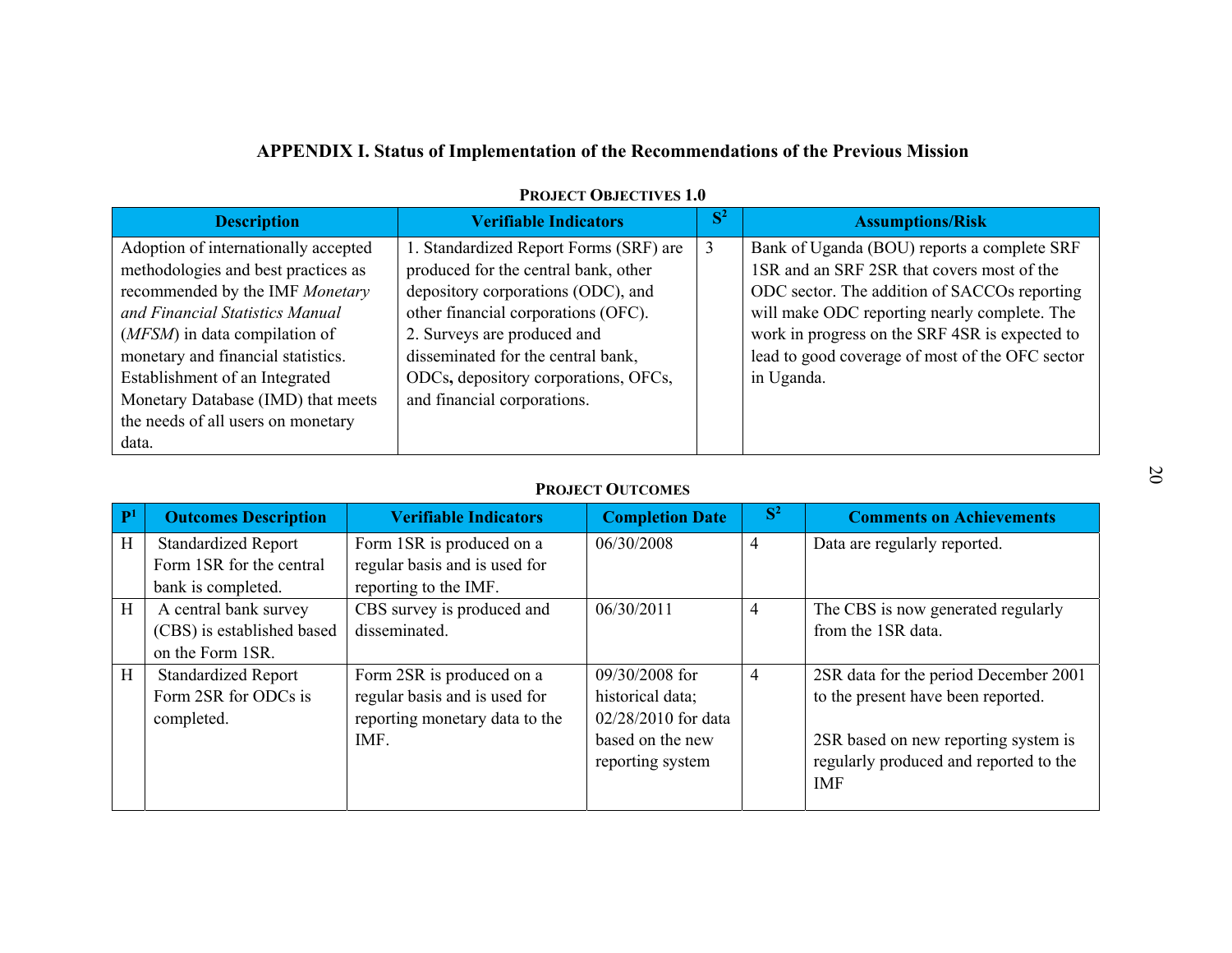| H            | The ODC survey will be<br>expanded to include credit<br>institutions and<br>microfinance deposit<br>taking institutions.<br><b>Benchmark action</b>    | Expanded ODC survey is<br>produced.                                         | 07/31/2012                | $\overline{4}$ | The ODCS is now produced including<br>Credit Institutions and Microfinance<br>deposit taking institutions                                                                |                |
|--------------|--------------------------------------------------------------------------------------------------------------------------------------------------------|-----------------------------------------------------------------------------|---------------------------|----------------|--------------------------------------------------------------------------------------------------------------------------------------------------------------------------|----------------|
|              | A depository corporations<br>survey is established<br>based on the Forms 1SR<br>and 2SR.<br><b>Benchmark action</b>                                    | Depository corporations survey<br>is produced and disseminated.             | 09/30/2008<br>07/31/2012  | $\overline{4}$ | Completion Date: 9/30/2008 for<br>historical data; 7/31/2012 for data based<br>on new reporting system.<br>A DCS is now generated using 1SR &<br>2SR data.               |                |
| H            | Methodology paper to<br>document data sources<br>and methods for<br>compiling monetary<br>statistics.<br><b>Benchmark action</b>                       | Methodology paper is produced.                                              | 07/31/2012                | $\overline{4}$ | Methodology paper was disseminated<br>and note on changes in compilation of<br>monetary statistics provided to users.                                                    | $\overline{z}$ |
| $\, {\rm H}$ | Harmonized monetary<br>statistics for all East<br><b>African Community</b><br>(EAC) members countries.                                                 | All member countries produce<br>monetary statistics using SRFs.             | No date yet<br>determined | $\mathbf{1}$   | A reporting form with EAC positions<br>broken down by individual EAC<br>country was developed and pre-tested<br>but not yet rolled out to all reporting<br>institutions. |                |
| $\rm H$      | Depository corporations<br>survey is expanded at an<br>appropriate periodicity to<br>incorporate Savings and<br><b>Credit Cooperatives</b><br>(SACCO). | Expanded depository<br>corporations survey is produced<br>and disseminated. | <b>After 2014</b>         | $\overline{2}$ | Quarterly data collection for large<br>SACCOs was initiated using Call<br>Report Form from September 2011 but<br>not yet included in the coverage of<br>ODCS.            |                |
| M            | <b>Standardized Report Form</b><br>4SR for other financial<br>corporations is completed.                                                               | Form 4SR is produced on a<br>regular basis and is used for                  | 12/31/2011                | $\overline{2}$ | 4SR based on NSSF data is regularly<br>produced but not disseminated.                                                                                                    |                |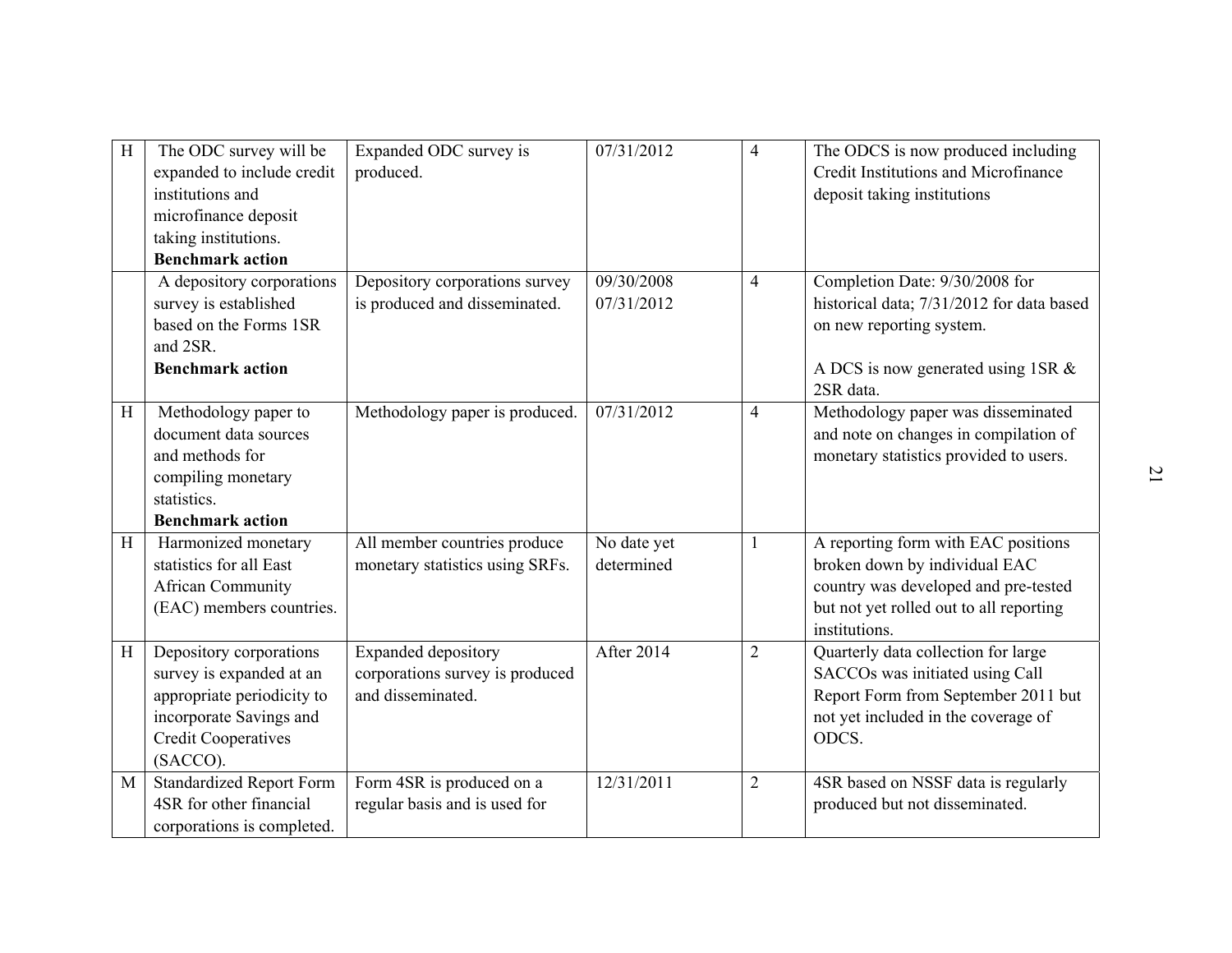|   |                                    | reporting monetary data to the<br>IMF.                                          |            |                | Data collection for large microfinance<br>has been collected since September                                                                                                                                                                              |
|---|------------------------------------|---------------------------------------------------------------------------------|------------|----------------|-----------------------------------------------------------------------------------------------------------------------------------------------------------------------------------------------------------------------------------------------------------|
|   |                                    | For the National Social Security<br>Fund (NSSF)                                 |            |                | 2011 and 4SR produced.<br>Data for 4SR has not been collected due<br>to lack of harmonized reporting system.<br>The regulatory authority is to introduce<br>new quarterly regulatory reporting<br>which would provide some useful and<br>consistent data. |
| H | Develop a full IMD for<br>Uganda.  | IMD is operational.                                                             | 12/31/2011 | $\overline{4}$ | December 2011 for depository<br>corporations.<br>Written information regarding<br>Completion Date: December 2011 for<br>depository corporations.                                                                                                          |
|   | $P1$ – Priority Scale              |                                                                                 |            |                |                                                                                                                                                                                                                                                           |
|   | $H - High$ M - Medium $O - Other$  |                                                                                 |            |                |                                                                                                                                                                                                                                                           |
|   | S <sup>2</sup> - Achievement Scale |                                                                                 |            |                |                                                                                                                                                                                                                                                           |
|   |                                    | 4 - Fully Achieved 3 - Largely Achieved 2 - Partially Achieved 1 - Not Achieved |            |                |                                                                                                                                                                                                                                                           |

### **<sup>P</sup>1 – Priority Scale**

### **S2 - Achievement Scale**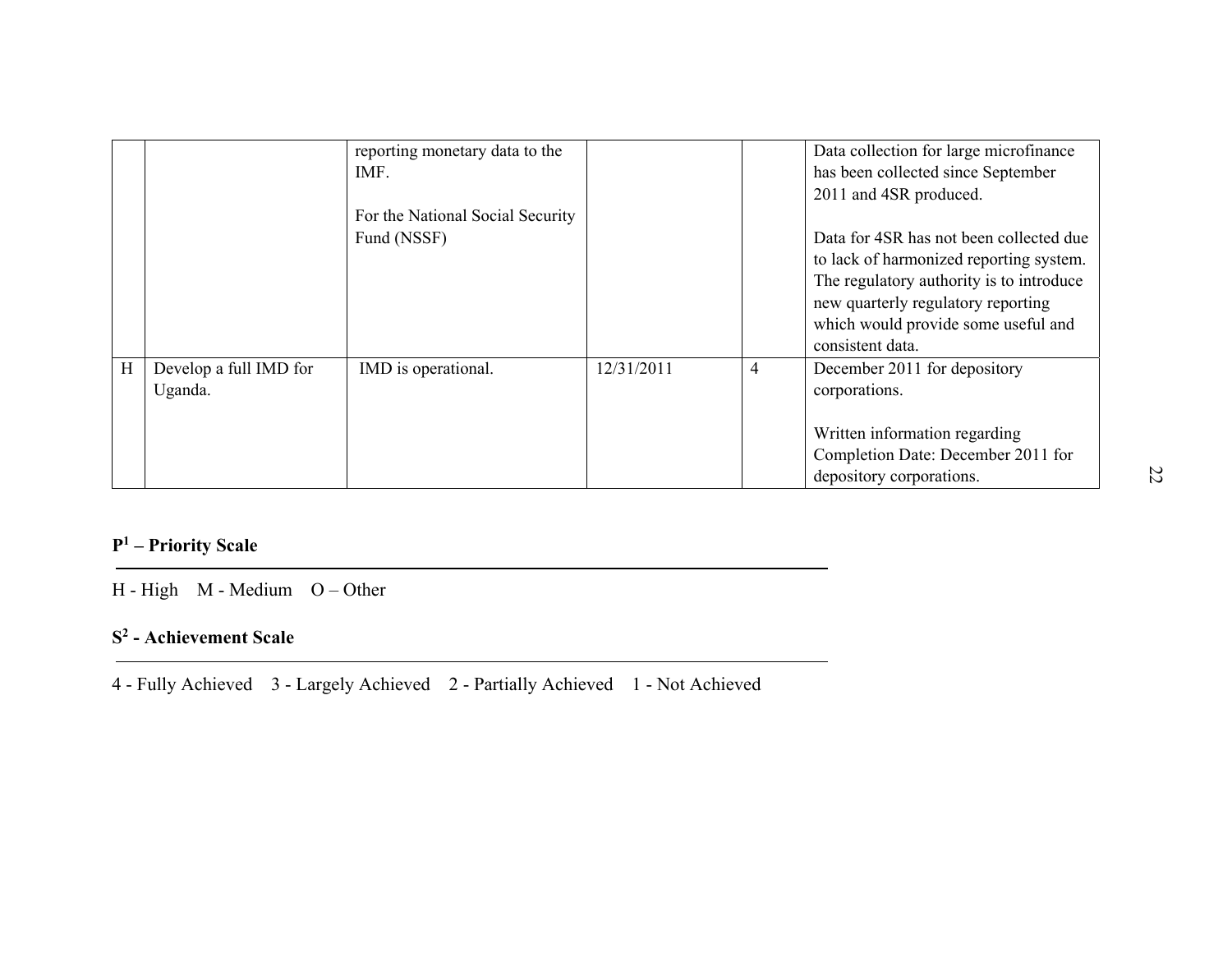### **APPENDIX II. List of Officials Met by the Mission**

### **Bank of Uganda**

| Dr. Adam Mugume     | <b>Executive Director Research and Policy Directorate</b> |
|---------------------|-----------------------------------------------------------|
| Mr. Kenneth Egesa   | Director, Statistics Department                           |
| Mr. Kezekia Kizito  | <b>Assistant Director</b>                                 |
| Ms. Nicole Ntungire | <b>ODC</b> Unit                                           |
| Ms. Solome Kampi    | OFC Unit                                                  |
| Mr. Pascal Owor     | <b>NBFI</b> Desk                                          |
| Mr. James Ssebatta  | <b>CB</b> Desk                                            |
|                     |                                                           |

### **Insurance Regulatory Authority of Uganda**

| Mr. Bernerd D. Obel | <b>Assistant Director of Operations</b> |
|---------------------|-----------------------------------------|
| Mr. Ivan Kilameri   | <b>Actuarial Officer</b>                |
| Mr. Edward Kasato   | <b>Manager Financial Analysis</b>       |

### **Uganda Retirement Benefits Regulatory Authority**

| Mr. Moses Bekabye  | Chief Executive Officer |
|--------------------|-------------------------|
| Ms. Janet Iremeera | Supervision Officer     |

### **Uganda Co-operative Savings and Credit Union (SACCO Association)**

| Mr. Geoffrey Jungiera    | <b>Financial Administration Manager</b>                |
|--------------------------|--------------------------------------------------------|
| Mr. Francis Okello       | <b>Assistant Business Development Services Manager</b> |
| Mr. Tuhirirue Liberio    | <b>Assistant Business Development Manager</b>          |
| Mr. Andrew Kyefa         | Regional Manager Eastern Region                        |
| Ms. Lydia Nanono         | M&E Officer                                            |
| Mr. Muzofar Kiwaka       | Data Officer                                           |
| Ms. Jaqueline Rita Nayab | <b>Assistant Business Development Manager Services</b> |
| Ms. Twaha Kyaka          | <b>Business Development Services Manager</b>           |
|                          |                                                        |

### **National Social Security Fund**

| Ms. Patricia Ayota  | <b>Chief Financial Officer</b> |
|---------------------|--------------------------------|
| Mr. Alex Rumanjika  | <b>Strategy Manager</b>        |
| Mr. Allan Munabi    | <b>Strategy Department</b>     |
| Mr. William Kayundo | <b>Budget Manager</b>          |

### **Five Talents Microfinance limited (MFI)**

| Ms. Esther Nakamatte Mbaziira | General Manager                     |
|-------------------------------|-------------------------------------|
| Mr. Charles Mukasa            | Finance and Administration Manager  |
| Rev. Jonathan Byamugsha       | <b>Business Development Manager</b> |
| Mr. Innocent Mutabazi         | <b>Operations Manager</b>           |

### **Plan International – Uganda (SACCO)**

| Ms. Elizabeth Amuge |  |  | <b>Country Finance Manager</b> |
|---------------------|--|--|--------------------------------|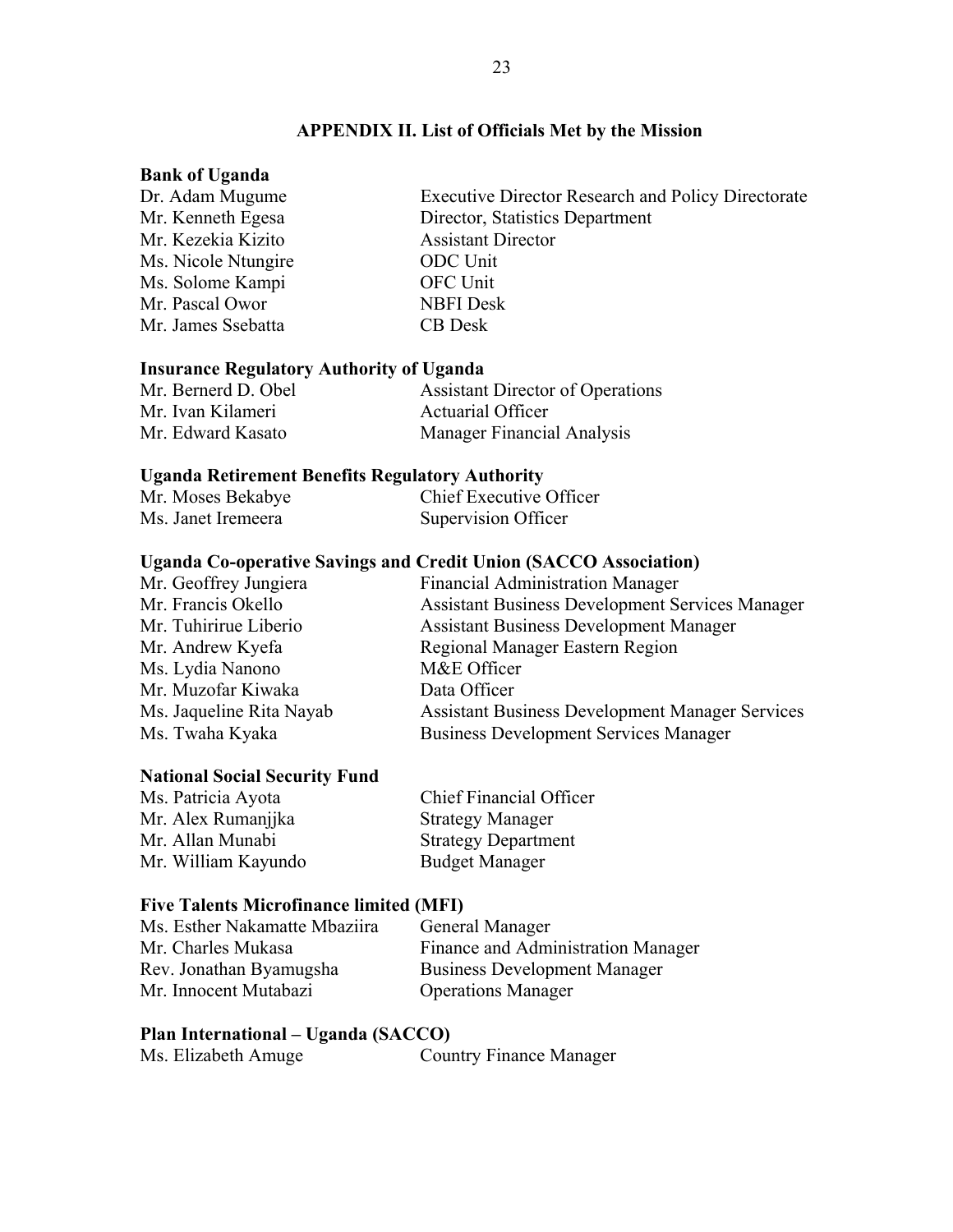| <b>CONSOLIDATED QUARTERLY STATEMENT OF FINANCIAL POSITION (Ushs. '000)</b> |                |               |                     |            |          |              |  |
|----------------------------------------------------------------------------|----------------|---------------|---------------------|------------|----------|--------------|--|
|                                                                            |                |               | Instrument          | Counter-   | NC or    |              |  |
| <b>ASSETS</b>                                                              | <b>Dec-13</b>  | Instrument    | Subcomp.            | part       | FC       | A or L       |  |
| Cash in hand                                                               | 5,323,620.39   | Currency      |                     |            | NC       | A            |  |
|                                                                            |                |               |                     |            |          |              |  |
| <b>Deposits</b><br>with Commercial                                         | 44,784,034.99  |               |                     |            |          |              |  |
| <b>Banks</b>                                                               | 23,645,375.43  | TDeps         |                     | ODC        | NC       | A            |  |
| with MDIs                                                                  | 20,587,680.24  | TDeps         |                     | ODC        | NC       | A            |  |
| with Credit Institutions                                                   | 176,450.32     | TDeps         |                     | ODC        | NC       | A            |  |
| with SACCOs                                                                | 3,549.30       | TDeps         |                     | ODC        | NC       | A            |  |
| Others Deposits                                                            | 370,979.70     | TDeps         |                     | ODC        | NC       | A            |  |
| <b>Investments</b>                                                         | 5,204,675.30   |               |                     |            |          |              |  |
| <b>Treasury Bills</b>                                                      | 366,908.50     | Secs          |                     | nRes       | NC       | A            |  |
| <b>Treasury Bonds</b>                                                      | 400,000        | Secs          |                     | CG         | NC       | A            |  |
| Shares in unions                                                           | 302,012.74     | Shares        |                     | <b>OFC</b> | NC       | $\mathbf{A}$ |  |
| Shares in Companies                                                        | 69,128.18      | Shares        |                     | oNFC       | NC       | $\mathbf{A}$ |  |
| Shares in SACCOs                                                           | 36,784.52      | <b>Shares</b> |                     | ODC        | NC       | $\mathbf{A}$ |  |
| Mobile Money                                                               | 781,737.02     | TDeps         |                     | ODC        | NC       | $\mathbf{A}$ |  |
| Other investments                                                          | 3,248,104.34   | Nonfinancial  | Other Nonfin        |            | NC       | A            |  |
| <b>Gross Loans</b>                                                         | 214,190,092.19 | Loans         |                     | oRes       | NC       | $\mathbf{A}$ |  |
| Loan loss Reserves                                                         | 5,000,328.26   | Provisions    | Loans               |            | $\rm NC$ | $\mathbf{L}$ |  |
| Net Outstanding Loans                                                      | 209,189,763.93 |               |                     |            |          |              |  |
| <b>Fixed Assets</b>                                                        | 23,317,808.99  | Nonfinancial  | <b>Fixed Assets</b> |            | NC       | $\mathbf{A}$ |  |
| Depreciation                                                               | 4,352,122.42   | Depreciation  |                     |            | NC       | $\mathbf L$  |  |
| Net Assets                                                                 | 18,965,686.57  |               |                     |            |          |              |  |
| <b>Other Assets</b>                                                        | 9,359,962.42   | Nonfinancial  | Other Nonfin        |            | NC       | $\mathbf{A}$ |  |
| <b>TOTAL ASSETS</b>                                                        | 292,827,743.60 |               |                     |            |          |              |  |
|                                                                            |                |               |                     |            |          |              |  |

### **APPENDIX III. SACCO Financial Statement with Mapping**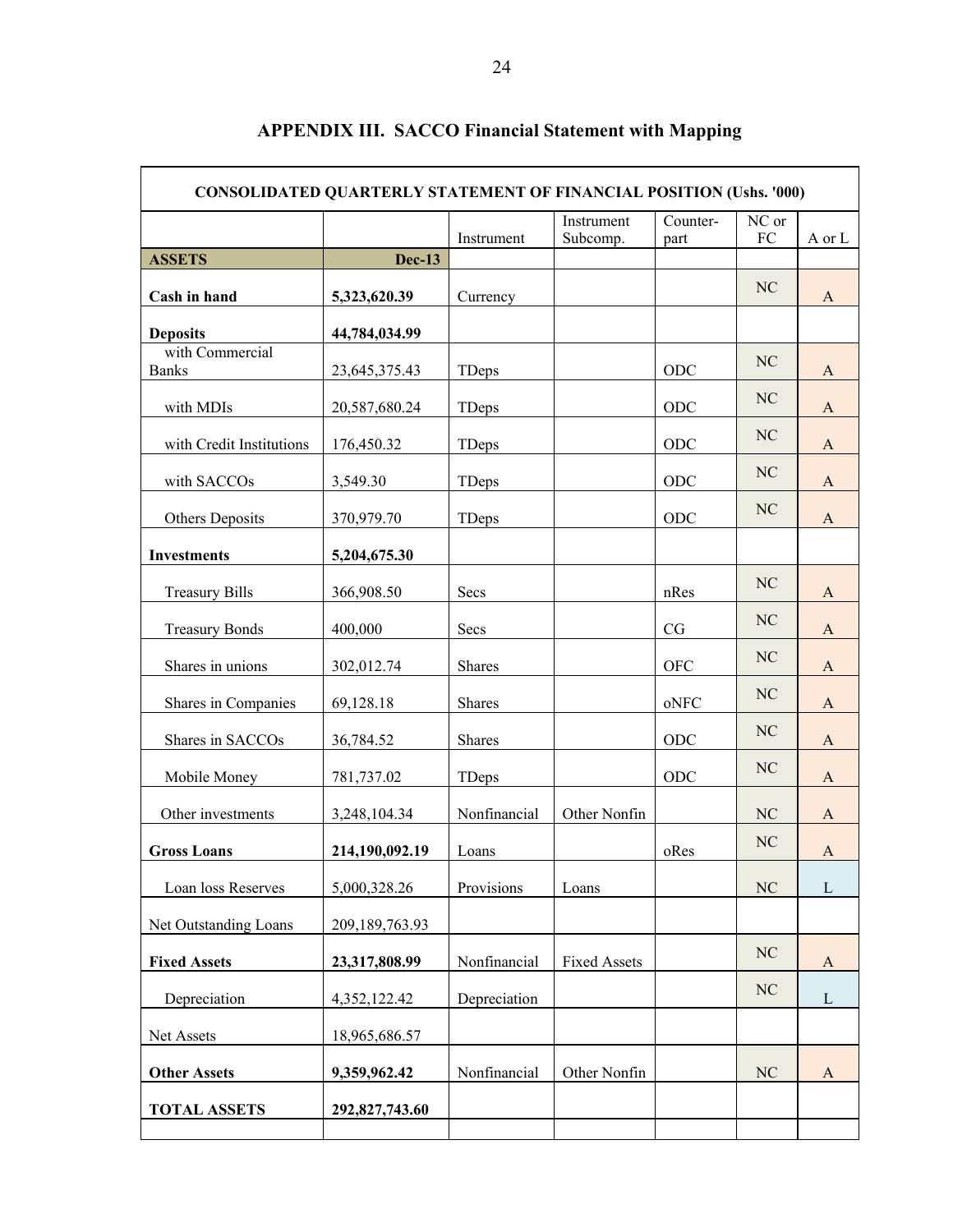| <b>LIABILITIES</b>                   | <b>Dec-13</b>     |                         |                             |            |    |                |
|--------------------------------------|-------------------|-------------------------|-----------------------------|------------|----|----------------|
| <b>Total Deposits</b>                | 155,890,651.76    |                         |                             |            |    |                |
| Deposits by SACCOs                   | 663,186.21        | TDeps ex<br>BM          |                             | ODC        | NC | L              |
| Compulsory deposits                  | 6,483,693.20      | ODeps ex<br>BM          |                             | oRes       | NC | L              |
| Voluntary deposits                   | 148, 743, 772. 34 |                         |                             |            |    |                |
| Time deposits                        | 30,966,058.04     | ODeps                   |                             | oRes       | NC | L              |
| <b>Fixed Deposits</b>                | 7,144,212.46      | ODeps                   |                             | oRes       | NC | L              |
| <b>Sight Deposits</b>                | 106,150,651.12    | ODeps                   |                             | oRes       | NC | L              |
| Other deposits                       | 4,482,850.72      | ODeps                   |                             | oRes       | NC | $\mathbf L$    |
| <b>Total Borrowings</b>              | 9,785,704.77      |                         |                             |            |    |                |
| From Commercial<br><b>Banks</b>      | 78,369.04         | Loans                   |                             | ODC        | NC | L              |
| From MDI                             | 0.00              | Loans                   |                             | <b>ODC</b> | NC | $\overline{L}$ |
| From Credit<br>Institutions          | 118,147.28        | Loans                   |                             | ODC        | NC | L              |
| From Other Financial<br>Institutions | 566,004.53        | Loans                   | Oth                         | <b>OFC</b> | NC | L              |
| From Government e.g.,<br><b>MSC</b>  | 5,994,858.50      | Loans                   |                             | CG         | NC | L              |
| From Non residents                   | 259,092.51        | Loans                   | Oth                         | nRes       | FC | $\mathbf{L}$   |
| Other borrowings                     | 2,769,232.90      | Loans                   | Oth                         | <b>OFC</b> | NC | L              |
| <b>Administered funds</b>            | 889,136.76        | Loans                   |                             | ODC        | NC | L              |
| <b>Grants</b>                        | 4,578,854.01      |                         |                             |            |    |                |
| From Government                      | 537,774.18        | Shares and<br>OE        | Reserves                    |            | NC | $\Gamma$       |
| From UCA                             | 106,841.76        | Shares and<br><b>OE</b> | Reserves                    |            | NC | $\mathbf{L}$   |
| From UCSCU                           | 817,001.58        | Shares and<br><b>OE</b> | Reserves                    |            | NC | $\mathbf{L}$   |
| From Non residents                   | 230, 213. 13      | Shares and<br><b>OE</b> | Reserves                    |            | NC | $\mathbf{L}$   |
| Other Grants                         | 2,887,023.35      | Shares and<br><b>OE</b> | Reserves                    |            | NC | $\mathbf{L}$   |
| Other Liabilities                    | 21,439,116.49     | Miscellaneou<br>S       | Residents                   |            | NC | $\mathbf{L}$   |
| <b>Total Liabilities</b>             | 192,583,463.78    |                         |                             |            |    |                |
| Capital                              | 100,244,279.82    |                         |                             |            |    |                |
| Members share capital                | 65,039,586.09     | Shares and<br>OE        | <b>Owners Contributions</b> |            | NC | L              |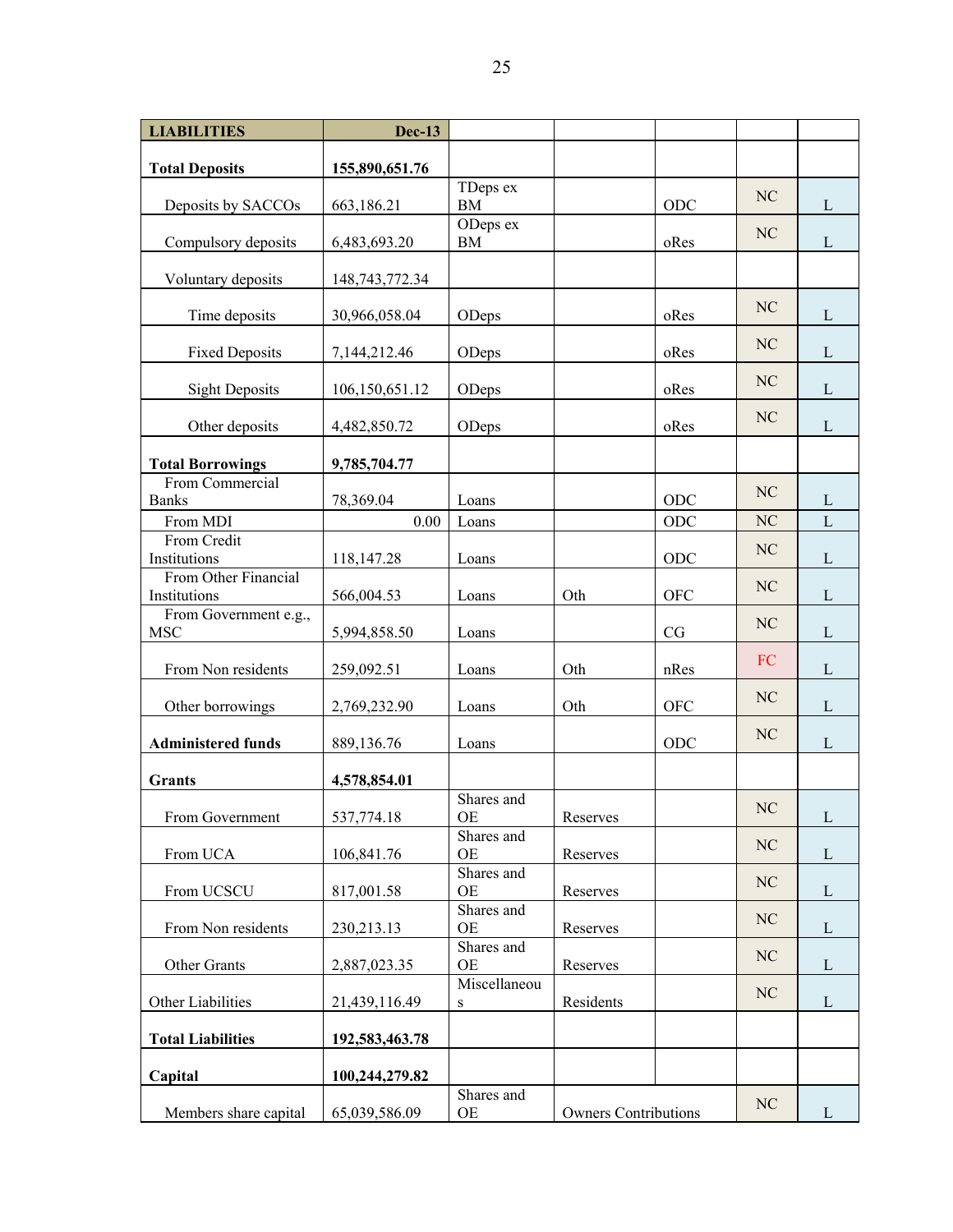| Reserves                 | 16,274,967.86  | Shares and<br><b>OE</b> | Reserves | NC |  |
|--------------------------|----------------|-------------------------|----------|----|--|
| Retained                 |                | Shares and              | Retained | NC |  |
| Surplus/Deficit          | 18,929,725.87  | <b>OE</b>               | Earnings |    |  |
| <b>TOTAL LIABILITIES</b> | 292,827,743.60 |                         |          |    |  |
|                          |                |                         |          |    |  |
| Vertical check           |                |                         |          |    |  |
|                          |                |                         |          |    |  |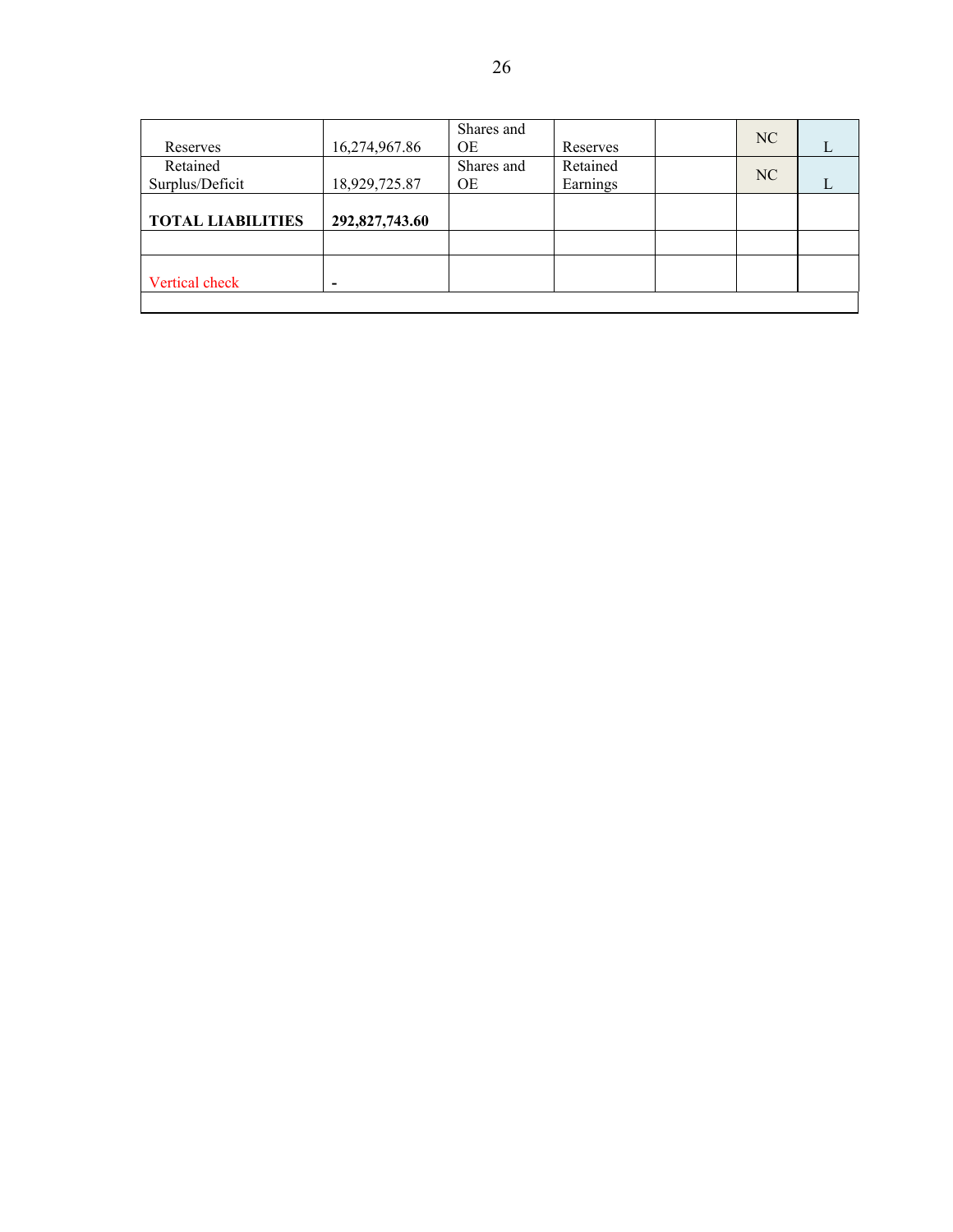### **APPENDIX IV. A. Proposed New Reporting Forms and Annexes for Insurance Sector**

### **Life Insurance Companies**

 $\overline{a}$ 

**Consolidated Annual Balance Sheet (Ushs. '000) (Enter data in the yellow cells)** 

| <b>ASSETS</b>                                                                           | End of<br>current period | End of<br>previous<br>period |
|-----------------------------------------------------------------------------------------|--------------------------|------------------------------|
| Cash and deposits in banks $\frac{1}{2}$                                                |                          |                              |
| Premiums receivable                                                                     |                          |                              |
| Other receivables $1/$                                                                  |                          |                              |
| Loans $1/$                                                                              |                          |                              |
| Reinsurance shares on insurance liabilities and reserves                                |                          |                              |
| Investment in securities/equities, unquoted shares, statutory<br>deposits $\frac{1}{2}$ |                          |                              |
| Investment in affiliates $1/$                                                           |                          |                              |
| Investment in properties                                                                |                          |                              |
| Property and Equipment                                                                  |                          |                              |
| Intangible assets                                                                       |                          |                              |
| Balances due from related parties 1/                                                    |                          |                              |
| Reinsurance recoveries                                                                  |                          |                              |
| Other assets $1/$                                                                       |                          |                              |
| <b>Total assets</b>                                                                     |                          |                              |

| <b>LIABILITIES</b>                       |  |
|------------------------------------------|--|
| Outstanding claims                       |  |
| Unearned premium                         |  |
| <b>IBNR</b> provisions                   |  |
| Reinsurance payables                     |  |
| Borrowings/bank overdraft <sup>1/</sup>  |  |
| Due to parent/affiliates company 1/      |  |
| Dividends payable                        |  |
| Tax payable                              |  |
| Payables under deposit administration    |  |
| Other liabilities/payables <sup>1/</sup> |  |
| Life fund                                |  |
| <b>Total liabilities</b>                 |  |

| л |  |
|---|--|
|   |  |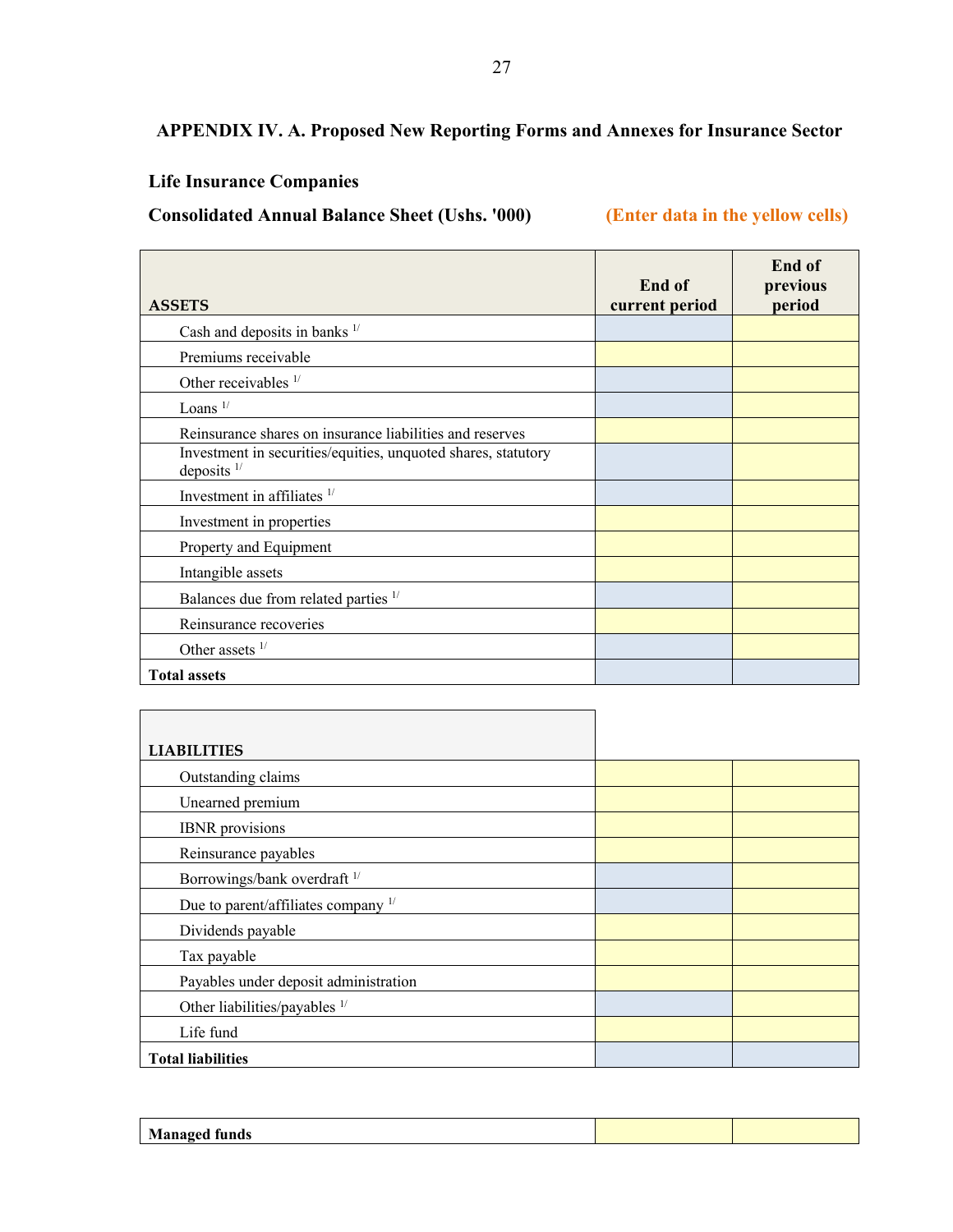| <b>CAPITAL AND RESERVES</b>       |  |
|-----------------------------------|--|
| Paid up capital                   |  |
| Share premiums                    |  |
| Retained earnings                 |  |
| Contingency reserves              |  |
| Fair value reserves               |  |
| Capital reserves                  |  |
| Other reserves                    |  |
| <b>Total capital and reserves</b> |  |

 $<sup>1</sup>$  See additional details in Annex Tables</sup>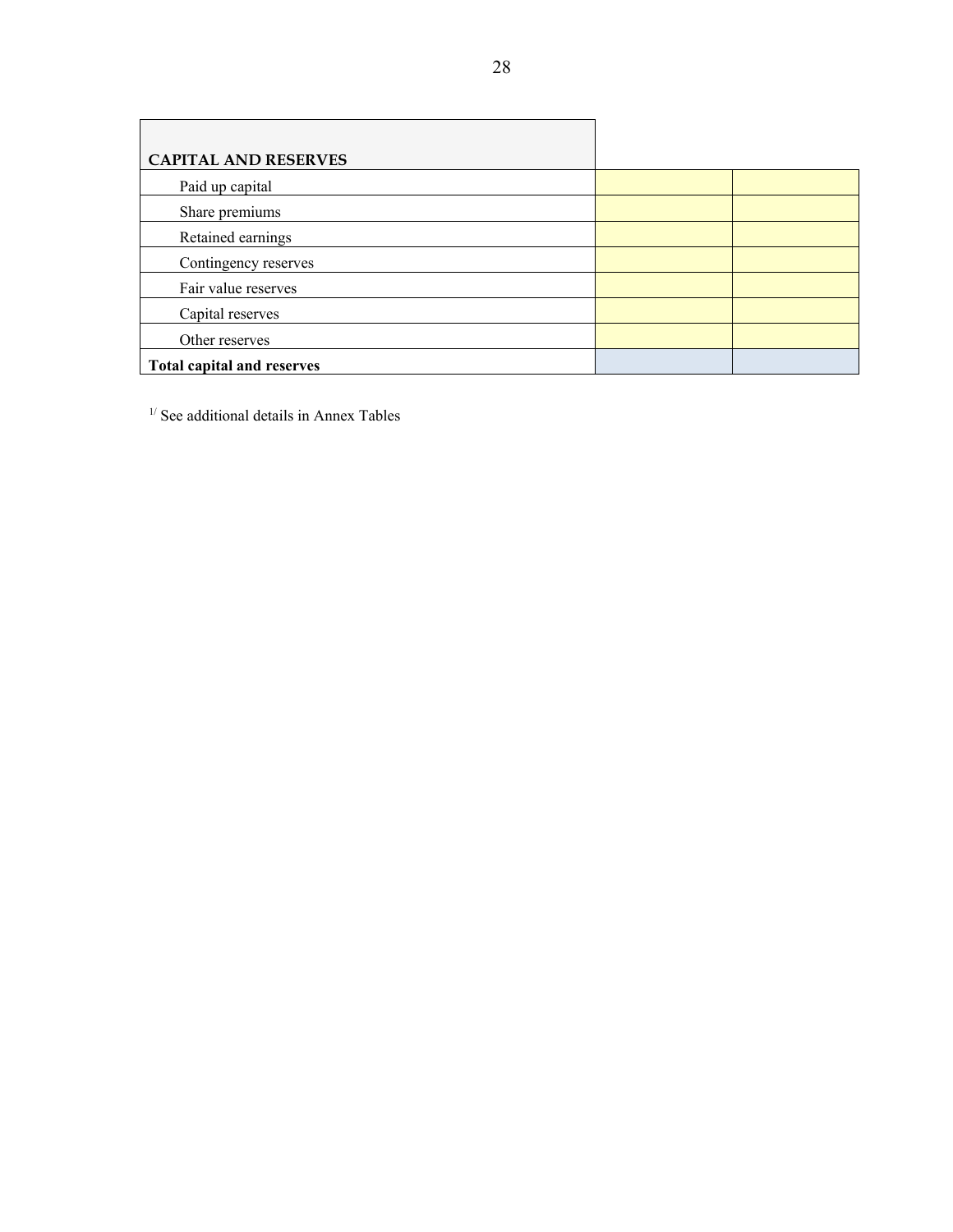# **Life Insurance Companies**

### **Annex Tables (Ushs. '000) (Enter data in the yellow cells)**

|                             | <b>Shillings</b> | Foreign     | <b>Total</b> |          | Amount<br>from |
|-----------------------------|------------------|-------------|--------------|----------|----------------|
| <b>CASH AND DEPOSITS IN</b> | (Shs.            | currency    | (Shs.        | Percent  | previous       |
| <b>BANKS</b>                | 000s)            | (Shs. 000s) | 000s         | of total | period         |

In Ugandan shillings

| Cash                                    | $\overline{4}$ | $\overline{4}$ | 8                | 20.0  |          |
|-----------------------------------------|----------------|----------------|------------------|-------|----------|
| Demand deposits                         | 3              | 3              | 6                | 15.0  | $\theta$ |
| Nonresident                             |                |                | $\theta$         |       |          |
| Resident                                | 3              | 3              | 6                | 15.0  | $\theta$ |
| Bank 1                                  |                |                | $\overline{2}$   | 5.0   |          |
| Bank 2                                  | $\overline{2}$ | $\overline{2}$ | 4                | 10.0  |          |
| etc  (add lines as needed)              |                |                | $\boldsymbol{0}$ | 0.0   |          |
| Other (time, savings, etc )<br>deposits | 3              | 23             | 26               | 65.0  | $\theta$ |
| Nonresident                             |                |                | $\theta$         |       |          |
| Resident                                | $\overline{3}$ | 23             | 26               | 65.0  | 0        |
| Bank 1                                  |                |                | $\overline{2}$   | 5.0   |          |
| Bank 2                                  | $\overline{2}$ | 22             | 24               | 60.0  |          |
| etc  (add lines as needed)              |                |                | $\theta$         | 0.0   |          |
|                                         |                |                |                  |       |          |
| <b>TOTAL</b>                            | 10             | 30             | 40               | 100.0 | 0        |

| <b>Current</b><br><b>Period</b> | <b>Previous</b><br><b>Period</b> |
|---------------------------------|----------------------------------|
| 25                              |                                  |
| 25                              |                                  |
|                                 |                                  |
|                                 |                                  |
|                                 |                                  |

| -<br>. .<br>- | $\sim$ |  |
|---------------|--------|--|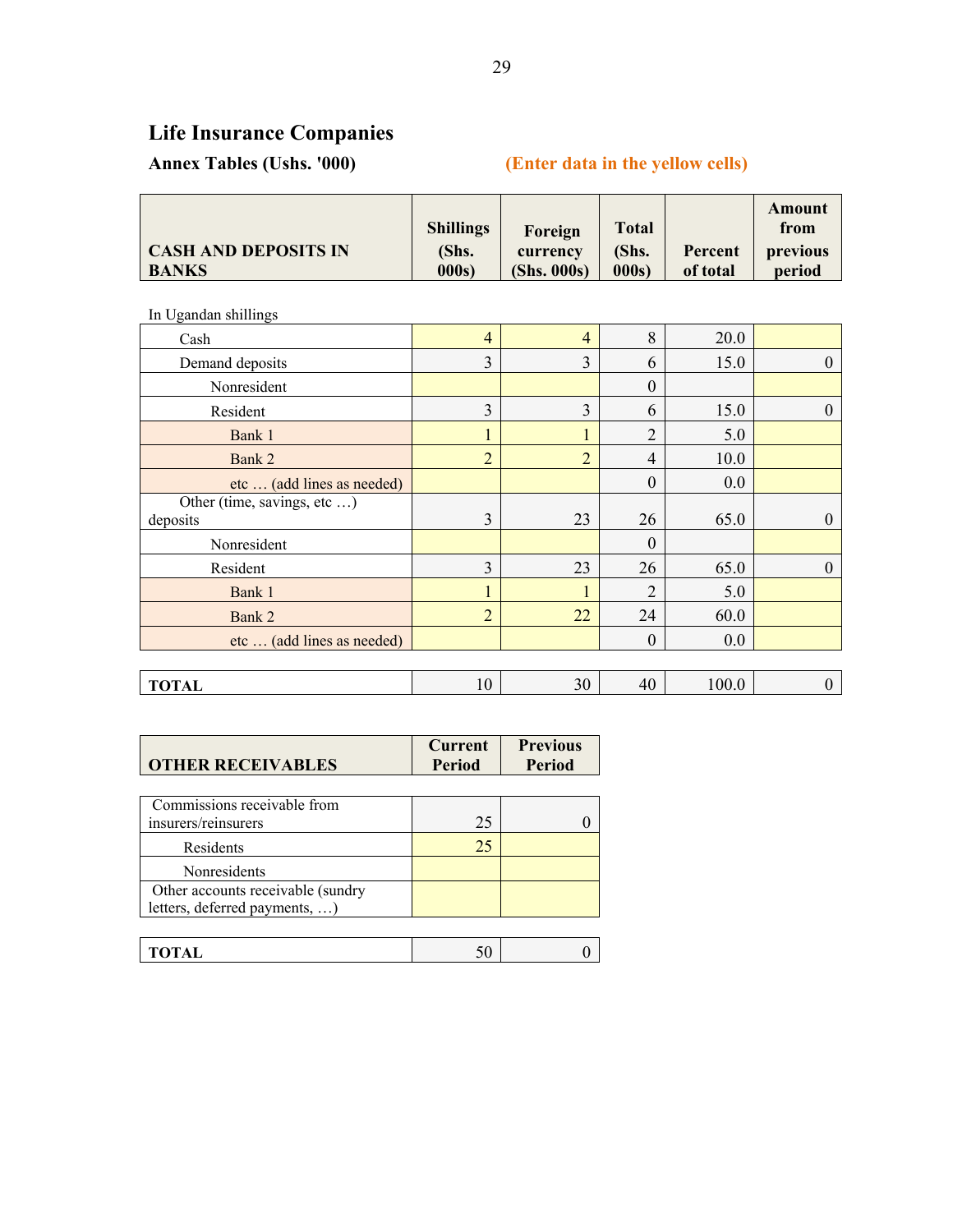| <b>LOANS (EXCLUDING</b><br><b>FROM RELATED</b><br><b>PARTIES</b> )                                          | <b>Shillings</b><br>(Shs.<br>000s | Foreign<br>currency<br>(Shs.<br>000s    | <b>Total</b><br>(Shs.<br>000s         | <b>Percent of</b><br>total                | <b>Amount</b><br>from<br>previous<br>period               |
|-------------------------------------------------------------------------------------------------------------|-----------------------------------|-----------------------------------------|---------------------------------------|-------------------------------------------|-----------------------------------------------------------|
|                                                                                                             |                                   |                                         |                                       |                                           |                                                           |
| Other financial corporations                                                                                | 3                                 | $\overline{3}$                          | 6                                     | 15.4                                      |                                                           |
| Public enterprises                                                                                          | $\overline{4}$                    | $\overline{4}$                          | 8                                     | 20.5                                      |                                                           |
| Companies/private enterprises                                                                               | 5                                 | 5                                       | 10                                    | 25.6                                      |                                                           |
| Individuals/other residents                                                                                 | 6                                 | 9                                       | 15                                    | 38.5                                      |                                                           |
|                                                                                                             |                                   |                                         |                                       |                                           |                                                           |
| <b>TOTAL</b>                                                                                                | 18                                | 21                                      | 39                                    | 100                                       | $\boldsymbol{0}$                                          |
| <b>INVESTMENT IN</b><br><b>SECURITIES/EQUITIES,</b><br><b>UNQUOTED SHARES,</b><br><b>STATUTORY DEPOSITS</b> | <b>Number</b><br>of shares        | <b>Market</b><br>value<br>(Shs.<br>000s | <b>Book</b><br>value<br>(Shs.<br>000s | <b>Acquisition</b><br>cost<br>(Shs. 000s) | <b>Amount</b><br>from<br><b>Previous</b><br><b>Period</b> |
| Listed shares                                                                                               | $\boldsymbol{0}$                  | 10                                      | $\theta$                              | $\boldsymbol{0}$                          | $\boldsymbol{0}$                                          |
| Commercial banks in Uganda                                                                                  |                                   | $\overline{2}$                          |                                       |                                           |                                                           |
| Other financial corporations<br>in Uganda                                                                   |                                   |                                         |                                       |                                           |                                                           |
| Public enterprises                                                                                          |                                   |                                         |                                       |                                           |                                                           |
| Companies/private enterprises                                                                               |                                   | 8                                       |                                       |                                           |                                                           |
| Nonresident companies                                                                                       |                                   |                                         |                                       |                                           |                                                           |
|                                                                                                             |                                   |                                         |                                       |                                           |                                                           |
| Unlisted shares                                                                                             | $\boldsymbol{0}$                  | $\overline{7}$                          | $\boldsymbol{0}$                      | $\boldsymbol{0}$                          | $\boldsymbol{0}$                                          |
| Commercial banks in Uganda                                                                                  |                                   | $\overline{4}$                          |                                       |                                           |                                                           |
| Other financial corporations<br>in Uganda                                                                   |                                   |                                         |                                       |                                           |                                                           |
| Public enterprises                                                                                          |                                   | $\overline{3}$                          |                                       |                                           |                                                           |
| Companies/private enterprises                                                                               |                                   |                                         |                                       |                                           |                                                           |
| Nonresident companies                                                                                       |                                   |                                         |                                       |                                           |                                                           |
|                                                                                                             |                                   |                                         |                                       |                                           |                                                           |
| Securities and statutory deposits                                                                           | $\boldsymbol{0}$                  | 13                                      | $\boldsymbol{0}$                      | $\boldsymbol{0}$                          | $\theta$                                                  |
| Treasury bills                                                                                              |                                   | 6                                       |                                       |                                           |                                                           |
| Treasury bonds                                                                                              |                                   |                                         |                                       |                                           |                                                           |
| Commercial banks                                                                                            |                                   | $\overline{7}$                          |                                       |                                           |                                                           |
| Other financial corporations                                                                                |                                   |                                         |                                       |                                           |                                                           |
| Public entities                                                                                             |                                   |                                         |                                       |                                           |                                                           |
| Companies/private enterprises                                                                               |                                   |                                         |                                       |                                           |                                                           |
| Nonresident companies                                                                                       |                                   |                                         |                                       |                                           |                                                           |
|                                                                                                             |                                   |                                         |                                       |                                           |                                                           |
| <b>TOTAL</b>                                                                                                | $\boldsymbol{0}$                  | 30                                      | $\boldsymbol{0}$                      | $\boldsymbol{0}$                          | $\mathbf{0}$                                              |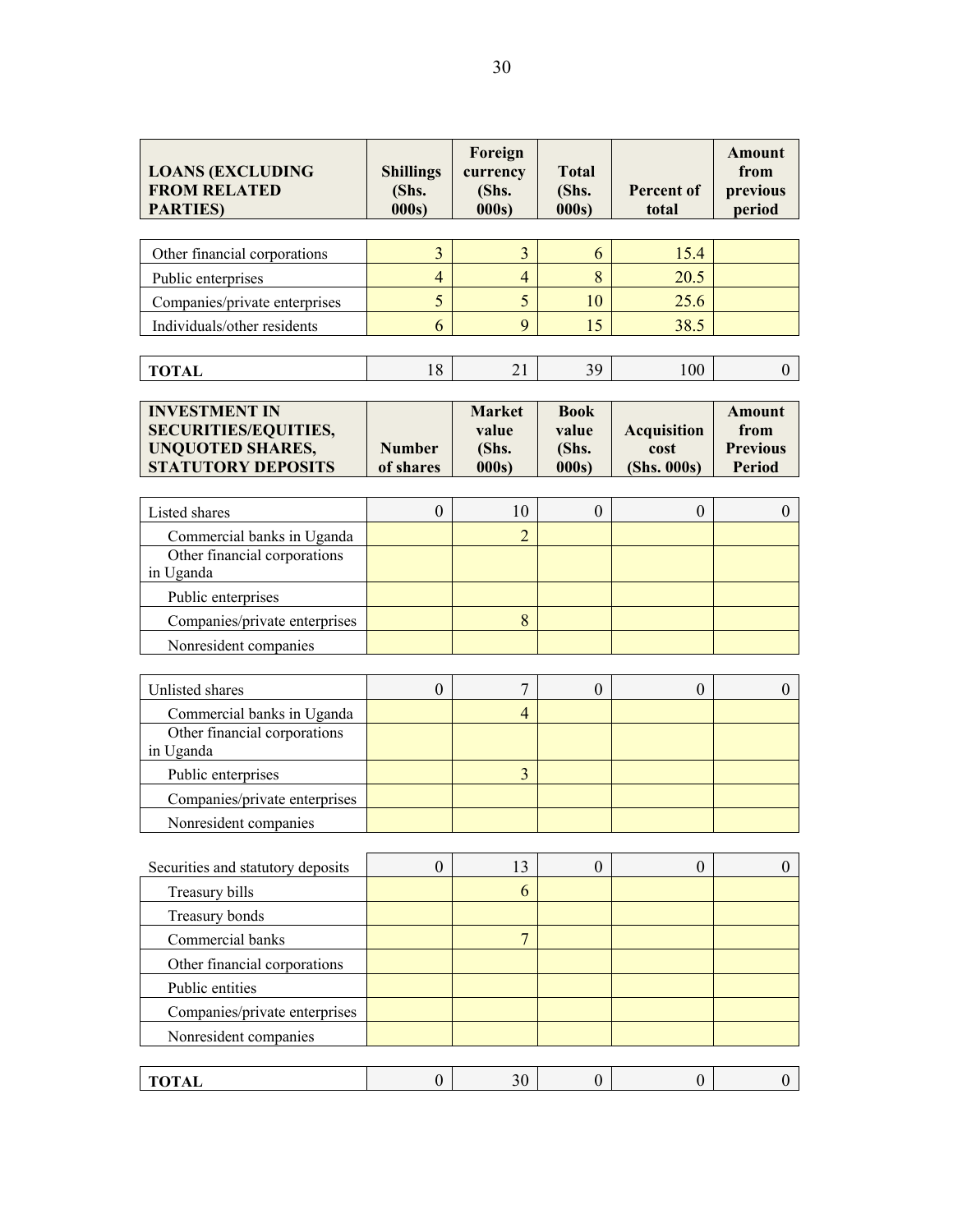| <b>INVESTMENT IN</b><br><b>AFFILIATES</b> | <b>Securities</b><br>(Shs.<br>000s | <b>Shares</b><br>(Shs.<br>000s | <b>Total</b><br>(Shs.<br>000s | Percent<br>of total | Amount<br>from<br>previous<br>period |
|-------------------------------------------|------------------------------------|--------------------------------|-------------------------------|---------------------|--------------------------------------|
|                                           |                                    |                                |                               |                     |                                      |
| Commercial banks, MDIs,                   |                                    |                                |                               |                     |                                      |
| <b>Credit Institutions</b>                | 33                                 | 3                              | 36                            | 92.3                |                                      |
| Other Financial Corporations              |                                    |                                | $\theta$                      | 0.0                 |                                      |
| Companies/Private Enterprises             |                                    |                                | $\overline{0}$                | 0.0                 |                                      |
| <b>Non</b>                                |                                    |                                |                               |                     |                                      |
| Resident/Parent/Affiliate/Related         |                                    |                                |                               |                     |                                      |
| Party                                     |                                    | $\overline{2}$                 | 3                             | 7.7                 |                                      |
|                                           |                                    |                                |                               |                     |                                      |
| TOTAL                                     | 34                                 | 5                              | 39                            | 100                 |                                      |

| <b>BALANCES DUE FROM</b><br><b>RELATED PARTIES</b>    | <b>Current</b><br>period<br>(Shs.<br>000s | $0 - 365$<br>days<br>(Shs.<br>000s | Over<br>365<br>days<br>(Shs.<br>000s | <b>Total</b><br>(Shs.<br>000s | Percent<br>of total | <b>Amount</b><br>from<br>previous<br>period |
|-------------------------------------------------------|-------------------------------------------|------------------------------------|--------------------------------------|-------------------------------|---------------------|---------------------------------------------|
|                                                       | 11                                        |                                    | 11                                   | 33                            | 39.3                |                                             |
| Loans                                                 |                                           | 11                                 |                                      |                               |                     | $\Omega$                                    |
| Commercial banks, MDIs,<br><b>Credit Institutions</b> |                                           |                                    |                                      | $\mathbf{0}$                  | 0.0                 |                                             |
| Other Financial                                       |                                           |                                    |                                      |                               |                     |                                             |
| Corporations                                          | 5                                         | 5                                  | 5                                    | 15                            | 17.9                |                                             |
| Companies/Private                                     |                                           |                                    |                                      |                               |                     |                                             |
| Enterprises                                           | $\overline{3}$                            | $\overline{3}$                     | $\overline{3}$                       | 9                             | 10.7                |                                             |
| Non<br>Resident/Parent/Affiliate/Related              |                                           |                                    |                                      |                               |                     |                                             |
| Party                                                 | $\overline{3}$                            | 3                                  | $\overline{3}$                       | 9                             | 10.7                |                                             |
| Premiums due from related                             |                                           |                                    |                                      |                               |                     |                                             |
| insurers/reinsurers                                   | 6                                         | 6                                  | 6                                    | 18                            | 21.4                | $\theta$                                    |
| Resident                                              | $\overline{2}$                            | $\overline{2}$                     | $\overline{2}$                       | 6                             | 7.1                 |                                             |
| Nonresident                                           | $\overline{4}$                            | $\overline{4}$                     | $\overline{4}$                       | 12                            | 14.3                |                                             |
| Other due from related parties                        | 11                                        | 11                                 | 11                                   | 33                            | 39.3                | $\mathbf{0}$                                |
| Commercial banks, MDIs,<br><b>Credit Institutions</b> |                                           |                                    |                                      | $\theta$                      | 0.0                 |                                             |
| Other Financial                                       |                                           |                                    |                                      |                               |                     |                                             |
| Corporations                                          | 5                                         | 5                                  | 5                                    | 15                            | 17.9                |                                             |
| Companies/Private<br>Enterprises                      | $\overline{3}$                            | $\overline{3}$                     | 3                                    | 9                             | 10.7                |                                             |
| Non                                                   |                                           |                                    |                                      |                               |                     |                                             |
| Resident/Parent/Affiliate/Related                     |                                           |                                    |                                      |                               |                     |                                             |
| Party                                                 | $\overline{3}$                            | $\overline{3}$                     | 3                                    | 9                             | 10.7                |                                             |
|                                                       |                                           |                                    |                                      |                               |                     |                                             |
| <b>TOTAL</b>                                          | 28                                        | 28                                 | 28                                   | 84                            | 100                 | $\boldsymbol{0}$                            |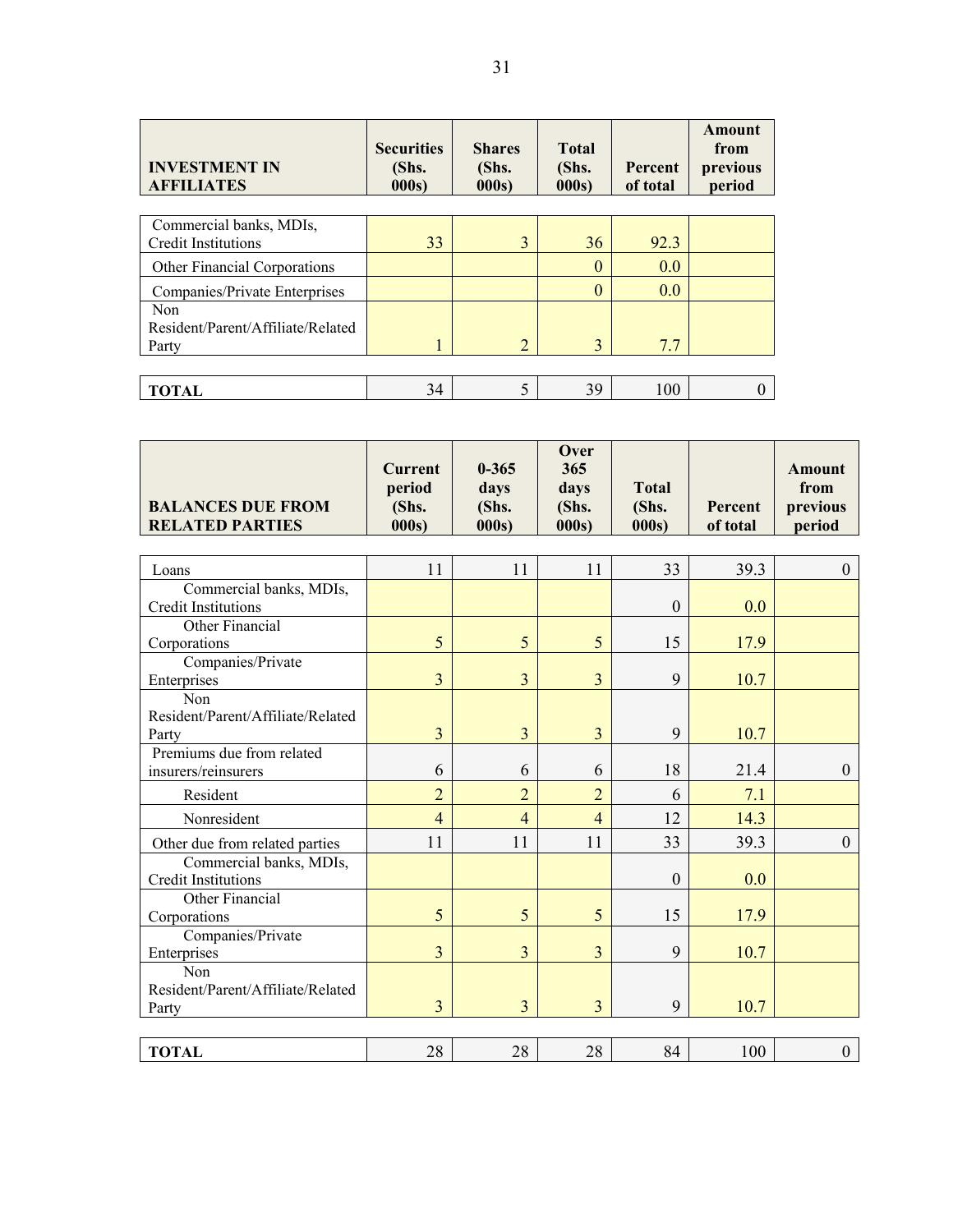| <b>OTHER ASSETS</b>            | Amount<br>(Shs.<br>000s | <b>Percent</b><br>of total | Amount<br>from<br>previous<br>period |
|--------------------------------|-------------------------|----------------------------|--------------------------------------|
|                                |                         |                            |                                      |
| Other financial assets (not    |                         |                            |                                      |
| listed above)                  |                         | 0.0                        |                                      |
| Other fixed assets (not listed |                         |                            |                                      |
| elsewhere)                     | 5                       | 55.6                       |                                      |
| Other nonfinancial assets      |                         |                            |                                      |
| (not used for insurance        |                         |                            |                                      |
| operations)                    | $\overline{4}$          | 44.4                       |                                      |
|                                |                         |                            |                                      |
| TOTAL                          | q                       | 1 O O                      |                                      |

| <b>BORROWINGS/BANK</b><br><b>OVERDRAFT</b>            | <b>Shillings</b><br>(Shs.<br>000s) | Foreign<br>currency<br>(Shs.<br>000s) | <b>Total</b><br>(in<br><b>Shillings)</b> | <b>Percent</b><br>of total | <b>Amount</b><br>from<br>previous<br>period | <b>Borrowed</b><br>in<br>previous<br>period |
|-------------------------------------------------------|------------------------------------|---------------------------------------|------------------------------------------|----------------------------|---------------------------------------------|---------------------------------------------|
| Commercial banks, MDIs,<br><b>Credit Institutions</b> | 6                                  | $\boldsymbol{0}$                      | 6                                        | 0.6                        | $\mathbf{0}$                                | $\mathbf{0}$                                |
| Bank1                                                 | 6                                  |                                       | 6                                        | 0.6                        |                                             |                                             |
| Bank2                                                 |                                    |                                       | $\mathbf{0}$                             | 0.0                        |                                             |                                             |
| etc  (add lines as<br>needed)                         |                                    |                                       | $\mathbf{0}$                             | 0.0                        |                                             |                                             |
| Parent/affiliates/related<br>parties (nonbanks)       | 59                                 | 12                                    | 71                                       | 6.6                        | $\boldsymbol{0}$                            | $\theta$                                    |
| Other Financial<br>Corporations                       | 55                                 | 3                                     | 58                                       | 5.4                        |                                             |                                             |
| Companies/Private<br>Enterprises                      | $\overline{3}$                     | $\overline{7}$                        | 10                                       | 0.9                        |                                             |                                             |
| Nonresidents                                          |                                    | $\overline{2}$                        | 3                                        | 0.3                        |                                             |                                             |
| Other                                                 | 999                                | 5                                     | 1004                                     | 92.9                       | $\boldsymbol{0}$                            | $\theta$                                    |
| Other Financial<br>Corporations                       |                                    |                                       | $\mathbf{0}$                             | 0.0                        |                                             |                                             |
| Companies/Private<br>Enterprises                      |                                    |                                       | $\mathbf{0}$                             | 0.0                        |                                             |                                             |
| Nonresidents                                          | 999                                | 5                                     | 1004                                     | 92.9                       |                                             |                                             |
|                                                       |                                    |                                       |                                          |                            |                                             |                                             |
| <b>TOTAL</b>                                          | 1064                               | 17                                    | 1081                                     | 100                        | $\boldsymbol{0}$                            | $\boldsymbol{0}$                            |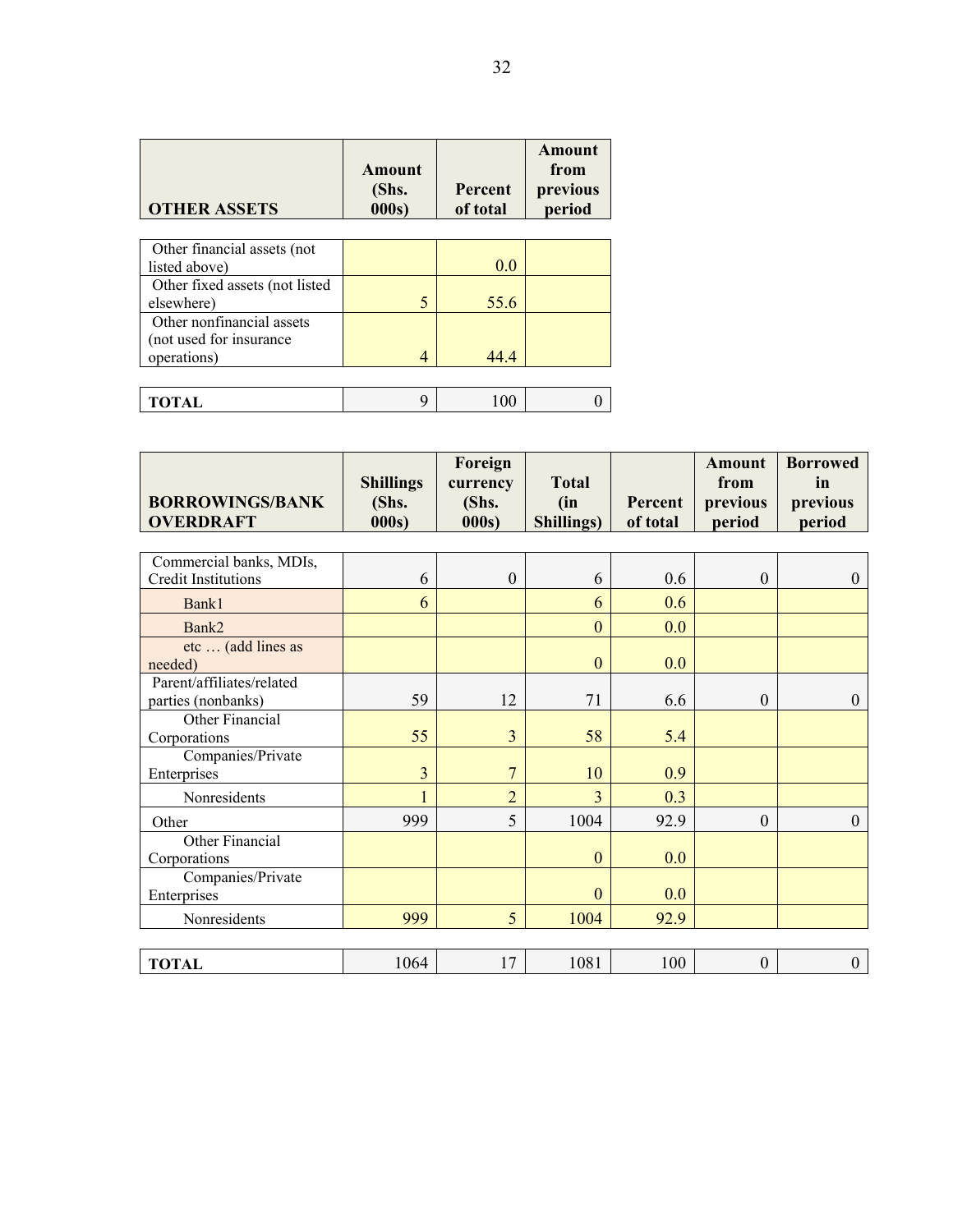| <b>NON LOAN</b><br><b>DUE TO PARENT/AFFILIATES</b><br><b>COMPANY</b> | Amount<br>(Shs.<br>000s | <b>Percent of</b><br>total | <b>Amount from</b><br>previous<br>period |
|----------------------------------------------------------------------|-------------------------|----------------------------|------------------------------------------|
| Premiums due from related insurers/reinsurers                        | $\overline{2}$          | 2.4                        |                                          |
| Resident                                                             | $\overline{2}$          | 2.4                        |                                          |
| Nonresident                                                          |                         | 0.0                        |                                          |
| Other due from related parties                                       | 13                      | 15.5                       |                                          |
| Commercial banks, MDIs, Credit<br>Institutions                       |                         | 0.0                        |                                          |
| Other Financial Corporations                                         | $\overline{2}$          | 2.4                        |                                          |
| Companies/Private Enterprises                                        | 8                       | 9.5                        |                                          |
| Non Resident/Parent/Affiliate/Related Party                          | 3                       | 3.6                        |                                          |
|                                                                      |                         |                            |                                          |
| <b>TOTAL</b>                                                         | 15                      | 17.9                       |                                          |

| <b>OTHER LIABILITIES/PAYABLES</b> | <b>Amount</b><br>(Shs.<br>000s) | <b>Percent of</b><br>total | <b>Amount from</b><br>previous<br>period |
|-----------------------------------|---------------------------------|----------------------------|------------------------------------------|
| Sundry creditors                  | 5                               | 18.5                       |                                          |
| Provisions for loan losses        | 6                               | 22.2                       |                                          |
| Provisions for other losses       | 8                               | 29.6                       |                                          |
| Dividends payable                 | 5                               | 18.5                       |                                          |
| Deferred Tax                      |                                 | 0.0                        |                                          |
| Other                             | 3                               | 11.1                       |                                          |
|                                   |                                 |                            |                                          |
| TOTAL                             | 27                              | 100                        |                                          |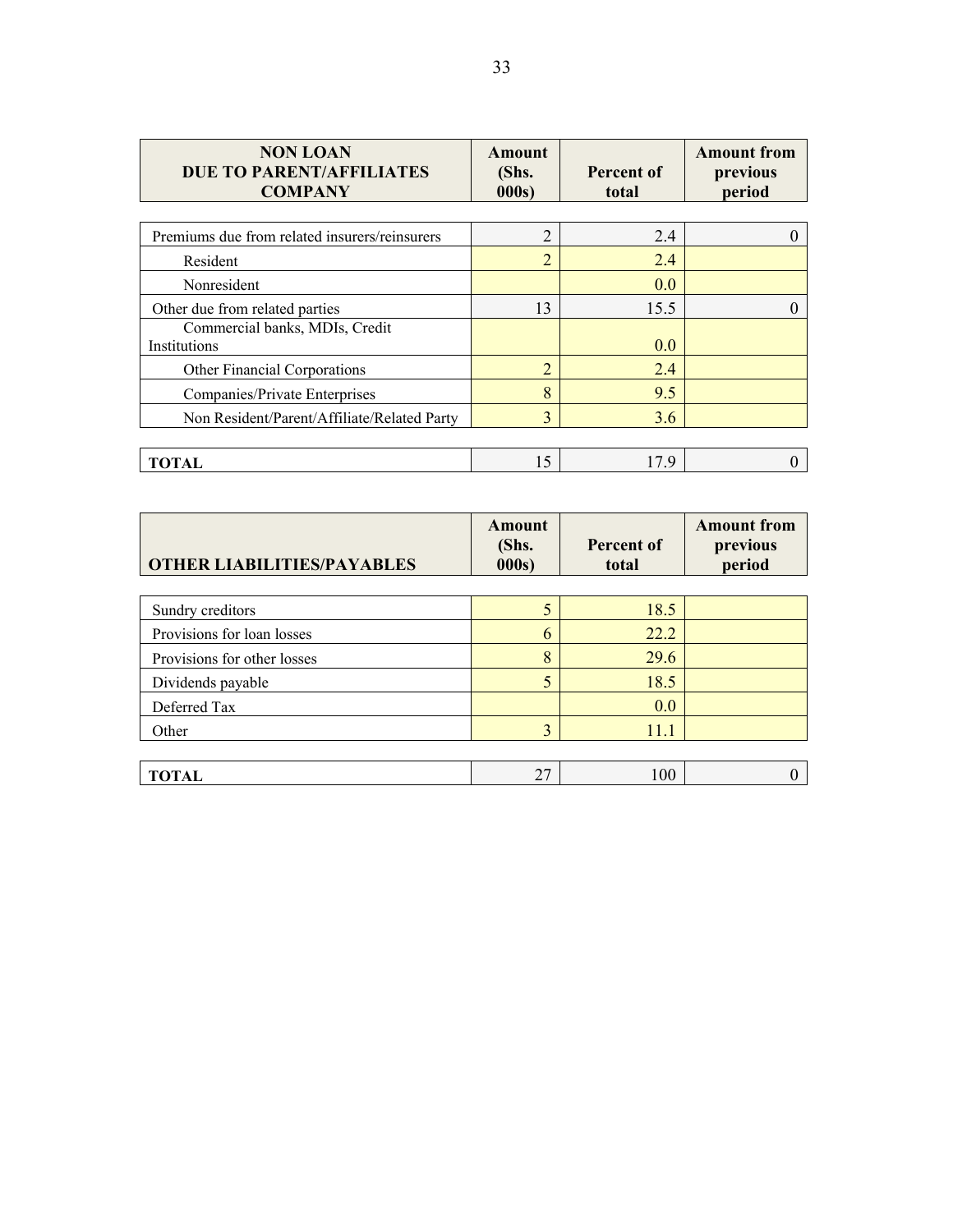| <b>Consolidated Annual Balance Sheet (Ushs. '000)</b>                          | (Enter data in the yellow cells) |                                  |  |
|--------------------------------------------------------------------------------|----------------------------------|----------------------------------|--|
|                                                                                | <b>End of current</b><br>period  | <b>End of previous</b><br>period |  |
| <b>ASSETS</b>                                                                  |                                  |                                  |  |
| Cash and deposits in banks $1/$                                                |                                  |                                  |  |
| Premiums receivable                                                            |                                  |                                  |  |
| Other receivables 1/                                                           |                                  |                                  |  |
| Loans $1/$                                                                     |                                  |                                  |  |
| Reinsurance shares on insurance liabilities and<br>reserves                    |                                  |                                  |  |
| Investment in securities/equities, unquoted shares,<br>statutory deposits $1/$ |                                  |                                  |  |
| Investment in affiliates $1/$                                                  |                                  |                                  |  |
| Investment in properties                                                       |                                  |                                  |  |
| Property and Equipment                                                         |                                  |                                  |  |
| Intangible assets                                                              |                                  |                                  |  |
| Balances due from related parties 1/                                           |                                  |                                  |  |
| Reinsurance recoveries                                                         |                                  |                                  |  |
| Other assets $1/$                                                              |                                  |                                  |  |
| <b>Total assets</b>                                                            |                                  |                                  |  |

# **Nonlife Insurance Companies**

 $\overline{a}$ 

| <b>LIABILITIES</b>                      |           |           |
|-----------------------------------------|-----------|-----------|
| Outstanding claims                      |           |           |
| Unearned premium                        |           |           |
| <b>IBNR</b> provisions                  |           |           |
| Reinsurance payables                    |           |           |
| Borrowings/bank overdraft <sup>1/</sup> |           |           |
| Due to parent/affiliates company $1/$   |           |           |
| Dividends payable                       |           |           |
| Tax payable                             |           |           |
| Payables under deposit administration   | <b>NA</b> | <b>NA</b> |
| Other liabilities/payables $1/$         |           |           |
| Life fund                               | <b>NA</b> | <b>NA</b> |
| <b>Total liabilities</b>                |           |           |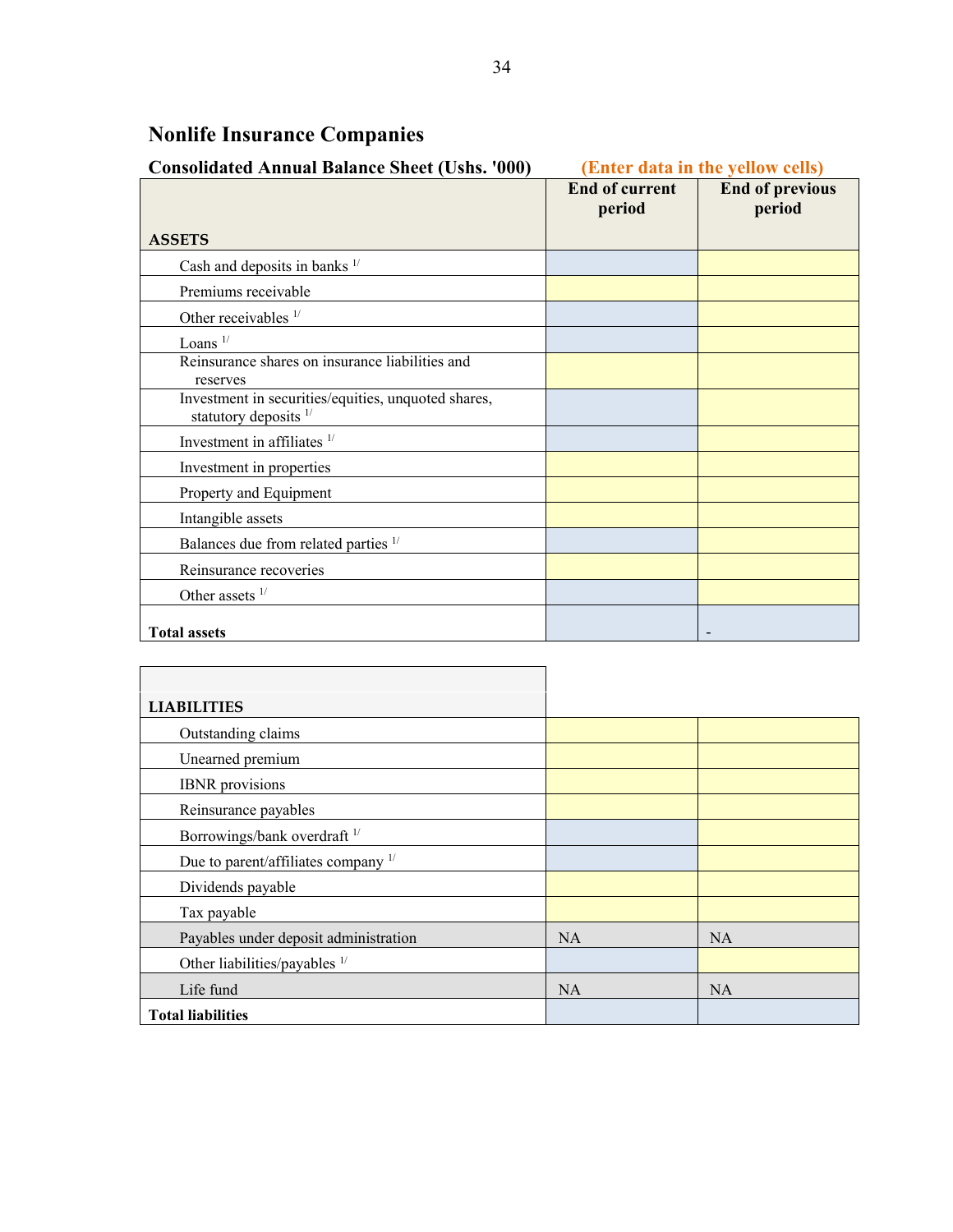| <b>Managed funds</b>              | <b>NA</b> | <b>NA</b> |
|-----------------------------------|-----------|-----------|
|                                   |           |           |
|                                   |           |           |
| <b>CAPITAL AND RESERVES</b>       |           |           |
| Paid up capital                   |           |           |
| Share premiums                    |           |           |
| Retained earnings                 |           |           |
| Contingency reserves              |           |           |
| Fair value reserves               |           |           |
| Capital reserves                  |           |           |
| Other reserves                    |           |           |
| <b>Total capital and reserves</b> |           |           |

 $^{\rm 1/}$  See additional details in Annex Tables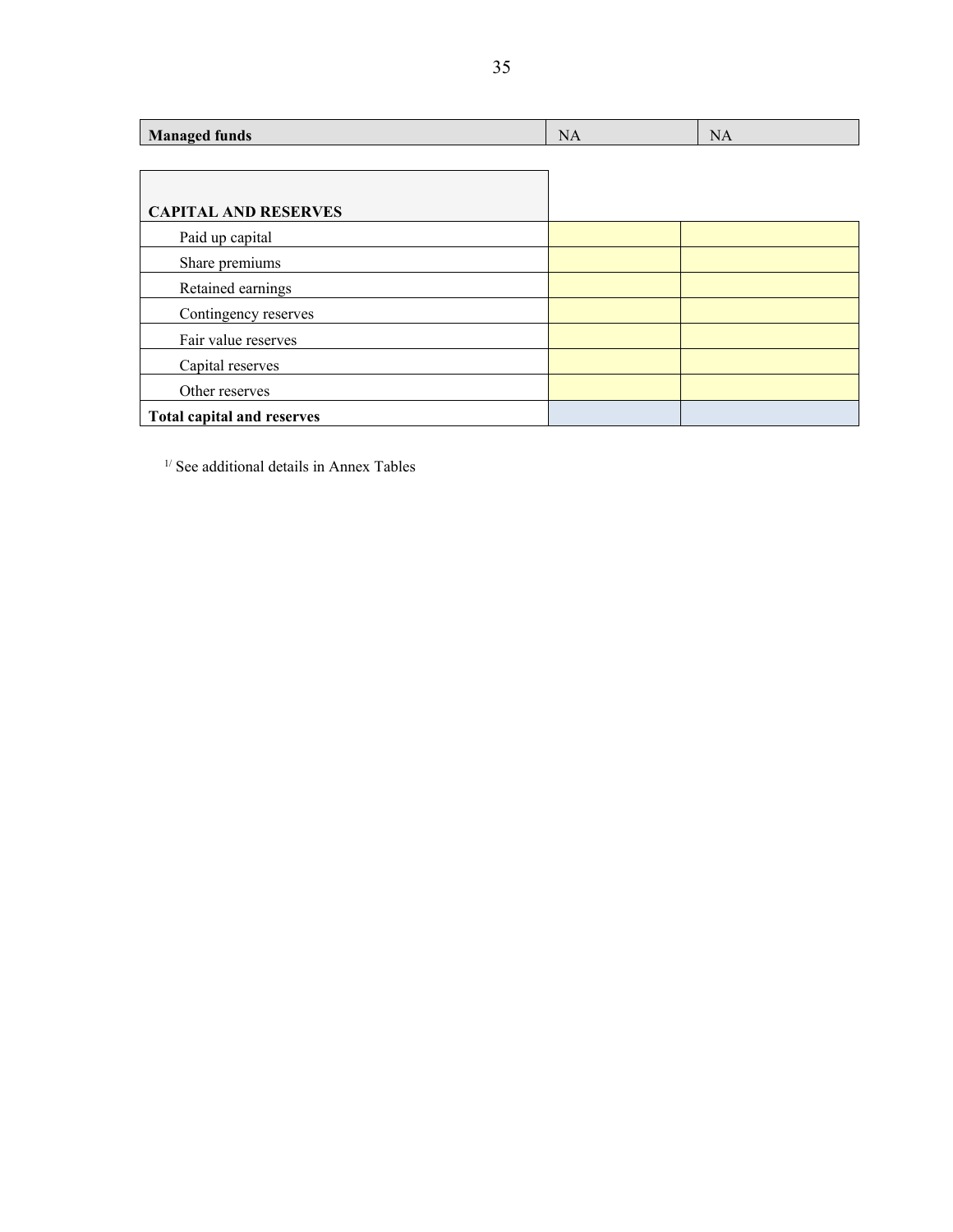# **Nonlife Insurance Companies**

## **Annex Tables (Ushs. '000) (Enter data in the yellow cells)**

In Ugandan shillings

| Cash                                    | 4              | $\overline{4}$ | 8              | 22.9  |          |
|-----------------------------------------|----------------|----------------|----------------|-------|----------|
| Demand deposits                         | 6              | 17             | 23             | 65.7  | $\theta$ |
| Nonresident                             |                | $\overline{7}$ | 7              |       |          |
| Resident                                | 6              | 10             | 16             | 45.7  | 0        |
| Bank 1                                  |                | 8              | 9              | 25.7  |          |
| Bank 2                                  | 5              | $\overline{2}$ | $\mathcal{I}$  | 20.0  |          |
| etc  (add lines as needed)              |                |                | $\mathbf{0}$   | 0.0   |          |
| Other (time, savings, etc )<br>deposits | 3              |                | $\overline{4}$ | 11.4  | 0        |
| Nonresident                             |                |                | $\theta$       |       |          |
| Resident                                | 3              |                | $\overline{4}$ | 11.4  | 0        |
| Bank 1                                  |                |                | $\overline{2}$ | 5.7   |          |
| Bank 2                                  | $\overline{2}$ |                | $\overline{2}$ | 5.7   |          |
| etc  (add lines as needed)              |                |                | $\theta$       | 0.0   |          |
|                                         |                |                |                |       |          |
| <b>TOTAL</b>                            | 13             | 22             | 35             | 100.0 | 0        |

| <b>OTHER RECEIVABLES</b>          | <b>Current</b><br>Period | <b>Previous</b><br><b>Period</b> |
|-----------------------------------|--------------------------|----------------------------------|
|                                   |                          |                                  |
| Commissions receivable from       |                          |                                  |
| insurers/reinsurers               | 11                       |                                  |
| Residents                         | 8                        |                                  |
| Nonresidents                      | ζ                        |                                  |
| Other accounts receivable (sundry |                          |                                  |
| letters, deferred payments, )     |                          |                                  |
|                                   |                          |                                  |
| TOTAL                             |                          |                                  |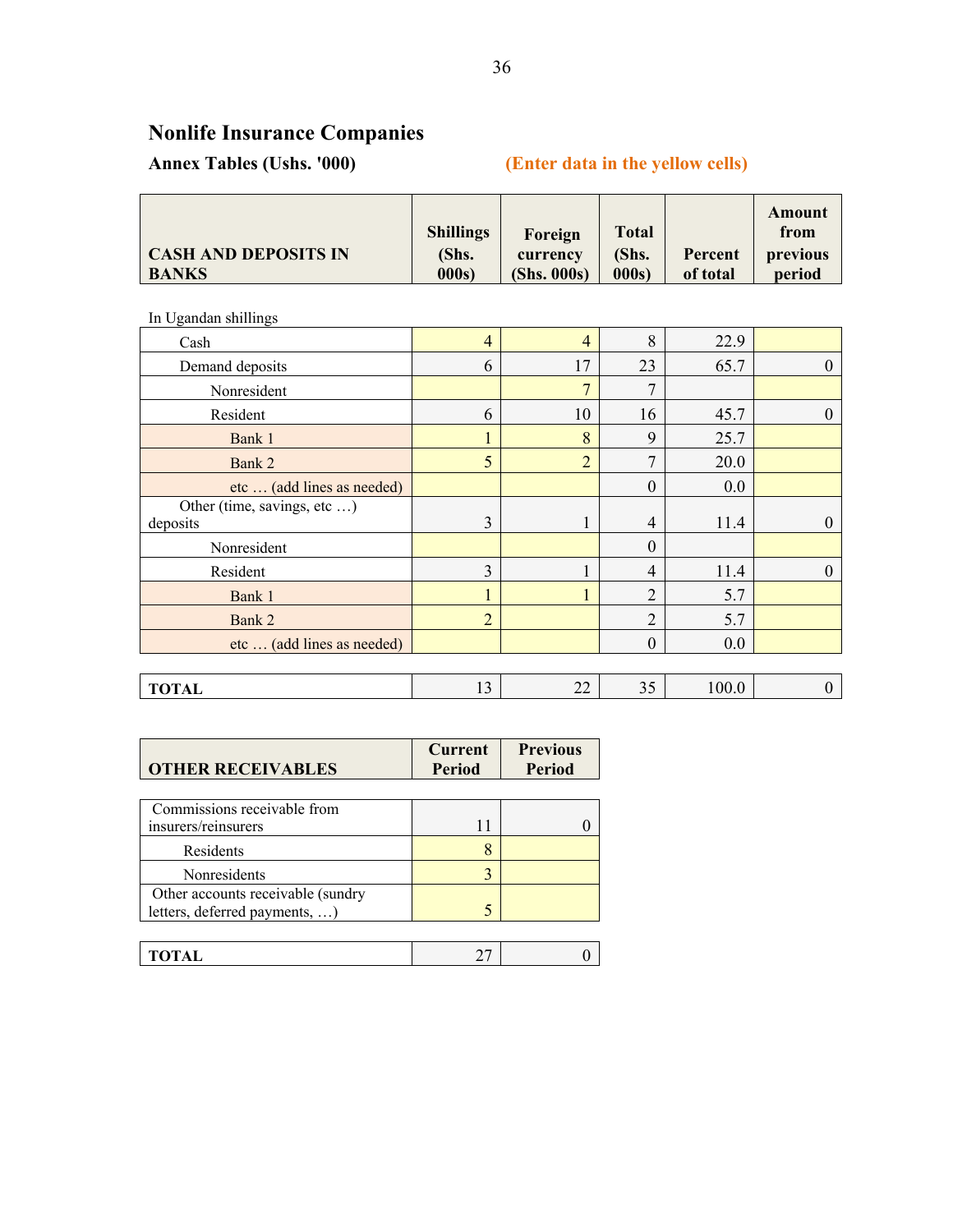| <b>LOANS (EXCLUDING</b><br><b>FROM RELATED</b><br><b>PARTIES</b> )                                          | <b>Shillings</b><br>(Shs.<br>000s | Foreign<br>currency<br>(Shs.<br>000s     | <b>Total</b><br>(Shs.<br>000s          | <b>Percent of</b><br>total                | <b>Amount</b><br>from<br>previous<br>period               |
|-------------------------------------------------------------------------------------------------------------|-----------------------------------|------------------------------------------|----------------------------------------|-------------------------------------------|-----------------------------------------------------------|
|                                                                                                             |                                   |                                          |                                        |                                           |                                                           |
| Other financial corporations                                                                                | $\overline{\mathbf{3}}$           | 3                                        | 6                                      | 18.2                                      |                                                           |
| Public enterprises                                                                                          | $\overline{4}$                    | $\overline{2}$                           | 6                                      | 18.2                                      |                                                           |
| Companies/private enterprises                                                                               | $\mathbf{1}$                      | 5                                        | 6                                      | 18.2                                      |                                                           |
| Individuals/other residents                                                                                 | 6                                 | 9                                        | 15                                     | 45.5                                      |                                                           |
| <b>TOTAL</b>                                                                                                | 14                                | 19                                       | 33                                     | 100                                       | $\overline{0}$                                            |
| <b>INVESTMENT IN</b><br><b>SECURITIES/EQUITIES,</b><br><b>UNQUOTED SHARES,</b><br><b>STATUTORY DEPOSITS</b> | <b>Number</b><br>of shares        | <b>Market</b><br>value<br>(Shs.<br>000s) | <b>Book</b><br>value<br>(Shs.<br>000s) | <b>Acquisition</b><br>cost<br>(Shs. 000s) | <b>Amount</b><br>from<br><b>Previous</b><br><b>Period</b> |
|                                                                                                             |                                   |                                          |                                        |                                           |                                                           |
| Listed shares                                                                                               | $\boldsymbol{0}$                  | 18                                       | $\mathbf{0}$                           | $\theta$                                  | $\mathbf{0}$                                              |
| Commercial banks in Uganda                                                                                  |                                   | $\overline{2}$                           |                                        |                                           |                                                           |
| Other financial corporations                                                                                |                                   | $\overline{7}$                           |                                        |                                           |                                                           |
| in Uganda                                                                                                   |                                   | $\overline{4}$                           |                                        |                                           |                                                           |
| Public enterprises<br>Companies/private                                                                     |                                   |                                          |                                        |                                           |                                                           |
| enterprises                                                                                                 |                                   | 5                                        |                                        |                                           |                                                           |
| Nonresident companies                                                                                       |                                   |                                          |                                        |                                           |                                                           |
|                                                                                                             |                                   |                                          |                                        |                                           |                                                           |
| Unlisted shares                                                                                             | $\boldsymbol{0}$                  | 15                                       | $\boldsymbol{0}$                       | $\boldsymbol{0}$                          | $\mathbf{0}$                                              |
| Commercial banks in Uganda                                                                                  |                                   | $\overline{4}$                           |                                        |                                           |                                                           |
| Other financial corporations                                                                                |                                   |                                          |                                        |                                           |                                                           |
| in Uganda                                                                                                   |                                   | 6                                        |                                        |                                           |                                                           |
| Public enterprises                                                                                          |                                   | 5                                        |                                        |                                           |                                                           |
| Companies/private<br>enterprises                                                                            |                                   |                                          |                                        |                                           |                                                           |
| Nonresident companies                                                                                       |                                   |                                          |                                        |                                           |                                                           |
|                                                                                                             |                                   |                                          |                                        |                                           |                                                           |
| Securities and statutory deposits                                                                           | $\theta$                          | 15                                       | $\mathbf{0}$                           | $\theta$                                  | $\theta$                                                  |
| Treasury bills                                                                                              |                                   | 6                                        |                                        |                                           |                                                           |
| Treasury bonds                                                                                              |                                   | $\overline{4}$                           |                                        |                                           |                                                           |
| Commercial banks                                                                                            |                                   | 3                                        |                                        |                                           |                                                           |
| Other financial corporations                                                                                |                                   | $\overline{2}$                           |                                        |                                           |                                                           |
| Public entities                                                                                             |                                   |                                          |                                        |                                           |                                                           |
| Companies/private                                                                                           |                                   |                                          |                                        |                                           |                                                           |
| enterprises                                                                                                 |                                   |                                          |                                        |                                           |                                                           |
| Nonresident companies                                                                                       |                                   |                                          |                                        |                                           |                                                           |
|                                                                                                             |                                   |                                          |                                        |                                           |                                                           |
| <b>TOTAL</b>                                                                                                | $\boldsymbol{0}$                  | 48                                       | $\boldsymbol{0}$                       | $\boldsymbol{0}$                          | $\overline{0}$                                            |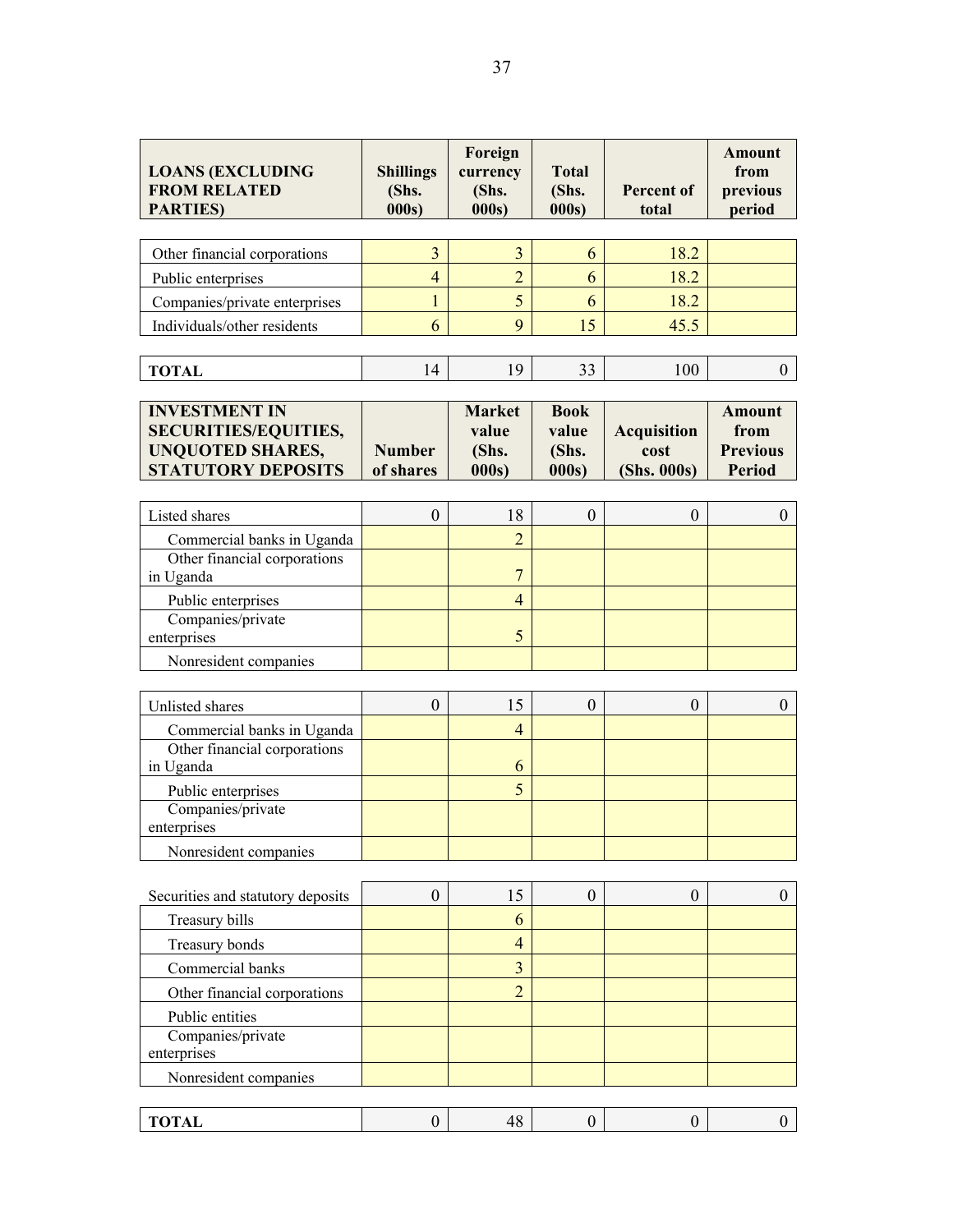| <b>INVESTMENT IN</b><br><b>AFFILIATES</b>                 | <b>Securities</b><br>(Shs.<br>000s | <b>Shares</b><br>(Shs.<br>000s | <b>Total</b><br>(Shs.<br>000s | Percent<br>of total | Amount<br>from<br>previous<br>period |
|-----------------------------------------------------------|------------------------------------|--------------------------------|-------------------------------|---------------------|--------------------------------------|
| Commercial banks, MDIs,<br><b>Credit Institutions</b>     | 3                                  | 3                              | 6                             | <b>30.0</b>         |                                      |
| <b>Other Financial Corporations</b>                       | 5                                  | 6                              | 11                            | 55.0                |                                      |
| Companies/Private Enterprises                             |                                    |                                | $\Omega$                      | 0.0                 |                                      |
| <b>Non</b><br>Resident/Parent/Affiliate/Relate<br>d Party |                                    | $\overline{2}$                 | 3                             | 15.0                |                                      |
|                                                           |                                    |                                |                               |                     |                                      |
| <b>TOTAL</b>                                              | 9                                  | 11                             | 20                            | 100                 |                                      |

| <b>BALANCES DUE FROM</b><br><b>RELATED PARTIES</b>    | <b>Current</b><br>period<br>(Shs.<br>000s | $0 - 365$<br>days<br>(Shs.<br>000s) | Over<br>365<br>days<br>(Shs.<br>000s | <b>Total</b><br>(Shs.<br>000s | <b>Percent of</b><br>total | <b>Amount</b><br>from<br>previous<br>period |
|-------------------------------------------------------|-------------------------------------------|-------------------------------------|--------------------------------------|-------------------------------|----------------------------|---------------------------------------------|
|                                                       |                                           |                                     |                                      |                               |                            |                                             |
| Other due from related parties                        | 11                                        | 11                                  | 11                                   | 33                            | 39.3                       | $\theta$                                    |
| Commercial banks, MDIs,<br><b>Credit Institutions</b> |                                           |                                     |                                      | $\mathbf{0}$                  | 0.0                        |                                             |
| Other Financial<br>Corporations                       | 5                                         | 5                                   | 5                                    | 15                            | 17.9                       |                                             |
| Companies/Private<br>Enterprises                      | $\overline{3}$                            | $\overline{3}$                      | $\overline{3}$                       | 9                             | 10.7                       |                                             |
| Non<br>Resident/Parent/Affiliate/Relate<br>d Party    | 3                                         | $\overline{3}$                      | 3                                    | 9                             | 10.7                       |                                             |
| Premiums due from related<br>insurers/reinsurers      | 6                                         | 6                                   | 6                                    | 18                            | 21.4                       | $\theta$                                    |
| Resident                                              | $\overline{2}$                            | $\overline{2}$                      | $\overline{2}$                       | 6                             | 7.1                        |                                             |
| Nonresident                                           | $\overline{4}$                            | $\overline{4}$                      | $\overline{4}$                       | 12                            | 14.3                       |                                             |
| Other due from related parties                        | 11                                        | 11                                  | 11                                   | 33                            | 39.3                       | $\mathbf{0}$                                |
| Commercial banks, MDIs,<br><b>Credit Institutions</b> |                                           |                                     |                                      | $\overline{0}$                | 0.0                        |                                             |
| Other Financial<br>Corporations                       | 5                                         | 5                                   | 5                                    | 15                            | 17.9                       |                                             |
| Companies/Private<br>Enterprises                      | $\overline{3}$                            | 3                                   | 3                                    | 9                             | 10.7                       |                                             |
| Non<br>Resident/Parent/Affiliate/Relate               | $\overline{3}$                            | $\overline{3}$                      |                                      | 9                             |                            |                                             |
| d Party                                               |                                           |                                     | 3                                    |                               | 10.7                       |                                             |
| <b>TOTAL</b>                                          | 28                                        | 28                                  | 28                                   | 84                            | 100                        | $\mathbf{0}$                                |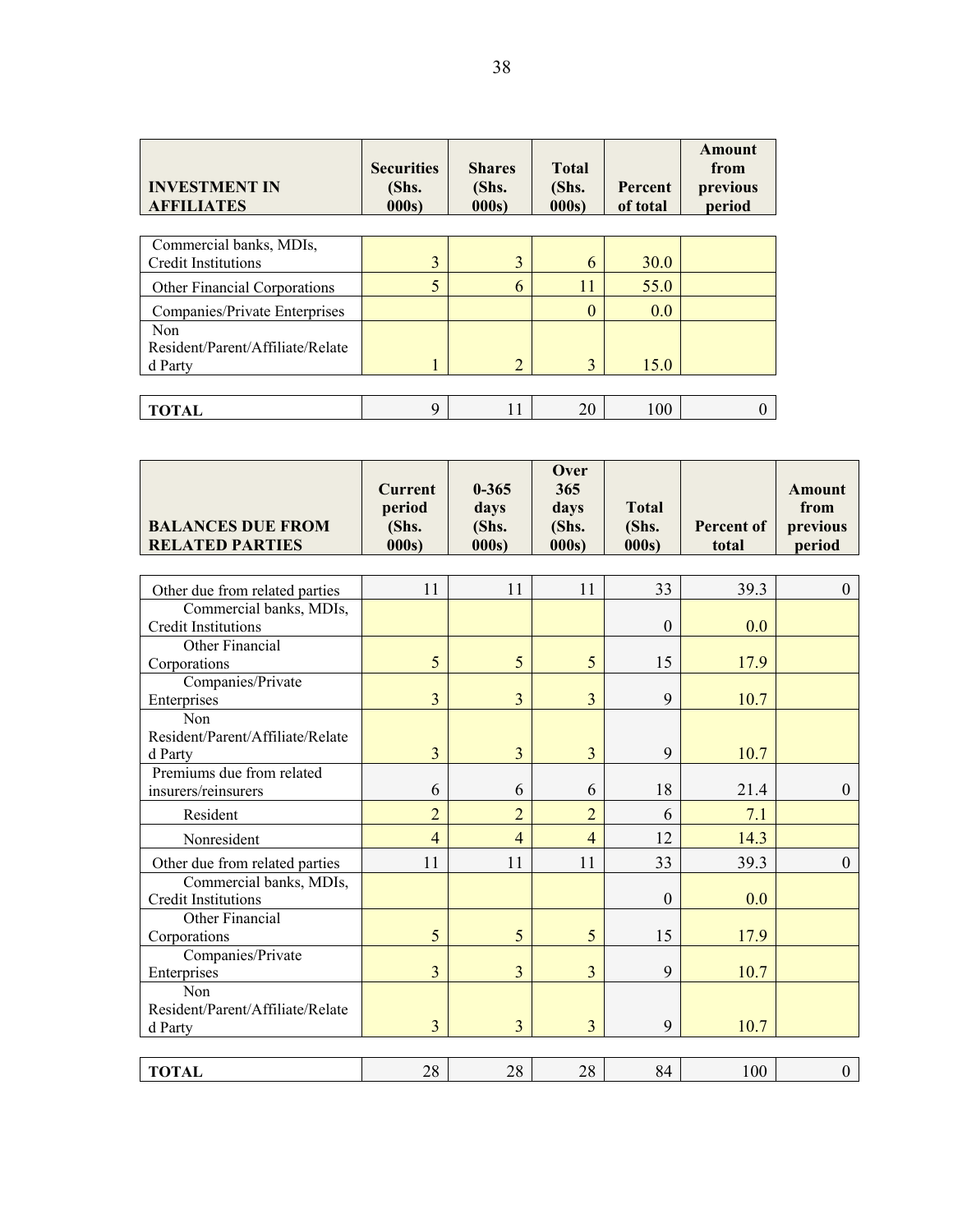| <b>OTHER ASSETS</b>                                              | Amount<br>(Shs.<br>000s | <b>Percent</b><br>of total | Amount<br>from<br>previous<br>period |
|------------------------------------------------------------------|-------------------------|----------------------------|--------------------------------------|
| Other financial assets (not<br>listed above)                     | $\overline{2}$          | 18.2                       |                                      |
| Other fixed assets (not listed<br>elsewhere)                     | 5                       | 45.5                       |                                      |
| Other nonfinancial assets (not<br>used for insurance operations) | 4                       | 36.4                       |                                      |
|                                                                  |                         |                            |                                      |
| TOTAL                                                            |                         | 100                        |                                      |

| <b>BORROWINGS/BANK</b><br><b>OVERDRAFT</b>      | <b>Shillings</b><br>(Shs.<br>000s) | Foreign<br>currency<br>(Shs.<br>000s) | <b>Total</b><br>(in<br>Shillings) | <b>Percent</b><br>of total | Amount<br>from<br>previous<br>period | <b>Borrowed</b><br>in<br>previous<br>period |
|-------------------------------------------------|------------------------------------|---------------------------------------|-----------------------------------|----------------------------|--------------------------------------|---------------------------------------------|
| Commercial banks, MDIs,                         |                                    |                                       |                                   |                            |                                      |                                             |
| <b>Credit Institutions</b>                      | 9                                  | $\overline{4}$                        | 13                                | 25.5                       | $\boldsymbol{0}$                     | $\boldsymbol{0}$                            |
| Bank1                                           | 6                                  |                                       | 6                                 | 11.8                       |                                      |                                             |
| Bank2                                           | $\overline{3}$                     | $\overline{4}$                        | $\overline{7}$                    | 13.7                       |                                      |                                             |
| etc  (add lines as<br>needed)                   |                                    |                                       | $\mathbf{0}$                      | 0.0                        |                                      |                                             |
| Parent/affiliates/related<br>parties (nonbanks) | 8                                  | 14                                    | 22                                | 43.1                       | $\theta$                             | $\mathbf{0}$                                |
| Other Financial<br>Corporations                 | $\overline{4}$                     | 5                                     | 9                                 | 17.6                       |                                      |                                             |
| Companies/Private<br>Enterprises                | $\overline{3}$                     | $\overline{7}$                        | 10                                | 19.6                       |                                      |                                             |
| Nonresidents                                    | 1                                  | $\overline{2}$                        | $\overline{3}$                    | 5.9                        |                                      |                                             |
| Other                                           | 10                                 | 6                                     | 16                                | 31.4                       | $\overline{0}$                       | $\overline{0}$                              |
| Other Financial<br>Corporations                 | $\overline{4}$                     |                                       | $\overline{4}$                    | 7.8                        |                                      |                                             |
| Companies/Private<br>Enterprises                |                                    |                                       | $\theta$                          | 0.0                        |                                      |                                             |
| Nonresidents                                    | 6                                  | 6                                     | 12                                | 23.5                       |                                      |                                             |
|                                                 |                                    |                                       |                                   |                            |                                      |                                             |
| <b>TOTAL</b>                                    | 27                                 | 24                                    | 51                                | 100                        | $\boldsymbol{0}$                     | $\overline{0}$                              |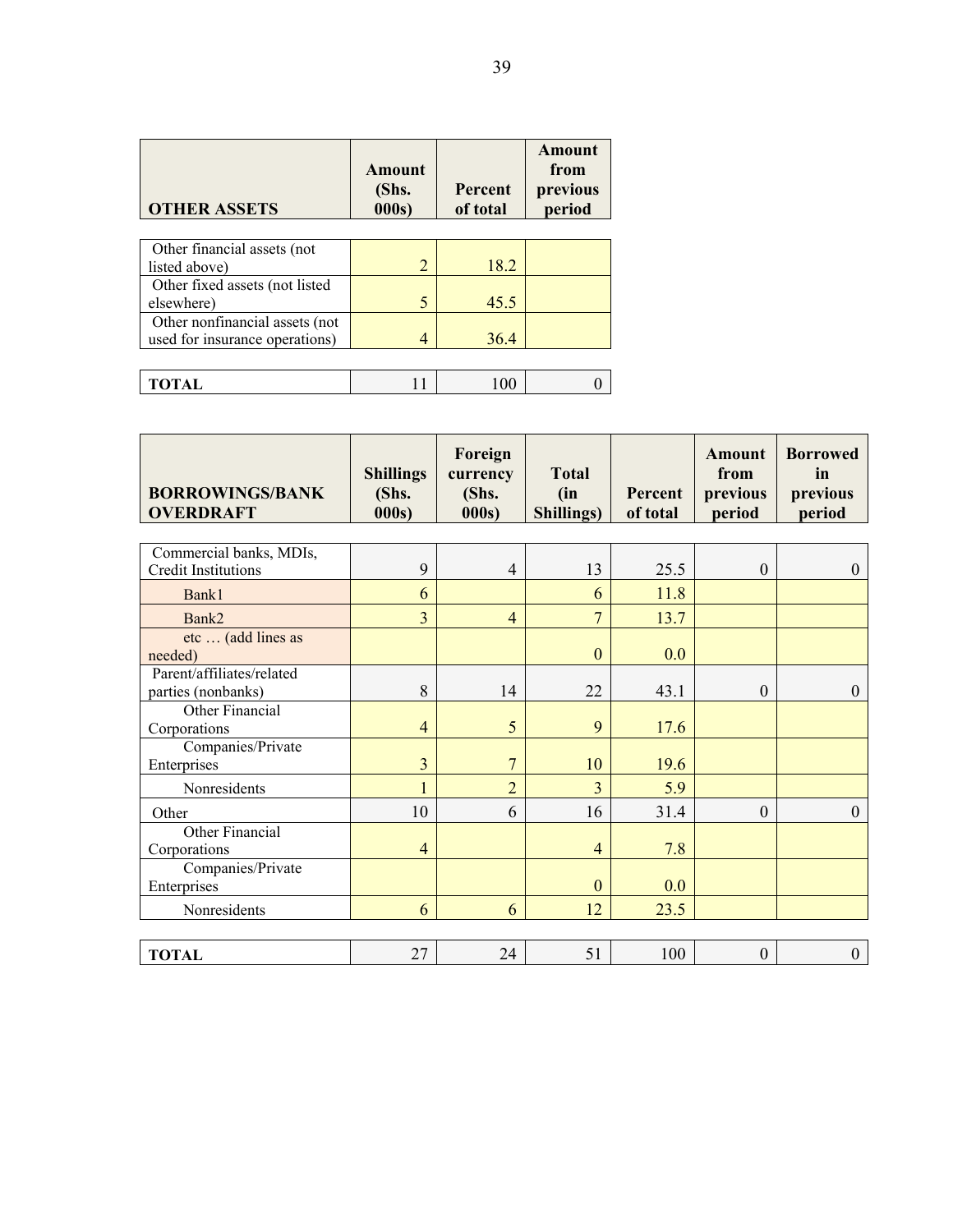| <b>NON LOAN</b><br><b>DUE TO PARENT/AFFILIATES</b><br><b>COMPANY</b> | Amount<br>(Shs.<br>000s | Percent of<br>total | <b>Amount from</b><br>previous<br>period |
|----------------------------------------------------------------------|-------------------------|---------------------|------------------------------------------|
| Premiums due from related insurers/reinsurers                        | $\overline{2}$          | 2.4                 | 0                                        |
| Resident                                                             | $\overline{c}$          | 2.4                 |                                          |
| Nonresident                                                          |                         | 0.0                 |                                          |
| Other due from related parties                                       | 12                      | 14.3                | 0                                        |
| Commercial banks, MDIs, Credit<br>Institutions                       |                         | 0.0                 |                                          |
| Other Financial Corporations                                         | $\overline{4}$          | 4.8                 |                                          |
| Companies/Private Enterprises                                        | 5                       | 6.0                 |                                          |
| Non Resident/Parent/Affiliate/Related Party                          | 3                       | 3.6                 |                                          |
|                                                                      |                         |                     |                                          |
| TOTAL                                                                | 14                      | 16.7                |                                          |

| <b>OTHER LIABILITIES/PAYABLES</b> | Amount<br>(Shs.<br>000s | <b>Percent of</b><br>total | <b>Amount from</b><br>previous<br>period |
|-----------------------------------|-------------------------|----------------------------|------------------------------------------|
| Sundry creditors                  | 5                       | 25.0                       |                                          |
| Provisions for loan losses        | $\overline{4}$          | 20.0                       |                                          |
| Provisions for other losses       | 3                       | 15.0                       |                                          |
| Dividends payable                 | 5                       | 25.0                       |                                          |
| Deferred Tax                      |                         | 0.0                        |                                          |
| Other                             | 3                       | 15.0                       |                                          |
|                                   |                         |                            |                                          |
| <b>TOTAL</b>                      | 20                      | 100                        | $\left( \right)$                         |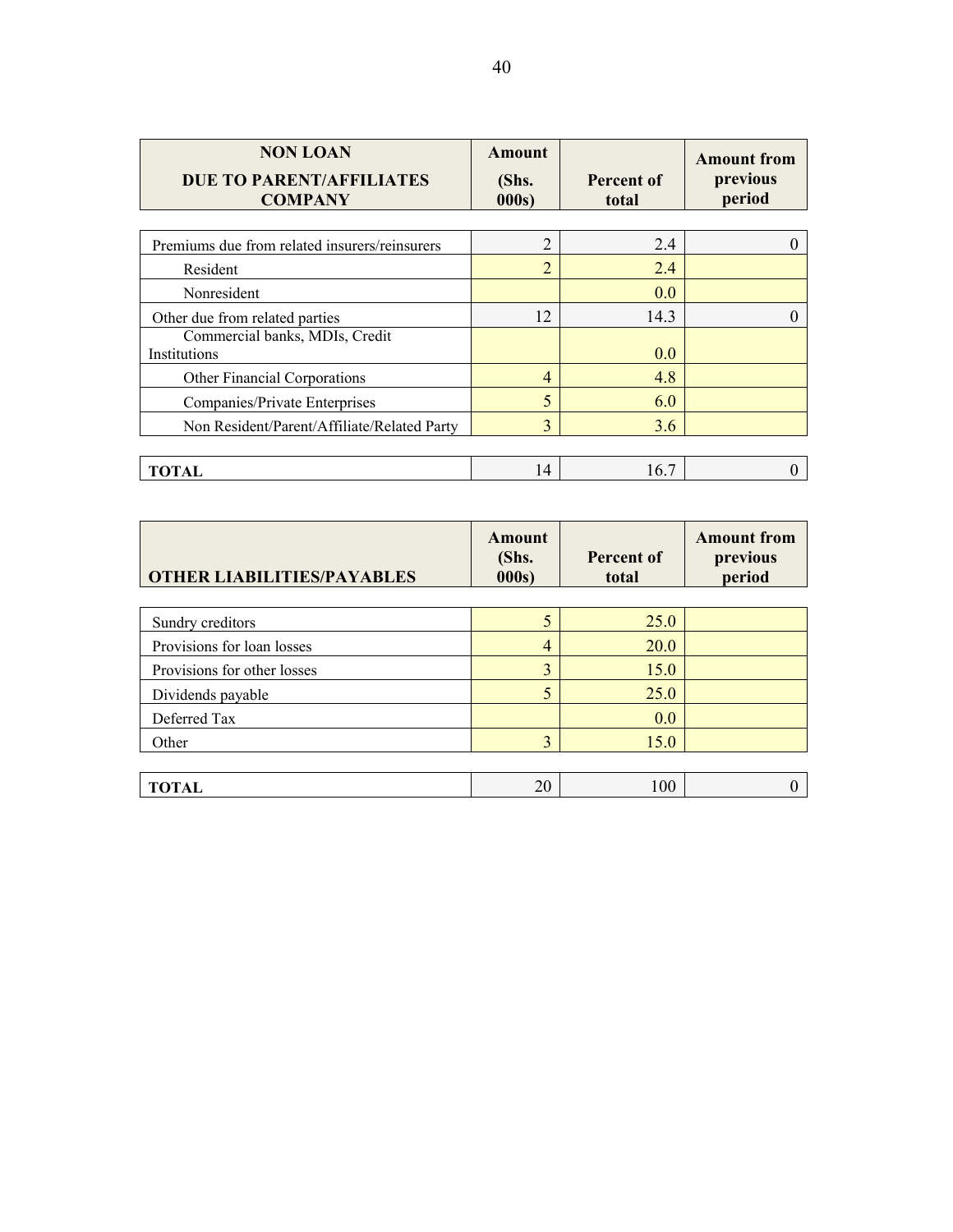| <b>Life Insurance Companies</b>                                                         |      |              |                        |                  |                     |              |
|-----------------------------------------------------------------------------------------|------|--------------|------------------------|------------------|---------------------|--------------|
| <b>Consolidated Annual Balance Sheet (Ushs. '000)</b>                                   |      | Instrument   | Instrument<br>Subcomp. | Counter-<br>part | NC or<br>${\rm FC}$ | A or L       |
| <b>ASSETS</b>                                                                           | 2012 |              |                        |                  |                     |              |
| Cash and deposits in banks $1/$                                                         | 40   |              |                        |                  |                     |              |
| Premiums receivable                                                                     |      | Tcred        |                        | oRes             | NC                  | $\mathbf{A}$ |
| Other receivables 1/                                                                    | 25   |              |                        |                  |                     |              |
| Loans $1/$                                                                              | 39   |              |                        |                  |                     |              |
| Reinsurance shares on insurance liabilities and<br>reserves                             |      | Ins TR       |                        | <b>OFC</b>       | NC                  | $\mathbf{A}$ |
| Investment in securities/equities, unquoted shares,<br>statutory deposits <sup>1/</sup> | 12   |              |                        |                  |                     |              |
| Investment in affiliates $1/$                                                           | 39   |              |                        |                  |                     |              |
| Investment in properties                                                                |      | Nonfinancial | Other Nonfin           |                  | N <sub>C</sub>      | A            |
| Property and Equipment                                                                  |      | Nonfinancial | <b>Fixed Assets</b>    |                  | NC                  | $\mathbf{A}$ |
| Intangible assets                                                                       |      | Nonfinancial | <b>Fixed Assets</b>    |                  | N <sub>C</sub>      | $\mathbf{A}$ |
| Balances due from related parties $1/$                                                  | 19   |              |                        |                  |                     |              |
| Reinsurance recoveries                                                                  |      | Ins TR       |                        | <b>OFC</b>       | NC                  | $\mathbf{A}$ |
|                                                                                         |      |              |                        |                  |                     |              |
| Other assets $1/$                                                                       | 35   |              |                        |                  |                     |              |
| <b>Total assets</b>                                                                     | 209  |              |                        |                  |                     |              |
|                                                                                         |      |              |                        |                  |                     |              |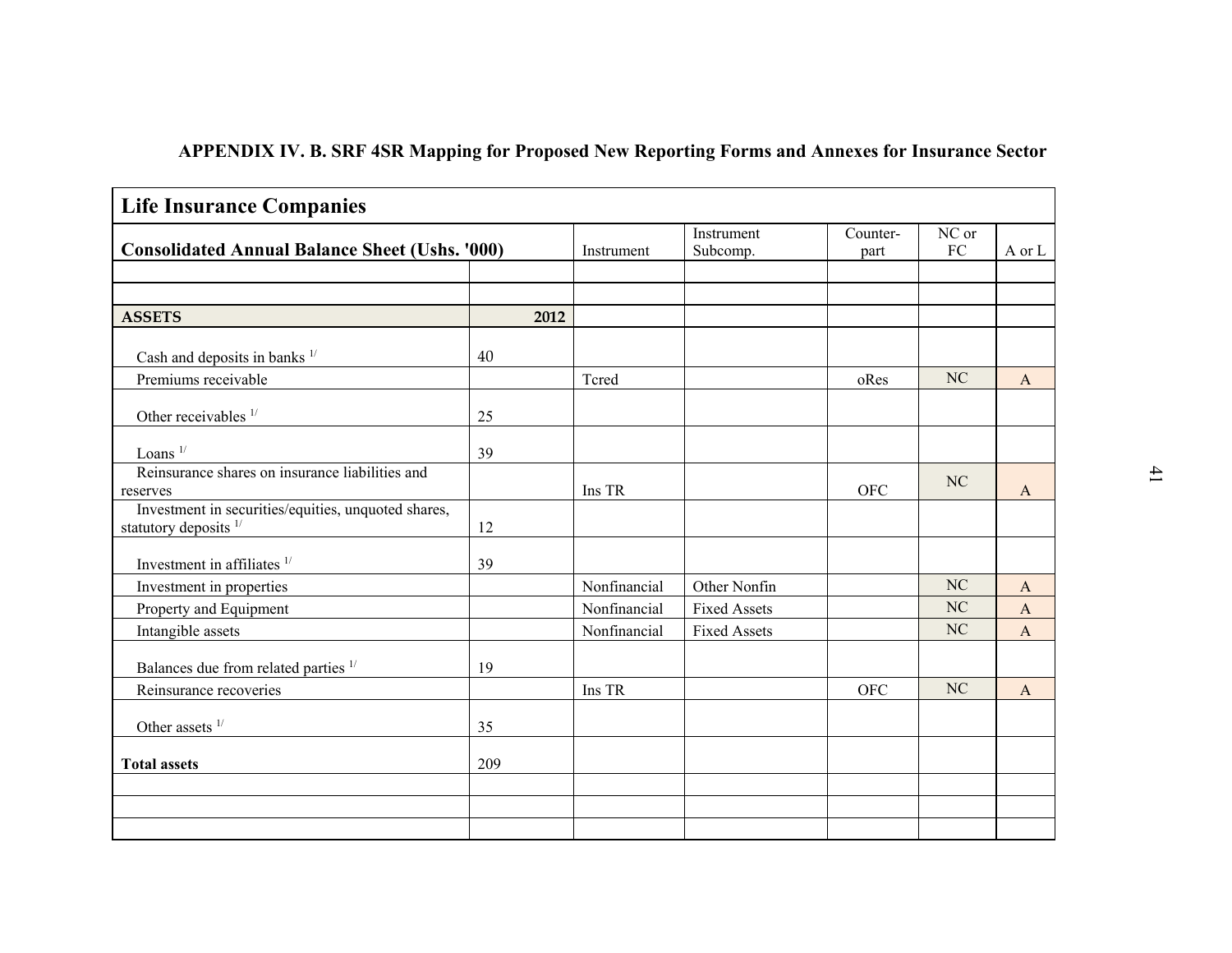| <b>LIABILITIES</b>                       |     |               |                          |            |                |              |    |
|------------------------------------------|-----|---------------|--------------------------|------------|----------------|--------------|----|
|                                          |     |               | HH Equity in Life        |            |                |              |    |
| Outstanding claims                       |     | Ins TR        | Ins                      | oRes       | NC             | L            |    |
| Unearned premium                         |     | Ins TR        | HH Equity in Life<br>Ins | oRes       | NC             | $\mathbf{L}$ |    |
| <b>IBNR</b> provisions                   |     | Ins TR        | HH Equity in Life<br>Ins | oRes       | NC             | $\mathbf{L}$ |    |
| Reinsurance payables                     |     | Tcred         |                          | <b>OFC</b> | NC             | $\mathbf{L}$ |    |
| Borrowings/bank overdraft <sup>1/</sup>  | 130 |               |                          |            |                |              |    |
| Due to parent/affiliates company 1/      | 86  |               |                          |            |                |              |    |
| Dividends payable                        |     | Dividends     |                          |            | N <sub>C</sub> | L            |    |
| Tax payable                              |     | Miscellaneous | Res                      |            | NC             | $\mathbf{L}$ |    |
|                                          |     |               | HH Equity in             |            | NC             |              |    |
| Payables under deposit administration    |     | Ins TR        | Pension                  | oRes       |                | L            |    |
| Other liabilities/payables <sup>1/</sup> | 54  |               |                          |            |                |              | 42 |
|                                          |     |               | HH Equity in Life        |            | NC             |              |    |
| Life fund                                |     | Ins TR        | Ins                      | oRes       |                | L            |    |
| <b>Total liabilities</b>                 | 270 |               |                          |            |                |              |    |
|                                          |     |               |                          |            |                |              |    |
|                                          |     |               | HH Equity in Life        |            | NC             |              |    |
| Managed funds                            |     | Ins TR        | Ins                      | oRes       |                | L            |    |
| <b>CAPITAL AND RESERVES</b>              |     |               |                          |            |                |              |    |
|                                          |     |               | Owners                   |            |                |              |    |
| Paid up capital                          |     | Shares and OE | Contributions            |            | NC             | $\mathbf{L}$ |    |
|                                          |     |               | Owners                   |            | $\rm NC$       |              |    |
| Share premiums                           |     | Shares and OE | Contributions            |            | $\rm NC$       | L            |    |
| Retained earnings                        |     | Shares and OE | <b>Retained Earnings</b> |            | $\rm NC$       | L            |    |
| Contingency reserves                     |     | Shares and OE | Reserves<br>Valuation    |            |                | ${\bf L}$    |    |
| Fair value reserves                      |     | Shares and OE | Adjustment               |            | $\rm NC$       | $\mathbf L$  |    |
| Capital reserves                         |     | Shares and OE | Reserves                 |            | $\rm NC$       | $\mathbf{L}$ |    |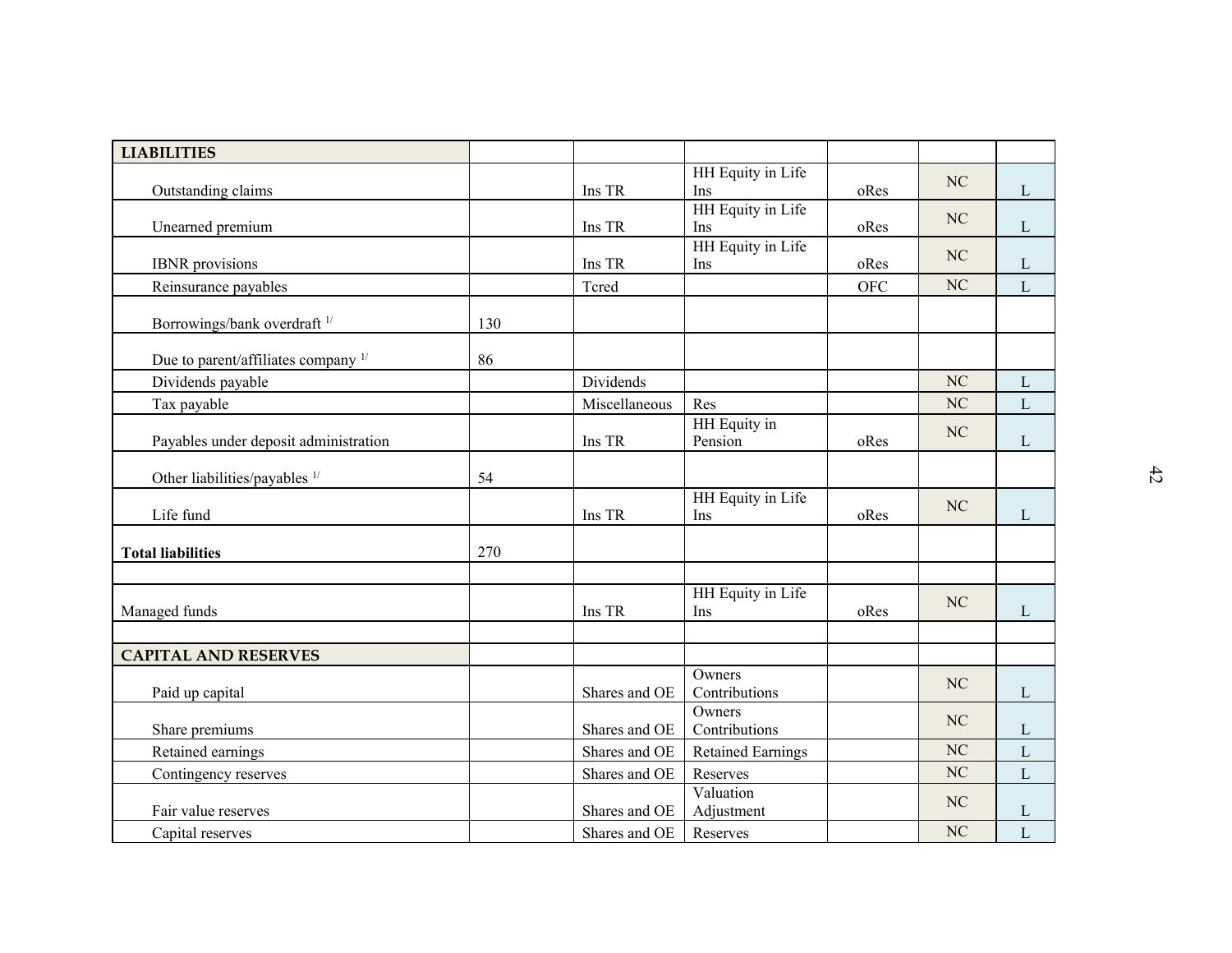| Other reserves                              | $\mathfrak{Z}$ | Shares and OE | Reserves | $\rm NC$ | $\mathbf L$ |
|---------------------------------------------|----------------|---------------|----------|----------|-------------|
| <b>Total capital and reserves</b>           | $\mathfrak{Z}$ |               |          |          |             |
| $1/$ See additional details in Annex Tables |                |               |          |          |             |
|                                             |                |               |          |          |             |
|                                             |                |               |          |          |             |
|                                             |                |               |          |          |             |
|                                             |                |               |          |          |             |
|                                             |                |               |          |          |             |
|                                             |                |               |          |          |             |
|                                             |                |               |          |          |             |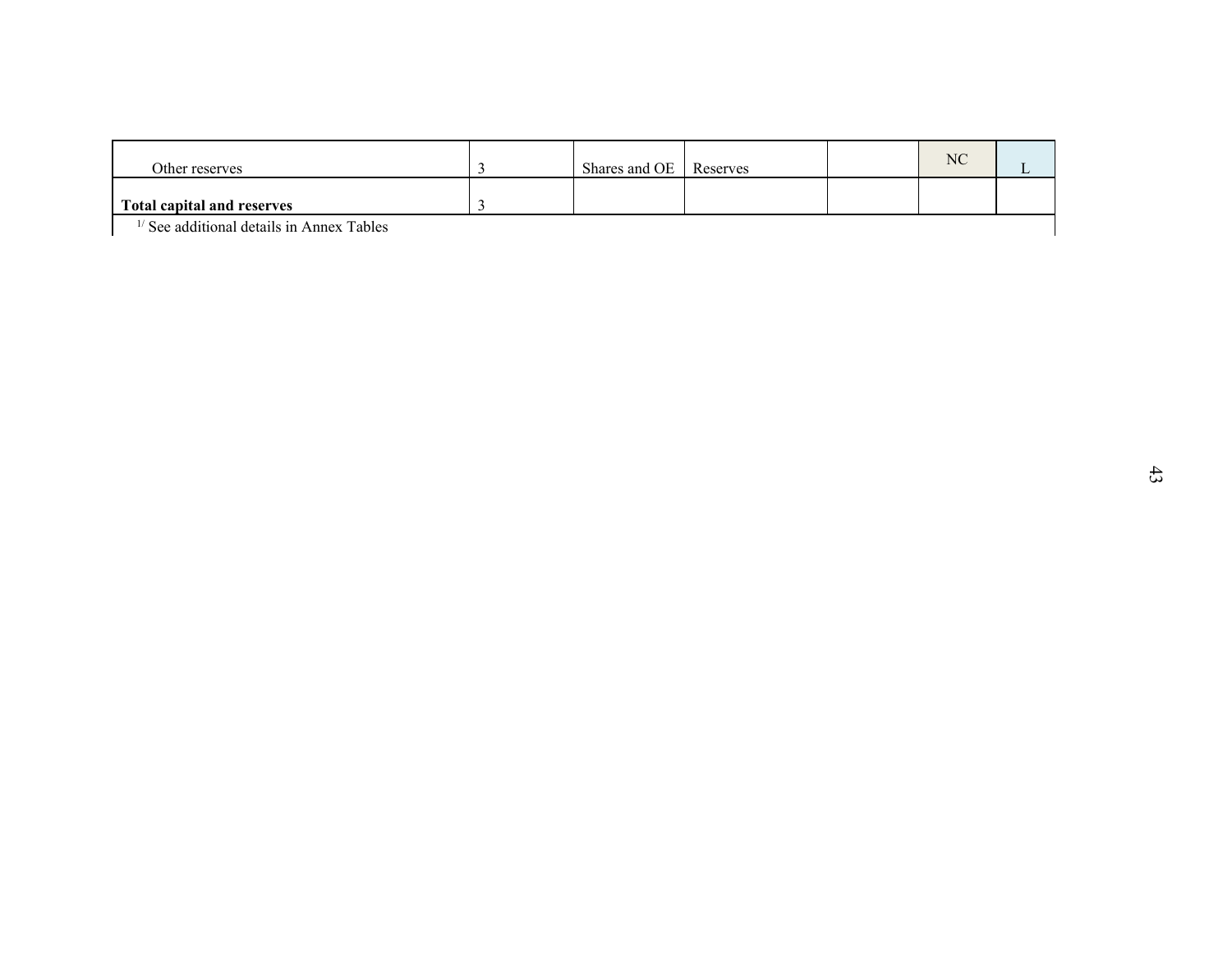| <b>Life Insurance Companies</b>       |                |                             |                        |                       |            |                       |
|---------------------------------------|----------------|-----------------------------|------------------------|-----------------------|------------|-----------------------|
| <b>Annex Tables (Ushs. '000)</b>      |                | Instrument                  | Instrument<br>Subcomp. | Counter-part          | NC or FC   | A or L                |
|                                       | 2012           |                             |                        |                       |            |                       |
| <b>ASSETS</b>                         |                |                             |                        |                       |            |                       |
|                                       |                |                             |                        |                       |            |                       |
| <b>CASH AND DEPOSITS IN BANKS</b>     | 40             |                             |                        |                       |            |                       |
|                                       |                |                             |                        |                       |            |                       |
| In Ugandan shillings                  | 10             |                             |                        |                       |            |                       |
| Cash                                  | $\overline{4}$ | Cur                         |                        |                       | $\rm NC$   | $\mathbf{A}$          |
| Demand deposits                       | $\mathfrak{Z}$ |                             |                        |                       |            |                       |
| Resident                              | $\mathfrak{Z}$ | TDeps                       |                        | $_{\rm ODC}$          | $\rm NC$   | $\mathbf{A}$          |
| Nonresident                           | $\sim$         | TDeps                       |                        | nRes                  | $\rm NC$   | $\mathbf{A}$          |
| Other (time, savings, etc.,) deposits | $\mathfrak{Z}$ |                             |                        |                       |            |                       |
| Resident                              | $\mathfrak{Z}$ | ODeps                       |                        | ODC                   | $\rm NC$   | $\mathbf{A}$          |
| Nonresident                           | $\blacksquare$ | ODeps                       |                        | nRes                  | NC         | $\mathbf{A}$          |
| In foreign currency                   | 30             |                             |                        |                       |            |                       |
| Cash                                  | $\overline{4}$ | $\ensuremath{\mathrm{Cur}}$ |                        |                       | ${\rm FC}$ | $\boldsymbol{\rm{A}}$ |
| Demand deposits                       | $\mathfrak{Z}$ |                             |                        |                       |            |                       |
| Resident                              | $\mathfrak{Z}$ | <b>TDeps</b>                |                        | $\rm ODC$             | ${\rm FC}$ | $\mathbf A$           |
| Nonresident                           | $\blacksquare$ | TDeps                       |                        | $\operatorname{nRes}$ | ${\rm FC}$ | $\mathbf A$           |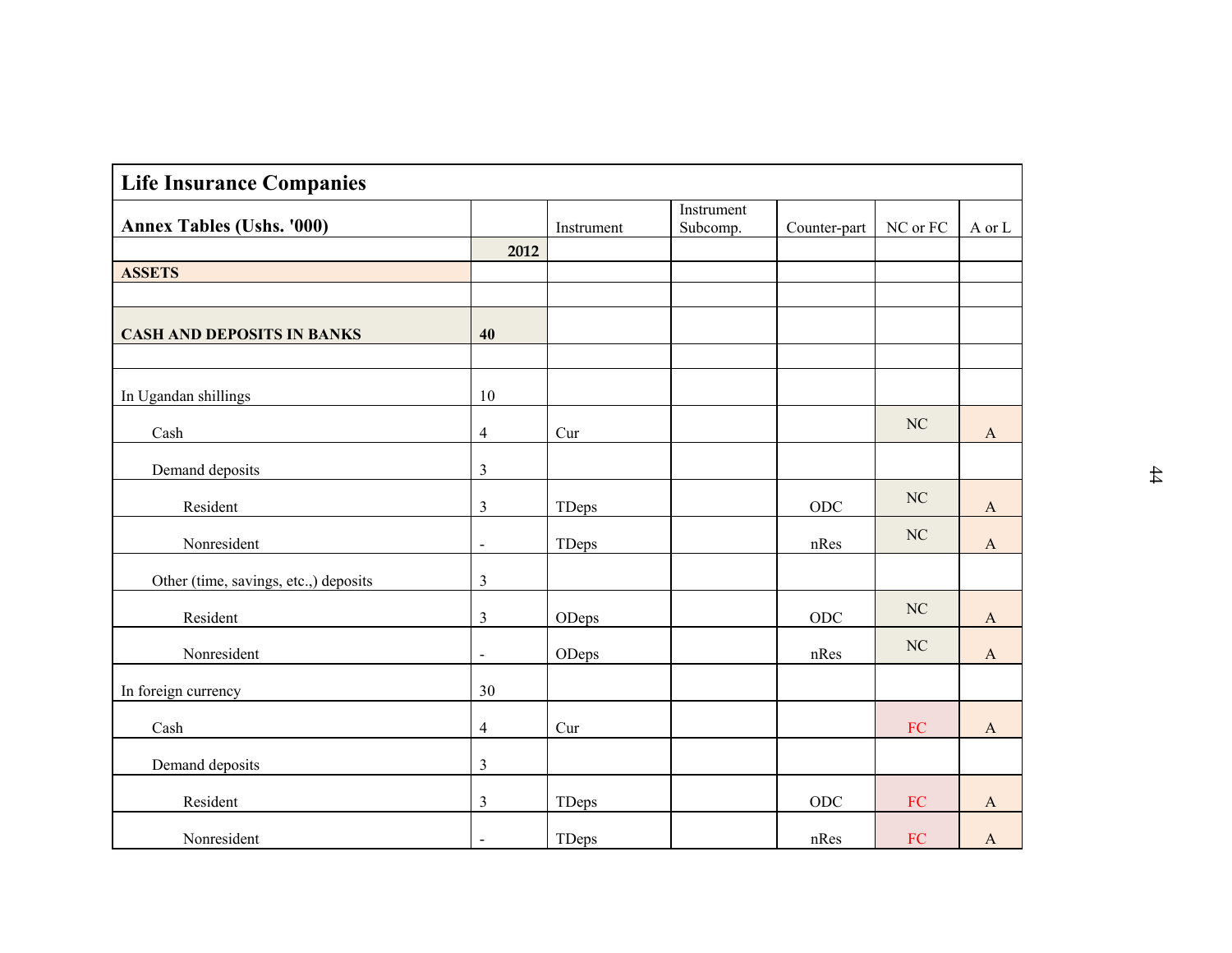| Other (time, savings, etc.,) deposits                             | 23             |               |     |             |            |                       |
|-------------------------------------------------------------------|----------------|---------------|-----|-------------|------------|-----------------------|
| Resident                                                          | 23             | ODeps         |     | $\rm ODC$   | ${\rm FC}$ | A                     |
| Nonresident                                                       | $\blacksquare$ | ODeps         |     | nRes        | ${\rm FC}$ | $\mathbf{A}$          |
| <b>OTHER RECEIVABLES</b>                                          | 25             |               |     |             |            |                       |
|                                                                   |                |               |     |             |            |                       |
| Commissions receivable from insurers/reinsurers                   | $\blacksquare$ |               |     |             |            |                       |
| Residents                                                         | 25             | Tcred         |     | <b>OFC</b>  | $\rm NC$   | $\mathbf{A}$          |
| Nonresidents                                                      | $\blacksquare$ | Tcred         |     | nRes        | ${\rm FC}$ | $\mathbf{A}$          |
| Other accounts receivable (sundry letters, deferred<br>payments,) | $\blacksquare$ | Miscellaneous | Res |             | NC         | $\mathbf{A}$          |
| <b>LOANS (EXCLUDING FROM RELATED</b>                              |                |               |     |             |            |                       |
| <b>PARTIES</b> )                                                  | 39             |               |     |             |            |                       |
| In Ugandan shillings                                              | 18             |               |     |             |            |                       |
| Other financial corporations                                      | $\mathfrak{Z}$ | Loans         |     | ${\rm OFC}$ | $\rm NC$   | $\mathbf{A}$          |
| Public enterprises                                                | $\overline{4}$ | Loans         |     | pNFC        | NC         | $\boldsymbol{\rm{A}}$ |
| Companies/private enterprises                                     | 5              | Loans         |     | oNFC        | $\rm NC$   | $\mathbf{A}$          |
| Individuals/other residents                                       | 6              | Loans         |     | oRes        | $\rm NC$   | $\boldsymbol{\rm{A}}$ |
| In foreign currency                                               | 21             |               |     |             |            |                       |
| Other financial corporations                                      | $\mathfrak{Z}$ | Loans         |     | <b>OFC</b>  | ${\rm FC}$ | $\mathbf{A}$          |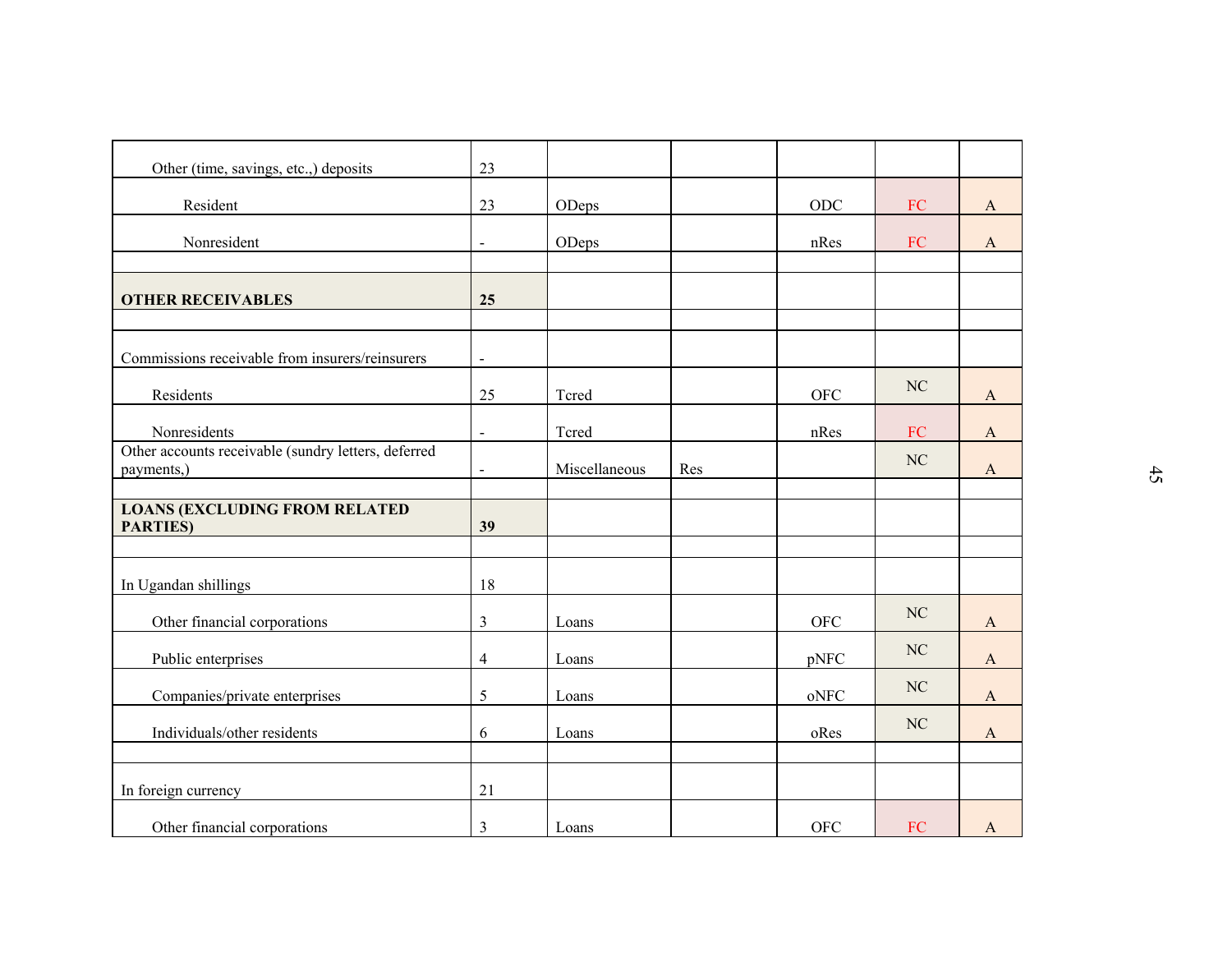| Public enterprises                                        | $\overline{4}$ | Loans  | pNFC                                          | ${\rm FC}$ | $\mathbf{A}$ |
|-----------------------------------------------------------|----------------|--------|-----------------------------------------------|------------|--------------|
| Companies/private enterprises                             | 5              | Loans  | oNFC                                          | FC         | $\mathbf{A}$ |
| Individuals/other residents                               | 9              | Loans  | oRes                                          | ${\rm FC}$ | $\mathbf{A}$ |
|                                                           |                |        |                                               |            |              |
| INVESTMENT IN SECURITIES/EQUITIES,                        |                |        |                                               |            |              |
| UNQUOTED SHARES, STATUTORY DEPOSITS                       | 12             |        |                                               |            |              |
|                                                           |                |        |                                               |            |              |
| Shares (listed and unlisted)                              | $\overline{c}$ |        |                                               |            |              |
| Commercial banks and other deposit taking<br>institutions | $\overline{c}$ | Shares | ODC                                           | NC         | $\mathbf{A}$ |
| Other financial corporations in Uganda                    | $\blacksquare$ | Shares | ${\rm OFC}$                                   | $\rm NC$   | $\mathbf{A}$ |
| Public enterprises                                        | $\blacksquare$ | Shares | pNFC                                          | NC         | $\mathbf{A}$ |
| Companies/private enterprises                             | $\blacksquare$ | Shares | oNFC                                          | $\rm NC$   | $\mathbf{A}$ |
| Nonresident companies                                     | $\sim$         | Shares | nRes                                          | ${\rm FC}$ | $\mathbf{A}$ |
|                                                           |                |        |                                               |            |              |
| Securities and statutory deposits                         | 6              |        |                                               |            |              |
| Treasury bills and bonds                                  | 6              | Secs   | CG                                            | $\rm NC$   | $\mathbf{A}$ |
| Statutory deposits                                        | $\blacksquare$ | Secs   | CG                                            | $\rm NC$   | $\mathbf{A}$ |
| Commercial banks and other deposit taking<br>institutions | $\blacksquare$ | Secs   | ODC                                           | $\rm NC$   | $\mathbf{A}$ |
| Other financial corporations                              | $\blacksquare$ | Secs   | <b>OFC</b>                                    | $\rm NC$   | $\mathbf{A}$ |
| Public enterprises                                        | $\blacksquare$ | Secs   | pNFC                                          | $\rm NC$   | $\mathbf{A}$ |
| Companies/private enterprises                             | $\blacksquare$ | Secs   | $\mathbf{o} \mathbf{N} \mathbf{F} \mathbf{C}$ | $\rm NC$   | $\mathbf{A}$ |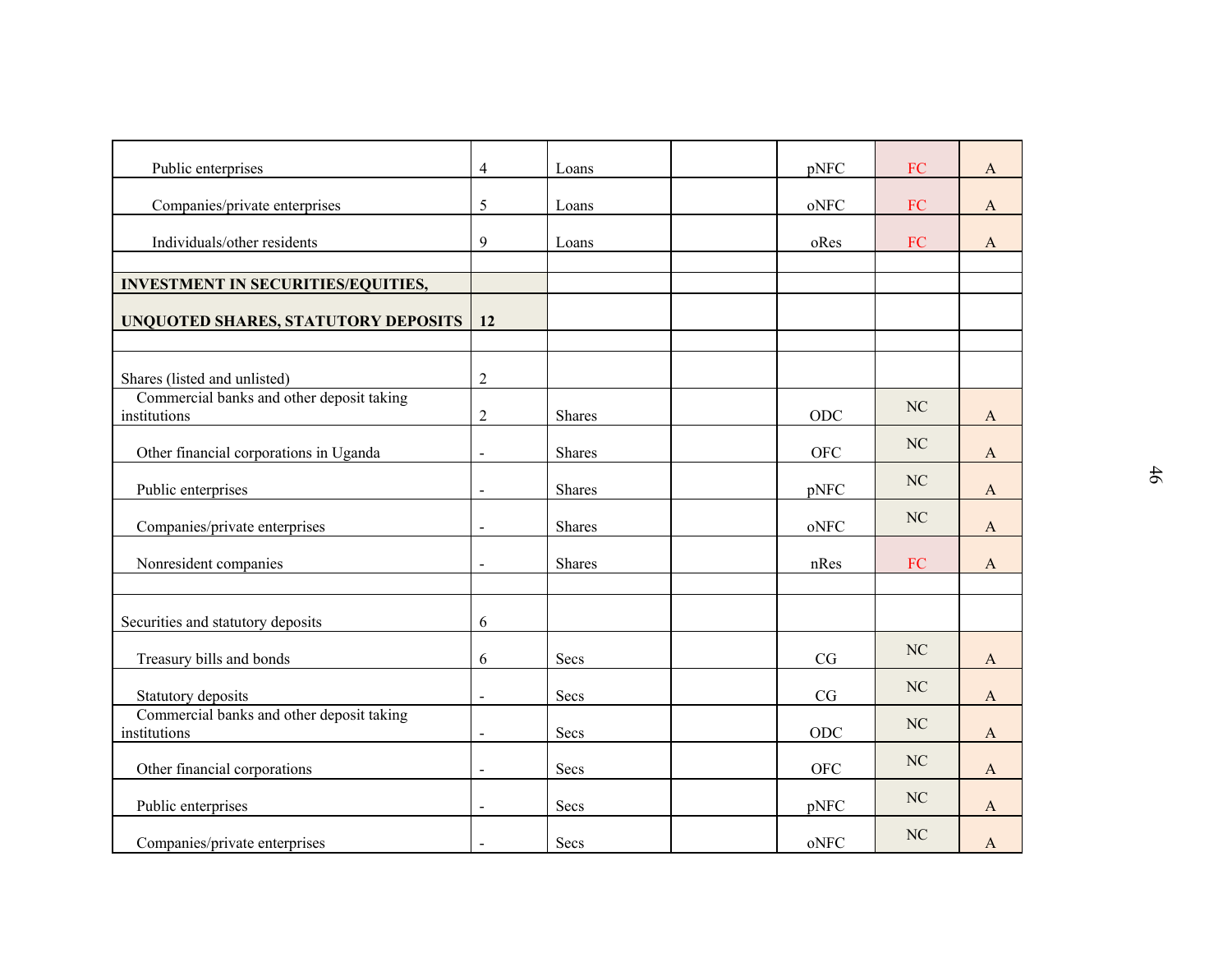|                                             | $\overline{a}$ |               |       |                                               |            |                           |
|---------------------------------------------|----------------|---------------|-------|-----------------------------------------------|------------|---------------------------|
| Nonresident companies                       |                | Secs          |       | nRes                                          | ${\rm FC}$ | $\mathbf{A}$              |
|                                             |                |               |       |                                               |            |                           |
| <b>INVESTMENT IN AFFILIATES</b>             | 39             |               |       |                                               |            |                           |
|                                             |                |               |       |                                               |            |                           |
| Securities                                  | 34             |               |       |                                               |            |                           |
| Commercial banks, MDIs, Credit Institutions | 33             | Secs          |       | ODC                                           | NC         | $\mathbf{A}$              |
|                                             |                |               |       |                                               | NC         |                           |
| Other Financial Corporations                | $\overline{a}$ | Secs          |       | <b>OFC</b>                                    |            | $\mathbf{A}$              |
| Companies/Private Enterprises               | $\overline{a}$ | Secs          |       | oNFC                                          | NC         | $\boldsymbol{\mathsf{A}}$ |
| Non Resident/Parent/Affiliate/Related Party | $\mathbf{1}$   | Secs          |       | nRes                                          | ${\rm FC}$ | $\mathbf{A}$              |
|                                             |                |               |       |                                               |            |                           |
|                                             |                |               |       |                                               |            |                           |
| Shares                                      | 5              |               |       |                                               |            |                           |
| Commercial banks, MDIs, Credit Institutions | $\mathfrak{Z}$ | Shares        |       | ODC                                           | NC         | $\mathbf{A}$              |
| Other Financial Corporations                | $\overline{a}$ | <b>Shares</b> |       | <b>OFC</b>                                    | NC         | $\mathbf{A}$              |
|                                             |                |               |       |                                               | NC         |                           |
| Companies/Private Enterprises               | $\overline{a}$ | Shares        |       | oNFC                                          |            | $\mathbf{A}$              |
| Non Resident/Parent/Affiliate/Related Party | $\sqrt{2}$     | Shares        |       | nRes                                          | ${\rm FC}$ | $\mathbf{A}$              |
|                                             |                |               |       |                                               |            |                           |
| <b>BALANCES DUE FROM RELATED PARTIES</b>    | 19             |               |       |                                               |            |                           |
|                                             |                |               |       |                                               |            |                           |
| Loans                                       |                |               |       |                                               |            |                           |
| Commercial banks, MDIs, Credit Institutions |                | Loans         | Other | ODC                                           | NC         | $\mathbf{A}$              |
| Other Financial Corporations                |                | Loans         |       | <b>OFC</b>                                    | NC         | $\mathbf{A}$              |
| Companies/Private Enterprises               |                | Loans         |       | $\mathbf{o} \mathbf{N} \mathbf{F} \mathbf{C}$ | $\rm NC$   | $\boldsymbol{\rm{A}}$     |
| Non Resident/Parent/Affiliate/Related Party |                | Loans         | Other | nRes                                          | FC         | $\mathbf A$               |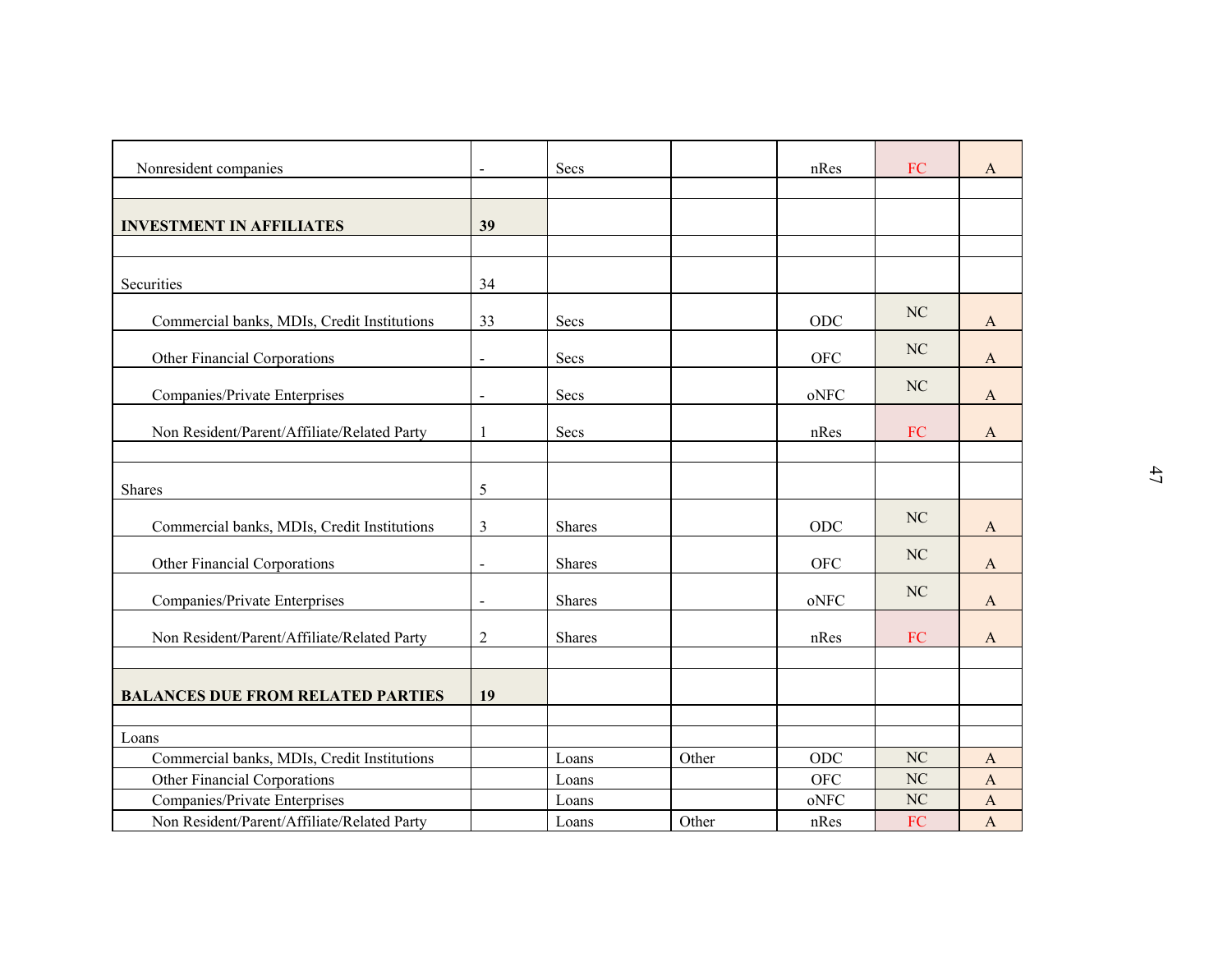| Premiums due from related insurers/reinsurers | $\overline{9}$           |               |                     |                                               |            |              |
|-----------------------------------------------|--------------------------|---------------|---------------------|-----------------------------------------------|------------|--------------|
| Resident                                      | $\sqrt{2}$               | Tcred         |                     | <b>OFC</b>                                    | NC         | $\mathbf{A}$ |
| Nonresident                                   | $\overline{\phantom{a}}$ | Tcred         |                     | nRes                                          | ${\rm FC}$ | $\mathbf{A}$ |
|                                               |                          |               |                     |                                               |            |              |
| Other due from related parties                | $\blacksquare$           |               |                     |                                               |            |              |
| Commercial banks, MDIs, Credit Institutions   | $\overline{7}$           | Tcred         |                     | $ODC$                                         | NC         | $\mathbf{A}$ |
| Other Financial Corporations                  |                          | Tcred         |                     | <b>OFC</b>                                    | NC         | $\mathbf{A}$ |
| Companies/Private Enterprises                 | 10                       | Tcred         |                     | oNFC                                          | NC         | $\mathbf{A}$ |
|                                               |                          |               |                     |                                               |            |              |
| Non Resident/Parent/Affiliate/Related Party   | $\overline{4}$           | Tcred         |                     | nRes                                          | ${\rm FC}$ | $\mathbf{A}$ |
|                                               |                          |               |                     |                                               |            |              |
| <b>OTHER ASSETS</b>                           | 35                       |               |                     |                                               |            |              |
| Other financial assets                        | 5                        | Miscellaneous | Res                 |                                               | NC         | $\mathbf{A}$ |
| Fixed assets                                  | 6                        | Nonfinancial  | <b>Fixed Assets</b> |                                               | NC         | $\mathbf{A}$ |
|                                               |                          |               |                     |                                               | NC         |              |
| Other Nonfinancialncial assets                | $8\,$                    | Nonfinancial  | Other Nonfin        |                                               |            | $\mathbf{A}$ |
| <b>LIABILITIES</b>                            |                          |               |                     |                                               |            |              |
|                                               |                          |               |                     |                                               |            |              |
| <b>BORROWINGS/BANK OVERDRAFT</b>              | 130                      |               |                     |                                               |            |              |
|                                               |                          |               |                     |                                               |            |              |
| In Ugandan shillings                          | 85                       |               |                     |                                               |            |              |
|                                               |                          |               |                     |                                               | $\rm NC$   |              |
| Commercial banks, MDIs, Credit Institutions   | $11$                     | Loans         | Other               | ODC                                           |            | $\mathbf L$  |
| Other Financial Corporations                  | 55                       | Loans         |                     | OFC                                           | $\rm NC$   | $\mathbf{L}$ |
| Companies/Private Enterprises                 |                          |               |                     |                                               | $\rm NC$   |              |
|                                               | $\mathfrak{Z}$           | Loans         |                     | $\mathbf{o} \mathbf{N} \mathbf{F} \mathbf{C}$ |            | ${\bf L}$    |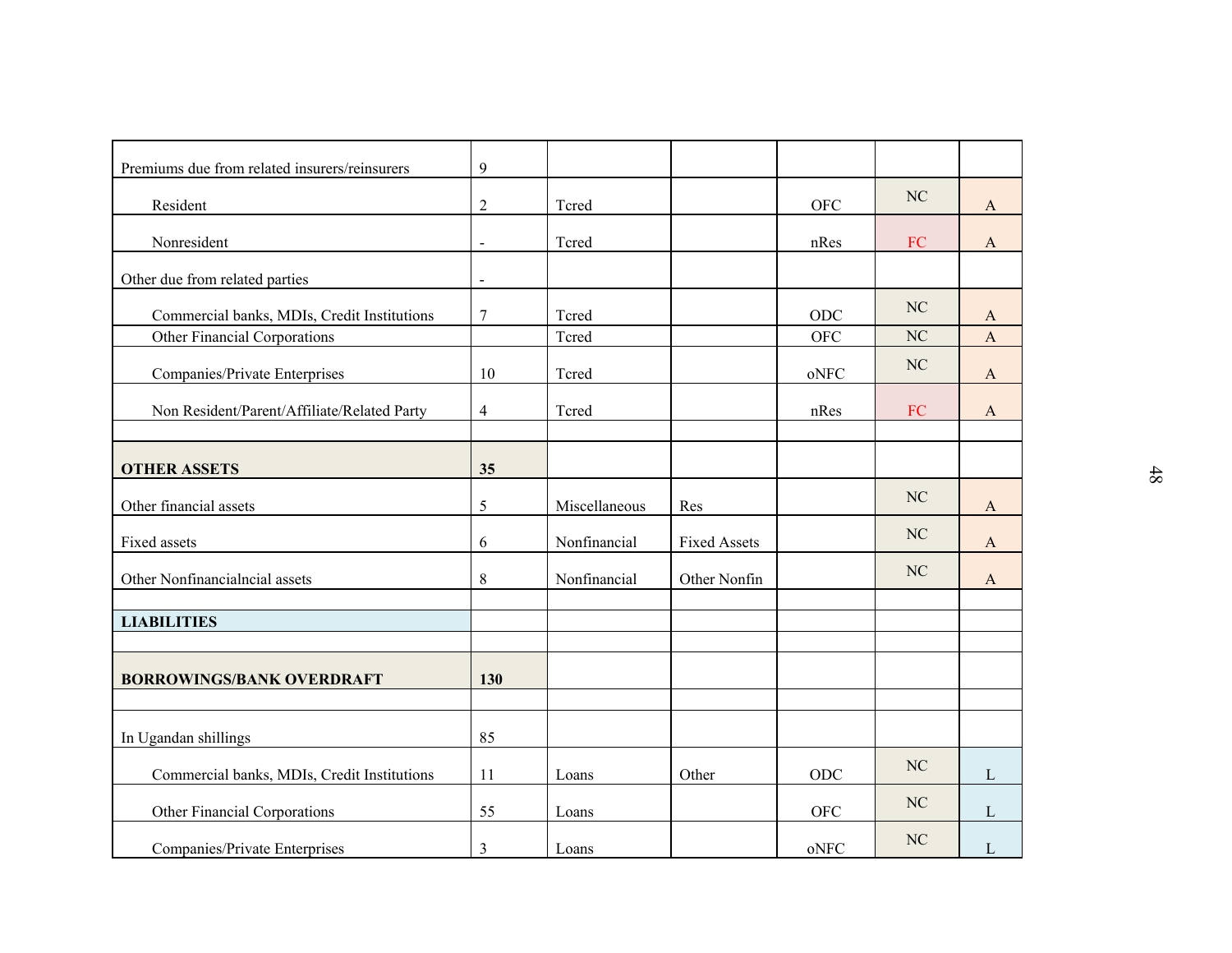| Nonresidents                                |                | Loans         | Other | nRes        | $\rm NC$   | ${\bf L}$    |
|---------------------------------------------|----------------|---------------|-------|-------------|------------|--------------|
|                                             |                |               |       |             |            |              |
| In foreign currency                         | 45             |               |       |             |            |              |
| Commercial banks, MDIs, Credit Institutions | $22\,$         | Loans         | Other | ODC         | FC         | $\mathbf{L}$ |
| Other Financial Corporations                | $\mathfrak{Z}$ | Loans         |       | <b>OFC</b>  | FC         | $\mathbf{L}$ |
| Companies/Private Enterprises               | $\tau$         | Loans         |       | oNFC        | ${\rm FC}$ | $\mathbf{L}$ |
| Nonresidents                                | $\mathfrak{2}$ | Loans         | Other | nRes        | ${\rm FC}$ | $\mathbf L$  |
|                                             |                |               |       |             |            |              |
| DUE TO PARENT/AFFILIATES COMPANY            | 86             |               |       |             |            |              |
| Premiums due to related insurers/reinsurers | 41             |               |       |             |            |              |
| Resident                                    | $8\,$          | Tcred         |       | ${\rm OFC}$ | $\rm NC$   | $\mathbf L$  |
| Nonresident                                 | 9              | Tcred         |       | nRes        | ${\rm FC}$ | $\mathbf{L}$ |
| Other due from related parties              | $\overline{2}$ |               |       |             |            |              |
| Commercial banks, MDIs, Credit Institutions | 22             | Tcred         |       | ODC         | NC         | $\mathbf L$  |
| Other Financial Corporations                |                | Tcred         |       | ${\rm OFC}$ | $\rm NC$   | $\mathbf L$  |
| Companies/Private Enterprises               | 45             | Tcred         |       | oNFC        | $\rm NC$   | $\Gamma$     |
| Non Resident/Parent/Affiliate/Related Party | 5              | Tcred         |       | nRes        | ${\rm FC}$ | $\mathbf{L}$ |
|                                             |                |               |       |             |            |              |
| <b>OTHER LIABILITIES/PAYABLES</b>           | 54             |               |       |             |            |              |
| Settlement accounts                         | 29             | Miscellaneous | Res   |             | $\rm NC$   | $\mathbf{L}$ |
|                                             |                |               |       |             |            |              |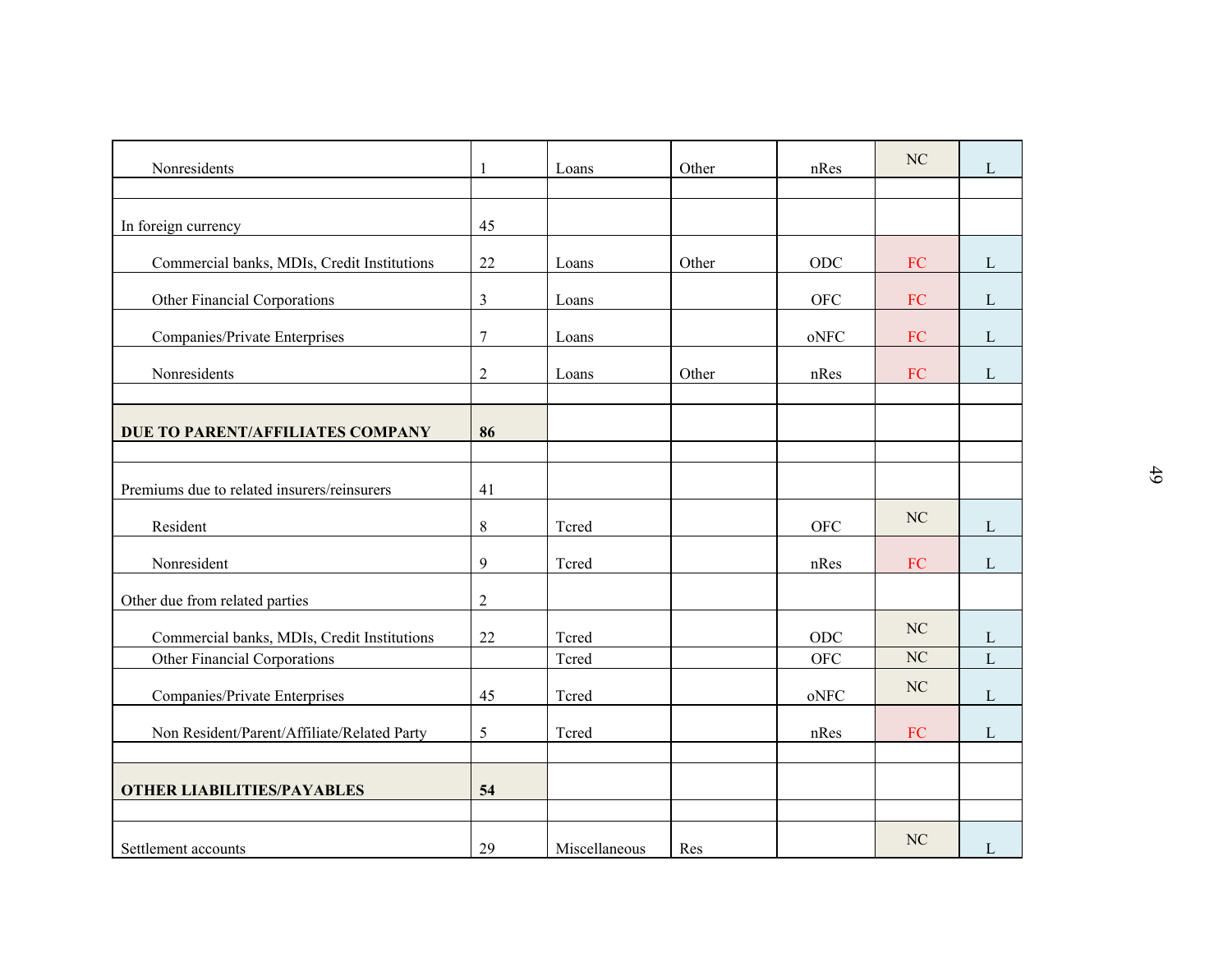| Sundry creditors                  | 5              | Miscellaneous | Res        | NC | $\mathbf{L}$ |
|-----------------------------------|----------------|---------------|------------|----|--------------|
| Provisions for loan losses        | $8\,$          | Provisions    | Loans      | NC | $\mathbf{L}$ |
| Provisions for other losses       | 9              | Provisions    | Other      | NC | $\mathbf L$  |
| Dividends payable                 | $\overline{2}$ | Dividends     |            | NC | L            |
| Deferred tax                      |                | Miscellaneous | Res        | NC | $\mathbf{L}$ |
| Other                             | 5              | Miscellaneous | Res        | NC | $\mathbf L$  |
|                                   |                |               |            |    |              |
| <b>REVALUATION/OTHER RESERVES</b> | $\mathbf{3}$   |               |            |    |              |
|                                   |                |               | Valuation  |    |              |
| Revaluation                       |                | Shares and OE | Adjustment | NC | L            |
| Other reserves                    | $\overline{c}$ | Shares and OE | Reserves   | NC | L            |
|                                   |                |               |            |    |              |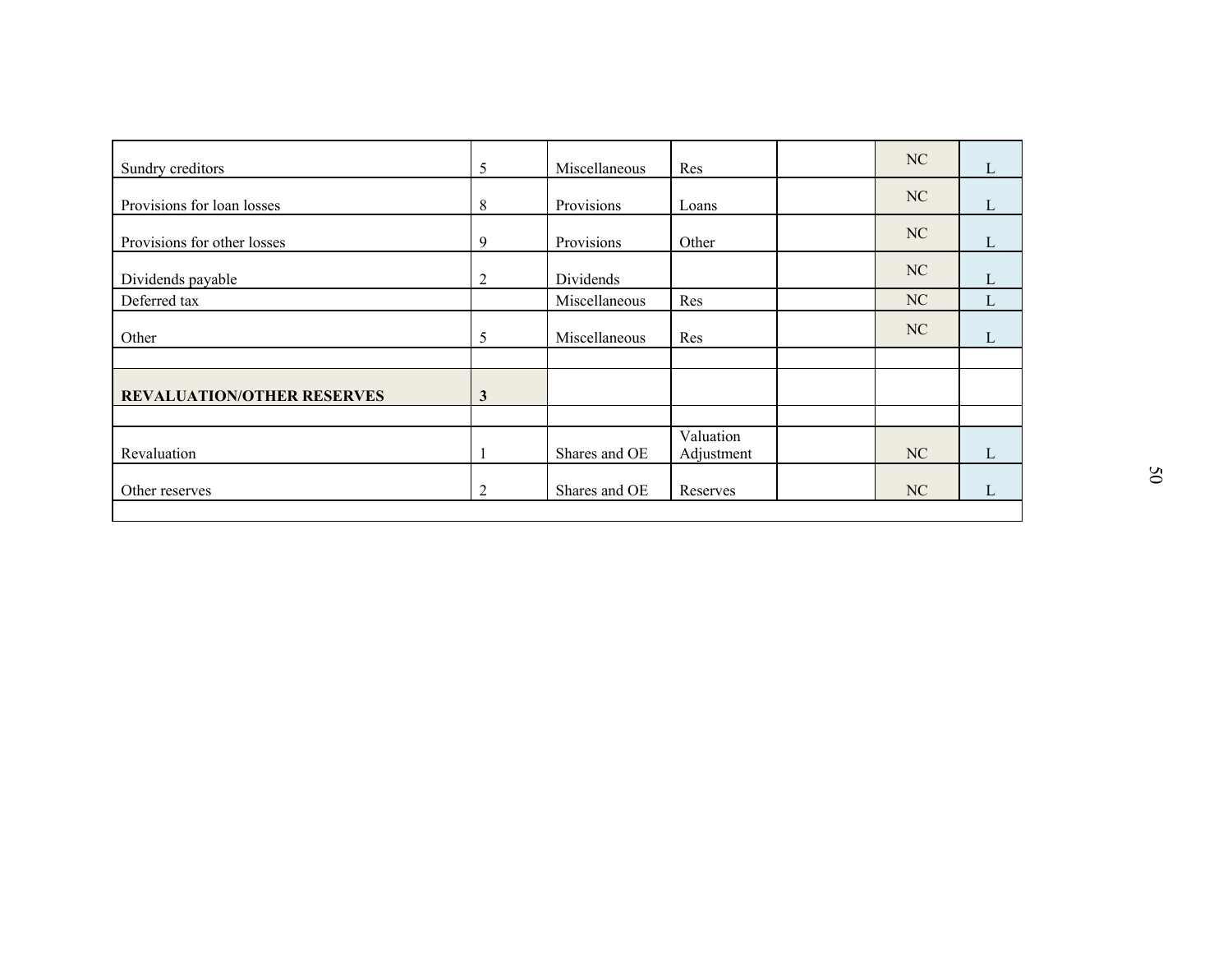| <b>Nonlife Insurance Companies</b>                                                      |                |              |                    |                        |                  |                 |              |
|-----------------------------------------------------------------------------------------|----------------|--------------|--------------------|------------------------|------------------|-----------------|--------------|
| <b>Consolidated Annual Balance Sheet (Ushs. '000)</b>                                   |                |              | Instrument         | Instrument<br>Subcomp. | Counter-<br>part | NC or FC A or L |              |
| <b>ASSETS</b>                                                                           | 2012           |              |                    |                        |                  |                 |              |
| Cash and deposits in banks <sup>1/</sup>                                                | 20             |              |                    |                        |                  |                 |              |
| Premiums receivable                                                                     |                | <b>SPLIT</b> | 50-50 hh and corps |                        |                  | NC              | $\mathbf{A}$ |
| Other receivables <sup>1/</sup>                                                         |                |              |                    |                        |                  |                 |              |
| Loans $1/$                                                                              | 36             |              |                    |                        |                  |                 |              |
| Reinsurance shares on insurance liabilities and<br>reserves                             |                |              | Ins TR             |                        | <b>OFC</b>       | NC              | A            |
| Investment in securities/equities, unquoted shares,<br>statutory deposits <sup>1/</sup> |                |              |                    |                        |                  |                 |              |
| Investment in affiliates $1/$                                                           | $\overline{3}$ |              |                    |                        |                  |                 |              |
| Investment in properties                                                                |                |              | Nonfinancial       | Other Nonfin           |                  | NC              | $\mathbf{A}$ |
| Property and Equipment                                                                  |                |              | Nonfinancial       | <b>Fixed Assets</b>    |                  | NC              | $\mathbf{A}$ |
| Intangible assets                                                                       |                |              | Nonfinancial       | <b>Fixed Assets</b>    |                  | NC              | $\mathbf{A}$ |
| Balances due from related parties 1/                                                    | 4              |              |                    |                        |                  |                 |              |
| Reinsurance recoveries                                                                  |                |              | Ins TR             |                        | <b>OFC</b>       | NC              | $\mathbf{A}$ |
| Other assets $1/$                                                                       | 5              |              |                    |                        |                  |                 |              |
| <b>Total assets</b>                                                                     | 68             |              |                    |                        |                  |                 |              |
| <b>LIABILITIES</b>                                                                      |                |              |                    |                        |                  |                 |              |
| Outstanding claims                                                                      |                | <b>SPLIT</b> | 50-50 hh and corps |                        |                  | $\rm NC$        | $\mathbf{L}$ |
| Unearned premium                                                                        |                | <b>SPLIT</b> | 50-50 hh and corps |                        |                  | $\rm NC$        | $\mathbf L$  |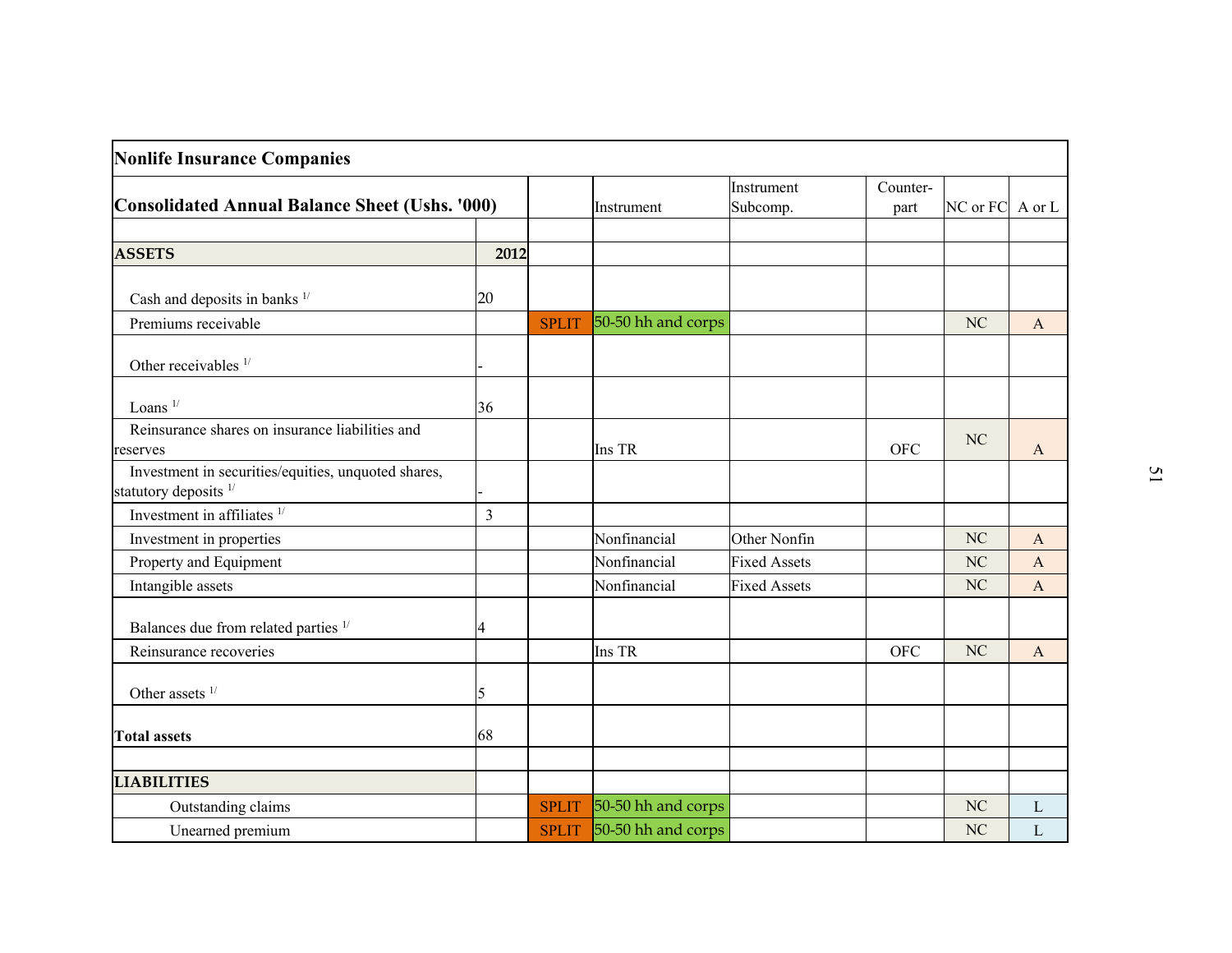| <b>IBNR</b> provisions                               |                         | <b>SPLIT</b> | 50-50 hh and corps |                          |            | NC       | L            |
|------------------------------------------------------|-------------------------|--------------|--------------------|--------------------------|------------|----------|--------------|
| Reinsurance payables                                 |                         |              | Tcred              |                          | <b>OFC</b> | $\rm NC$ | L            |
| Borrowings/bank overdraft <sup>1/</sup>              | 130                     |              |                    |                          |            |          |              |
| Due to parent/affiliates company 1/                  | 86                      |              |                    |                          |            |          |              |
| Dividends payable                                    |                         |              | Dividends          |                          |            | $\rm NC$ | $\mathbf L$  |
| Tax payable                                          |                         |              | Miscellaneous      | Res                      |            | NC       | $\mathbf{L}$ |
| Payables under deposit administration                |                         |              |                    |                          |            |          |              |
| Other liabilities/payables <sup>1/</sup>             | 54                      |              |                    |                          |            |          |              |
| Life fund                                            |                         |              |                    |                          |            |          |              |
| <b>Total liabilities</b>                             | 270                     |              |                    |                          |            |          |              |
| Managed funds                                        |                         |              |                    |                          |            |          |              |
| <b>CAPITAL AND RESERVES</b>                          |                         |              |                    |                          |            |          |              |
| Paid up capital                                      |                         |              | Shares and OE      | Owners<br>Contributions  |            | NC       | $\mathbf{L}$ |
| Share premiums                                       |                         |              | Shares and OE      | Owners<br>Contributions  |            | NC       | L            |
| Retained earnings                                    |                         |              | Shares and OE      | <b>Retained Earnings</b> |            | NC       | L            |
| Contingency reserves                                 |                         |              | Shares and OE      | Reserves                 |            | $\rm NC$ | L            |
| Fair value reserves                                  |                         |              | Shares and OE      | Valuation<br>Adjustment  |            | NC       | L            |
| Capital reserves                                     |                         |              | Shares and OE      | Reserves                 |            | NC       | $\mathbf{L}$ |
| Other reserves                                       | $\overline{\mathbf{3}}$ |              | Shares and OE      | Reserves                 |            | NC       | $\mathbf{L}$ |
| <b>Total capital and reserves</b>                    | 3                       |              |                    |                          |            |          |              |
|                                                      |                         |              |                    |                          |            |          |              |
| <sup>1/</sup> See additional details in Annex Tables |                         |              |                    |                          |            |          |              |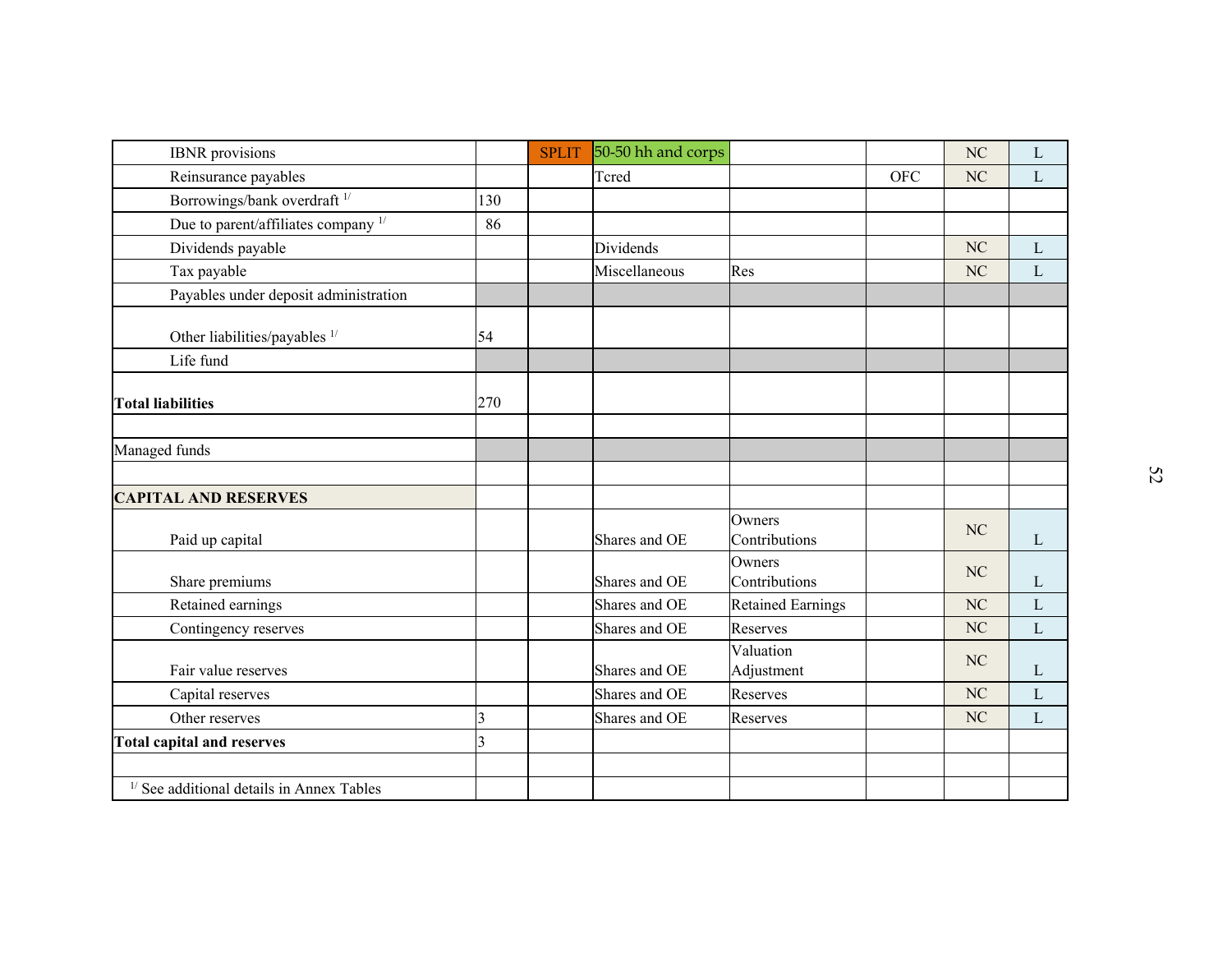| <b>Nonlife Insurance Companies</b>   |                |            |                        |              |                     |              |    |
|--------------------------------------|----------------|------------|------------------------|--------------|---------------------|--------------|----|
| <b>Annex Tables (Ushs. '000)</b>     |                | Instrument | Instrument<br>Subcomp. | Counter-part | NC or<br>${\rm FC}$ | A or L       |    |
|                                      | 2012           |            |                        |              |                     |              |    |
| <b>ASSETS</b>                        |                |            |                        |              |                     |              |    |
|                                      |                |            |                        |              |                     |              |    |
| <b>CASH AND DEPOSITS IN BANKS</b>    | 40             |            |                        |              |                     |              |    |
|                                      |                |            |                        |              |                     |              |    |
| In Ugandan shillings                 | 10             |            |                        |              |                     |              |    |
| Cash                                 | $\overline{4}$ | Cur        |                        |              | $\rm NC$            | $\mathbf{A}$ |    |
| Demand deposits                      | $\mathfrak{Z}$ |            |                        |              |                     |              |    |
| Resident                             | $\mathfrak{Z}$ | TDeps      |                        | ODC          | $\rm NC$            | $\mathbf{A}$ | 53 |
| Nonresident                          | $\blacksquare$ | TDeps      |                        | nRes         | $\rm NC$            | $\mathbf{A}$ |    |
| Other (time, savings, etc ) deposits | $\mathfrak{Z}$ |            |                        |              |                     |              |    |
| Resident                             | $\mathfrak{Z}$ | ODeps      |                        | ODC          | $\rm NC$            | $\mathbf{A}$ |    |
| Nonresident                          | $\blacksquare$ | ODeps      |                        | nRes         | $\rm NC$            | $\mathbf{A}$ |    |
| In foreign currency                  | $30\,$         |            |                        |              |                     |              |    |
| Cash                                 | $\overline{4}$ | Cur        |                        |              | ${\rm FC}$          | $\mathbf{A}$ |    |
| Demand deposits                      | $\mathfrak{Z}$ |            |                        |              |                     |              |    |
| Resident                             | $\mathfrak{Z}$ | TDeps      |                        | $\rm ODC$    | ${\rm FC}$          | $\mathbf A$  |    |
| Nonresident                          | $\blacksquare$ | TDeps      |                        | nRes         | ${\rm FC}$          | $\mathbf A$  |    |
| Other (time, savings, etc ) deposits | 23             |            |                        |              |                     |              |    |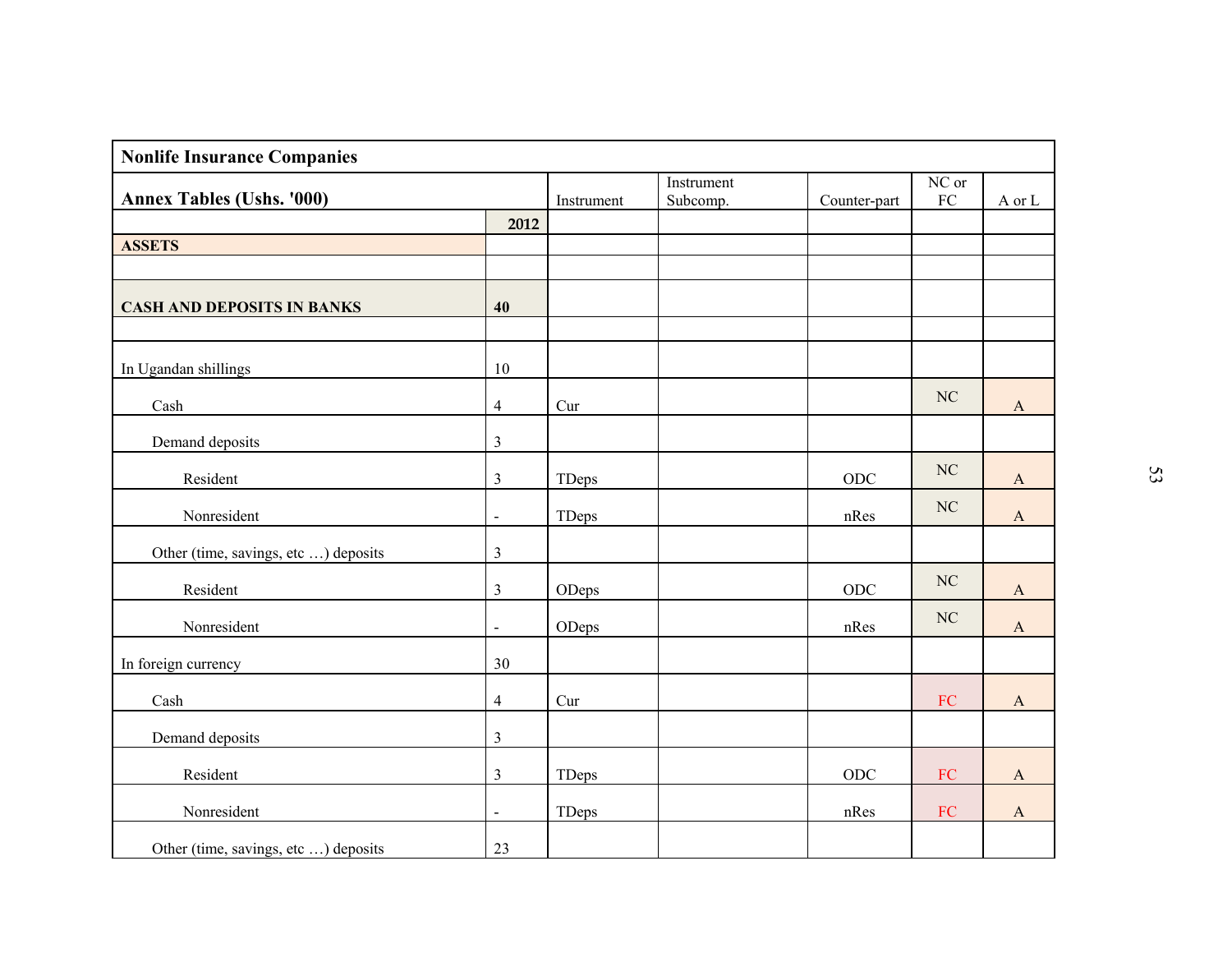| 23             | ODeps                |                        | ODC                                           | ${\rm FC}$ | $\mathbf A$           |
|----------------|----------------------|------------------------|-----------------------------------------------|------------|-----------------------|
| $\blacksquare$ | ODeps                |                        | nRes                                          | ${\rm FC}$ | $\mathbf{A}$          |
|                |                      |                        |                                               |            |                       |
| 25             |                      |                        |                                               |            |                       |
|                |                      |                        |                                               |            |                       |
| $\blacksquare$ |                      |                        |                                               |            |                       |
| 25             | Tcred                |                        | ${\rm OFC}$                                   | NC         | $\mathbf{A}$          |
| $\blacksquare$ | Tcred                |                        | nRes                                          | ${\rm FC}$ | $\mathbf{A}$          |
|                |                      |                        |                                               | $\rm NC$   | $\mathbf{A}$          |
|                |                      |                        |                                               |            |                       |
|                |                      |                        |                                               |            |                       |
|                |                      |                        |                                               |            |                       |
| 18             |                      |                        |                                               |            |                       |
| $\mathfrak{Z}$ | Loans                |                        | ${\rm OFC}$                                   | $\rm NC$   | $\mathbf{A}$          |
| $\overline{4}$ | Loans                |                        | pNFC                                          | NC         | $\boldsymbol{\rm{A}}$ |
| 5              | Loans                |                        | $\mathbf{o} \mathbf{N} \mathbf{F} \mathbf{C}$ | NC         | $\boldsymbol{\rm{A}}$ |
| 6              |                      |                        |                                               | $\rm NC$   | $\mathbf{A}$          |
|                |                      |                        |                                               |            |                       |
| 21             |                      |                        |                                               |            |                       |
| $\mathfrak{Z}$ | Loans                |                        | <b>OFC</b>                                    | ${\rm FC}$ | A                     |
| $\overline{4}$ | Loans                |                        | pNFC                                          | ${\rm FC}$ | $\boldsymbol{\rm{A}}$ |
|                | $\blacksquare$<br>39 | Miscellaneous<br>Loans | Res                                           | oRes       |                       |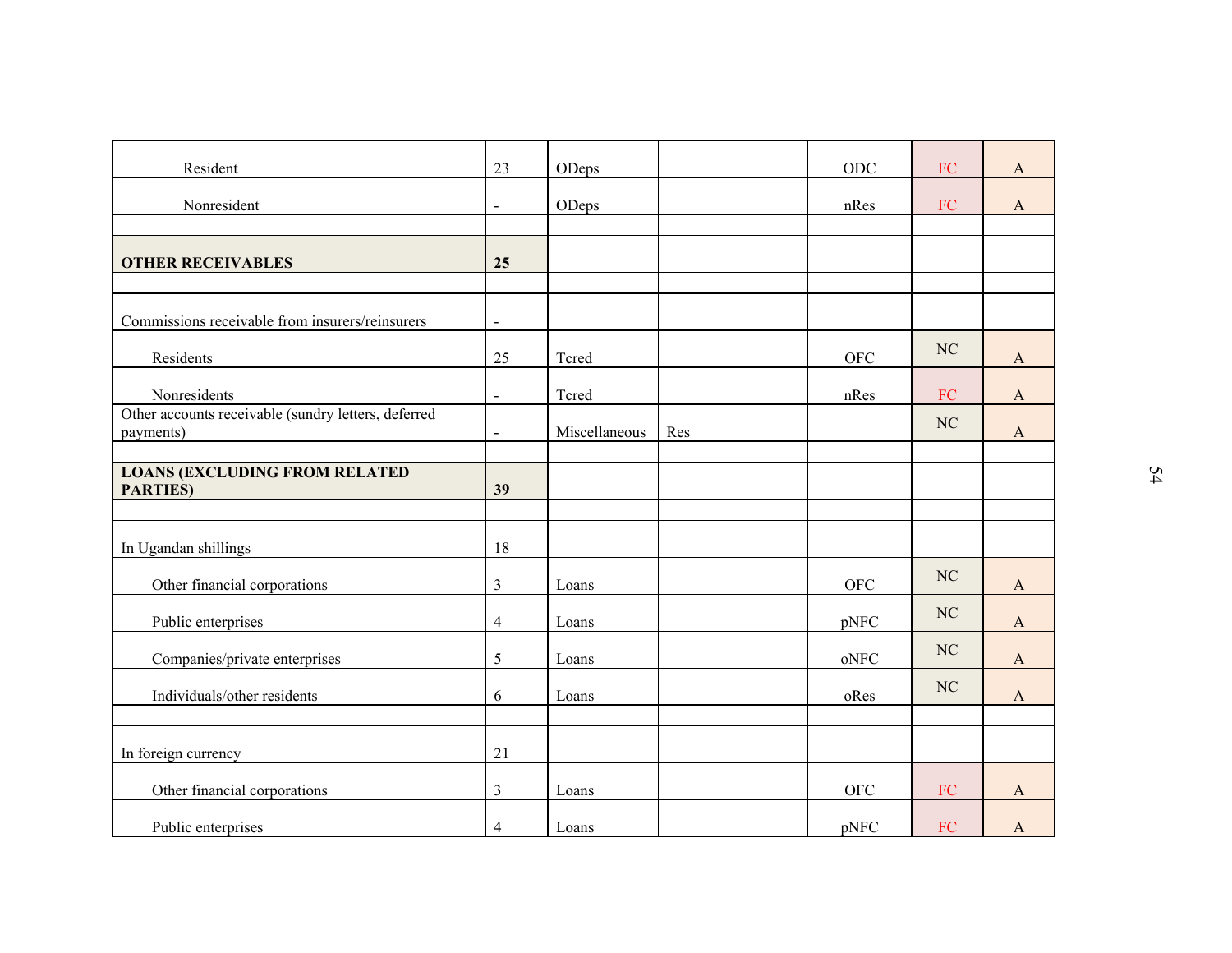| ${\rm FC}$<br>Companies/private enterprises<br>5<br>oNFC<br>Loans<br>$\mathbf{A}$<br>Individuals/other residents<br>9<br>${\rm FC}$<br>oRes<br>$\mathbf{A}$<br>Loans<br><b>INVESTMENT IN SECURITIES/EQUITIES,</b><br>UNQUOTED SHARES, STATUTORY DEPOSITS<br>12<br>Shares (listed and unlisted)<br>$\overline{2}$<br>Commercial banks and other deposit taking<br>$\rm NC$<br>ODC<br>institutions<br>$\overline{2}$<br>Shares<br>$\mathbf{A}$<br>$\rm NC$<br>Other financial corporations in Uganda<br>${\rm OFC}$<br>Shares<br>$\mathbf{A}$<br>$\overline{\phantom{a}}$<br>$\rm NC$<br>Public enterprises<br>pNFC<br>Shares<br>$\mathbf{A}$<br>$\blacksquare$<br>$\rm NC$<br>Companies/private enterprises<br>oNFC<br>Shares<br>A<br>$\blacksquare$<br>Nonresident companies<br>${\rm FC}$<br>Shares<br>nRes<br>$\mathbf{A}$<br>$\blacksquare$<br>Securities and statutory deposits<br>6<br>$\rm NC$<br>Treasury bills and bonds<br>CG<br>Secs<br>6<br>$\mathbf{A}$<br>$\rm NC$<br>Statutory deposits<br>CG<br>Secs<br>$\mathbf{A}$<br>$\blacksquare$ |    |
|-------------------------------------------------------------------------------------------------------------------------------------------------------------------------------------------------------------------------------------------------------------------------------------------------------------------------------------------------------------------------------------------------------------------------------------------------------------------------------------------------------------------------------------------------------------------------------------------------------------------------------------------------------------------------------------------------------------------------------------------------------------------------------------------------------------------------------------------------------------------------------------------------------------------------------------------------------------------------------------------------------------------------------------------------------|----|
|                                                                                                                                                                                                                                                                                                                                                                                                                                                                                                                                                                                                                                                                                                                                                                                                                                                                                                                                                                                                                                                       |    |
|                                                                                                                                                                                                                                                                                                                                                                                                                                                                                                                                                                                                                                                                                                                                                                                                                                                                                                                                                                                                                                                       |    |
|                                                                                                                                                                                                                                                                                                                                                                                                                                                                                                                                                                                                                                                                                                                                                                                                                                                                                                                                                                                                                                                       |    |
|                                                                                                                                                                                                                                                                                                                                                                                                                                                                                                                                                                                                                                                                                                                                                                                                                                                                                                                                                                                                                                                       |    |
|                                                                                                                                                                                                                                                                                                                                                                                                                                                                                                                                                                                                                                                                                                                                                                                                                                                                                                                                                                                                                                                       |    |
|                                                                                                                                                                                                                                                                                                                                                                                                                                                                                                                                                                                                                                                                                                                                                                                                                                                                                                                                                                                                                                                       |    |
|                                                                                                                                                                                                                                                                                                                                                                                                                                                                                                                                                                                                                                                                                                                                                                                                                                                                                                                                                                                                                                                       |    |
|                                                                                                                                                                                                                                                                                                                                                                                                                                                                                                                                                                                                                                                                                                                                                                                                                                                                                                                                                                                                                                                       |    |
|                                                                                                                                                                                                                                                                                                                                                                                                                                                                                                                                                                                                                                                                                                                                                                                                                                                                                                                                                                                                                                                       |    |
|                                                                                                                                                                                                                                                                                                                                                                                                                                                                                                                                                                                                                                                                                                                                                                                                                                                                                                                                                                                                                                                       |    |
|                                                                                                                                                                                                                                                                                                                                                                                                                                                                                                                                                                                                                                                                                                                                                                                                                                                                                                                                                                                                                                                       |    |
|                                                                                                                                                                                                                                                                                                                                                                                                                                                                                                                                                                                                                                                                                                                                                                                                                                                                                                                                                                                                                                                       |    |
|                                                                                                                                                                                                                                                                                                                                                                                                                                                                                                                                                                                                                                                                                                                                                                                                                                                                                                                                                                                                                                                       |    |
|                                                                                                                                                                                                                                                                                                                                                                                                                                                                                                                                                                                                                                                                                                                                                                                                                                                                                                                                                                                                                                                       |    |
|                                                                                                                                                                                                                                                                                                                                                                                                                                                                                                                                                                                                                                                                                                                                                                                                                                                                                                                                                                                                                                                       | 55 |
|                                                                                                                                                                                                                                                                                                                                                                                                                                                                                                                                                                                                                                                                                                                                                                                                                                                                                                                                                                                                                                                       |    |
|                                                                                                                                                                                                                                                                                                                                                                                                                                                                                                                                                                                                                                                                                                                                                                                                                                                                                                                                                                                                                                                       |    |
|                                                                                                                                                                                                                                                                                                                                                                                                                                                                                                                                                                                                                                                                                                                                                                                                                                                                                                                                                                                                                                                       |    |
|                                                                                                                                                                                                                                                                                                                                                                                                                                                                                                                                                                                                                                                                                                                                                                                                                                                                                                                                                                                                                                                       |    |
|                                                                                                                                                                                                                                                                                                                                                                                                                                                                                                                                                                                                                                                                                                                                                                                                                                                                                                                                                                                                                                                       |    |
| Commercial banks and other deposit taking<br>$\rm NC$                                                                                                                                                                                                                                                                                                                                                                                                                                                                                                                                                                                                                                                                                                                                                                                                                                                                                                                                                                                                 |    |
| ODC<br>institutions<br>Secs<br>A                                                                                                                                                                                                                                                                                                                                                                                                                                                                                                                                                                                                                                                                                                                                                                                                                                                                                                                                                                                                                      |    |
| $\rm NC$<br>Other financial corporations<br>${\rm OFC}$<br>Secs<br>$\mathbf{A}$<br>$\blacksquare$                                                                                                                                                                                                                                                                                                                                                                                                                                                                                                                                                                                                                                                                                                                                                                                                                                                                                                                                                     |    |
| $\rm NC$<br>pNFC<br>Public enterprises<br>Secs<br>$\mathbf{A}$<br>$\blacksquare$                                                                                                                                                                                                                                                                                                                                                                                                                                                                                                                                                                                                                                                                                                                                                                                                                                                                                                                                                                      |    |
| $\rm NC$<br>Companies/private enterprises<br>$\mathop{\rm oNFC}\nolimits$<br>Secs<br>$\mathbf{A}$<br>$\blacksquare$                                                                                                                                                                                                                                                                                                                                                                                                                                                                                                                                                                                                                                                                                                                                                                                                                                                                                                                                   |    |
| Nonresident companies<br>${\rm FC}$<br>Secs<br>nRes<br>$\mathbf{A}$<br>$\blacksquare$                                                                                                                                                                                                                                                                                                                                                                                                                                                                                                                                                                                                                                                                                                                                                                                                                                                                                                                                                                 |    |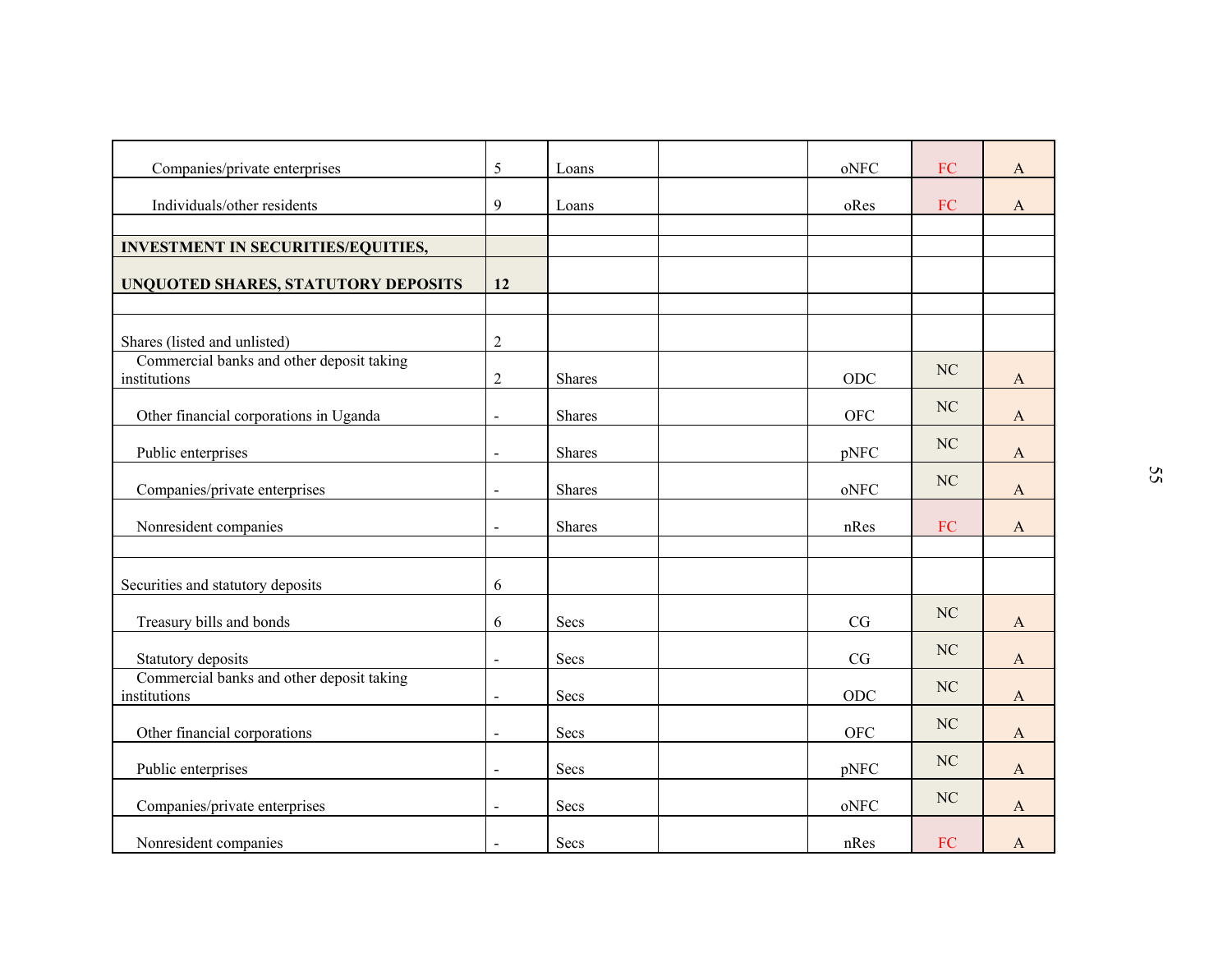| <b>INVESTMENT IN AFFILIATES</b>               | 39                       |               |       |            |            |              |    |
|-----------------------------------------------|--------------------------|---------------|-------|------------|------------|--------------|----|
|                                               |                          |               |       |            |            |              |    |
|                                               |                          |               |       |            |            |              |    |
| Securities                                    | 34                       |               |       |            |            |              |    |
| Commercial banks, MDIs, Credit Institutions   | 33                       | Secs          |       | $\rm ODC$  | $\rm NC$   | $\mathbf{A}$ |    |
|                                               |                          |               |       |            | NC         |              |    |
| Other Financial Corporations                  | $\overline{\phantom{a}}$ | Secs          |       | <b>OFC</b> |            | $\mathbf{A}$ |    |
| Companies/Private Enterprises                 | $\blacksquare$           | Secs          |       | oNFC       | $\rm NC$   | $\mathbf{A}$ |    |
|                                               |                          |               |       |            |            |              |    |
| Non Resident/Parent/Affiliate/Related Party   | -1                       | Secs          |       | nRes       | ${\rm FC}$ | $\mathbf{A}$ |    |
|                                               |                          |               |       |            |            |              |    |
| Shares                                        | 5                        |               |       |            |            |              |    |
|                                               |                          |               |       |            |            |              | 95 |
| Commercial banks, MDIs, Credit Institutions   | $\overline{3}$           | Shares        |       | ODC        | NC         | A            |    |
|                                               |                          |               |       |            | NC         |              |    |
| Other Financial Corporations                  | $\overline{\phantom{a}}$ | Shares        |       | <b>OFC</b> |            | A            |    |
| Companies/Private Enterprises                 | $\blacksquare$           | <b>Shares</b> |       | oNFC       | NC         | A            |    |
|                                               |                          |               |       |            |            |              |    |
| Non Resident/Parent/Affiliate/Related Party   | $\overline{2}$           | Shares        |       | nRes       | ${\rm FC}$ | $\mathbf{A}$ |    |
|                                               |                          |               |       |            |            |              |    |
| <b>BALANCES DUE FROM RELATED PARTIES</b>      | 19                       |               |       |            |            |              |    |
|                                               |                          |               |       |            |            |              |    |
| Loans                                         |                          |               |       |            |            |              |    |
| Commercial banks, MDIs, Credit Institutions   |                          | Loans         | Other | ODC        | $\rm NC$   | A            |    |
| Other Financial Corporations                  |                          | Loans         |       | <b>OFC</b> | NC         | $\mathbf{A}$ |    |
| Companies/Private Enterprises                 |                          | Loans         |       | oNFC       | NC         | $\mathbf{A}$ |    |
| Non Resident/Parent/Affiliate/Related Party   |                          | Loans         | Other | nRes       | ${\rm FC}$ | $\mathbf{A}$ |    |
| Premiums due from related insurers/reinsurers | $\overline{9}$           |               |       |            |            |              |    |
|                                               |                          |               |       |            |            |              |    |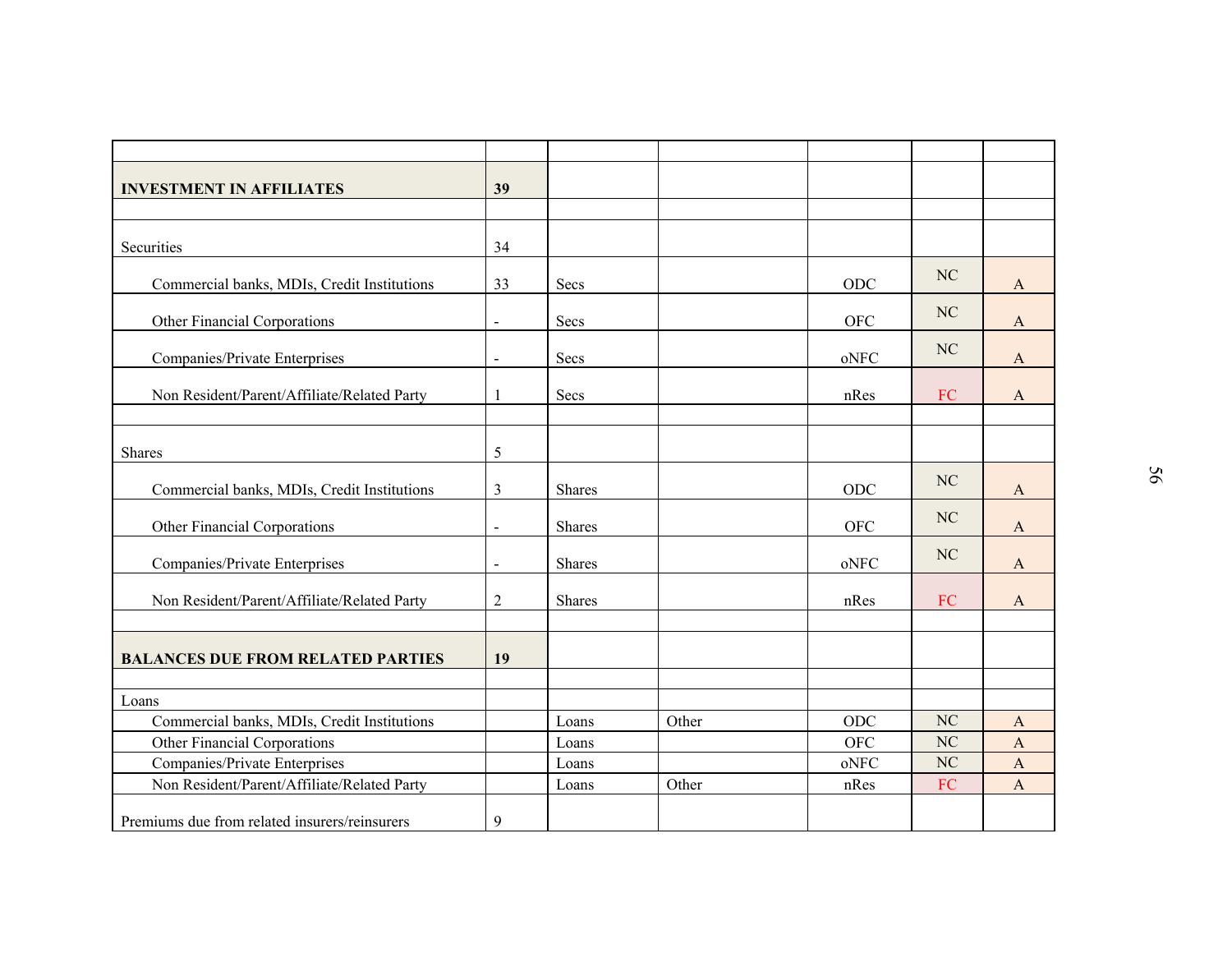| Resident                                    | $\overline{2}$               | Tcred         |                     | <b>OFC</b>                                    | $\rm NC$   | $\mathbf{A}$          |
|---------------------------------------------|------------------------------|---------------|---------------------|-----------------------------------------------|------------|-----------------------|
| Nonresident                                 | $\qquad \qquad \blacksquare$ | Tcred         |                     | nRes                                          | ${\rm FC}$ | $\boldsymbol{\rm{A}}$ |
| Other due from related parties              | $\blacksquare$               |               |                     |                                               |            |                       |
| Commercial banks, MDIs, Credit Institutions | $\overline{7}$               | Tcred         |                     | ODC                                           | $\rm NC$   | $\mathbf{A}$          |
| Other Financial Corporations                |                              | Tcred         |                     | ${\rm OFC}$                                   | NC         | $\mathbf{A}$          |
| Companies/Private Enterprises               | 10                           | Tcred         |                     | oNFC                                          | NC         | $\mathbf{A}$          |
| Non Resident/Parent/Affiliate/Related Party | 4                            | Tcred         |                     | nRes                                          | ${\rm FC}$ | $\mathbf{A}$          |
|                                             |                              |               |                     |                                               |            |                       |
| <b>OTHER ASSETS</b>                         | 35                           |               |                     |                                               |            |                       |
|                                             |                              |               |                     |                                               | $\rm NC$   |                       |
| Other financial assets                      | 5                            | Miscellaneous | Res                 |                                               |            | $\mathbf{A}$          |
| Fixed assets                                | 6                            | Nonfinancial  | <b>Fixed Assets</b> |                                               | NC         | $\mathbf{A}$          |
| Other Nonfinancialncial assets              | 8                            | Nonfinancial  | Other Nonfin        |                                               | NC         | $\mathbf{A}$          |
| <b>LIABILITIES</b>                          |                              |               |                     |                                               |            |                       |
|                                             |                              |               |                     |                                               |            |                       |
| <b>BORROWINGS/BANK OVERDRAFT</b>            | 130                          |               |                     |                                               |            |                       |
|                                             |                              |               |                     |                                               |            |                       |
| In Ugandan shillings                        | 85                           |               |                     |                                               |            |                       |
| Commercial banks, MDIs, Credit Institutions | 11                           | Loans         | Other               | $\rm ODC$                                     | $\rm NC$   | $\mathbf L$           |
| Other Financial Corporations                | 55                           | Loans         |                     | ${\rm OFC}$                                   | $\rm NC$   | $\mathbf L$           |
| Companies/Private Enterprises               | $\mathfrak{Z}$               | Loans         |                     | $\mathbf{o} \mathbf{N} \mathbf{F} \mathbf{C}$ | NC         | $\mathbf{L}$          |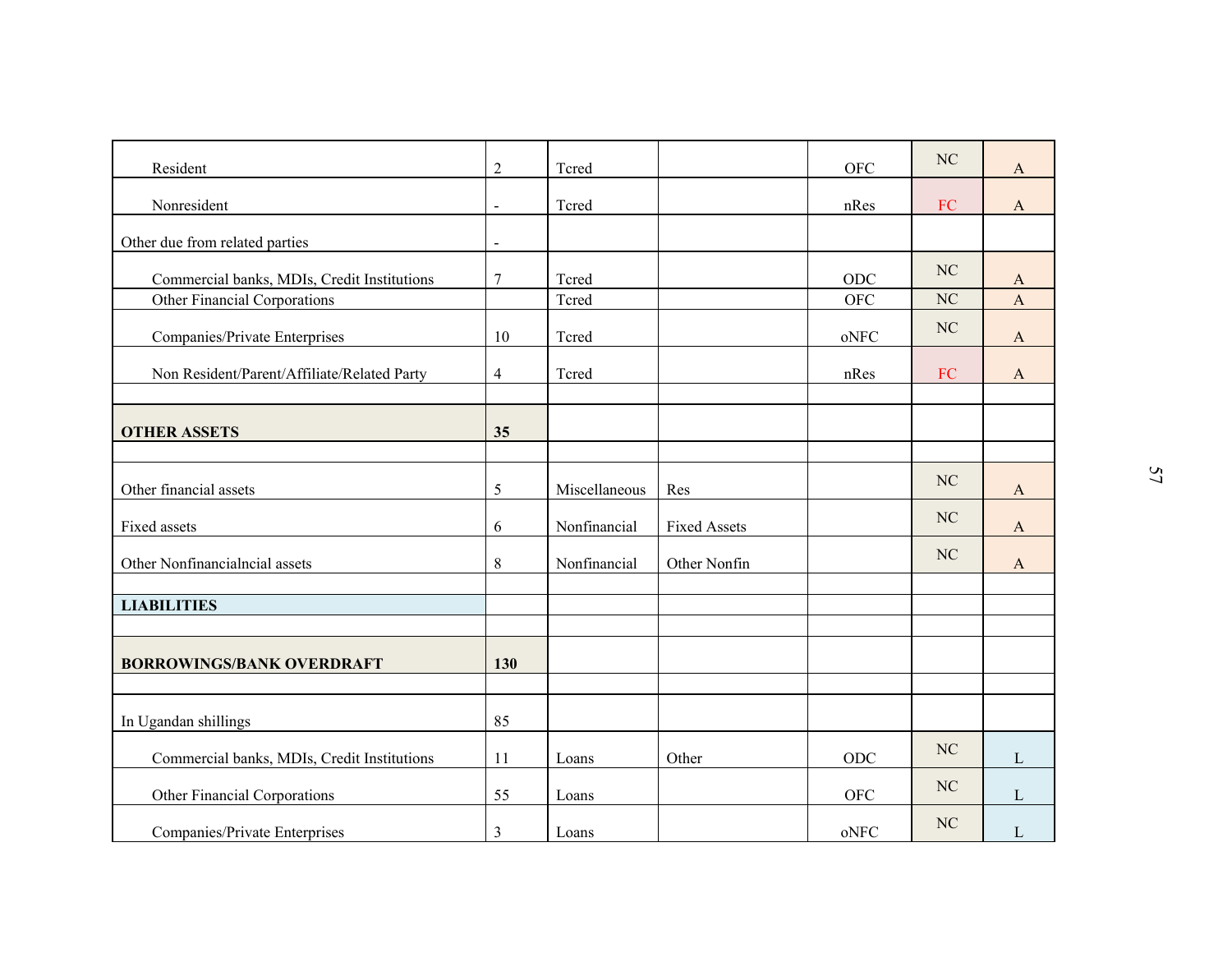| Nonresidents                                  | $\mathbf{1}$   | Loans | Other | nRes                                          | $\rm NC$   | $\mathbf L$  |  |
|-----------------------------------------------|----------------|-------|-------|-----------------------------------------------|------------|--------------|--|
|                                               |                |       |       |                                               |            |              |  |
| In foreign currency                           | 45             |       |       |                                               |            |              |  |
| Commercial banks, MDIs, Credit Institutions   | $22\,$         | Loans | Other | ODC                                           | ${\rm FC}$ | $\mathbf{L}$ |  |
| Other Financial Corporations                  | $\mathfrak{Z}$ | Loans |       | ${\rm OFC}$                                   | ${\rm FC}$ | $\mathbf{L}$ |  |
| Companies/Private Enterprises                 | $\overline{7}$ | Loans |       | $\mathop{\rm oNFC}\nolimits$                  | ${\rm FC}$ | $\mathbf{L}$ |  |
| Nonresidents                                  | $\mathfrak{2}$ | Loans | Other | nRes                                          | FC         | $\mathbf L$  |  |
|                                               |                |       |       |                                               |            |              |  |
| DUE TO PARENT/AFFILIATES COMPANY              | 86             |       |       |                                               |            |              |  |
| Premiums due from related insurers/reinsurers | 41             |       |       |                                               |            |              |  |
| Resident                                      | $8\,$          | Tcred |       | OFC                                           | $\rm NC$   | $\mathbf{L}$ |  |
| Nonresident                                   | 9              | Tcred |       | nRes                                          | ${\rm FC}$ | $\mathbf{L}$ |  |
| Other due from related parties                | $\overline{2}$ |       |       |                                               |            |              |  |
| Commercial banks, MDIs, Credit Institutions   | $22\,$         | Tcred |       | ODC                                           | NC         | $\mathbf{L}$ |  |
| Other Financial Corporations                  |                | Tcred |       | <b>OFC</b>                                    | NC         | $\mathbf{L}$ |  |
| Companies/Private Enterprises                 | 45             | Tcred |       | $\mathbf{o} \mathbf{N} \mathbf{F} \mathbf{C}$ | $\rm NC$   | $\mathbf{L}$ |  |
| Non Resident/Parent/Affiliate/Related Party   | 5              | Tcred |       | nRes                                          | ${\rm FC}$ | $\mathbf{L}$ |  |
|                                               |                |       |       |                                               |            |              |  |
|                                               |                |       |       |                                               |            |              |  |
| <b>OTHER LIABILITIES/PAYABLES</b>             | 54             |       |       |                                               |            |              |  |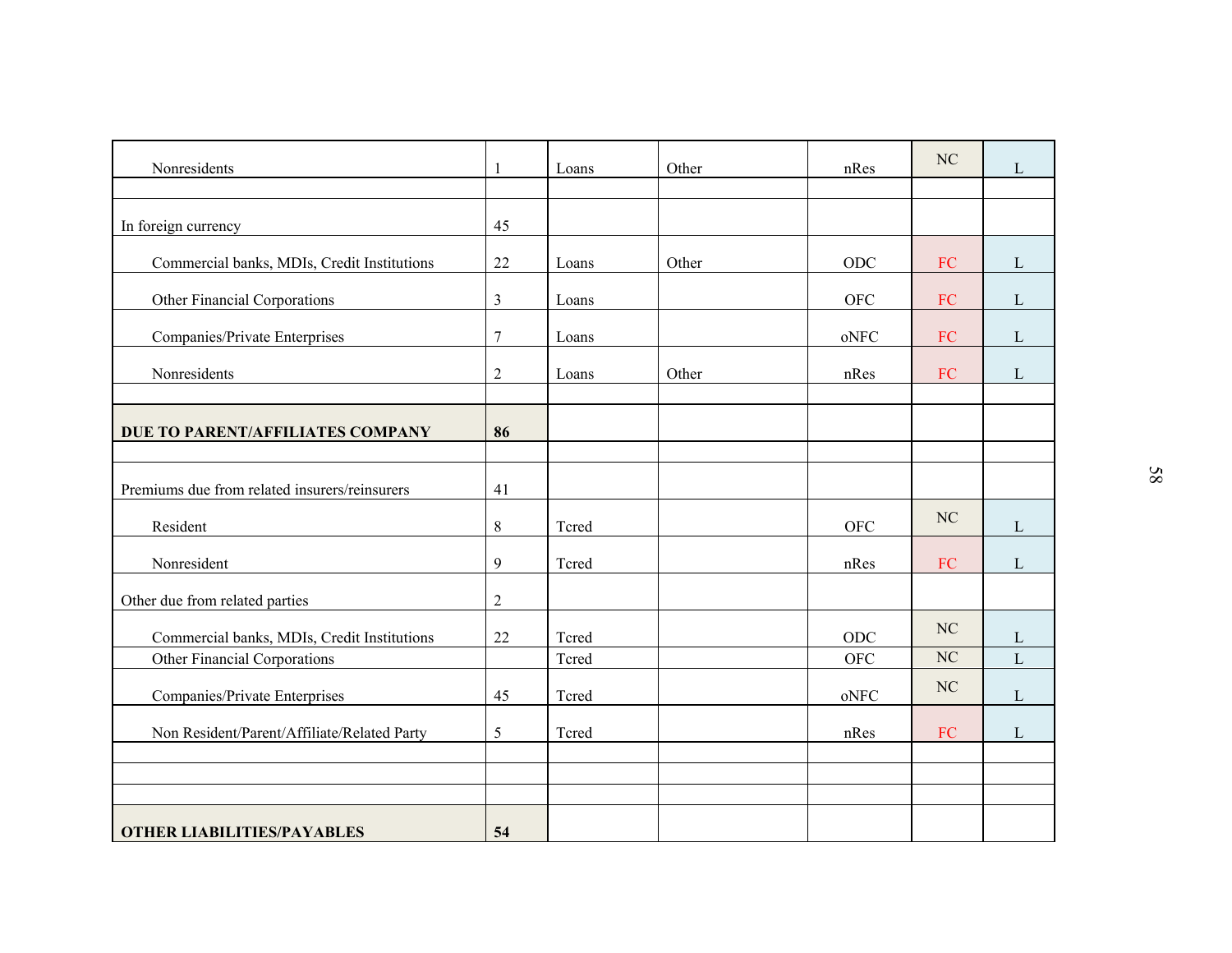| Settlement accounts               | 29             | Miscellaneous | Res                     | $\rm NC$ | $\mathbf{L}$ |  |
|-----------------------------------|----------------|---------------|-------------------------|----------|--------------|--|
| Sundry creditors                  | 5              | Miscellaneous | Res                     | $\rm NC$ | $\mathbf L$  |  |
| Provisions for loan losses        | $8\,$          | Provisions    | Loans                   | NC       | $\mathbf{L}$ |  |
| Provisions for other losses       | 9              | Provisions    | Other                   | $\rm NC$ | $\mathbf{L}$ |  |
| Dividends payable                 | $\overline{2}$ | Dividends     |                         | NC       | $\mathbf L$  |  |
| Deferred tax                      |                | Miscellaneous | Res                     | NC       | $\mathbf L$  |  |
| Other                             | 5              | Miscellaneous | Res                     | NC       | L            |  |
|                                   |                |               |                         |          |              |  |
| <b>REVALUATION/OTHER RESERVES</b> | $\mathbf{3}$   |               |                         |          |              |  |
|                                   |                |               |                         |          |              |  |
| Revaluation                       |                | Shares and OE | Valuation<br>Adjustment | NC       | $\mathbf{L}$ |  |
| Other reserves                    | $\sqrt{2}$     | Shares and OE | Reserves                | NC       | $\mathbf L$  |  |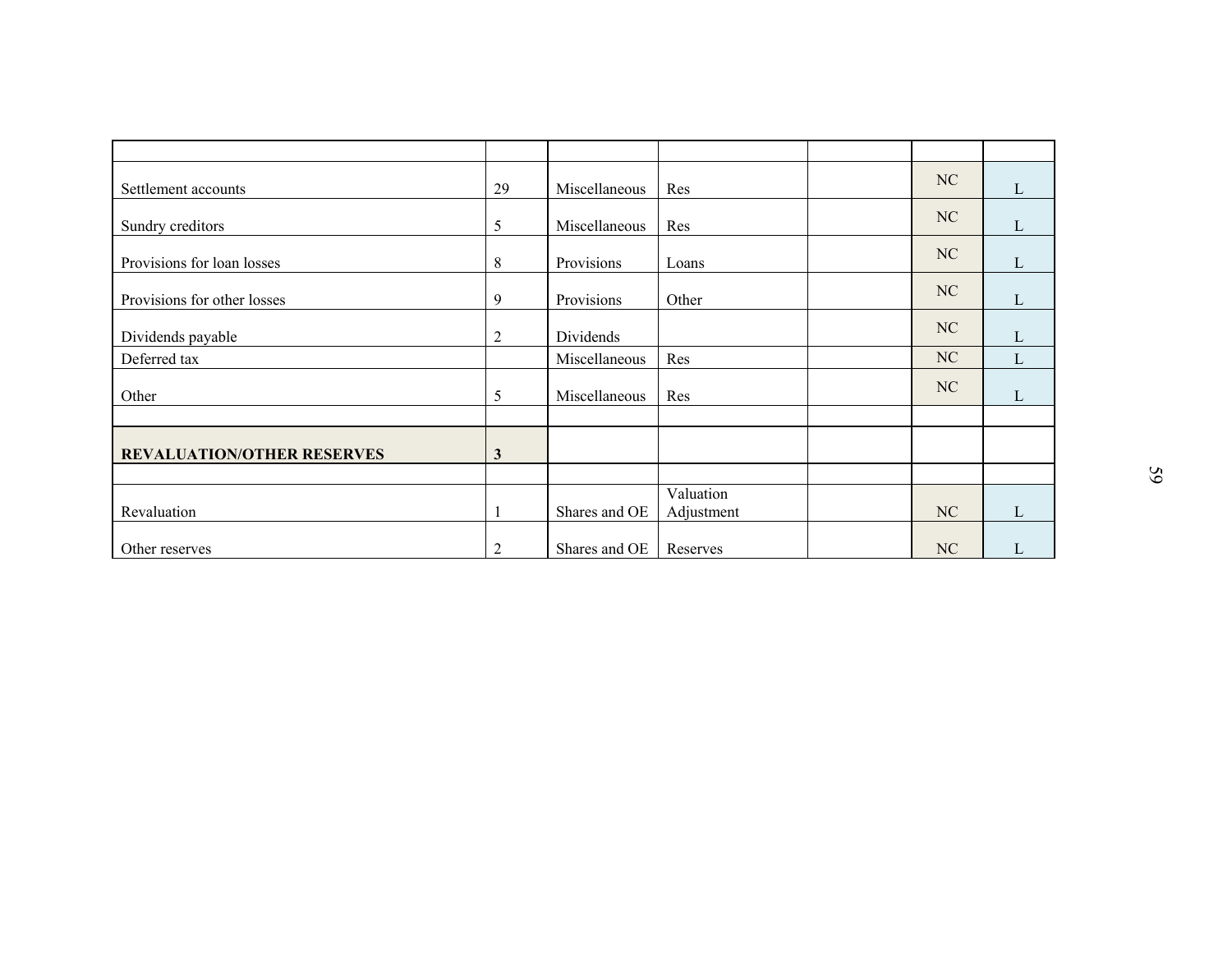|                                                               | <b>APPENDIX V. NSSF Balance Sheet with Mapping</b> |       |                        |                  |                     |                          |  |
|---------------------------------------------------------------|----------------------------------------------------|-------|------------------------|------------------|---------------------|--------------------------|--|
| <b>NATIONAL SOCIAL SECURITY FUND</b>                          |                                                    |       |                        |                  |                     |                          |  |
| STATEMENT OF ASSETS AND LIABILITIES (UGX'000)<br>Instrument   |                                                    |       | Instrument<br>Subcomp. | Counter-<br>part | NC or<br>${\rm FC}$ | $\hbox{A}$ or $\hbox{L}$ |  |
|                                                               | May 1, 2014                                        |       |                        |                  |                     |                          |  |
| <b>ASSETS (National currency)</b>                             |                                                    |       |                        |                  |                     |                          |  |
| <b>CASH</b>                                                   | 98,395                                             | Cur   |                        |                  | NC                  | $\mathbf{A}$             |  |
| <b>DEPOSITS</b> (Lines 3 and 10)                              | 687, 865, 105                                      |       |                        |                  |                     |                          |  |
| <b>TRANSFERABLE DEPOSITS (Lines 4, 5, 6, 7, 8)</b><br>$\& 9)$ | 606,000                                            |       |                        |                  |                     |                          |  |
| Bank of Uganda                                                | $\blacksquare$                                     | TDeps |                        | CB               | NC                  | A                        |  |
| Commercial banks in Uganda                                    | 606,000                                            | TDeps |                        | ODC              | NC                  | A                        |  |
| Credit Institutions in Uganda                                 | $\overline{a}$                                     | TDeps |                        | ODC              | NC                  | A                        |  |
| Micro-Finance Deposit Taking Institutions in<br>Uganda        | $\overline{a}$                                     | TDeps |                        | ODC              | NC                  | A                        |  |
| Other Financial Institutions in Uganda                        | $\blacksquare$                                     | TDeps |                        | <b>OFC</b>       | NC                  | A                        |  |
| Non-Residents banks                                           | $\blacksquare$                                     | TDeps |                        | nRes             | $\rm NC$            | A                        |  |
| <b>OTHER DEPOSITS (Lines 11, 12, 13, 14, 15 &amp;</b><br>16)  | 687,259,105                                        |       |                        |                  |                     |                          |  |
| Bank of Uganda                                                |                                                    | ODeps |                        | CB               | NC                  | A                        |  |
| Commercial banks in Uganda                                    | 687,259,105                                        | ODeps |                        | ODC              | NC                  | A                        |  |
| Credit Institutions in Uganda                                 | $\blacksquare$                                     | ODeps |                        | ODC              | NC                  | A                        |  |
| Micro-Finance Deposit Taking Institutions in<br>Uganda        | $\blacksquare$                                     | ODeps |                        | ODC              | NC                  | A                        |  |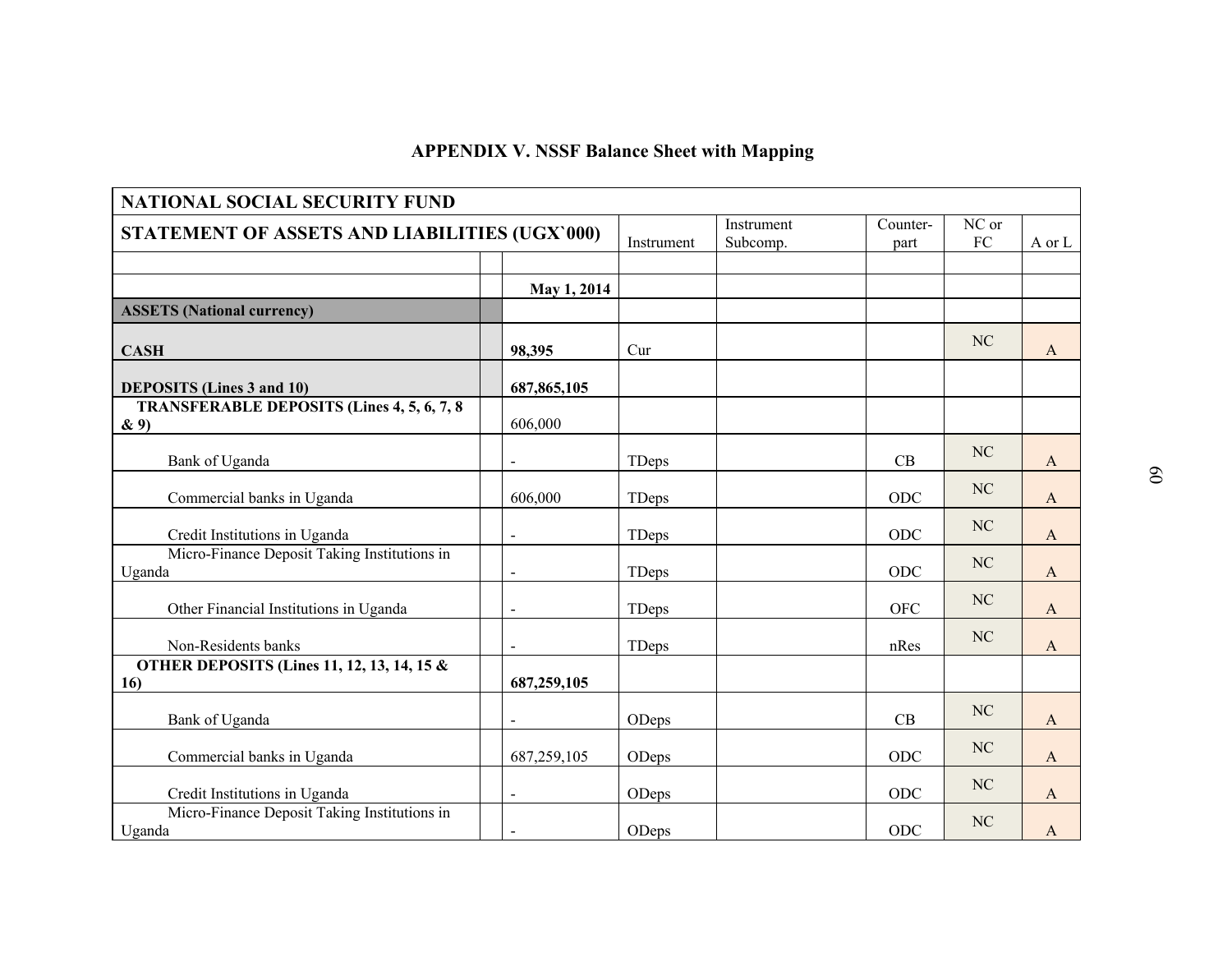| Other Financial Institutions in Uganda                                |                | ODeps       |                  | <b>OFC</b> | $\rm NC$  | $\mathbf{A}$ |                |
|-----------------------------------------------------------------------|----------------|-------------|------------------|------------|-----------|--------------|----------------|
| Non-Residents banks                                                   | $\blacksquare$ | ODeps       |                  | nRes       | NC        | $\mathbf{A}$ |                |
| <b>SECURITIES HELD (Lines 18 and 21)</b>                              | 2,082,684,069  |             |                  |            |           |              |                |
| <b>CENTRAL GOVERNMENT SECURITIES</b><br>(Lines 19 and 20)             | 1,938,458,839  |             |                  |            |           |              |                |
| <b>Treasury Bills</b>                                                 | $\blacksquare$ | Secs        |                  | CG         | NC        | $\mathbf{A}$ |                |
| <b>Treasury Bonds</b>                                                 | 1,938,458,839  | Secs        |                  | CG         | $\rm NC$  | $\mathbf{A}$ |                |
| <b>OTHER SECURITIES (NON-CENTRAL</b><br><b>GOVERNMENT SECURITIES)</b> | 144,225,231    |             |                  |            |           |              |                |
| Commercial Banks in Uganda                                            | 50,691,470     | Secs        |                  | ODC        | NC        | $\mathbf{A}$ |                |
| Credit Institutions in Uganda                                         | $\blacksquare$ | Secs        |                  | ODC        | $\rm NC$  | $\mathbf{A}$ | $\overline{0}$ |
| Micro-Finance Deposit Taking Institutions in<br>Uganda                |                | Secs        |                  | ODC        | $\rm NC$  | A            |                |
| Other Financial Institutions in Uganda                                |                | Secs        |                  | <b>OFC</b> | $\rm NC$  | $\mathbf{A}$ |                |
| Local Government                                                      | $\blacksquare$ | Secs        |                  | <b>SLG</b> | $\rm NC$  | $\mathbf{A}$ |                |
| Non-Financial Public Enterprises                                      |                | Secs        |                  | pNFC       | $\rm NC$  | A            |                |
| Private Enterprises                                                   | 76,463,455     | Secs        |                  | oNFC       | NC        | $\mathbf{A}$ |                |
| Non-Resident Banks                                                    | 17,070,305     | Secs        |                  | nRes       | NC        | $\mathbf{A}$ |                |
| Other Non-Residents                                                   |                | Secs        |                  | nRes       | <b>NC</b> | $\mathbf{A}$ |                |
| <b>OTHER INVESTMENTS (Lines 32 and 33)</b>                            | 463,218,385    |             |                  |            |           |              |                |
| Mortgage Finance                                                      | 39,279,111     | Loans       | 80% pnfc, 20% hh |            | $\rm NC$  | $\mathbf{A}$ |                |
| Property Investments                                                  | 423,939,273    | Nonfinancia | Other Nonfin     |            | NC        | $\mathbf{A}$ |                |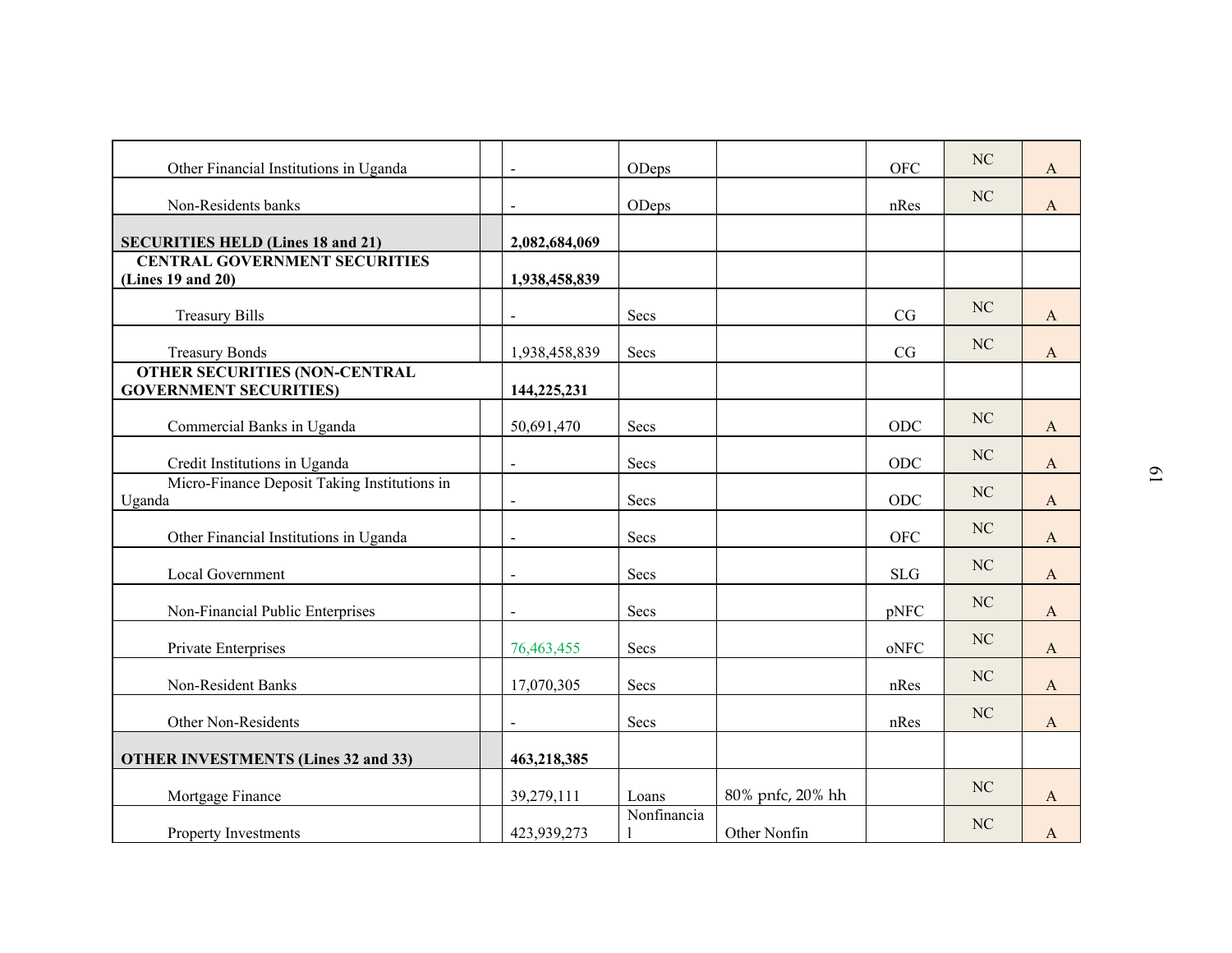| LOANS (Lines 35, 36, 37, 38, 39, 40, 41, 42, 43 and<br>44)            | 21,001,970     |               |       |            |           |              |                 |
|-----------------------------------------------------------------------|----------------|---------------|-------|------------|-----------|--------------|-----------------|
| Central Government                                                    | $\blacksquare$ | Loans         |       | CG         | NC        | $\mathbf{A}$ |                 |
| Commercial banks in Uganda                                            | $\blacksquare$ | Loans         | Other | ODC        | NC        | $\mathbf{A}$ |                 |
| Credit Institutions in Uganda                                         | $\blacksquare$ | Loans         | Other | ODC        | $\rm NC$  | $\mathbf{A}$ |                 |
| Micro-Finance Deposit Taking Institutions in<br>Uganda                | $\blacksquare$ | Loans         | Other | ODC        | $\rm NC$  | $\mathbf{A}$ |                 |
| Other Financial Institutions in Uganda                                | $\blacksquare$ | Loans         |       | <b>OFC</b> | $\rm NC$  | $\mathbf{A}$ |                 |
| Non-Financial Public Enterprises                                      | $\blacksquare$ | Loans         |       | pNFC       | $\rm NC$  | A            |                 |
| Private Enterprises                                                   | 17,476,326     | Loans         |       | oNFC       | $\rm NC$  | $\mathbf{A}$ |                 |
| Other Residents                                                       | 3,525,644      | Loans         |       | oRes       | $\rm NC$  | A            |                 |
| Non-Resident Banks                                                    |                | Loans         | Other | nRes       | NC        | A            | $\mathcal{C}^2$ |
| Other Non-Residents                                                   |                | Loans         | Other | nRes       | $\rm NC$  | $\mathbf{A}$ |                 |
| <b>SHARES AND EQUITY (Lines 46, 47, 48, 49, 50, 51,</b><br>52 and 53) | 285, 194, 141  |               |       |            |           |              |                 |
| Commercial banks in Uganda                                            | 108,435,346    | <b>Shares</b> |       | ODC        | NC        | A            |                 |
| Credit Institutions in Uganda                                         | $\sim$         | Shares        |       | ODC        | $\rm NC$  | $\mathbf{A}$ |                 |
| Micro-Finance Deposit Taking Institutions in<br>Uganda                |                | Shares        |       | ODC        | NC        | $\mathbf{A}$ |                 |
| Other Financial Institutions in Uganda                                | 68,233,491     | Shares        |       | <b>OFC</b> | <b>NC</b> | $\mathbf{A}$ |                 |
| Non-Financial Public Enterprises in Uganda                            | 103,102,291    | Shares        |       | pNFC       | $\rm NC$  | $\mathbf{A}$ |                 |
| Private Enterprises in Uganda                                         | 5,423,012      | Shares        |       | oNFC       | NC        | $\mathbf{A}$ |                 |
| Non-Resident Banks                                                    | $\blacksquare$ | Shares        |       | nRes       | $\rm NC$  | $\mathbf{A}$ |                 |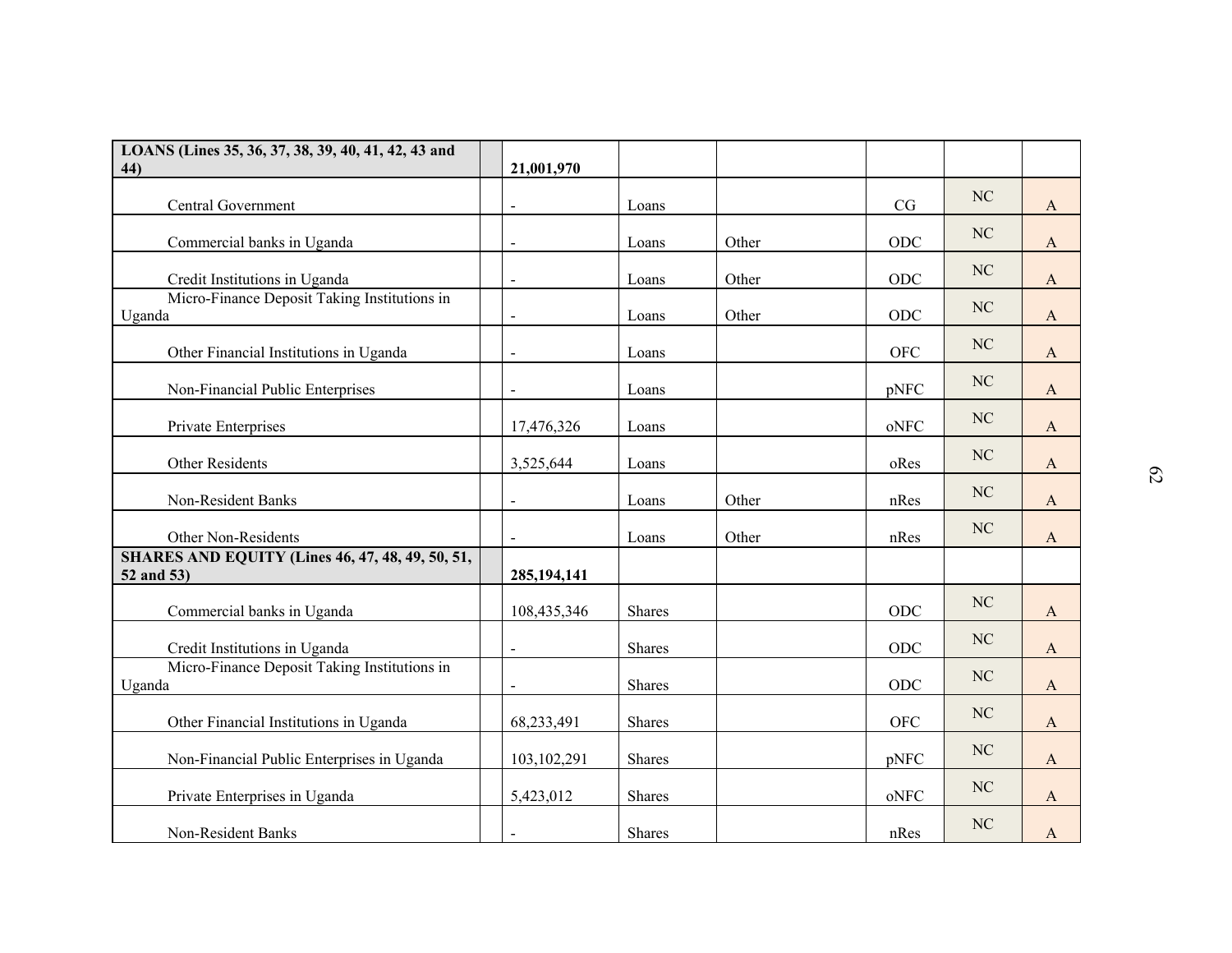| Other Non-Residents                                                 | $\sim$         | <b>Shares</b>     |                     | nRes | NC       | $\mathbf{A}$ |  |
|---------------------------------------------------------------------|----------------|-------------------|---------------------|------|----------|--------------|--|
| <b>FINANCIAL DERIVATIVES</b>                                        | $\blacksquare$ | Derivs            |                     | nRes | NC       | $\mathbf{A}$ |  |
| FIXED ASSETS (Lines 56, 57, 58, 59 and 60)                          | 39,546,976     | Nonfinancia       | <b>Fixed Assets</b> |      | NC       | $\mathbf{A}$ |  |
| Land and Premises                                                   | 400,000        |                   |                     |      |          |              |  |
| Furniture and Equipment                                             | 16,662,264     |                   |                     |      |          |              |  |
| Intangible Assets e.g., computer software                           | 18,891,757     |                   |                     |      |          |              |  |
| Motor Vehicle & Other Fixed Assets                                  | 3,592,955      |                   |                     |      |          |              |  |
| <b>Accumulated depreciation</b>                                     | 28,174,309     | Depreciation      |                     |      | NC       | L            |  |
| <b>NET FIXED ASSETS (Lines 55 less 61)</b>                          | 11,372,667     |                   |                     |      |          |              |  |
| <b>OTHER ACCOUNTS RECIEVABLE (Lines 64 and</b><br>65)               | 18,965,259     |                   |                     |      |          |              |  |
| <b>TRADE CREDIT AND ADVANCES</b>                                    |                | Tcred             |                     | oNFC | NC       | $\mathbf{A}$ |  |
| <b>OTHER ACCOUNTS RECEIVABLE OTHER</b><br>(Lines 66, 67, 68 & 69)   | 18,965,259     |                   |                     |      |          |              |  |
| Dividends Receivable                                                | 7,319,213      | Dividends         |                     |      | NC       | $\mathbf{A}$ |  |
| <b>Settlement Accounts</b>                                          |                | Settlement        |                     | oRes | NC       | $\mathbf{A}$ |  |
| Items in the Process of Collection                                  | $\sim$         | Oth AR            | Collection process  |      | NC       | A            |  |
| Contributions receivable                                            |                | Tcred             |                     | oRes | $\rm NC$ | $\mathbf{A}$ |  |
| Miscellaneous Asset Items                                           | 11,646,046     | Miscellaneo<br>us | Res                 |      | $\rm NC$ | $\mathbf{A}$ |  |
| <b>TOTAL ASSETS (Lines 1, 2, 17, 31, 34, 45, 54, 62)</b><br>and 63) | 3,570,399,991  |                   |                     |      |          |              |  |
|                                                                     |                |                   |                     |      |          |              |  |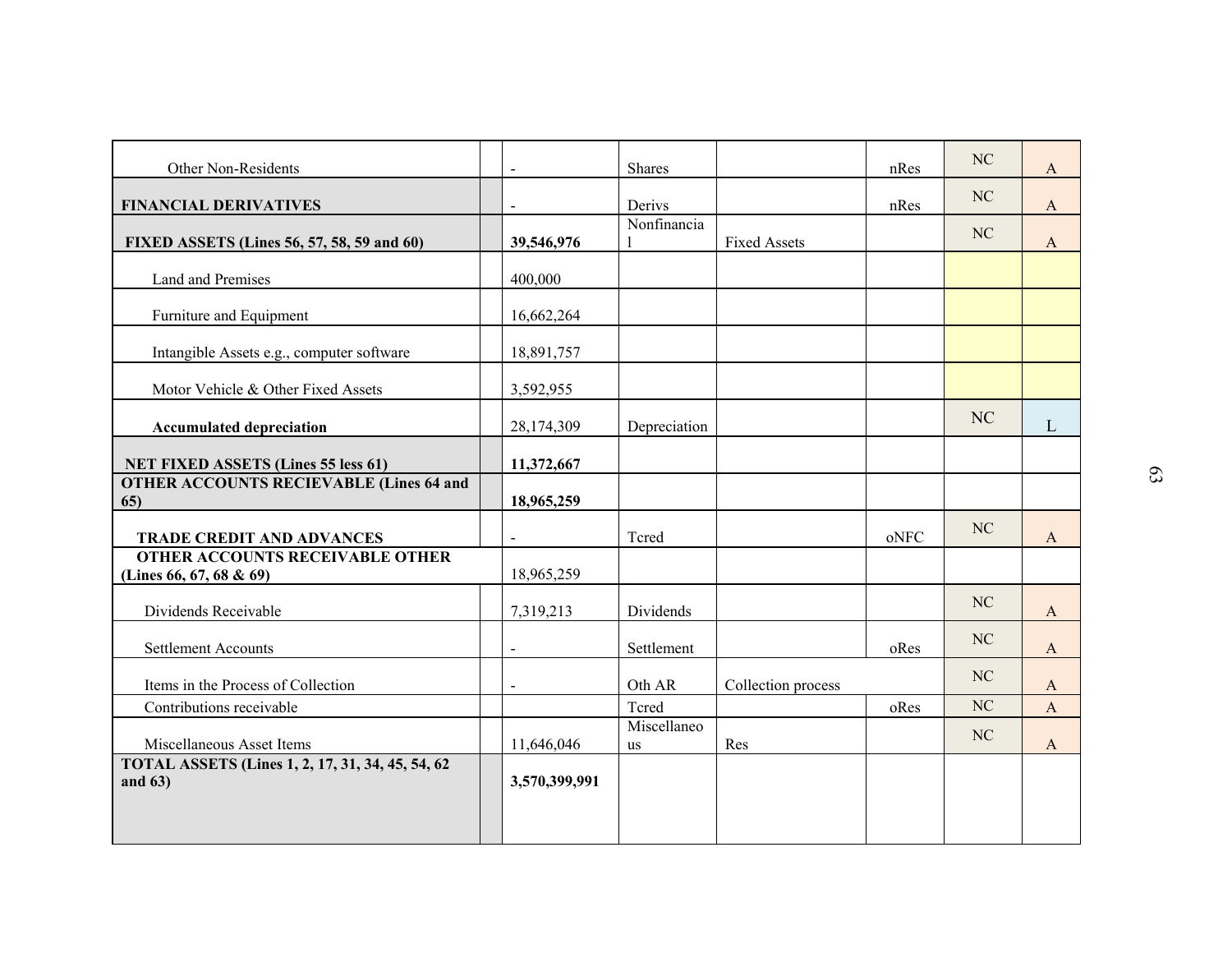| <b>ASSETS (Foreign Currency)</b>                              |                          |       |             |            |              |    |
|---------------------------------------------------------------|--------------------------|-------|-------------|------------|--------------|----|
| <b>CASH</b>                                                   | $\blacksquare$           | Cur   |             | ${\rm FC}$ | $\mathbf{A}$ |    |
| <b>DEPOSITS</b> (Lines 3 and 10)                              | 41,289,840               |       |             |            |              |    |
| <b>TRANSFERABLE DEPOSITS (Lines 4, 5, 6, 7, 8)</b><br>$\& 9)$ | 774,298                  |       |             |            |              |    |
| Bank of Uganda                                                |                          | TDeps | CB          | FC         | A            |    |
| Commercial banks in Uganda                                    | 774,298                  | TDeps | ODC         | ${\rm FC}$ | $\mathbf{A}$ |    |
| Credit Institutions in Uganda                                 | $\blacksquare$           | TDeps | ODC         | ${\rm FC}$ | A            |    |
| Micro-Finance Deposit Taking Institutions in<br>Uganda        |                          | TDeps | ODC         | ${\rm FC}$ | $\mathbf{A}$ |    |
| Other Financial Institutions in Uganda                        | $\sim$                   | TDeps | <b>OFC</b>  | FC         | A            |    |
| Non-Residents banks                                           |                          | TDeps | nRes        | ${\rm FC}$ | $\mathbf{A}$ | 64 |
| <b>OTHER DEPOSITS (Lines 11, 12, 13, 14, 15 &amp;</b><br>16)  | 40,515,542               |       |             |            |              |    |
| Bank of Uganda                                                |                          | ODeps | CB          | ${\rm FC}$ | $\mathbf{A}$ |    |
| Commercial banks in Uganda                                    | 40,515,542               | ODeps | ODC         | ${\rm FC}$ | $\mathbf{A}$ |    |
| Credit Institutions in Uganda                                 | $\sim$                   | ODeps | ODC         | ${\rm FC}$ | $\mathbf{A}$ |    |
| Micro-Finance Deposit Taking Institutions in<br>Uganda        | $\blacksquare$           | ODeps | ODC         | ${\rm FC}$ | A            |    |
| Other Financial Institutions in Uganda                        | $\blacksquare$           | ODeps | ${\rm OFC}$ | ${\rm FC}$ | A            |    |
| Non-Residents banks                                           |                          | ODeps | nRes        | ${\rm FC}$ | $\mathbf{A}$ |    |
| <b>SECURITIES HELD (Lines 18 and 21)</b>                      | 557,906,957              |       |             |            |              |    |
| <b>CENTRAL GOVERNMENT SECURITIES</b><br>(Lines 19 and 20)     | $\overline{\phantom{a}}$ |       |             |            |              |    |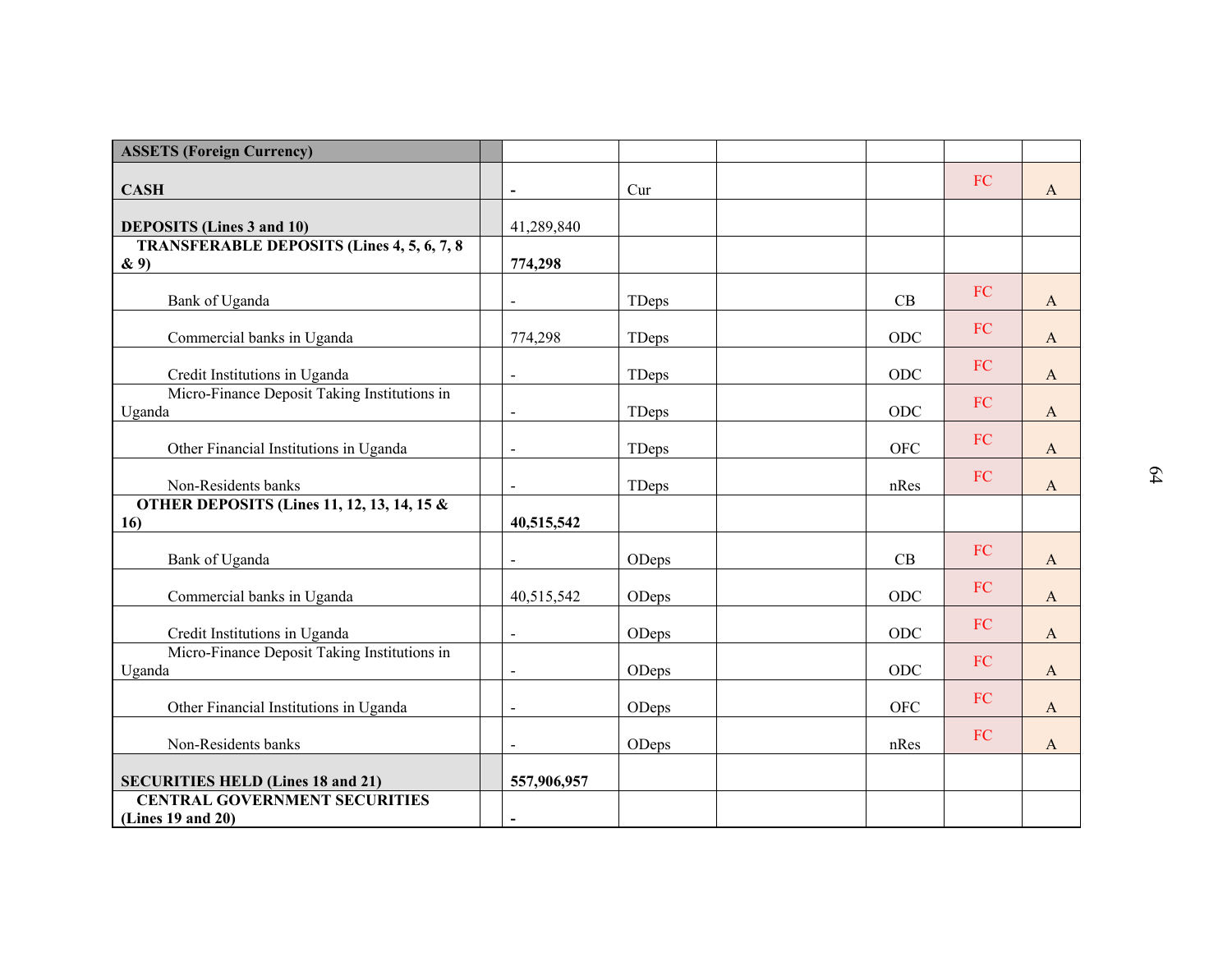| <b>Treasury Bills</b>                                      |                | Secs        |                  | CG         | FC         | $\mathbf{A}$ |    |
|------------------------------------------------------------|----------------|-------------|------------------|------------|------------|--------------|----|
| <b>Treasury Bonds</b>                                      | $\blacksquare$ | Secs        |                  | CG         | ${\rm FC}$ | $\mathbf{A}$ |    |
| <b>OTHER SECURITIES (NON-CENTRAL</b>                       |                |             |                  |            |            |              |    |
| <b>GOVERNMENT SECURITIES)</b>                              | 557,906,957    |             |                  |            |            |              |    |
| Commercial Banks in Uganda                                 | $\blacksquare$ | Secs        |                  | ODC        | FC         | $\mathbf{A}$ |    |
| Credit Institutions in Uganda                              | $\blacksquare$ | Secs        |                  | ODC        | ${\rm FC}$ | $\mathbf{A}$ |    |
| Micro-Finance Deposit Taking Institutions in               |                |             |                  |            | FC         |              |    |
| Uganda                                                     | $\blacksquare$ | Secs        |                  | ODC        |            | $\mathbf{A}$ |    |
| Other Financial Institutions in Uganda                     | $\blacksquare$ | Secs        |                  | <b>OFC</b> | ${\rm FC}$ | A            |    |
| Local Government                                           | $\blacksquare$ | Secs        |                  | <b>SLG</b> | ${\rm FC}$ | $\mathbf{A}$ |    |
| Non-Financial Public Enterprises                           | $\blacksquare$ | Secs        |                  | pNFC       | ${\rm FC}$ | $\mathbf{A}$ |    |
| Private Enterprises                                        |                | Secs        |                  | oNFC       | ${\rm FC}$ | $\mathbf{A}$ | 59 |
| Non-Resident Banks                                         |                | Secs        |                  | nRes       | ${\rm FC}$ | $\mathbf{A}$ |    |
| Other Non-Residents                                        | 557,906,957    | Secs        |                  | nRes       | ${\rm FC}$ | $\mathbf{A}$ |    |
| <b>OTHER INVESTMENTS (Lines 32 and 33)</b>                 | $\overline{a}$ |             |                  |            |            |              |    |
|                                                            |                |             |                  |            | ${\rm FC}$ |              |    |
| Mortgage Finance                                           | $\blacksquare$ | Loans       | 80% pnfc, 20% hh | oNFC       |            | $\mathbf{A}$ |    |
| Property Investments                                       | $\blacksquare$ | Nonfinancia | Other Nonfin     |            | NC         | $\mathbf{A}$ |    |
| LOANS (Lines 35, 36, 37, 38, 39, 40, 41, 42, 43 and<br>44) |                |             |                  |            |            |              |    |
|                                                            |                |             |                  |            |            |              |    |
| Central Government                                         | $\blacksquare$ | Loans       |                  | $\rm{CG}$  | ${\rm FC}$ | $\mathbf{A}$ |    |
| Commercial banks in Uganda                                 | $\blacksquare$ | Loans       | Other            | $ODC$      | ${\rm FC}$ | $\mathbf{A}$ |    |
| Credit Institutions in Uganda                              | $\blacksquare$ | Loans       | Other            | $ODC$      | ${\rm FC}$ | $\mathbf{A}$ |    |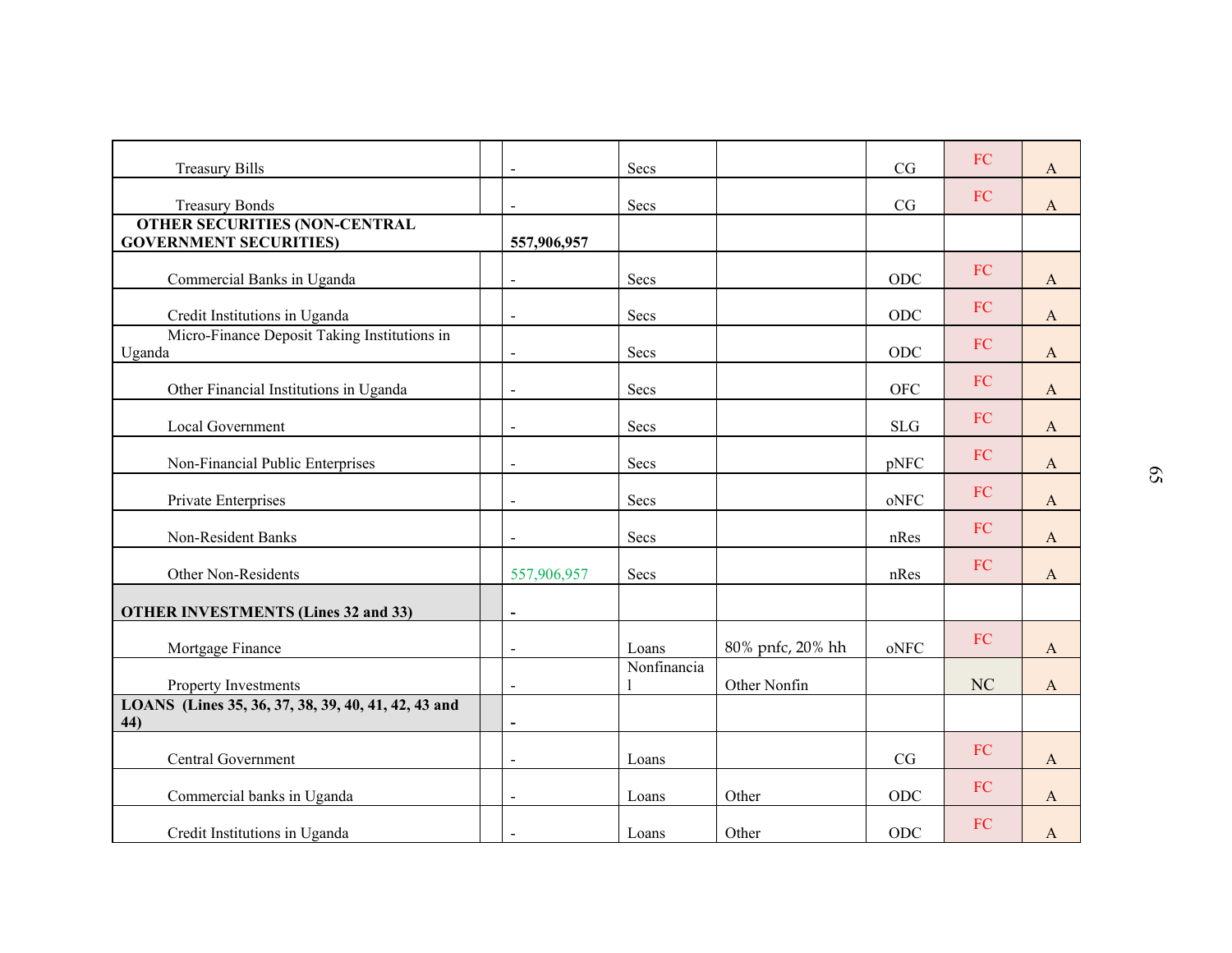| Micro-Finance Deposit Taking Institutions in                          |                          |             |                     |            |            |              |    |
|-----------------------------------------------------------------------|--------------------------|-------------|---------------------|------------|------------|--------------|----|
| Uganda                                                                | $\blacksquare$           | Loans       | Other               | ODC        | FC         | $\mathbf{A}$ |    |
| Other Financial Institutions in Uganda                                | $\blacksquare$           | Loans       |                     | <b>OFC</b> | ${\rm FC}$ | $\mathbf{A}$ |    |
| Non-Financial Public Enterprises                                      | $\blacksquare$           | Loans       |                     | pNFC       | FC         | $\mathbf{A}$ |    |
| Private Enterprises                                                   | $\blacksquare$           | Loans       |                     | oNFC       | FC         | $\mathbf{A}$ |    |
| Other Residents                                                       | $\blacksquare$           | Loans       |                     | oRes       | FC         | $\mathbf{A}$ |    |
| Non-Resident Banks                                                    | $\blacksquare$           | Loans       | Other               | nRes       | FC         | $\mathbf{A}$ |    |
| Other Non-Residents                                                   | $\blacksquare$           | Loans       | Other               | nRes       | ${\rm FC}$ | A            |    |
| <b>SHARES AND EQUITY (Lines 46, 47, 48, 49, 50, 51,</b><br>52 and 53) | 101,264,135              |             |                     |            |            |              |    |
| Commercial banks in Uganda                                            | $\sim$                   | Shares      |                     | ODC        | ${\rm FC}$ | $\mathbf{A}$ |    |
| Credit Institutions in Uganda                                         | $\blacksquare$           | Shares      |                     | ODC        | ${\rm FC}$ | A            | 99 |
| Micro-Finance Deposit Taking Institutions in<br>Uganda                |                          | Shares      |                     | ODC        | ${\rm FC}$ | $\mathbf{A}$ |    |
| Other Financial Institutions in Uganda                                |                          | Shares      |                     | <b>OFC</b> | ${\rm FC}$ | A            |    |
| Non-Financial Public Enterprises in Uganda                            | $\blacksquare$           | Shares      |                     | pNFC       | ${\rm FC}$ | A            |    |
| Private Enterprises in Uganda                                         |                          | Shares      |                     | oNFC       | ${\rm FC}$ | $\mathbf{A}$ |    |
| Non-Resident Banks                                                    | 3,786,599                | Shares      |                     | nRes       | ${\rm FC}$ | $\mathbf{A}$ |    |
| Other Non-Residents                                                   | 97,477,536               | Shares      |                     | nRes       | FC         | $\mathbf{A}$ |    |
| <b>FINANCIAL DERIVATIVES</b>                                          | $\blacksquare$           | Derivs      |                     | nRes       | ${\rm FC}$ | $\mathbf{A}$ |    |
| FIXED ASSETS (Lines 56, 57, 58, 59 and 60)                            | $\overline{\phantom{a}}$ | Nonfinancia | <b>Fixed Assets</b> |            | NC         | $\mathbf{A}$ |    |
| Land and Premises                                                     | $\blacksquare$           |             |                     |            |            |              |    |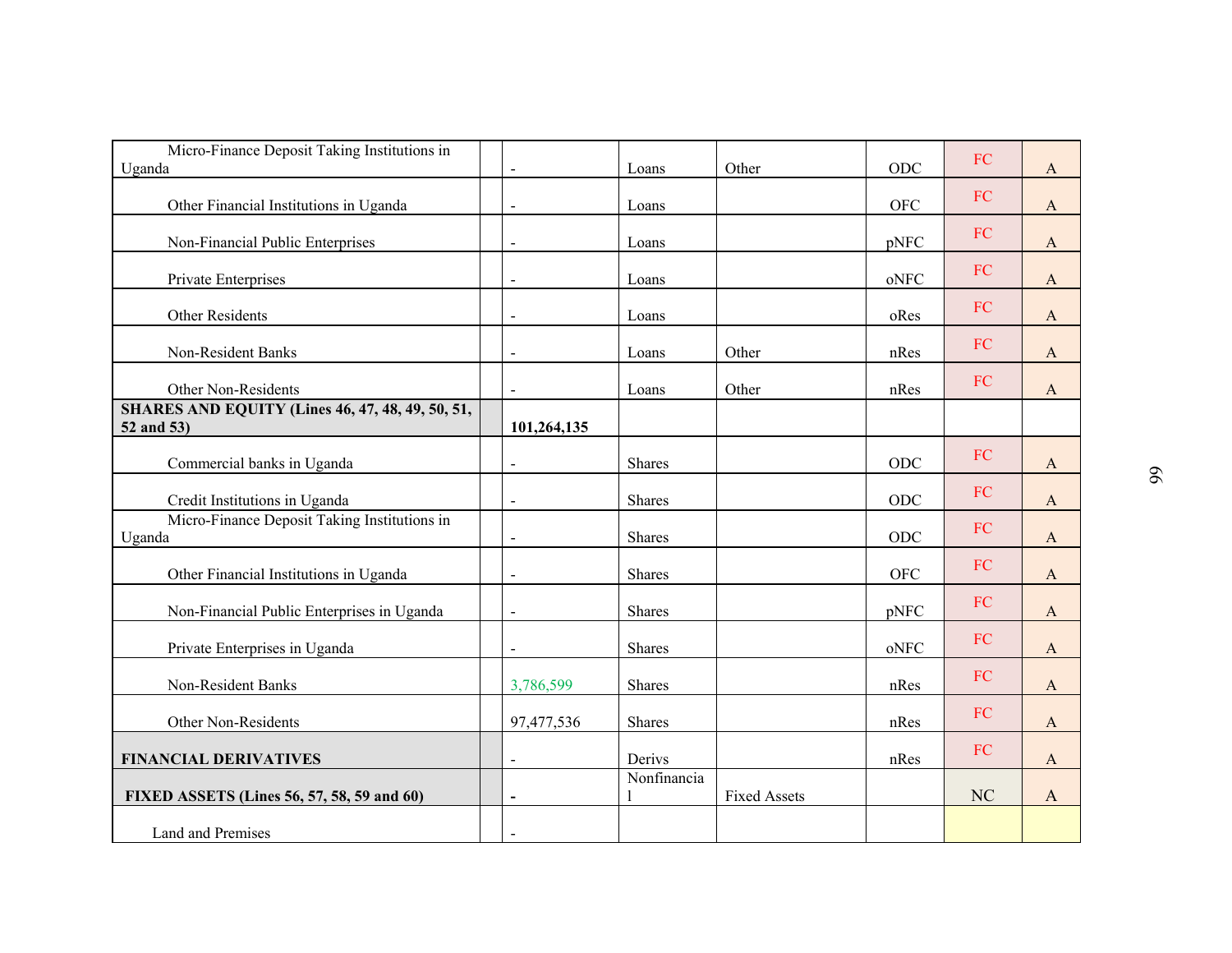| $\overline{6}$ |
|----------------|
|                |
|                |
|                |
|                |
|                |
|                |
|                |
|                |
|                |
|                |
|                |
|                |
|                |
|                |
|                |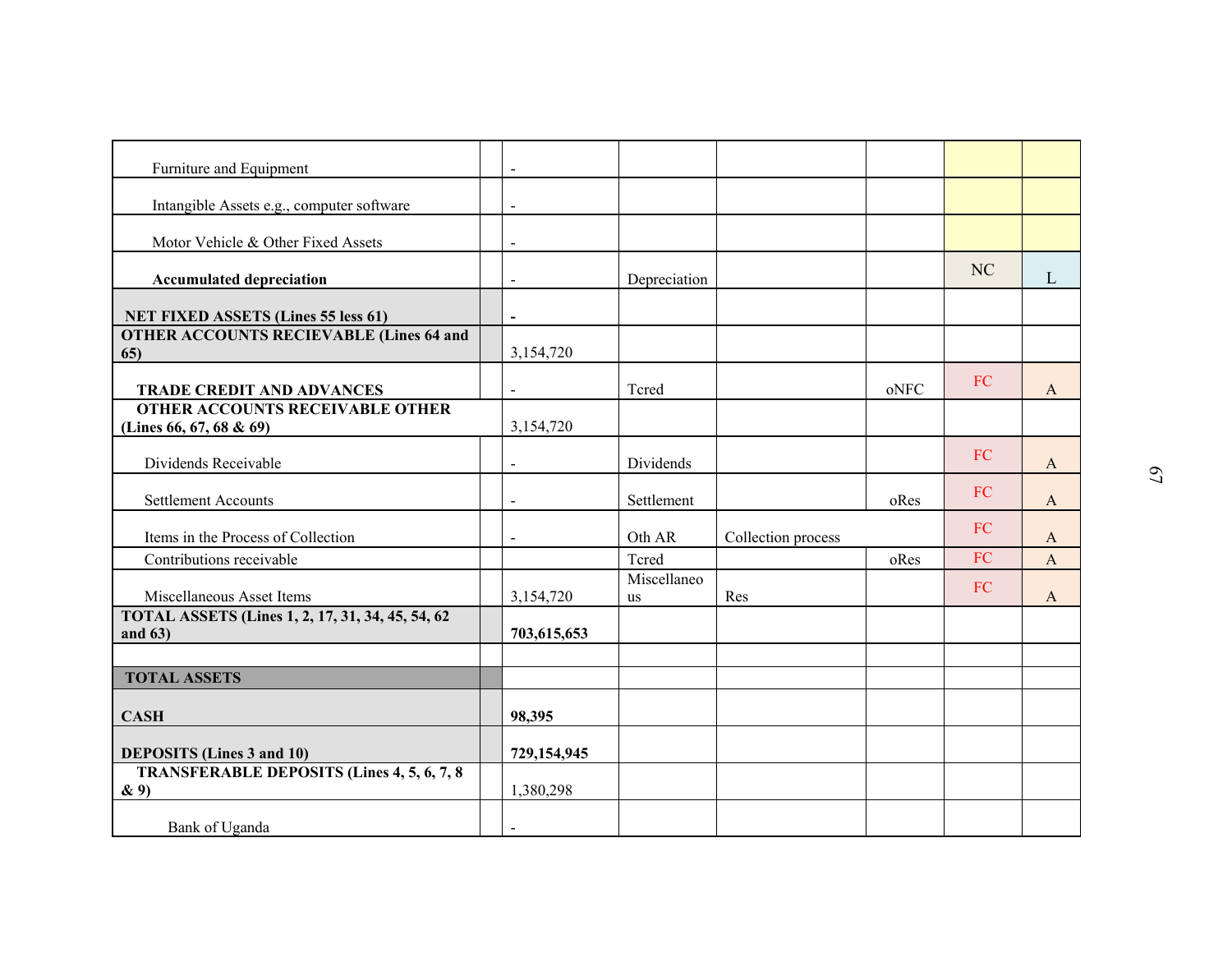| Commercial banks in Uganda                                                    | 1,380,298      |  |  |  |    |
|-------------------------------------------------------------------------------|----------------|--|--|--|----|
|                                                                               |                |  |  |  |    |
| Credit Institutions in Uganda<br>Micro-Finance Deposit Taking Institutions in | $\blacksquare$ |  |  |  |    |
| Uganda                                                                        | $\blacksquare$ |  |  |  |    |
|                                                                               |                |  |  |  |    |
| Other Financial Institutions in Uganda                                        | $\blacksquare$ |  |  |  |    |
| Non-Residents banks                                                           | $\blacksquare$ |  |  |  |    |
| <b>OTHER DEPOSITS (Lines 11, 12, 13, 14, 15 &amp;</b>                         |                |  |  |  |    |
| 16)                                                                           | 727,774,647    |  |  |  |    |
| Bank of Uganda                                                                | $\sim$         |  |  |  |    |
|                                                                               |                |  |  |  |    |
| Commercial banks in Uganda                                                    | 727,774,647    |  |  |  |    |
| Credit Institutions in Uganda                                                 | $\sim$         |  |  |  |    |
| Micro-Finance Deposit Taking Institutions in                                  |                |  |  |  | 89 |
| Uganda                                                                        |                |  |  |  |    |
| Other Financial Institutions in Uganda                                        |                |  |  |  |    |
|                                                                               |                |  |  |  |    |
| Non-Residents banks                                                           |                |  |  |  |    |
| <b>SECURITIES HELD (Lines 18 and 21)</b>                                      | 2,640,591,027  |  |  |  |    |
| <b>CENTRAL GOVERNMENT SECURITIES</b>                                          |                |  |  |  |    |
| (Lines 19 and 20)                                                             | 1,938,458,839  |  |  |  |    |
| <b>Treasury Bills</b>                                                         |                |  |  |  |    |
|                                                                               |                |  |  |  |    |
| <b>Treasury Bonds</b>                                                         | 1,938,458,839  |  |  |  |    |
| <b>OTHER SECURITIES (NON-CENTRAL</b><br><b>GOVERNMENT SECURITIES)</b>         | 702,132,188    |  |  |  |    |
|                                                                               |                |  |  |  |    |
| Commercial Banks in Uganda                                                    | 50,691,470     |  |  |  |    |
| Credit Institutions in Uganda                                                 | $\blacksquare$ |  |  |  |    |
|                                                                               |                |  |  |  |    |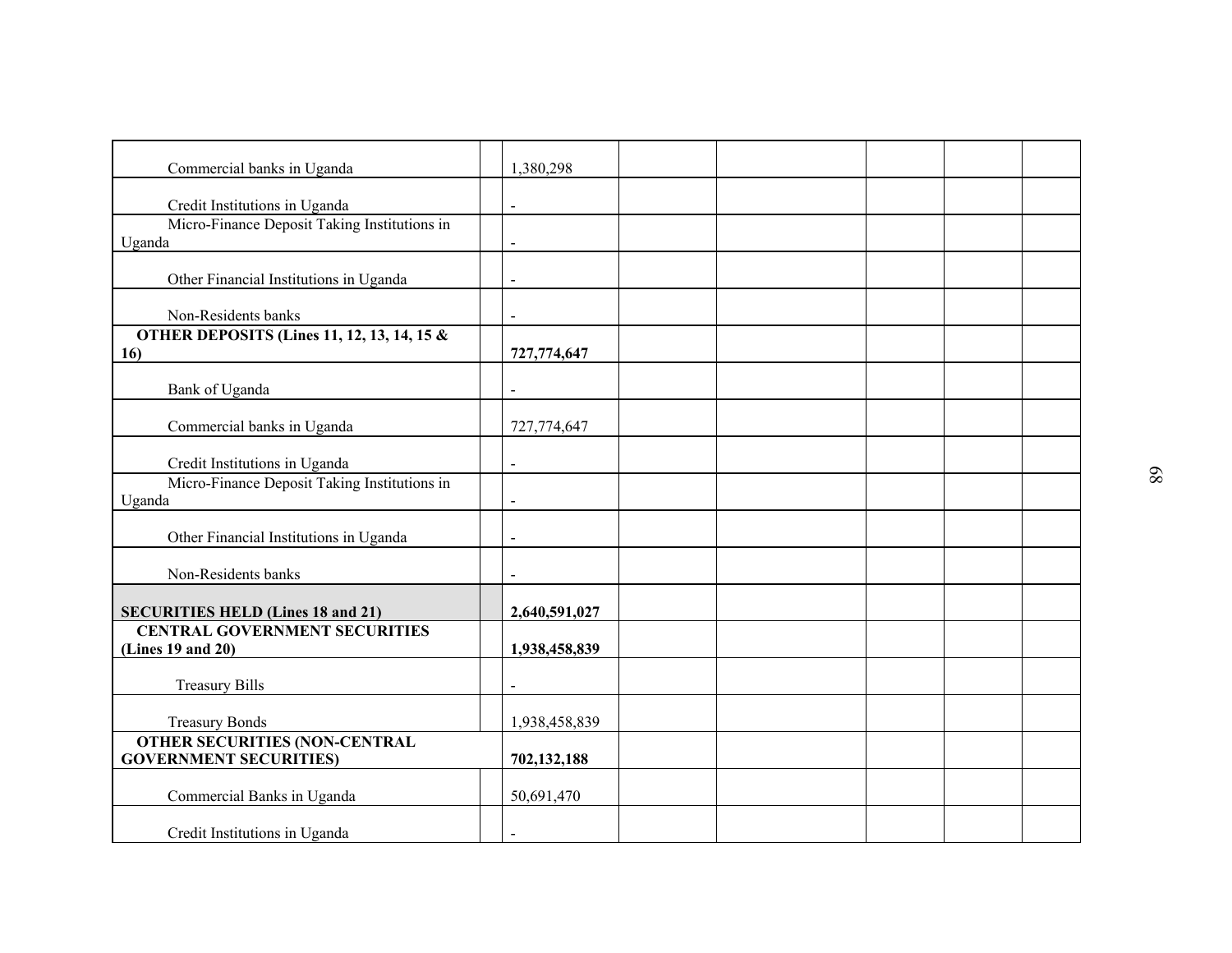| Micro-Finance Deposit Taking Institutions in<br>Uganda | $\blacksquare$ |  |  |    |
|--------------------------------------------------------|----------------|--|--|----|
|                                                        |                |  |  |    |
| Other Financial Institutions in Uganda                 | $\blacksquare$ |  |  |    |
| Local Government                                       | $\blacksquare$ |  |  |    |
| Non-Financial Public Enterprises                       | $\blacksquare$ |  |  |    |
| Private Enterprises                                    | 76,463,455     |  |  |    |
| Non-Resident Banks                                     | 17,070,305     |  |  |    |
| Other Non-Residents                                    | 557,906,957    |  |  |    |
| <b>OTHER INVESTMENTS (Lines 32 and 33)</b>             | 463,218,385    |  |  |    |
| Mortgage Finance                                       | 39,279,111     |  |  | 69 |
| Property Investments                                   | 423,939,273    |  |  |    |
| LOANS (Lines 35, 36, 37, 38, 39, 40, 41, 42, 43 and    |                |  |  |    |
| 44)                                                    | 21,001,970     |  |  |    |
| Central Government                                     | $\blacksquare$ |  |  |    |
| Commercial banks in Uganda                             | $\blacksquare$ |  |  |    |
| Credit Institutions in Uganda                          | $\blacksquare$ |  |  |    |
| Micro-Finance Deposit Taking Institutions in           |                |  |  |    |
| Uganda                                                 | $\blacksquare$ |  |  |    |
| Other Financial Institutions in Uganda                 |                |  |  |    |
| Non-Financial Public Enterprises                       | $\blacksquare$ |  |  |    |
| Private Enterprises                                    | 17,476,326     |  |  |    |
| Other Residents                                        | 3,525,644      |  |  |    |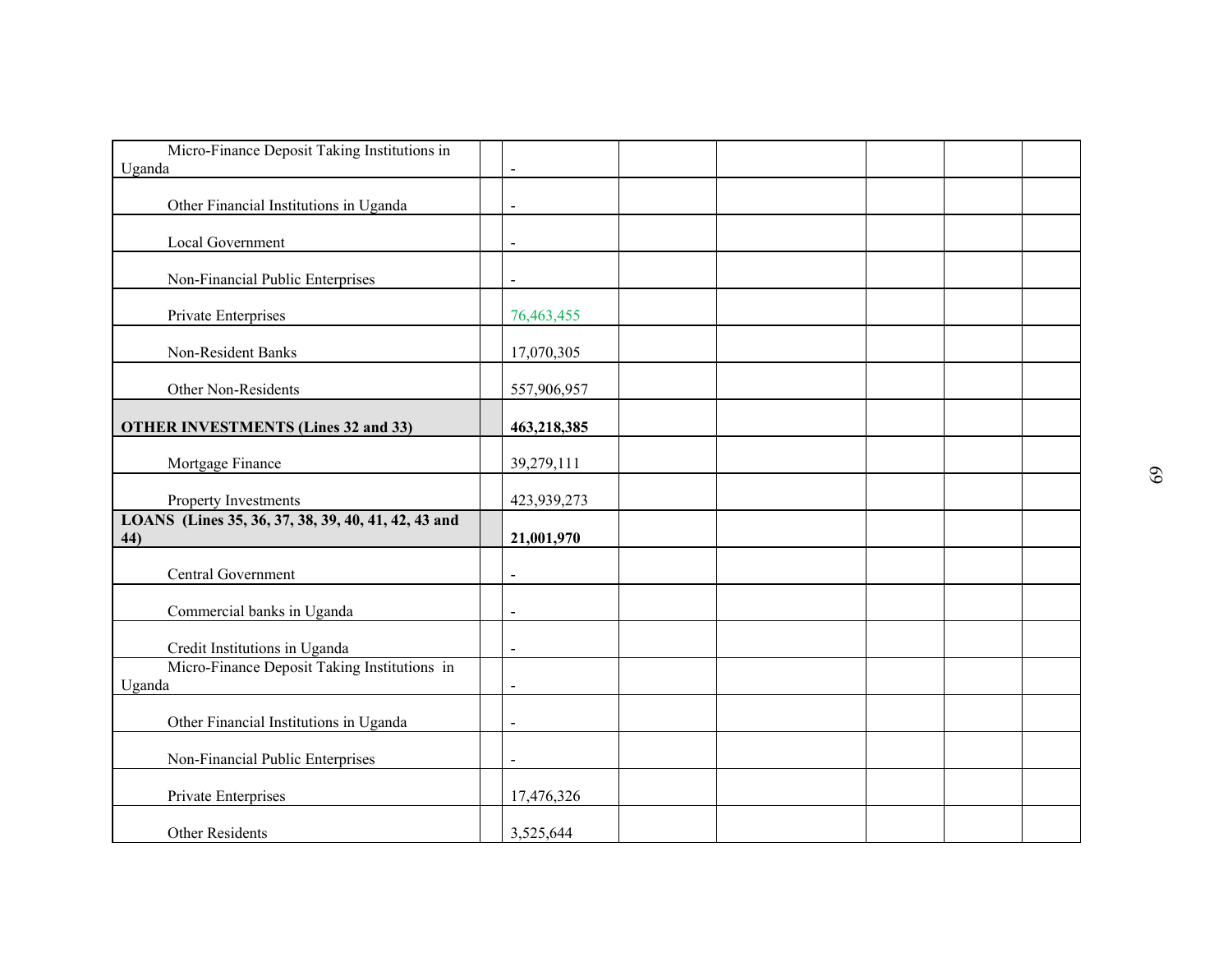| Non-Resident Banks                                                    | $\blacksquare$ |  |  |  |          |
|-----------------------------------------------------------------------|----------------|--|--|--|----------|
| Other Non-Residents                                                   | $\blacksquare$ |  |  |  |          |
| <b>SHARES AND EQUITY (Lines 46, 47, 48, 49, 50, 51,</b><br>52 and 53) | 386,458,276    |  |  |  |          |
| Commercial banks in Uganda                                            | 108,435,346    |  |  |  |          |
| Credit Institutions in Uganda                                         | $\blacksquare$ |  |  |  |          |
| Micro-Finance Deposit Taking Institutions in<br>Uganda                | $\blacksquare$ |  |  |  |          |
| Other Financial Institutions in Uganda                                | 68,233,491     |  |  |  |          |
| Non-Financial Public Entreprises in Uganda                            | 103, 102, 291  |  |  |  |          |
| Private Enterprises in Uganda                                         | 5,423,012      |  |  |  | $\omega$ |
| Non-Resident Banks                                                    | 3,786,599      |  |  |  |          |
| Other Non-Residents                                                   | 97,477,536     |  |  |  |          |
| <b>FINANCIAL DERIVATIVES</b>                                          |                |  |  |  |          |
| FIXED ASSETS (Lines 56, 57, 58, 59 and 60)                            | 39,546,976     |  |  |  |          |
| Land and Premises                                                     | 400,000        |  |  |  |          |
| Furniture and Equipment                                               | 16,662,264     |  |  |  |          |
| Intangible Assets e.g., computer software                             | 18,891,757     |  |  |  |          |
| Motor Vehicle & Other Fixed Assets                                    | 3,592,955      |  |  |  |          |
| <b>Accumulated depreciation</b>                                       | 28,174,309     |  |  |  |          |
| <b>NET FIXED ASSETS (Lines 55 less 61)</b>                            | 11,372,667     |  |  |  |          |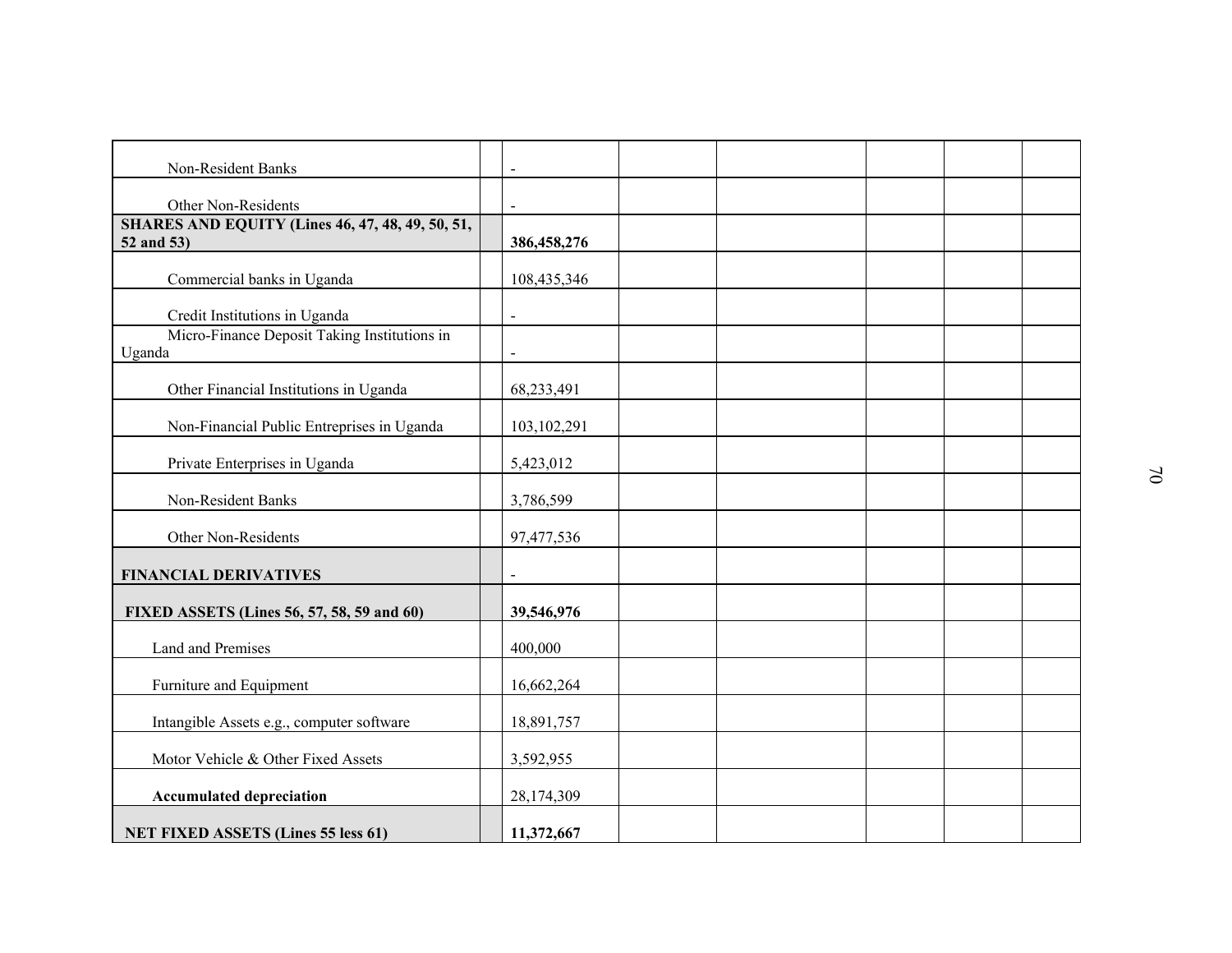| 22,119,979     |            |            |          |   |  |
|----------------|------------|------------|----------|---|--|
| $\blacksquare$ |            |            |          |   |  |
|                |            |            |          |   |  |
| 22,119,979     |            |            |          |   |  |
| 7,319,213      |            |            |          |   |  |
| $\blacksquare$ |            |            |          |   |  |
|                |            |            |          |   |  |
| $\mathbf{r}$   |            |            |          |   |  |
|                |            |            |          |   |  |
|                |            |            |          |   |  |
|                |            |            |          |   |  |
| 4,274,015,643  |            |            |          |   |  |
|                |            |            |          |   |  |
|                |            |            |          |   |  |
|                |            |            |          |   |  |
|                | Secs x BM  | ODC        | NC       | L |  |
|                | Secs x BM  | ODC        | NC       | L |  |
|                | Secs x BM  | $\rm ODC$  | NC       | L |  |
|                | Secs x BM  | <b>OFC</b> | NC       | L |  |
|                | Secs x BM  | pNFC       | NC       | L |  |
|                | Secs x BM  | oNFC       | NC       | L |  |
|                | Secs x BM  | nRes       | $\rm NC$ | L |  |
|                | Secs x BM  | nRes       | NC       | L |  |
|                |            |            |          |   |  |
| $\blacksquare$ |            |            |          |   |  |
|                | Loans      | CG         | NC       | L |  |
|                | 14,800,766 |            |          |   |  |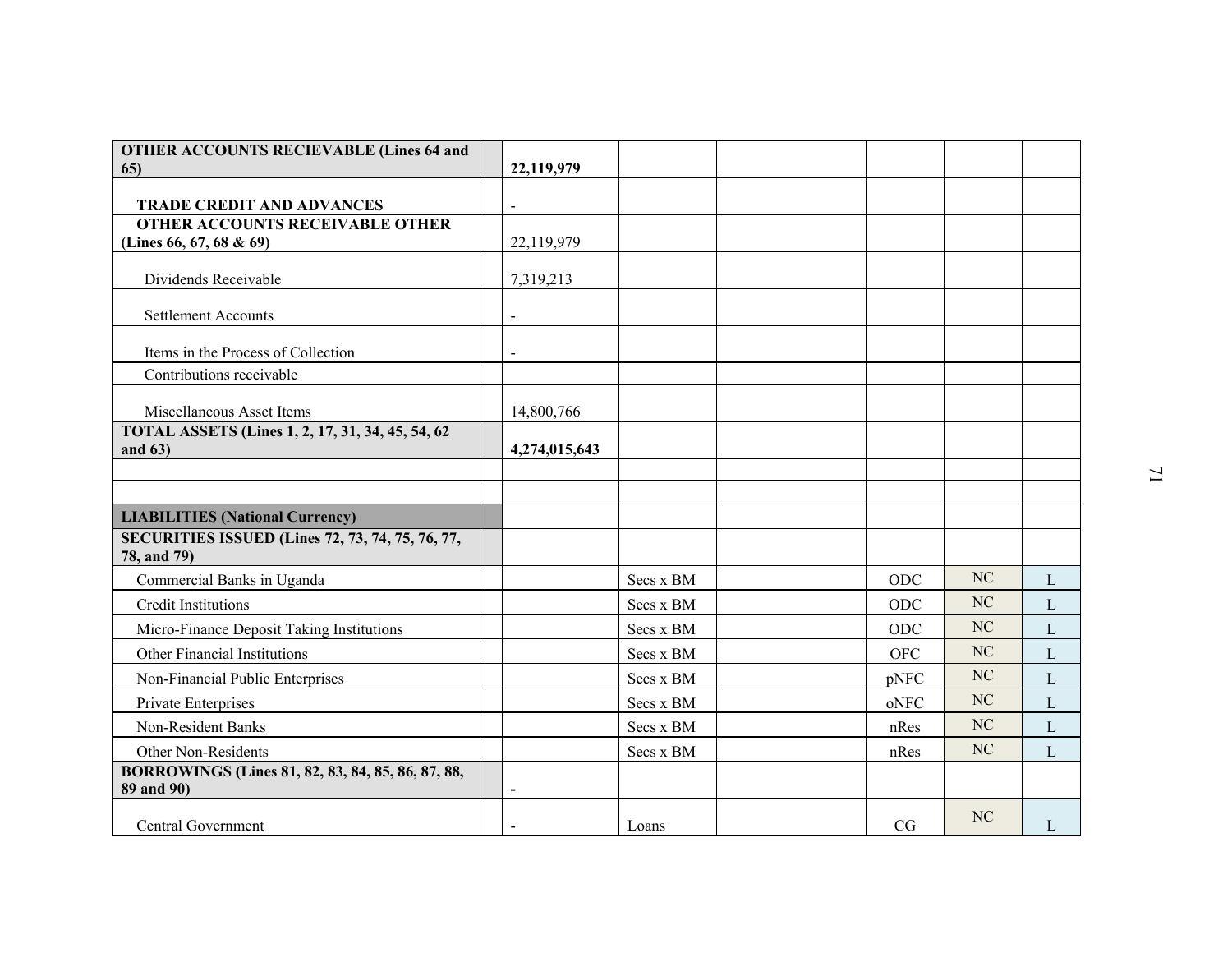| Commercial banks in Uganda                                                      | $\overline{a}$ | Loans  | Other                   | ODC        | NC       | L            |                |
|---------------------------------------------------------------------------------|----------------|--------|-------------------------|------------|----------|--------------|----------------|
| Credit Institutions in Uganda                                                   | $\overline{a}$ | Loans  | Other                   | ODC        | $\rm NC$ | L            |                |
| Micro-Finance Deposit Taking Institutions (MDI's)                               |                |        |                         |            | $\rm NC$ |              |                |
| in Uganda                                                                       | $\overline{a}$ | Loans  | Other                   | ODC        |          | L            |                |
| Other Financial Institutions in Uganda                                          | $\blacksquare$ | Loans  |                         | <b>OFC</b> | $\rm NC$ | L            |                |
| Non-Financial Public Enterprises                                                | $\blacksquare$ | Loans  |                         | pNFC       | $\rm NC$ | L            |                |
|                                                                                 |                |        |                         |            | $\rm NC$ |              |                |
| Private Enterprises                                                             | $\blacksquare$ | Loans  |                         | oNFC       |          | L            |                |
| Other Residents                                                                 | $\blacksquare$ | Loans  |                         | oRes       | $\rm NC$ | L            |                |
| Non-Resident Banks                                                              | $\blacksquare$ | Loans  | Other                   | nRes       | $\rm NC$ | $\mathbf{L}$ |                |
| Other Non-Residents                                                             | $\blacksquare$ | Loans  | Other                   | nRes       | $\rm NC$ | L            |                |
| NET EQUITY OF HOUSEHOLDS IN PENSION<br>FUNDS (Lines 92, 94, 95, 96, 97 less 93) | 4,193,915,048  |        |                         |            |          |              | $\overline{z}$ |
|                                                                                 |                |        | HH Equity in            |            |          |              |                |
| Opening members' fund                                                           | 3,283,822,194  | Ins TR | Pension                 | oRes       | NC       | L            |                |
| Benefits paid                                                                   | 157,421,891    | Ins TR | HH Equity in<br>Pension | oRes       | $\rm NC$ | L            |                |
|                                                                                 |                |        | HH Equity in            |            | NC       |              |                |
| Contributions                                                                   | 598,719,578    | Ins TR | Pension                 | oRes       |          | L            |                |
| Interest due on contributions                                                   | 328,065,894    | Ins TR | HH Equity in<br>Pension | oRes       | NC       | L            |                |
|                                                                                 |                |        | HH Equity in            |            | NC       |              |                |
| Surplus/(Deficit) Account                                                       | 91,506,842     | Ins TR | Pension<br>HH Equity in | oRes       |          | L            |                |
| Reserve Account                                                                 | 49,222,431     | Ins TR | Pension                 | oRes       | NC       | L            |                |
| <b>FINANCIAL DERIVATIVES</b>                                                    | $\blacksquare$ | Derivs |                         | nRes       | NC       | L            |                |
| <b>OTHER ACCOUNTS PAYABLE (Lines 100 and</b>                                    |                |        |                         |            |          |              |                |
| <b>101</b> )                                                                    | 41,422,347     |        |                         |            |          |              |                |
| <b>TRADE CREDIT AND ADVANCES</b>                                                | 1,333,772      | Tcred  |                         | oNFC       | NC       | $\mathbf{L}$ |                |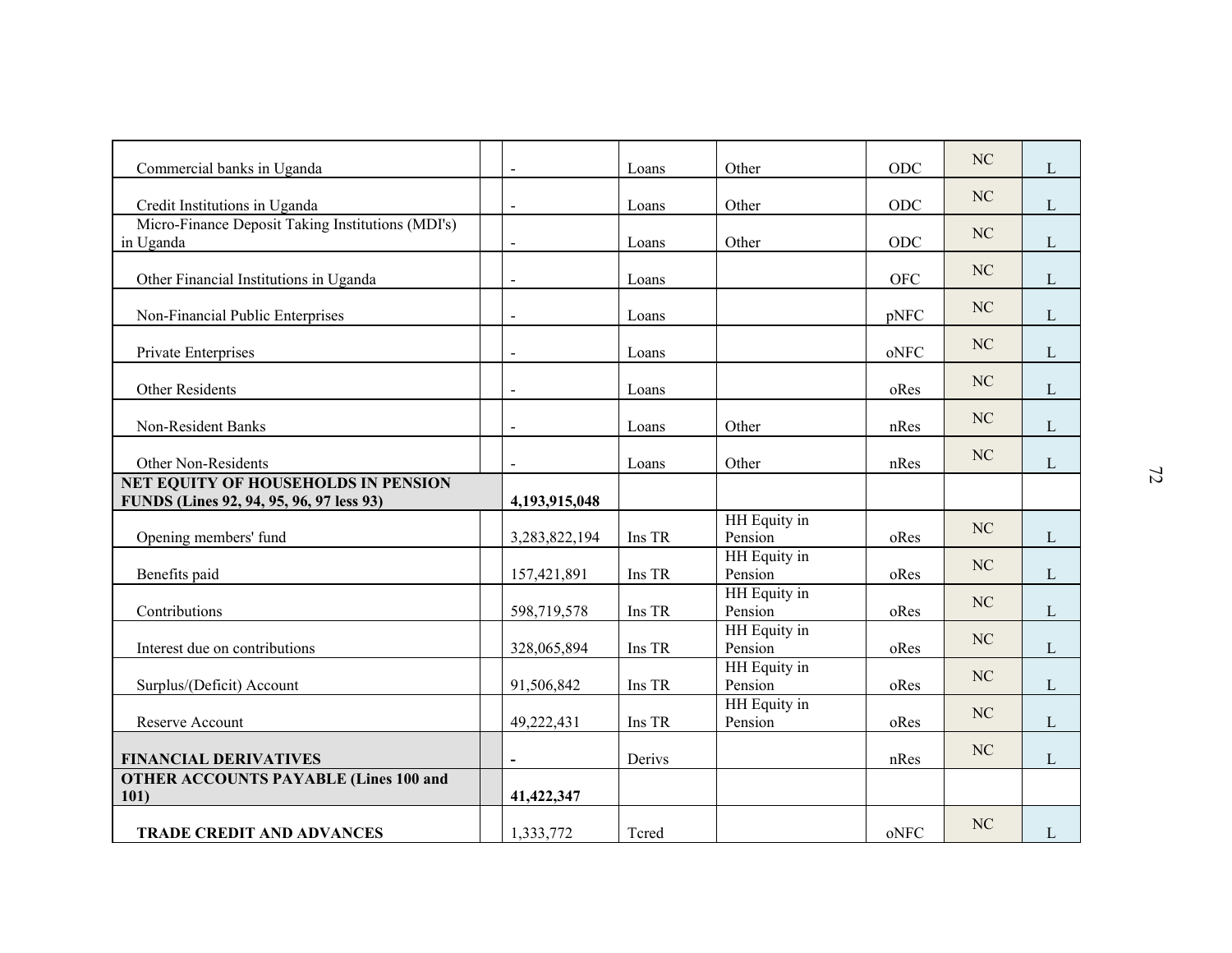| <b>OTHER ACCOUNTS PAYABLE OTHER (Lines</b>                            |                  |                                             |                         |                                               |            |              |                |
|-----------------------------------------------------------------------|------------------|---------------------------------------------|-------------------------|-----------------------------------------------|------------|--------------|----------------|
| 102, 103, 104, 105, 106, 107 & 108)                                   | 40,088,575       |                                             |                         |                                               |            |              |                |
| Dividends Payable                                                     |                  | Dividends                                   |                         |                                               | NC         | L            |                |
| <b>Settlement Accounts</b>                                            | 1,574,338        | Settlement                                  |                         | <b>OFC</b>                                    | NC         | L            |                |
| Provisions for Bad Debts                                              | 21,632,795       | Provisions                                  | Other                   |                                               | NC         | L            |                |
| <b>Accumulated Depreciation</b>                                       | $\blacksquare$   | Depreciation                                |                         |                                               | NC         | $\mathbf{L}$ |                |
| Miscellaneous Liability Items                                         | 13,523,290       | Miscellaneo<br>us                           | Res                     |                                               | NC         | L            |                |
| General Provisions                                                    | 3,358,152        | Shares and<br><b>OE</b>                     | Reserves                |                                               | NC         | L            |                |
| Other (specify)                                                       |                  | Miscellaneo<br>us                           | Res                     |                                               | NC         | L            |                |
| <b>CURRENT YEAR PROFIT /LOSS (Lines 110, 111</b><br>& 112)            | 27,966,991       | Ins TR                                      | HH Equity in<br>Pension | oRes                                          | NC         | L            |                |
|                                                                       |                  |                                             |                         |                                               |            |              | $\mathfrak{Z}$ |
| Revenue for Current Year                                              | 475,227,988      |                                             |                         |                                               |            |              |                |
| Expenditure for Current Year                                          | $-119, 195, 103$ |                                             |                         |                                               |            |              |                |
| Interest to Members expenses                                          | -328,065,894     |                                             |                         |                                               |            |              |                |
| TOTAL LIABILITIES (Lines 71, 80, 91, 98, 99 and<br>109)               | 4,263,304,387    |                                             |                         |                                               |            |              |                |
|                                                                       |                  |                                             |                         |                                               |            |              |                |
| <b>LIABILITIES (Foreign Currency)</b>                                 |                  |                                             |                         |                                               |            |              |                |
| <b>SECURITIES ISSUED (Lines 72, 73, 74, 75, 76, 77,</b><br>78 and 79) |                  |                                             |                         |                                               |            |              |                |
| Commercial Banks in Uganda                                            |                  | Secs x BM                                   |                         | ODC                                           | FC         | L            |                |
| <b>Credit Institutions</b>                                            |                  | $\operatorname{Secs}$ x $\operatorname{BM}$ |                         | ODC                                           | ${\rm FC}$ | L            |                |
| Micro-Finance Deposit Taking Institutions                             |                  | Secs x BM                                   |                         | ODC                                           | ${\rm FC}$ | L            |                |
| Other Financial Institutions                                          |                  | Secs x BM                                   |                         | <b>OFC</b>                                    | ${\rm FC}$ | L            |                |
| Non-Financial Public Enterprises                                      |                  | Secs x BM                                   |                         | pNFC                                          | ${\rm FC}$ | $\mathbf{L}$ |                |
| Private Enterprises                                                   |                  | Secs x BM                                   |                         | $\mathbf{o} \mathbf{N} \mathbf{F} \mathbf{C}$ | ${\rm FC}$ | L            |                |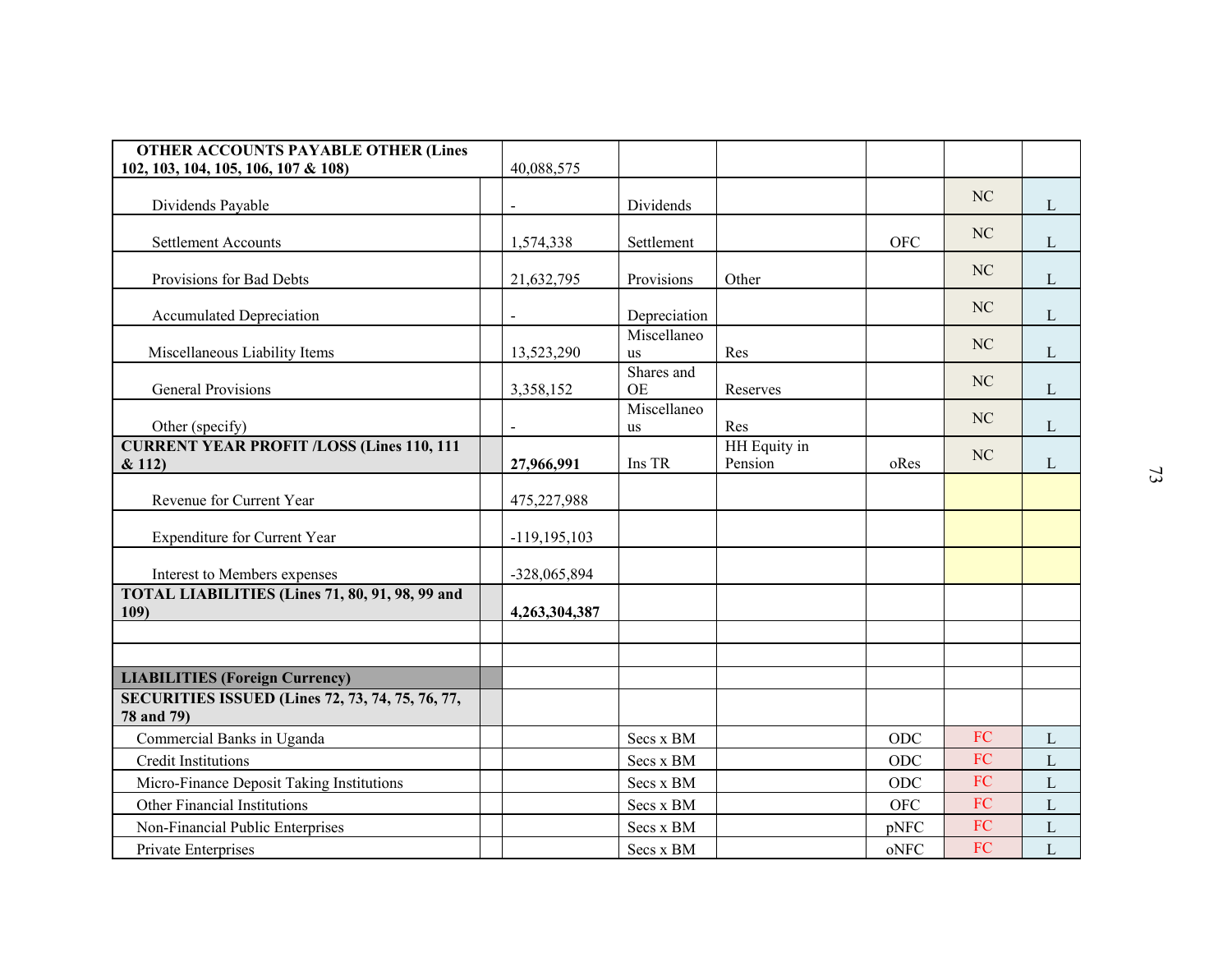| Non-Resident Banks                                              |                          | Secs x BM                                           |                         | nRes       | FC         | L            |                 |
|-----------------------------------------------------------------|--------------------------|-----------------------------------------------------|-------------------------|------------|------------|--------------|-----------------|
| Other Non-Residents                                             |                          | Secs x BM                                           |                         | nRes       | FC         | L            |                 |
| BORROWINGS (Lines 81, 82, 83, 84, 85, 86, 87, 88,<br>89 and 90) | $\blacksquare$           |                                                     |                         |            |            |              |                 |
|                                                                 |                          |                                                     |                         |            |            |              |                 |
| Central Government                                              | $\blacksquare$           | Loans                                               |                         | CG         | FC         | L            |                 |
| Commercial banks in Uganda                                      | $\blacksquare$           | Loans                                               | Other                   | ODC        | FC         | L            |                 |
|                                                                 |                          |                                                     |                         |            | FC         |              |                 |
| Credit Institutions in Uganda                                   | $\blacksquare$           | Loans                                               | Other                   | ODC        |            | L            |                 |
| Micro-Finance Deposit Taking Institutions (MDI's)<br>in Uganda  |                          | Loans                                               | Other                   | ODC        | FC         | L            |                 |
| Other Financial Institutions in Uganda                          | $\blacksquare$           | Loans                                               |                         | <b>OFC</b> | FC         | L            |                 |
|                                                                 |                          |                                                     |                         |            | FC         |              |                 |
| Non-Financial Public Enterprises                                |                          | Loans                                               |                         | pNFC       |            | L            |                 |
| Private Enterprises                                             | $\blacksquare$           | Loans                                               |                         | oNFC       | FC         | L            | $\overline{14}$ |
| Other Residents                                                 | $\blacksquare$           | Loans                                               |                         | oRes       | FC         | L            |                 |
|                                                                 |                          |                                                     |                         |            | FC         |              |                 |
| Non-Resident Banks                                              | $\blacksquare$           | Loans                                               | Other                   | nRes       |            | L            |                 |
| Other Non-Residents                                             | $\blacksquare$           | Loans                                               | Other                   | nRes       | FC         | L            |                 |
| NET EQUITY OF HOUSEHOLDS IN PENSION                             |                          |                                                     |                         |            |            |              |                 |
| FUNDS (Lines 92, 94, 95, 96, 97 less 93)                        | $\overline{\phantom{a}}$ |                                                     | HH Equity in            |            |            |              |                 |
| Opening members' fund                                           | $\blacksquare$           | Ins TR                                              | Pension                 | oRes       | FC         | $\Gamma$     |                 |
|                                                                 |                          |                                                     | HH Equity in            |            | FC         |              |                 |
| Benefits paid                                                   | $\blacksquare$           | Ins TR                                              | Pension                 | oRes       |            | L            |                 |
| Contributions                                                   | $\blacksquare$           | Ins TR                                              | HH Equity in<br>Pension | oRes       | ${\rm FC}$ | L            |                 |
| Interest due on contributions                                   | $\blacksquare$           | Ins TR                                              | HH Equity in<br>Pension | oRes       | ${\rm FC}$ | $\Gamma$     |                 |
|                                                                 |                          |                                                     | HH Equity in            |            | ${\rm FC}$ |              |                 |
| Surplus/(Deficit) Account                                       | $\blacksquare$           | Ins TR                                              | Pension                 | oRes       |            | L            |                 |
| Reserve Account                                                 |                          | $\mathop{\rm Ins}\nolimits\mathop{\rm TR}\nolimits$ | HH Equity in<br>Pension | oRes       | ${\rm FC}$ | $\mathbf{L}$ |                 |
|                                                                 | $\blacksquare$           |                                                     |                         |            |            |              |                 |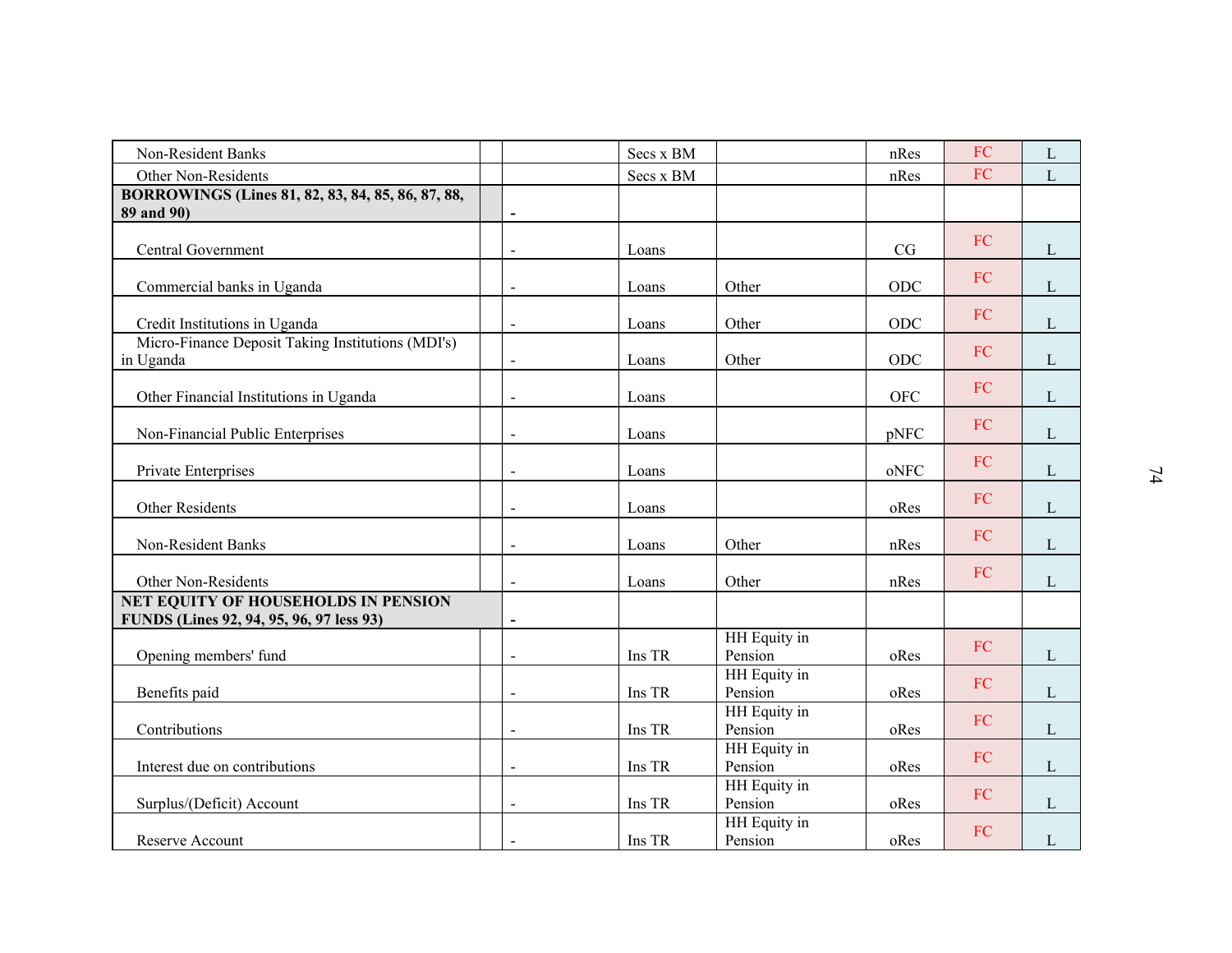| <b>FINANCIAL DERIVATIVES</b>                                        | $\overline{\phantom{0}}$ |                         |                     |      |          |              |    |
|---------------------------------------------------------------------|--------------------------|-------------------------|---------------------|------|----------|--------------|----|
| <b>OTHER ACCOUNTS PAYABLE (Lines 100 and</b>                        |                          |                         |                     |      |          |              |    |
| 101)                                                                | 10,711,257               |                         |                     |      |          |              |    |
| <b>TRADE CREDIT AND ADVANCES</b>                                    | $\overline{a}$           | Tcred                   |                     | nRes | FC       | L            |    |
| <b>OTHER ACCOUNTS PAYABLE OTHER (Lines</b>                          |                          |                         |                     |      |          |              |    |
| 102, 103, 104, 105, 106, 107 & 108)                                 | 10,711,257               |                         |                     |      |          |              |    |
| Dividends Payable                                                   | $\blacksquare$           | Dividends               |                     |      | FC       | L            |    |
| <b>Settlement Accounts</b>                                          | $\blacksquare$           | Settlement              |                     | oNFC | FC       | L            |    |
|                                                                     |                          |                         |                     |      |          |              |    |
| Provisions for Bad Debts                                            | $\blacksquare$           | Provisions              | Other               |      | $\rm NC$ | $\mathbf{L}$ |    |
| <b>Accumulated Depreciation</b>                                     | $\blacksquare$           | Depreciation            |                     |      | NC       | $\mathbf{L}$ |    |
|                                                                     |                          | Miscellaneo             |                     |      | FC       |              |    |
| Miscellaneous Liability Items                                       | 10,711,257               | us                      | Res                 |      |          | L            | 75 |
| General Provisions                                                  | $\blacksquare$           | Shares and<br><b>OE</b> | Reserves            |      | NC       | L            |    |
|                                                                     |                          | Miscellaneo             |                     |      | FC       |              |    |
| Other (specify)<br><b>CURRENT YEAR PROFIT /LOSS (Lines 110,111)</b> |                          | us                      | Res<br>HH Equity in |      |          | L            |    |
| & 112)                                                              | $\overline{\phantom{a}}$ | Ins TR                  | Pension             | oRes | $\rm NC$ | L            |    |
|                                                                     |                          |                         |                     |      |          |              |    |
| Revenue for Current Year                                            | $\blacksquare$           |                         |                     |      |          |              |    |
| Expenditure for Current Year                                        | $\overline{a}$           |                         |                     |      |          |              |    |
| Interest to Members expenses                                        |                          |                         |                     |      |          |              |    |
| TOTAL LIABILITIES (Lines 71, 80, 91, 98, 99 and                     |                          |                         |                     |      |          |              |    |
| 109)                                                                | 10,711,257               |                         |                     |      |          |              |    |
|                                                                     |                          |                         |                     |      |          |              |    |
| <b>LIABILITIES TOTAL</b>                                            |                          |                         |                     |      |          |              |    |
| SECURITIES ISSUED (Lines 72, 73, 74, 75, 76, 77,<br>78 and 79)      |                          |                         |                     |      |          |              |    |
| Commercial Banks in Uganda                                          |                          |                         |                     |      |          |              |    |
| <b>Credit Institutions</b>                                          |                          |                         |                     |      |          |              |    |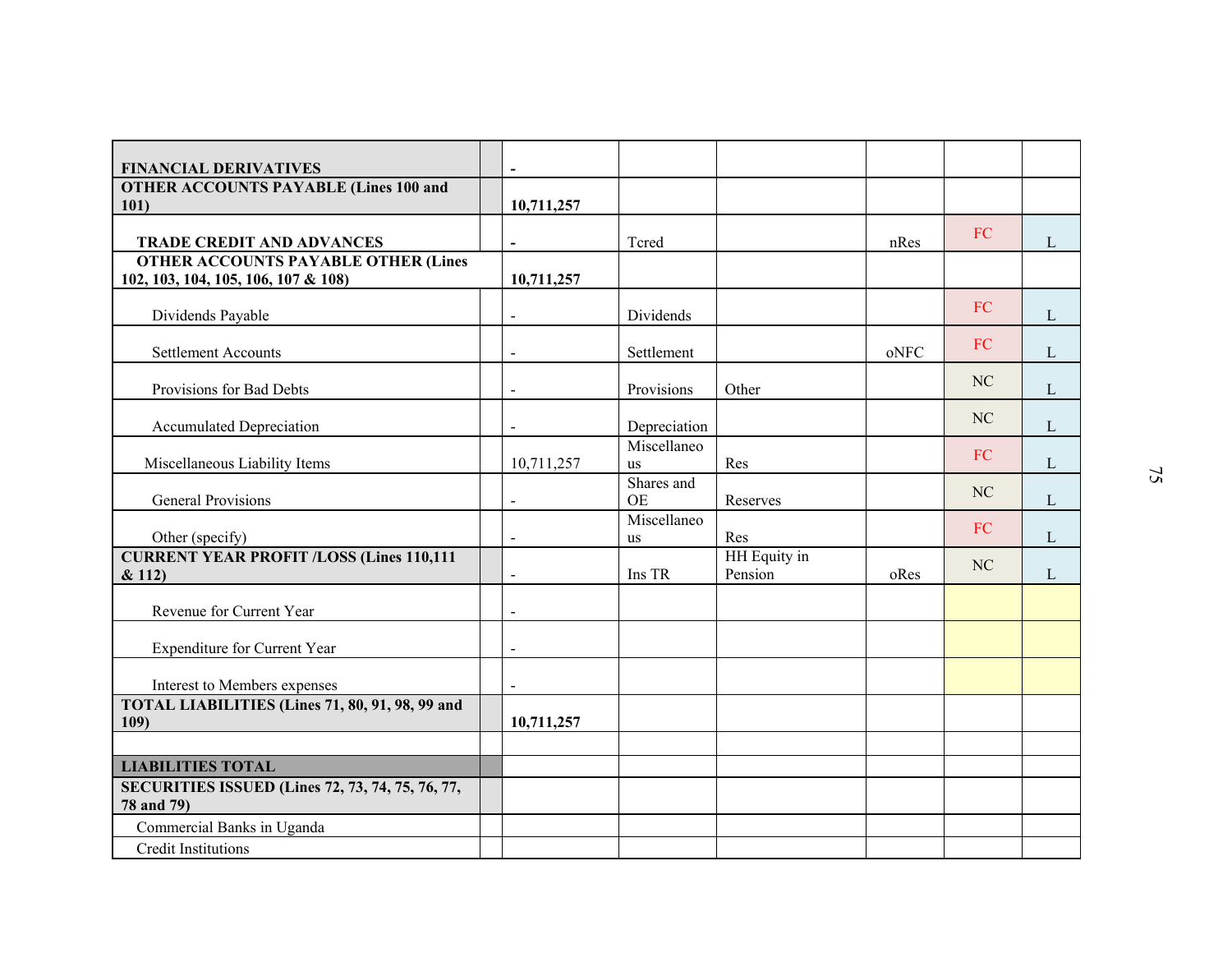| Micro-Finance Deposit Taking Institutions                      |                          |  |  |                |
|----------------------------------------------------------------|--------------------------|--|--|----------------|
| Other Financial Institutions                                   |                          |  |  |                |
| Non-Financial Public Enterprises                               |                          |  |  |                |
| Private Enterprises                                            |                          |  |  |                |
| Non-Resident Banks                                             |                          |  |  |                |
| Other Non-Residents                                            |                          |  |  |                |
| BORROWINGS (Lines 81, 82, 83, 84, 85, 86, 87, 88,              |                          |  |  |                |
| 89 and 90)                                                     | $\blacksquare$           |  |  |                |
| Central Government                                             | $\blacksquare$           |  |  |                |
|                                                                |                          |  |  |                |
| Commercial banks in Uganda                                     | $\blacksquare$           |  |  |                |
|                                                                |                          |  |  |                |
| Credit Institutions in Uganda                                  | $\blacksquare$           |  |  |                |
| Micro-Finance Deposit Taking Institutions (MDI's)<br>in Uganda | $\blacksquare$           |  |  |                |
|                                                                |                          |  |  |                |
| Other Financial Institutions in Uganda                         | $\overline{\phantom{a}}$ |  |  | $\overline{6}$ |
|                                                                |                          |  |  |                |
| Non-Financial Public Enterprises                               | $\blacksquare$           |  |  |                |
| Private Enterprises                                            | $\blacksquare$           |  |  |                |
|                                                                |                          |  |  |                |
| Other Residents                                                | $\blacksquare$           |  |  |                |
| Non-Resident Banks                                             |                          |  |  |                |
|                                                                |                          |  |  |                |
| Other Non-Residents                                            | $\blacksquare$           |  |  |                |
| NET EQUITY OF HOUSEHOLDS IN PENSION                            |                          |  |  |                |
| FUNDS (Lines 92, 94, 95, 96, 97 less 93)                       | 4,193,915,048            |  |  |                |
| Opening members' fund                                          | 3,283,822,194            |  |  |                |
|                                                                |                          |  |  |                |
| Benefits paid                                                  | 157,421,891              |  |  |                |
|                                                                |                          |  |  |                |
| Contributions                                                  | 598,719,578              |  |  |                |
| Interest due on contributions                                  | 328,065,894              |  |  |                |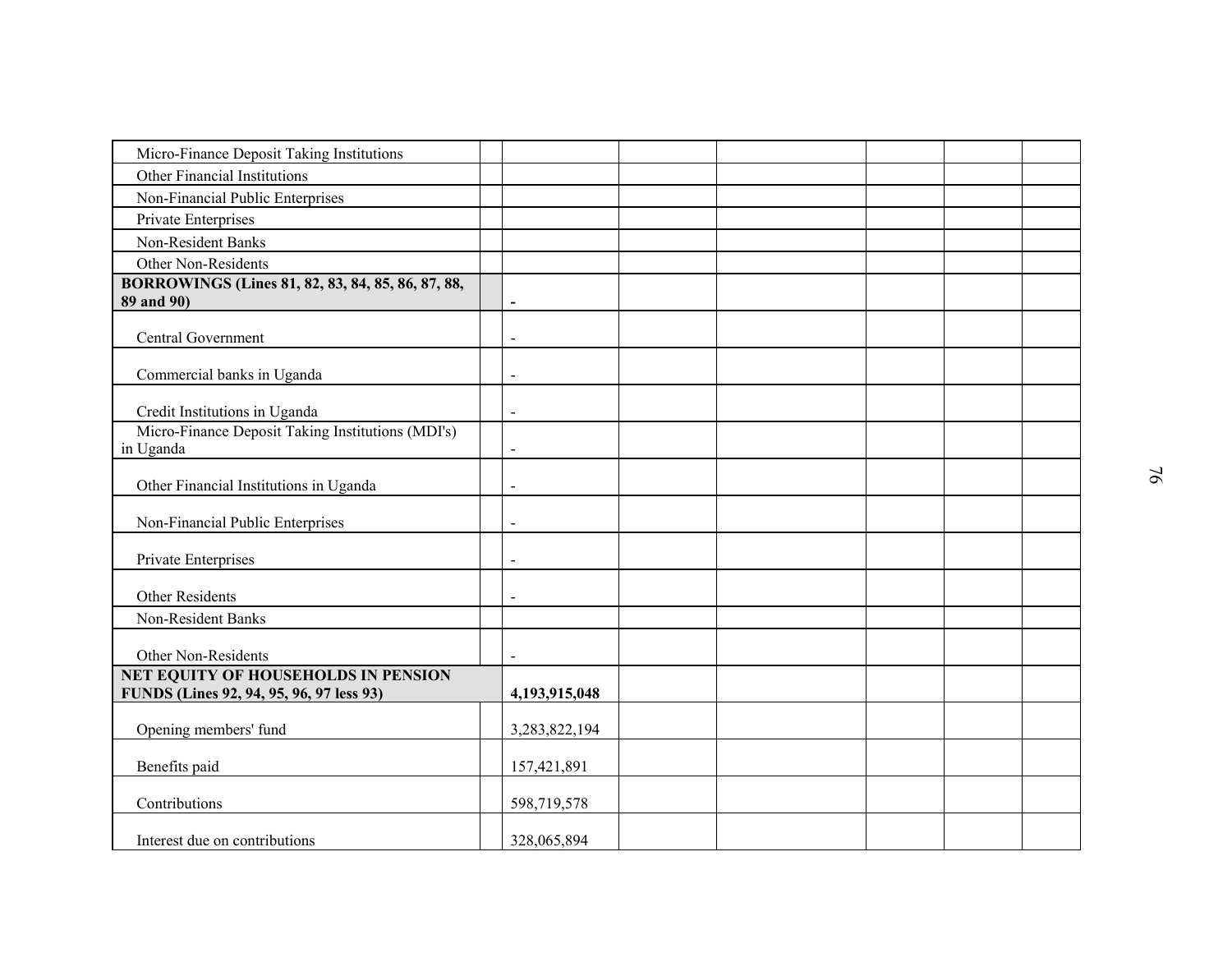| Surplus/(Deficit) Account                                                      | 91,506,842                         |  |  |    |
|--------------------------------------------------------------------------------|------------------------------------|--|--|----|
| Reserve Account                                                                | 49,222,431                         |  |  |    |
|                                                                                |                                    |  |  |    |
| <b>FINANCIAL DERIVATIVES</b>                                                   | $\blacksquare$                     |  |  |    |
| <b>OTHER ACCOUNTS PAYABLE (Lines 100 and</b><br>101)                           | 52,133,604                         |  |  |    |
|                                                                                |                                    |  |  |    |
| <b>TRADE CREDIT AND ADVANCES</b><br><b>OTHER ACCOUNTS PAYABLE OTHER (Lines</b> | 1,333,772                          |  |  |    |
| 102, 103, 104, 105, 106, 107 & 108)                                            | 50,799,832                         |  |  |    |
| Dividends Payable                                                              | $\sim$                             |  |  |    |
|                                                                                |                                    |  |  |    |
| Settlement Accounts                                                            | 1,574,338                          |  |  |    |
| Provisions for Bad Debts                                                       | 21,632,795                         |  |  | 77 |
| <b>Accumulated Depreciation</b>                                                |                                    |  |  |    |
| Miscellaneous Liability Items                                                  | 24,234,547                         |  |  |    |
| <b>General Provisions</b>                                                      | 3,358,152                          |  |  |    |
| Other (specify)                                                                |                                    |  |  |    |
| <b>CURRENT YEAR PROFIT /LOSS (Lines 110, 111)</b>                              |                                    |  |  |    |
| & 112)                                                                         | 27,966,991                         |  |  |    |
| Revenue for Current Year                                                       | 475,227,988                        |  |  |    |
| <b>Expenditure for Current Year</b>                                            | 119,195,103                        |  |  |    |
| Interest to Members expenses                                                   | 328,065,894                        |  |  |    |
| TOTAL LIABILITIES (Lines 71, 80, 91, 98, 99 and<br>109)                        | 4,274,015,643                      |  |  |    |
| vertical check                                                                 | $\blacksquare$<br>$\boldsymbol{0}$ |  |  |    |
|                                                                                |                                    |  |  |    |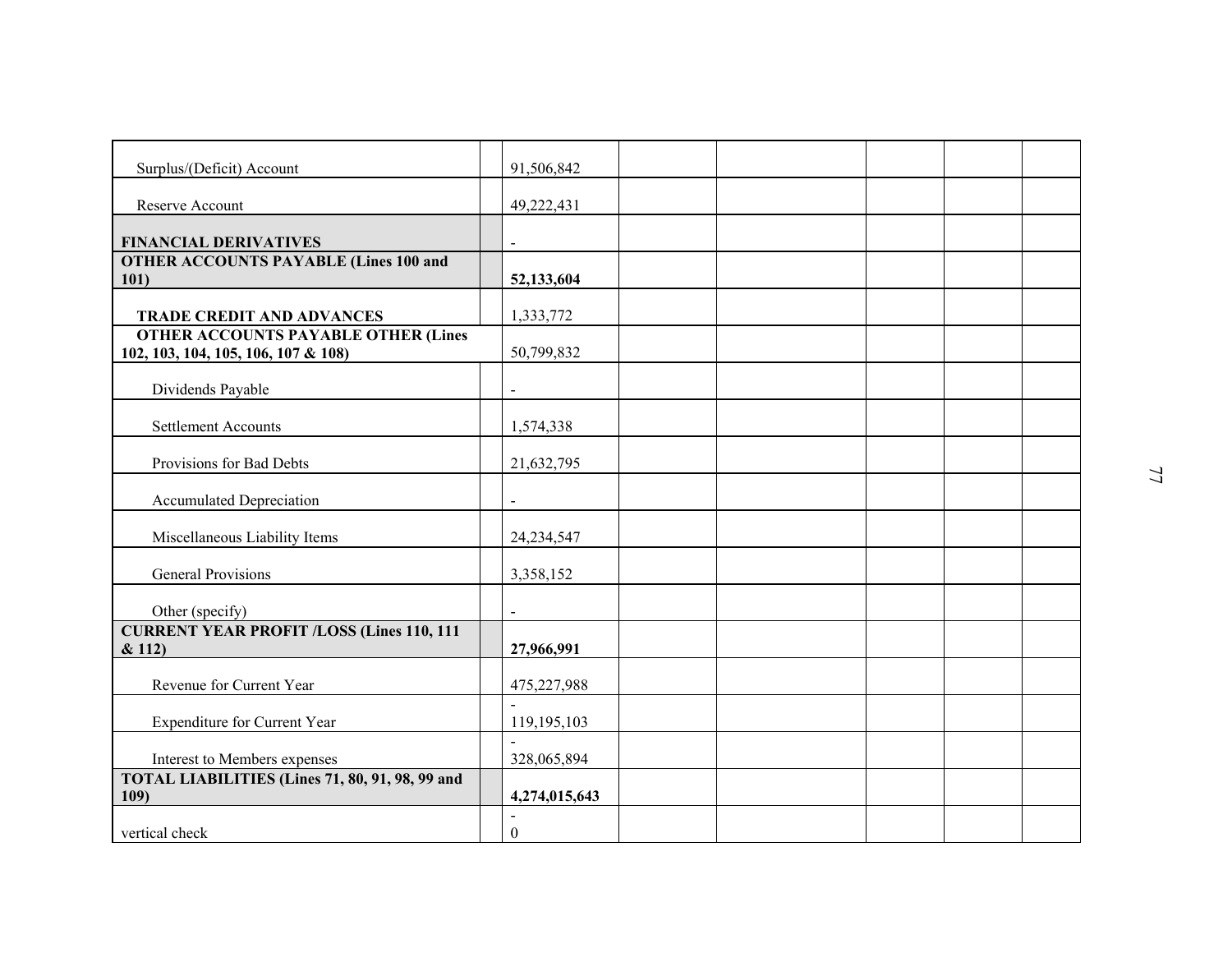| <b>Type of Investment</b>                                               |                |  |  |    |
|-------------------------------------------------------------------------|----------------|--|--|----|
| <b>Local Currency UGX '000</b>                                          |                |  |  |    |
| (a) Short-term investments (up to 1 year) $(9+10)$                      | 687,259,105    |  |  |    |
| (i) Fixed deposits with banks and financial<br>institutions             | 687,259,105    |  |  |    |
| (ii) Government Treasury Bills                                          | $\sim$         |  |  |    |
| (iii) Shares, stocks and Equity                                         | $\sim$         |  |  |    |
| (iv) Other short-term investments (specify)                             |                |  |  |    |
| (b) Medium-term investments (above one year to 5<br>years) $(12+13+14)$ | 1,175,063,091  |  |  |    |
| (i) Government Treasury Bonds                                           | 1,175,063,091  |  |  |    |
| (ii) Bonds issued by Financial institutions                             | $\overline{a}$ |  |  | 82 |
| (iii) Bonds issued by other institutions                                | $\blacksquare$ |  |  |    |
| (iv) Shares, stocks and Equity                                          |                |  |  |    |
| (v) Other medium-term investments (specify)                             | $\blacksquare$ |  |  |    |
| (c) Long-term investments (more than 5 years) $(16+)$<br>$17+18+19+20$  | 1,599,684,088  |  |  |    |
| (i) Government Treasury Bonds                                           | 763, 395, 748  |  |  |    |
| (ii) Bonds issued by Financial institutions                             | 50,691,470     |  |  |    |
| (iii) Bonds issued by other institutions                                | 76,463,455     |  |  |    |
| (iv) Shares, stocks and Equity                                          | 285, 194, 141  |  |  |    |
| (v) Property Investments                                                | 423,939,273    |  |  |    |
| (vi) Other long-term investments (specify)                              |                |  |  |    |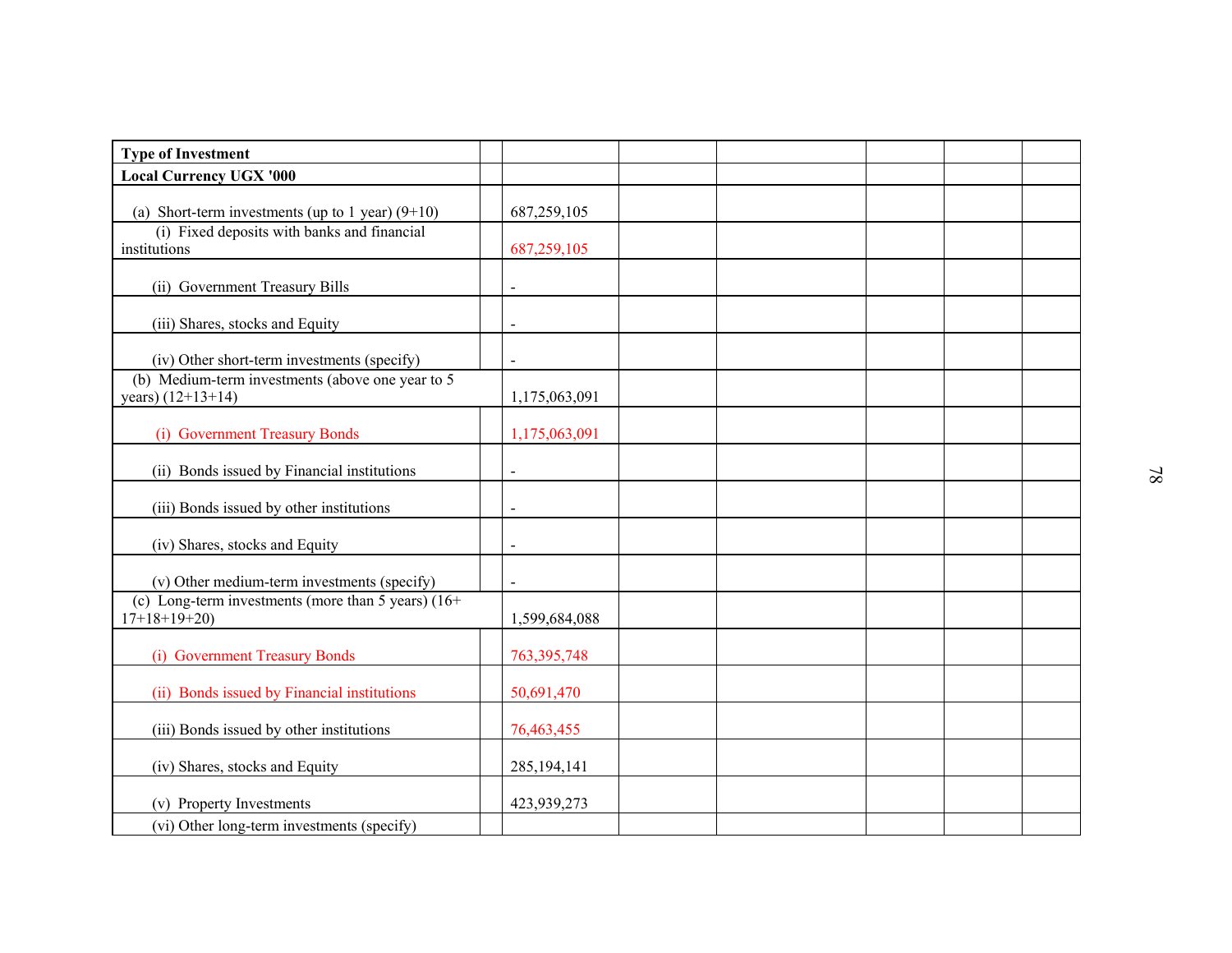| (d) Mortgage finance                                                   | 39,279,111               |  |  |               |
|------------------------------------------------------------------------|--------------------------|--|--|---------------|
| (e) Investments Outside Uganda                                         | 17,070,305               |  |  |               |
| (f) Derivatives                                                        |                          |  |  |               |
|                                                                        |                          |  |  |               |
| <b>TOTAL</b>                                                           | 3,374,671,940            |  |  |               |
| Total after adjustment to include accrued interest                     | 3,518,355,700            |  |  |               |
|                                                                        |                          |  |  |               |
| <b>Foreign Currency UGX '000</b>                                       |                          |  |  |               |
| (a) Short-term investments (up to 1 year) $(9+10)$                     | 40,515,542               |  |  |               |
| (i) Fixed deposits with banks and financial                            |                          |  |  |               |
| institutions                                                           | 40,515,542               |  |  |               |
| (ii) Government Treasury Bills                                         |                          |  |  |               |
|                                                                        |                          |  |  | $\mathcal{O}$ |
| (iii) Shares, stocks and Equity                                        | $\overline{a}$           |  |  |               |
| (iv) Other short-term investments (specify)                            | $\overline{a}$           |  |  |               |
| (b) Medium-term investments (above one year to 5                       |                          |  |  |               |
| years) (12+13+14)                                                      | $\overline{\phantom{a}}$ |  |  |               |
| (i) Government Treasury Bonds                                          | $\overline{a}$           |  |  |               |
|                                                                        |                          |  |  |               |
| (ii) Bonds issued by Financial institutions                            | $\blacksquare$           |  |  |               |
| (iii) Bonds issued by other institutions                               | $\blacksquare$           |  |  |               |
|                                                                        |                          |  |  |               |
| (iv) Shares, stocks and Equity                                         |                          |  |  |               |
| (v) Other medium-term investments (specify)                            | $\overline{a}$           |  |  |               |
| (c) Long-term investments (more than 5 years) $(16+)$<br>$17+18+19+20$ | 101,264,135              |  |  |               |
|                                                                        |                          |  |  |               |
| (i) Government Treasury Bonds                                          | $\blacksquare$           |  |  |               |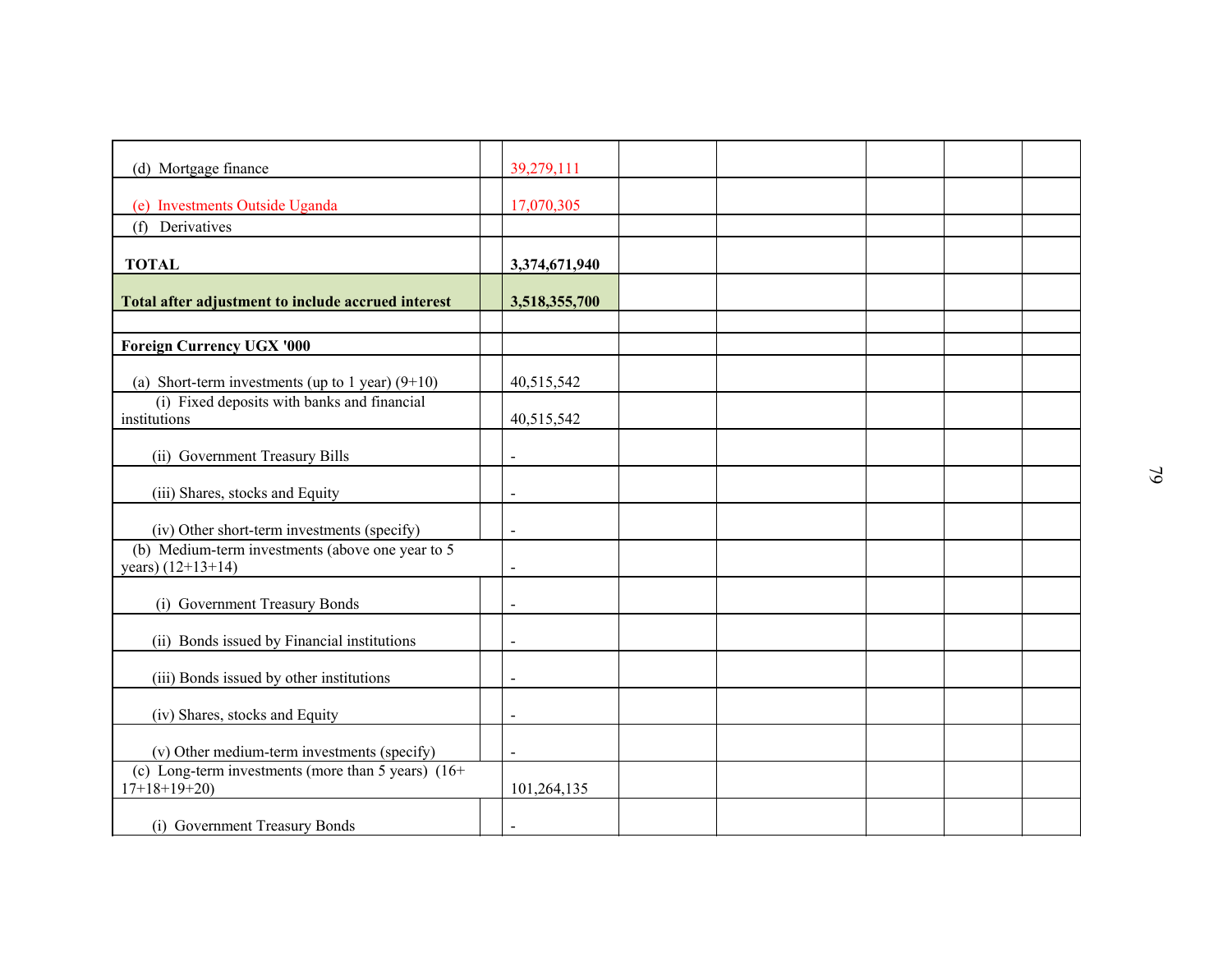| (ii) Bonds issued by Financial institutions                             | $\blacksquare$ |  |  |  |
|-------------------------------------------------------------------------|----------------|--|--|--|
|                                                                         |                |  |  |  |
| (iii) Bonds issued by other institutions                                | $\blacksquare$ |  |  |  |
| (iv) Shares, stocks and Equity                                          | 101,264,135    |  |  |  |
| (v) Property Investments                                                | $\blacksquare$ |  |  |  |
| (vi) Other long-term investments (specify)                              |                |  |  |  |
| (d) Mortgage finance                                                    | $\frac{1}{2}$  |  |  |  |
| (e) Investments Outside Uganda                                          | 557,906,957    |  |  |  |
| (f) Derivatives                                                         |                |  |  |  |
| <b>TOTAL</b>                                                            | 699,686,635    |  |  |  |
| Total UGX'000                                                           |                |  |  |  |
| (a) Short-term investments (up to 1 year) $(9+10)$                      | 727,774,647    |  |  |  |
| (i) Fixed deposits with banks and financial<br>institutions             | 727,774,647    |  |  |  |
| (ii) Government Treasury Bills                                          | $\blacksquare$ |  |  |  |
| (iii) Shares, stocks and Equity                                         | $\blacksquare$ |  |  |  |
| (iv) Other short-term investments (specify)                             | $\blacksquare$ |  |  |  |
| (b) Medium-term investments (above one year to 5<br>years) $(12+13+14)$ | 1,175,063,091  |  |  |  |
| (i) Government Treasury Bonds                                           | 1,175,063,091  |  |  |  |
| (ii) Bonds issued by Financial institutions                             | $\overline{a}$ |  |  |  |
| (iii) Bonds issued by other institutions                                | $\blacksquare$ |  |  |  |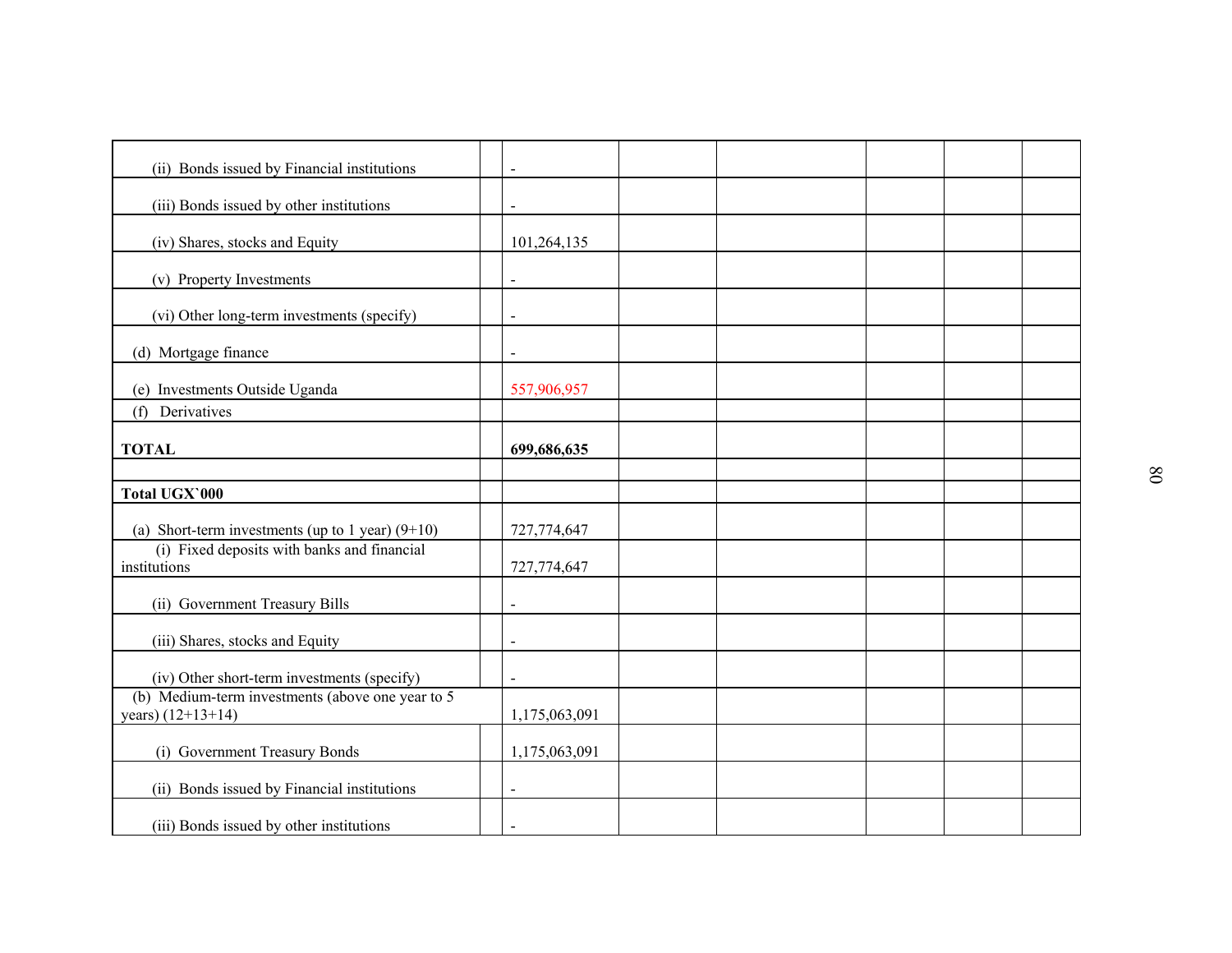| (iv) Shares, stocks and Equity                                         | $\blacksquare$ |  |  |  |
|------------------------------------------------------------------------|----------------|--|--|--|
| (v) Other medium-term investments (specify)                            | $\blacksquare$ |  |  |  |
| (c) Long-term investments (more than 5 years) $(16+)$<br>$17+18+19+20$ | 1,700,948,223  |  |  |  |
| (i) Government Treasury Bonds                                          | 763, 395, 748  |  |  |  |
| (ii) Bonds issued by Financial institutions                            | 50,691,470     |  |  |  |
| (iii) Bonds issued by other institutions                               | 76,463,455     |  |  |  |
| (iv) Shares, stocks and Equity                                         | 386,458,276    |  |  |  |
| (v) Property Investments                                               | 423,939,273    |  |  |  |
| (vi) Other long-term investments (specify)                             | $\blacksquare$ |  |  |  |
| (d) Mortgage finance                                                   | 39,279,111     |  |  |  |
| (e) Investments Outside Uganda                                         | 574,977,262    |  |  |  |
| Derivatives<br>(f)                                                     | $\blacksquare$ |  |  |  |
| <b>TOTAL</b>                                                           | 4,218,042,334  |  |  |  |
|                                                                        |                |  |  |  |
| Vertical check                                                         | $\blacksquare$ |  |  |  |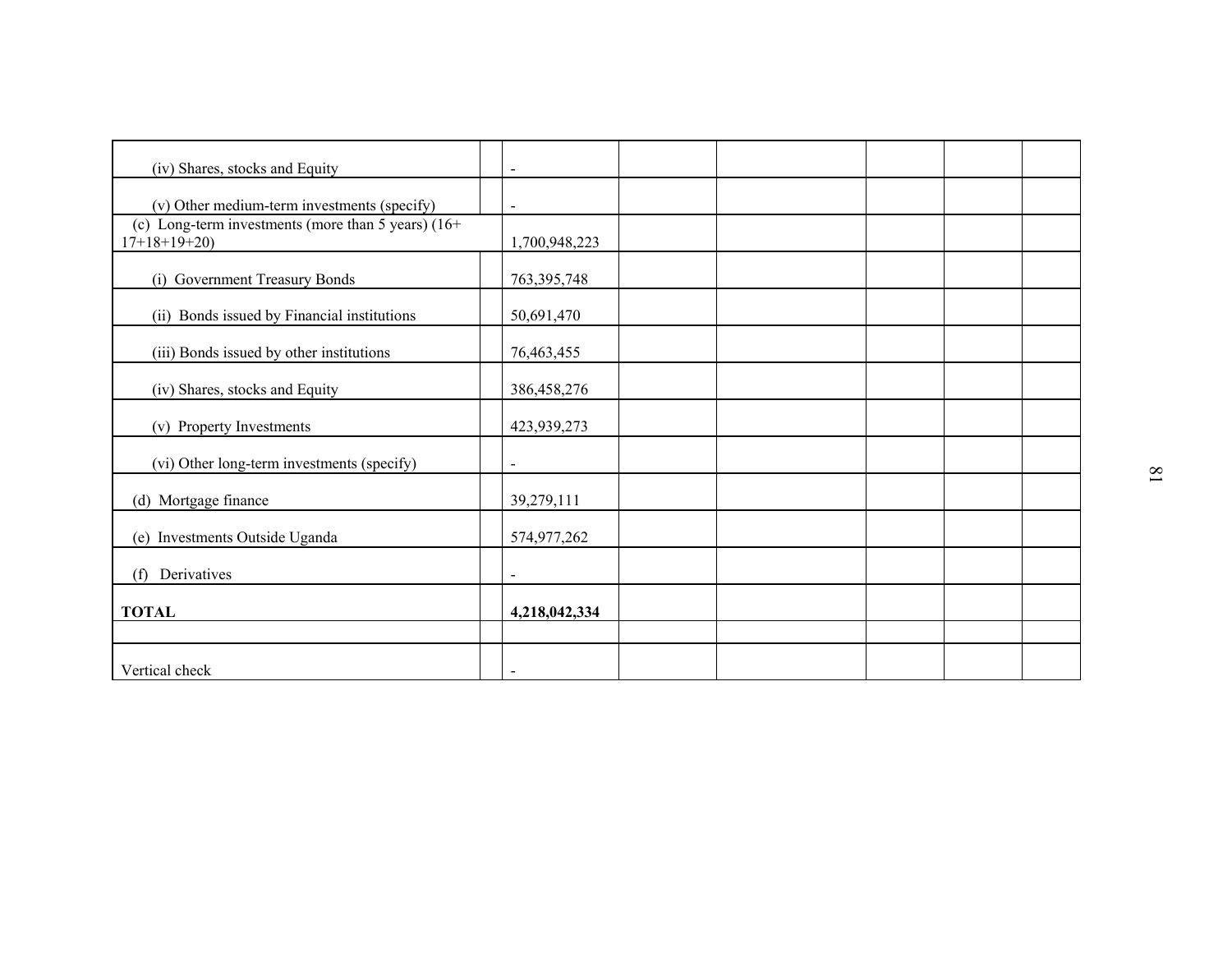|                |                                                         | <b>APPENDIX VI. A. Proposed New Reporting Forms for Private Pension Schemes</b> |                     |  |
|----------------|---------------------------------------------------------|---------------------------------------------------------------------------------|---------------------|--|
|                | UGANDA RETIREMENT BENEFITS REGULATORY AUTHORITY         |                                                                                 |                     |  |
|                | FORM 6 -- STATEMENT OF ASSETS AND LIABILITIES (UGX'000) |                                                                                 |                     |  |
|                | (Please input data in the yellow cells)                 |                                                                                 |                     |  |
| $\mathbf{1}$   | Year ended                                              | <b>Current Year-1</b>                                                           | <b>Current Year</b> |  |
|                |                                                         |                                                                                 |                     |  |
| $\overline{2}$ | <b>ASSETS</b>                                           |                                                                                 |                     |  |
|                | Investment property <sup>1/</sup>                       |                                                                                 | 1009                |  |
|                | Plant and equipment                                     |                                                                                 | $\overline{2}$      |  |
|                | Financial assets <sup>1/</sup>                          |                                                                                 | 83                  |  |
|                | Pension contributions and other related receivables     |                                                                                 | $\overline{2}$      |  |
|                | Cash and cash equivalents $1/$                          |                                                                                 | 9                   |  |
|                | Other assets $1/$                                       |                                                                                 | 5                   |  |
|                |                                                         |                                                                                 |                     |  |
|                | <b>Total assets</b>                                     |                                                                                 | 1110                |  |
|                |                                                         |                                                                                 |                     |  |
|                | <b>LIABILITIES</b>                                      |                                                                                 |                     |  |
|                | Accounts payable $1/$                                   |                                                                                 | 26                  |  |
|                |                                                         |                                                                                 |                     |  |
|                | <b>Net assets</b>                                       | 0                                                                               | 1084                |  |
|                |                                                         |                                                                                 |                     |  |
|                | <b>RESERVES</b>                                         |                                                                                 |                     |  |
|                | Member accounts/reserves                                |                                                                                 | $\overline{3}$      |  |
|                | Reserve 1                                               |                                                                                 | 1000                |  |
|                | Reserve 2                                               |                                                                                 | 77                  |  |
|                | Reserve 3                                               |                                                                                 | $\overline{4}$      |  |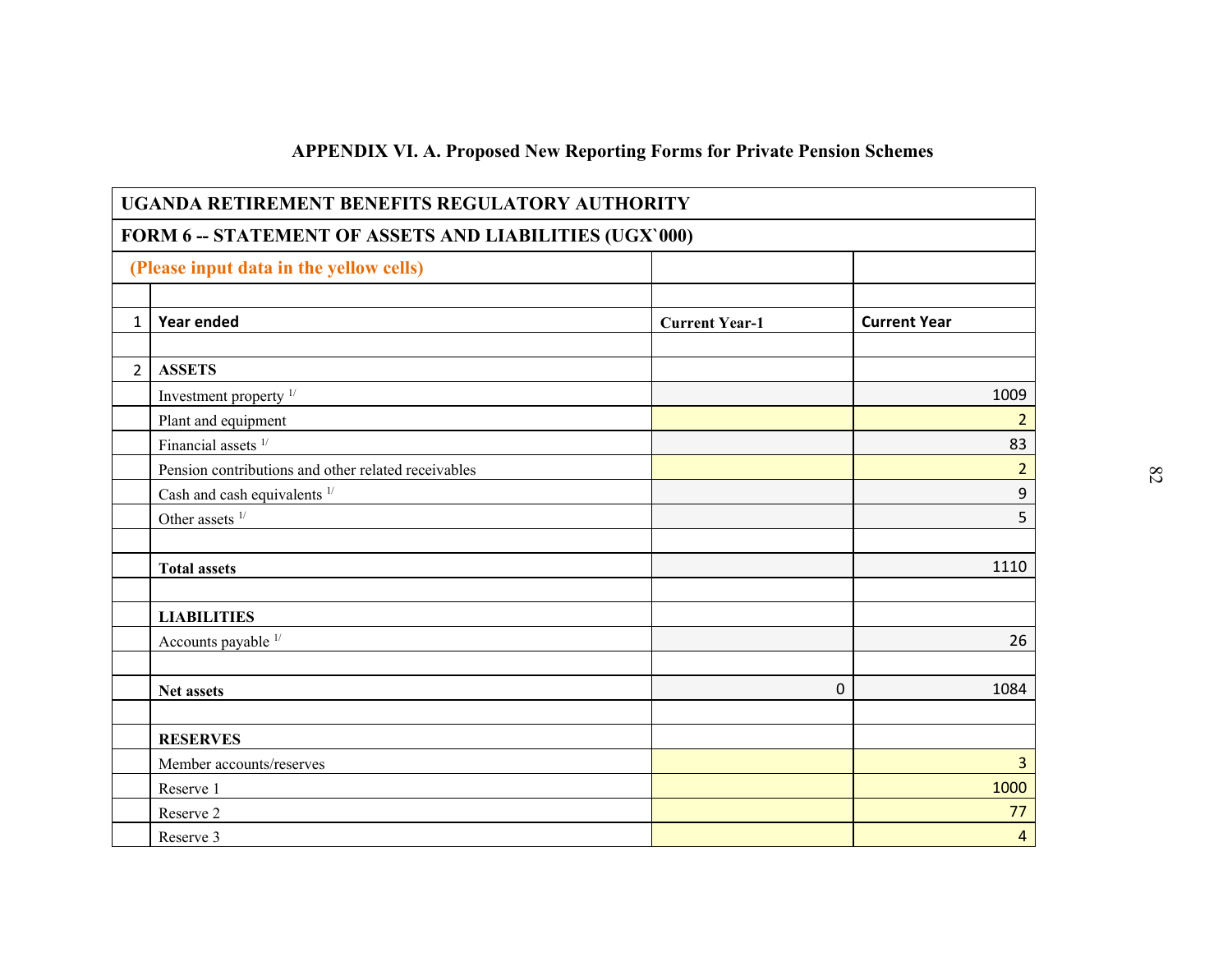| <b>Total reserves</b> |                         |  | $\pmb{0}$ | 1084 |
|-----------------------|-------------------------|--|-----------|------|
|                       | $1/$ Input from form 7. |  |           |      |
|                       |                         |  |           |      |
|                       |                         |  |           |      |
|                       |                         |  |           |      |
|                       |                         |  |           |      |
|                       |                         |  |           |      |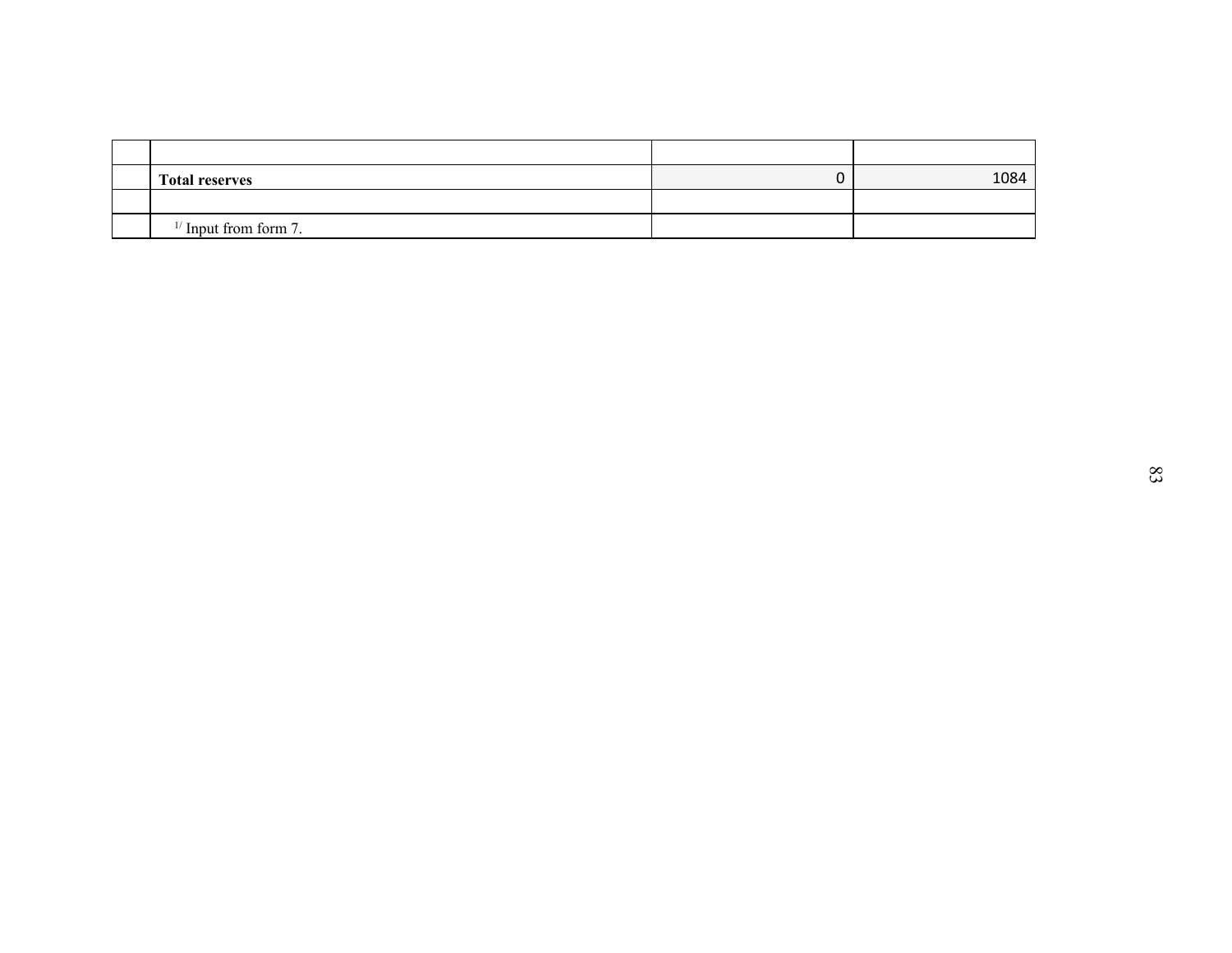|                | ANDA RETIREMENT BENEFITS REGULATORY AUTHORITY                                                                                                                       |                |                       |                     |              |
|----------------|---------------------------------------------------------------------------------------------------------------------------------------------------------------------|----------------|-----------------------|---------------------|--------------|
|                | FORM 7 -- DETAILS OF INVESTMENTS, OTHER ASSETS, AND ACCOUNTS PAYABLE                                                                                                |                |                       |                     |              |
|                | (Please input data in the yellow cells)                                                                                                                             |                |                       |                     |              |
| $\mathbf{1}$   | Year ended:                                                                                                                                                         |                |                       | <b>Current Year</b> |              |
|                |                                                                                                                                                                     |                |                       |                     |              |
| $\overline{2}$ | <b>Invested Asset Allocation</b>                                                                                                                                    |                |                       |                     |              |
|                | <b>ASSET CLASS</b>                                                                                                                                                  | Uganda         | EAC (excl.<br>Uganda) | Other (Non-<br>EAC) | <b>TOTAL</b> |
|                | Cash and cash equivalents 1/                                                                                                                                        | $\overline{2}$ | 3                     | 4                   | 9            |
|                | Cash                                                                                                                                                                |                |                       |                     | 0            |
|                | Demand deposits in institutions licensed under the Financial<br>Institutional Act 2003 or other similar institutions licensed in East<br>African Community.         | $\overline{2}$ | 3                     | 4                   | 9            |
|                | <b>Financial assets 1/</b>                                                                                                                                          | 36             | 47                    |                     | 83           |
|                | Fixed and time deposits in institutions licensed under the<br>Financial Institutional Act 2003 or other similar institutions<br>licensed in East African Community. | 4              | $\mathbf{1}$          | 3                   | 8            |
|                | Certificates of deposits in institutions licensed under the<br>Financial Institutional Act 2003 or other similar institutions<br>licensed in East African Community | $\overline{2}$ | 3                     | $\overline{4}$      | 9            |
|                | Commercial paper, corporate bonds, mortgage bonds, and<br>asset backed securities approved by the Capital Market Authority                                          | 12             | 21                    |                     | 33           |
|                | Issued by:                                                                                                                                                          |                |                       |                     |              |
|                | Commercial banks and other deposit taking<br>institutions                                                                                                           | 3              | 4                     | 5                   | 12           |
|                | Other financial corporations (non-deposit taking)                                                                                                                   | $\overline{4}$ | 5                     | $\overline{4}$      | 13           |
|                | Nonfinancial corporations                                                                                                                                           | 5              | 6                     | 7                   | 18           |
|                | Other                                                                                                                                                               |                | 6                     | 3                   | 9            |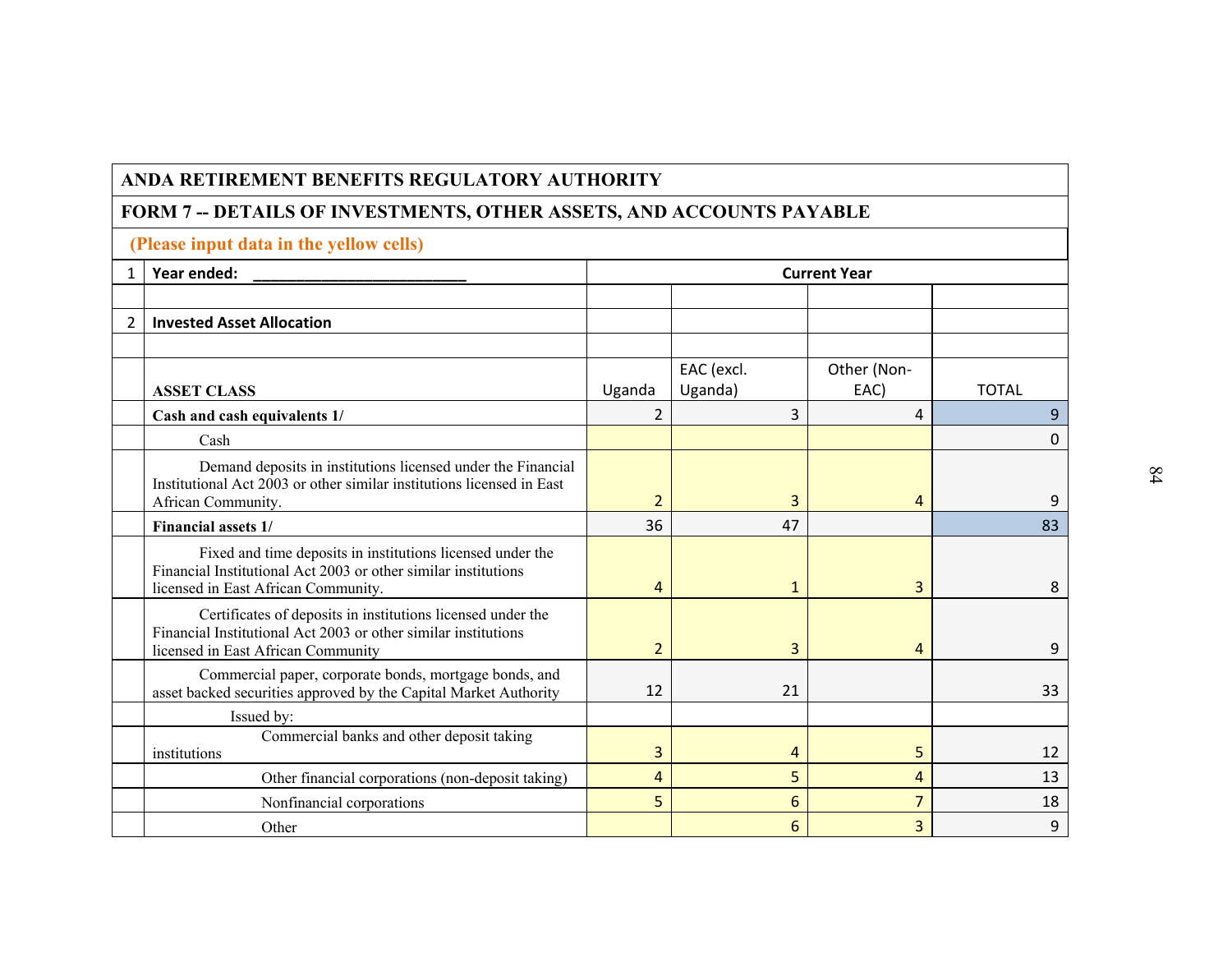| Government securities in East African Community                                                                                                                                                                  | 5              | $\mathbf{1}$              | $\overline{2}$ | 8    |
|------------------------------------------------------------------------------------------------------------------------------------------------------------------------------------------------------------------|----------------|---------------------------|----------------|------|
| Shares in companies quoted in a stock exchange in East<br>African Community approved by the Capital Market Authority.                                                                                            | 6              | 3                         | 4              | 13   |
| Shares in collective investment schemes approved by the<br>Capital Market Authority.                                                                                                                             |                | $\overline{7}$            | 3              | 10   |
| Private equity in the East African Community                                                                                                                                                                     | $\overline{7}$ | 6                         | 5              | 18   |
| Any other financial asset classes approved by the<br>Authorities                                                                                                                                                 |                | 5                         | $\overline{2}$ | 7    |
| Immovable property in Uganda, real estate investment trusts,<br>property unit trust approved by the Capital Market Authority,<br>and other invested nonfinancial assets $1$ <sup><math>\overline{1}</math></sup> | 3              | 1000                      | 6              | 1009 |
| Total Invested Assets <sup>2/</sup>                                                                                                                                                                              | 41             | 1050                      | 10             | 1101 |
|                                                                                                                                                                                                                  |                |                           |                |      |
| 3<br>Other assets                                                                                                                                                                                                | 5 <sup>1</sup> |                           |                |      |
| Miscellaneous financial assets (not invested)                                                                                                                                                                    | 3              |                           |                |      |
| Other nonfinancial assets (excluding plant and equipment)                                                                                                                                                        | $\overline{2}$ |                           |                |      |
| 4<br><b>LIABILITIES</b>                                                                                                                                                                                          |                |                           |                |      |
| Accounts payable 1/                                                                                                                                                                                              | 26             |                           |                |      |
| Settlement accounts                                                                                                                                                                                              | 11             |                           |                |      |
| Provisions for losses on investments                                                                                                                                                                             | $\overline{4}$ |                           |                |      |
| Provisions for other losses                                                                                                                                                                                      | 5              |                           |                |      |
| Other                                                                                                                                                                                                            | 6              |                           |                |      |
| $1/$ The dark blue cells are linked to the footnoted rows in Form 6.                                                                                                                                             |                |                           |                |      |
| $^{2}$ In Form 6 this should be equal to the sum of total assets minus plant and equipment, contributions and other receivables, and other assets.                                                               |                |                           |                |      |
| Chairperson                                                                                                                                                                                                      |                | Auditor & Signing Partner |                |      |
| Date:                                                                                                                                                                                                            | Date:          |                           |                |      |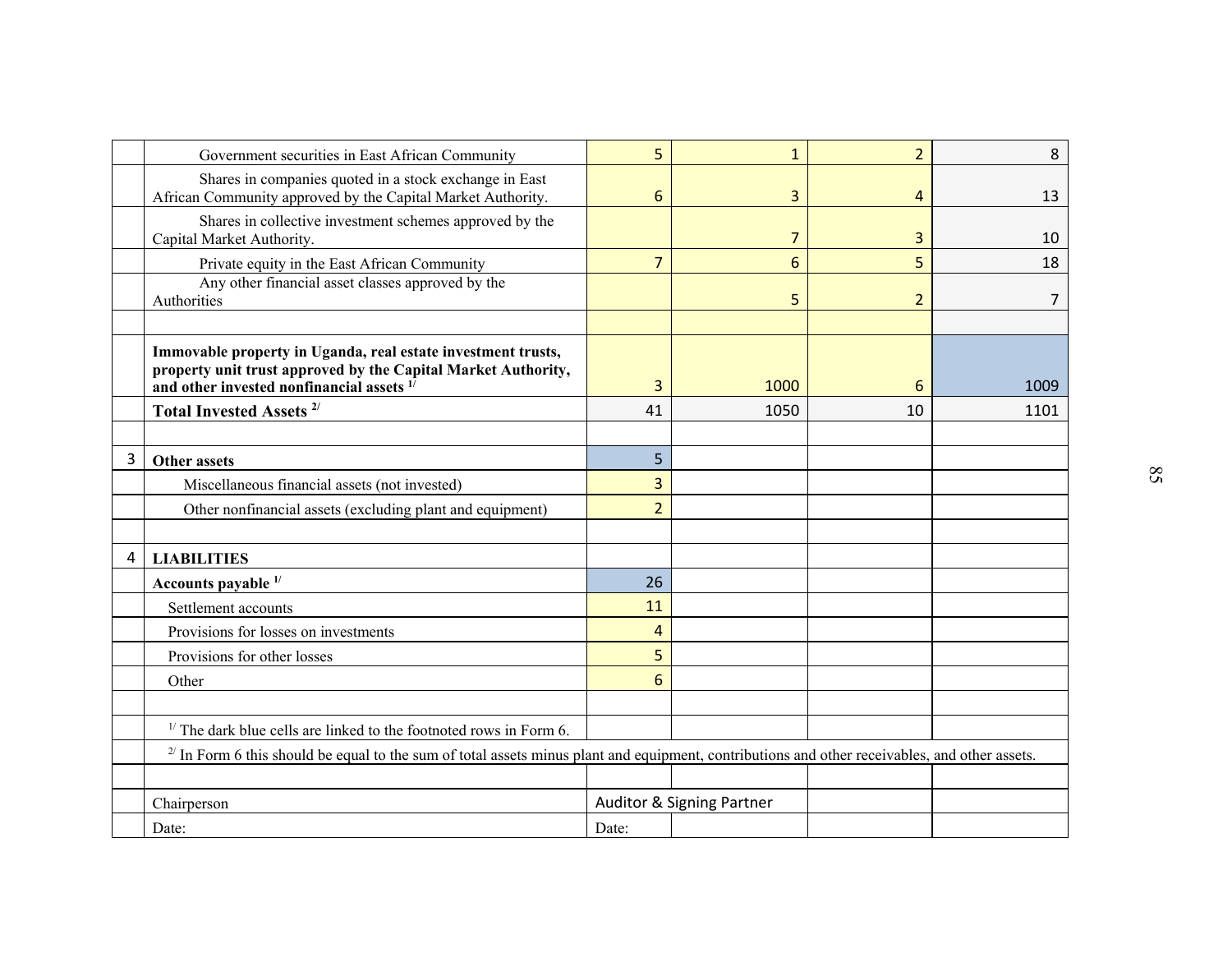|  |  |  | APPENDIX VI. B. SRF 4SR Mapping for Proposed New Reporting Forms for Private Pension Schemes |
|--|--|--|----------------------------------------------------------------------------------------------|
|  |  |  |                                                                                              |

| <b>APPENDIX VI. B. SRF 4SR Mapping for Proposed New Reporting Forms for Private Pension Schemes</b> |                          |              |                      |              |                     |              |    |
|-----------------------------------------------------------------------------------------------------|--------------------------|--------------|----------------------|--------------|---------------------|--------------|----|
| UGANDA RETIREMENT BENEFITS REGULATORY AUTHORITY                                                     |                          |              |                      |              |                     |              |    |
| <b>FORM 6 -- STATEMENT OF ASSETS AND</b><br><b>LIABILITIES (UGX'000)</b>                            |                          | Instrument   | Instrument Subcomp.  | Counter-part | NC or<br>${\rm FC}$ | A or L       |    |
|                                                                                                     | May 1, 2014              |              |                      |              |                     |              |    |
| <b>ASSETS</b> (National currency)                                                                   |                          |              |                      |              |                     |              |    |
| Investment property <sup>1/</sup>                                                                   | $\overline{a}$           |              |                      |              |                     |              |    |
| Plant and equipment                                                                                 |                          | Nonfinancial | <b>Fixed Assets</b>  |              | NC                  | $\mathbf{A}$ |    |
| Financial assets <sup>1/</sup>                                                                      |                          |              |                      |              |                     |              |    |
| Contributions and other receivables                                                                 |                          | Tcred        |                      | oRes         | <b>NC</b>           | $\mathbf{A}$ | 98 |
| Cash and cash equivalents <sup>1/</sup>                                                             | $\overline{a}$           |              |                      |              |                     |              |    |
| Other $1/$                                                                                          | $\blacksquare$           |              |                      |              |                     |              |    |
|                                                                                                     |                          |              |                      |              |                     |              |    |
| <b>Total assets</b>                                                                                 | $\blacksquare$           |              |                      |              |                     |              |    |
| <b>LIABILITIES</b>                                                                                  |                          |              |                      |              |                     |              |    |
|                                                                                                     |                          |              |                      |              |                     |              |    |
| Accounts payable 1/                                                                                 | $\overline{a}$           |              |                      |              |                     |              |    |
| Net assets                                                                                          | $\overline{\phantom{0}}$ |              |                      |              |                     |              |    |
|                                                                                                     |                          |              |                      |              |                     |              |    |
| <b>RESERVES</b>                                                                                     |                          |              |                      |              |                     |              |    |
| Member accounts/reserves                                                                            |                          | Ins TR       | HH Equity in Pension | oRes         | NC                  | $\mathbf L$  |    |
| Reserve 1                                                                                           |                          | Ins TR       | HH Equity in Pension | oRes         | NC                  | $\mathbf L$  |    |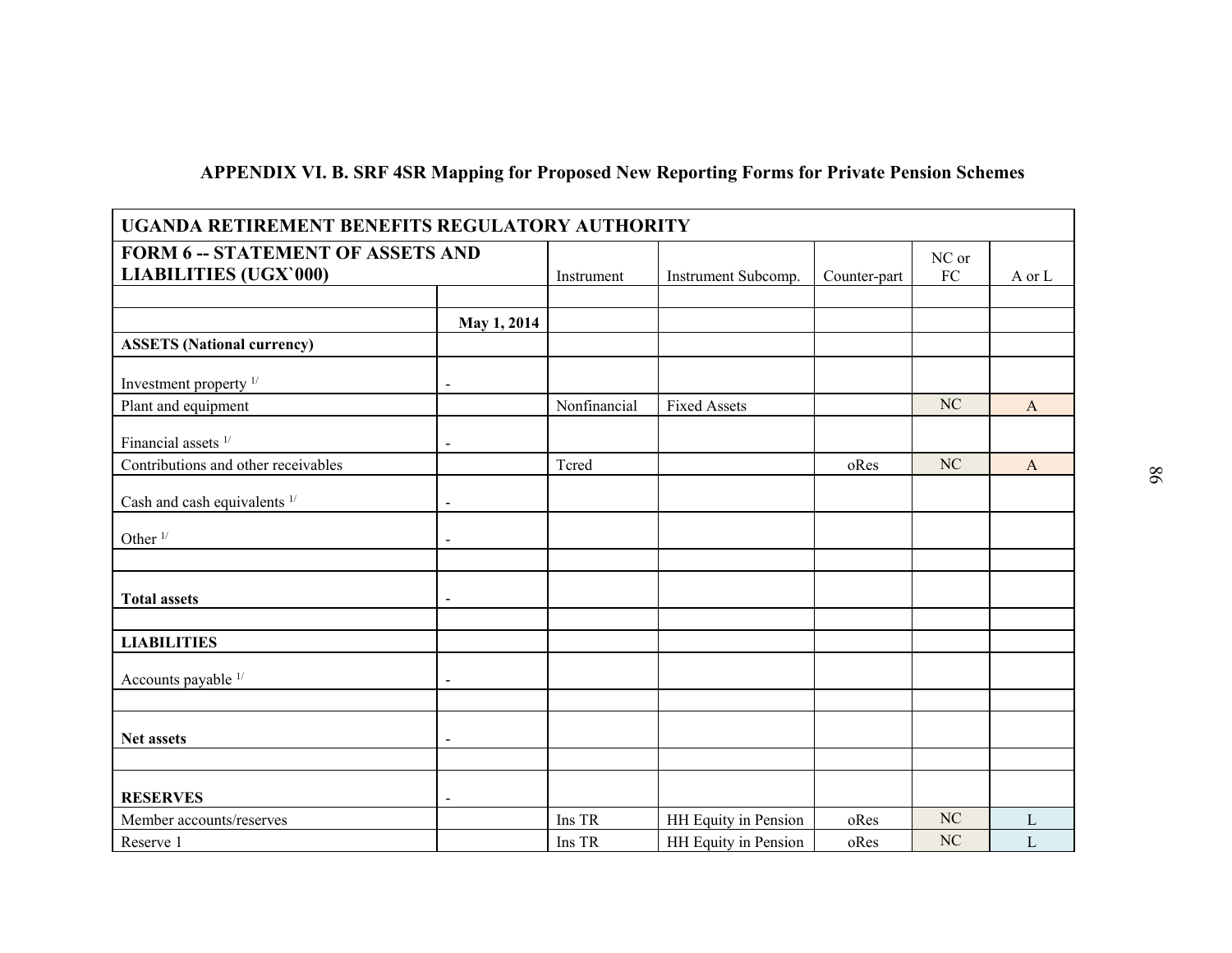| Reserve 2                                             | Ins TR        | HH Equity in Pension | oRes       | $\rm NC$  | $\mathbf{L}$          |  |
|-------------------------------------------------------|---------------|----------------------|------------|-----------|-----------------------|--|
| Reserve 3                                             | Ins TR        | HH Equity in Pension | oRes       | NC        | $\mathbf{L}$          |  |
|                                                       |               |                      |            |           |                       |  |
| $1/$ See Form 7 for breakdowns.                       |               |                      |            |           |                       |  |
|                                                       |               |                      |            |           |                       |  |
| <b>FORM 7 -- DETAILS OF INVESTMENTS</b>               |               |                      |            |           |                       |  |
|                                                       |               |                      |            |           |                       |  |
| <b>ASSETS</b>                                         |               |                      |            |           |                       |  |
| (in Ugandan shillings)                                |               |                      |            |           |                       |  |
| Cash and cash equivalents                             |               |                      |            |           |                       |  |
| Cash                                                  | Cur           |                      |            | $\rm NC$  | A                     |  |
| Demand deposits                                       | TDeps         |                      | $\rm ODC$  | <b>NC</b> | $\mathbf{A}$          |  |
| Financial assets                                      |               |                      |            |           |                       |  |
| Fixed or time deposits                                | ODeps         |                      | ODC        | NC        | $\mathbf{A}$          |  |
| CDs                                                   | Secs          |                      | ODC        | NC        | $\mathbf{A}$          |  |
| Commercial paper                                      |               |                      |            |           |                       |  |
| Commercial banks and other deposit                    |               |                      |            | NC        |                       |  |
| taking institutions                                   | Secs          |                      | ODC        |           | $\mathbf{A}$          |  |
| Other financial corporations (non-<br>deposit taking) | Secs          |                      | <b>OFC</b> | NC        | $\mathbf{A}$          |  |
| Nonfinancial corporations                             | Secs          |                      | oNFC       | NC        | $\mathbf{A}$          |  |
| Other                                                 | Secs          |                      | pNFC       | NC        | $\mathbf{A}$          |  |
| Government securities                                 | Secs          |                      | $\rm{CG}$  | $\rm NC$  | $\boldsymbol{\rm{A}}$ |  |
| Shares in corporations                                | Shares        |                      | oNFC       | NC        | $\boldsymbol{\rm{A}}$ |  |
| Collective equity investment schemes                  | Shares        |                      | <b>OFC</b> | NC        | $\mathbf{A}$          |  |
| Private equity in the EAC                             | Shares        |                      | nRes       | NC        | $\mathbf{A}$          |  |
| Other                                                 | Miscellaneous | Res                  |            | NC        | $\mathbf{A}$          |  |
| Immovable property and real estate                    | Nonfinancial  | Other Nonfin         |            | NC        | $\mathbf{A}$          |  |
|                                                       |               |                      |            |           |                       |  |
| <b>ASSETS</b>                                         |               |                      |            |           |                       |  |
| (in foreign currency)                                 |               |                      |            |           |                       |  |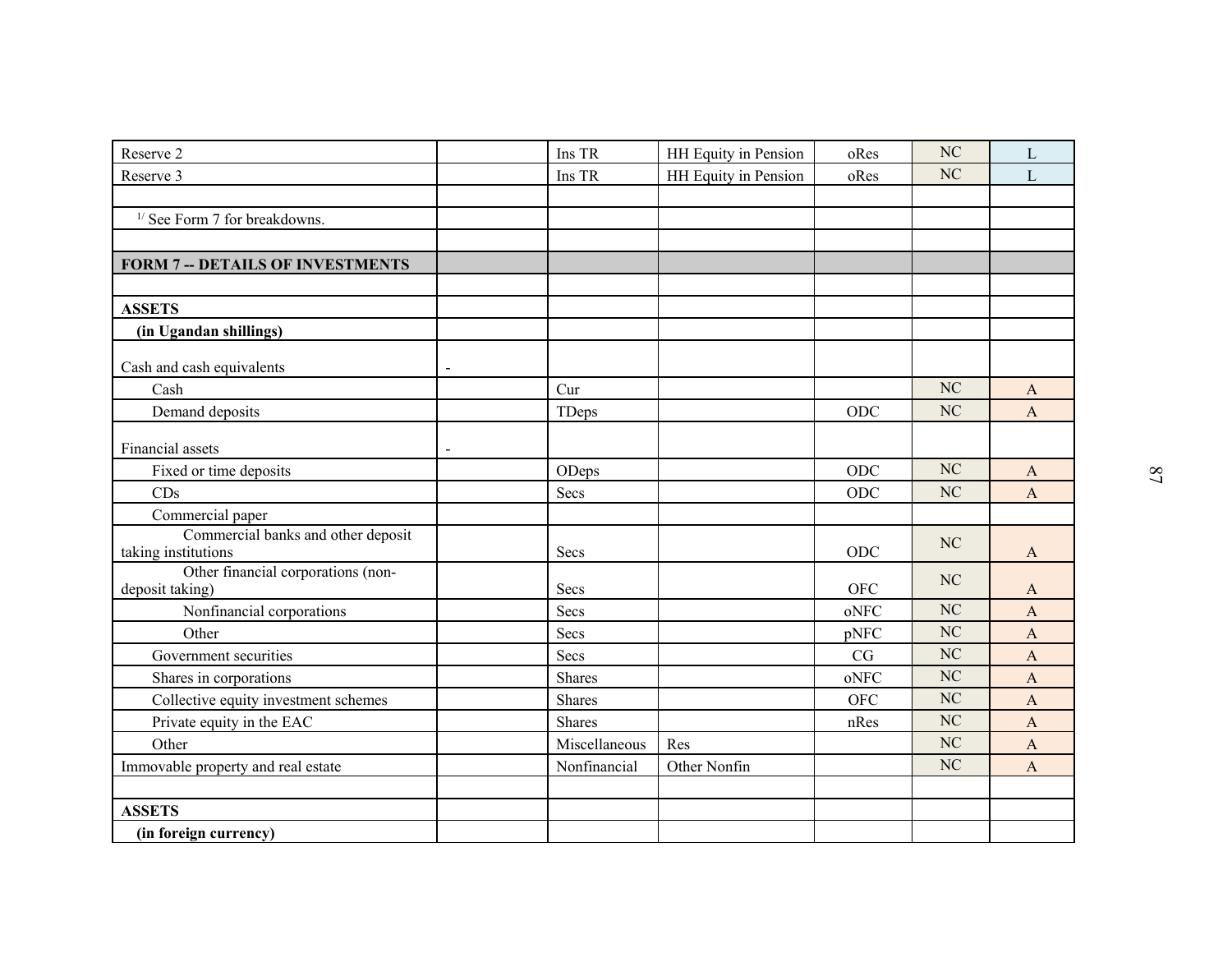| Cash and cash equivalents                                 | $\blacksquare$ |               |              |      |                |                       |    |
|-----------------------------------------------------------|----------------|---------------|--------------|------|----------------|-----------------------|----|
| Cash                                                      |                | Cur           |              |      | ${\rm FC}$     | A                     |    |
| Demand deposits                                           |                | TDeps         |              | nRes | FC             | $\mathbf{A}$          |    |
|                                                           |                |               |              |      |                |                       |    |
| Financial assets                                          |                |               |              |      |                |                       |    |
| Fixed or time deposits                                    |                | ODeps         |              | nRes | ${\rm FC}$     | $\mathbf{A}$          |    |
| CDs                                                       |                | Secs          |              | nRes | FC             | $\mathbf{A}$          |    |
| Commercial paper                                          |                |               |              |      |                |                       |    |
| Commercial banks and other deposit                        |                |               |              |      | FC             |                       |    |
| taking institutions<br>Other financial corporations (non- |                | Secs          |              | nRes |                | $\mathbf{A}$          |    |
| deposit taking)                                           |                | Secs          |              | nRes | FC             | A                     |    |
| Nonfinancial corporations                                 |                | Secs          |              | nRes | FC             | $\overline{A}$        |    |
| Other                                                     |                | Secs          |              | nRes | FC             | $\mathbf{A}$          |    |
| Government securities                                     |                | Secs          |              | nRes | FC             | $\mathbf{A}$          |    |
| Shares in corporations                                    |                | <b>Shares</b> |              | nRes | FC             | $\mathbf{A}$          | 88 |
| Collective equity investment schemes                      |                | Shares        |              | nRes | FC             | $\mathbf{A}$          |    |
| Private equity in the EAC                                 |                | Shares        |              | nRes | FC             | $\boldsymbol{\rm{A}}$ |    |
| Other                                                     |                | Miscellaneous |              | nRes | ${\rm FC}$     | $\mathbf{A}$          |    |
| Immovable property and real estate                        |                | Nonfinancial  | Other Nonfin |      | NC             | $\mathbf{A}$          |    |
|                                                           |                |               |              |      |                |                       |    |
| Other assets                                              |                |               |              |      |                |                       |    |
| Other financial                                           |                | Miscellaneous | Res          |      | NC             | A                     |    |
| Other nonfinancial                                        |                | Nonfinancial  | Other Nonfin |      | NC             | $\mathbf{A}$          |    |
|                                                           |                |               |              |      |                |                       |    |
| <b>LIABILITIES</b>                                        |                |               |              |      |                |                       |    |
| Accounts payable                                          |                |               |              |      |                |                       |    |
| Settlement accounts                                       |                | Settlement    |              | oRes | NC             | L                     |    |
| Provisions for Loan Losses                                |                | Provisions    | Loans        |      | N <sub>C</sub> | $\mathbf L$           |    |
| Provisions for Other Losses                               |                | Provisions    | Other        |      | N <sub>C</sub> | $\mathbf L$           |    |
| Other                                                     |                | Miscellaneous | Res          |      | NC             | $\overline{L}$        |    |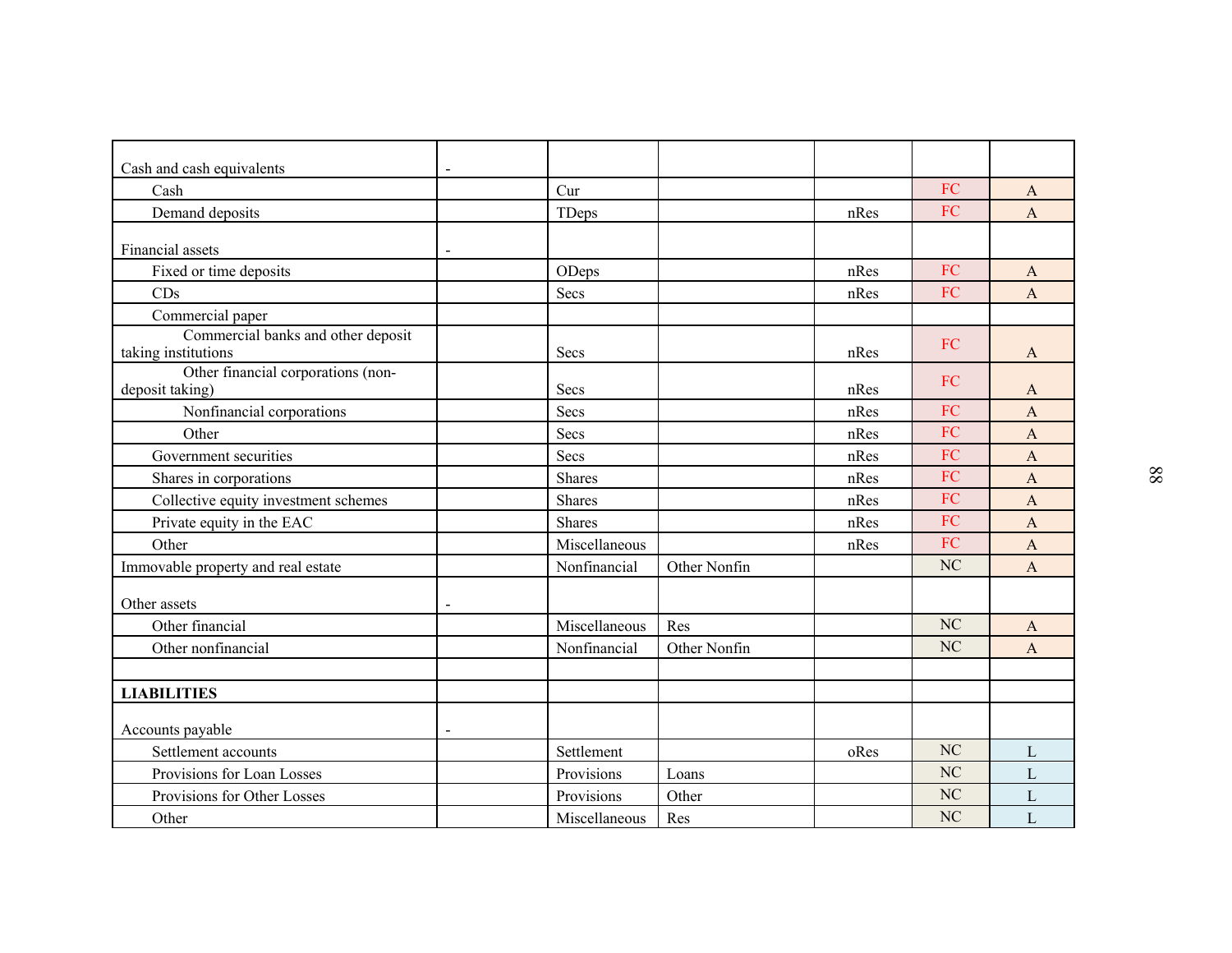|                                                                      |                          |               | <b>APPENDIX VII. NDTMFI Consolidated Balance Sheet with Mapping</b> |                  |                     |              |
|----------------------------------------------------------------------|--------------------------|---------------|---------------------------------------------------------------------|------------------|---------------------|--------------|
| <b>MFIs</b>                                                          |                          | Instrument    | Instrument<br>Subcomp.                                              | Counter-<br>part | NC or<br>${\rm FC}$ | A or L       |
|                                                                      |                          |               |                                                                     |                  |                     |              |
| <b>Assets</b>                                                        | $Sep-13$                 |               |                                                                     |                  |                     |              |
| Cash in hand                                                         | 742,999.08               | Cur           |                                                                     |                  | N <sub>C</sub>      | $\mathbf{A}$ |
| Deposits with Commercial banks, MDIs &<br><b>Credit Institutions</b> | 19,287,488.27            |               |                                                                     |                  |                     |              |
| Shilling Demand deposits                                             | 10,062,899.58            | TDeps         |                                                                     | ODC              | NC                  | A            |
| Shilling Savings & Fixed deposits                                    | 9,022,192.68             | ODeps         |                                                                     | ODC              | NC                  | $\mathbf{A}$ |
| Foreign currency Demand Deposits                                     |                          | TDeps         |                                                                     | ODC              | FC                  | A            |
| Foreign currency Savings & Fixed Deposits                            |                          | ODeps         |                                                                     | ODC              | FC                  | $\mathbf{A}$ |
| Other deposits if any<br>$(specify \dots \dots \dots \dots \dots)$   | 179,952.34               | ODeps         |                                                                     | $ODC$            | NC                  | $\mathbf{A}$ |
| <b>Investments</b>                                                   | 300,000.00               |               |                                                                     |                  |                     |              |
| Treasury bills & bonds                                               | 300,000.00               | Secs          |                                                                     | CG               | NC                  | $\mathbf{A}$ |
| Equity shares in Ugandan commercial banks                            | $\blacksquare$           | Shares        |                                                                     | ODC              | NC                  | $\mathbf{A}$ |
| Equity shares in Ugandan private companies                           |                          | Shares        |                                                                     | oNFC             | $\rm NC$            | $\mathbf{A}$ |
| Equity shares in companies outside Uganda                            | $\overline{\phantom{0}}$ | <b>Shares</b> |                                                                     | nRes             | FC                  | $\mathbf{A}$ |
| Other Securities, private enterprises in<br>Uganda                   |                          | Secs          |                                                                     | oNFC             | $\rm NC$            | $\mathbf{A}$ |
| Other Securities, private enterprises outside<br>Uganda              | $\sim$                   | Secs          |                                                                     | nRes             | FC                  | $\mathbf{A}$ |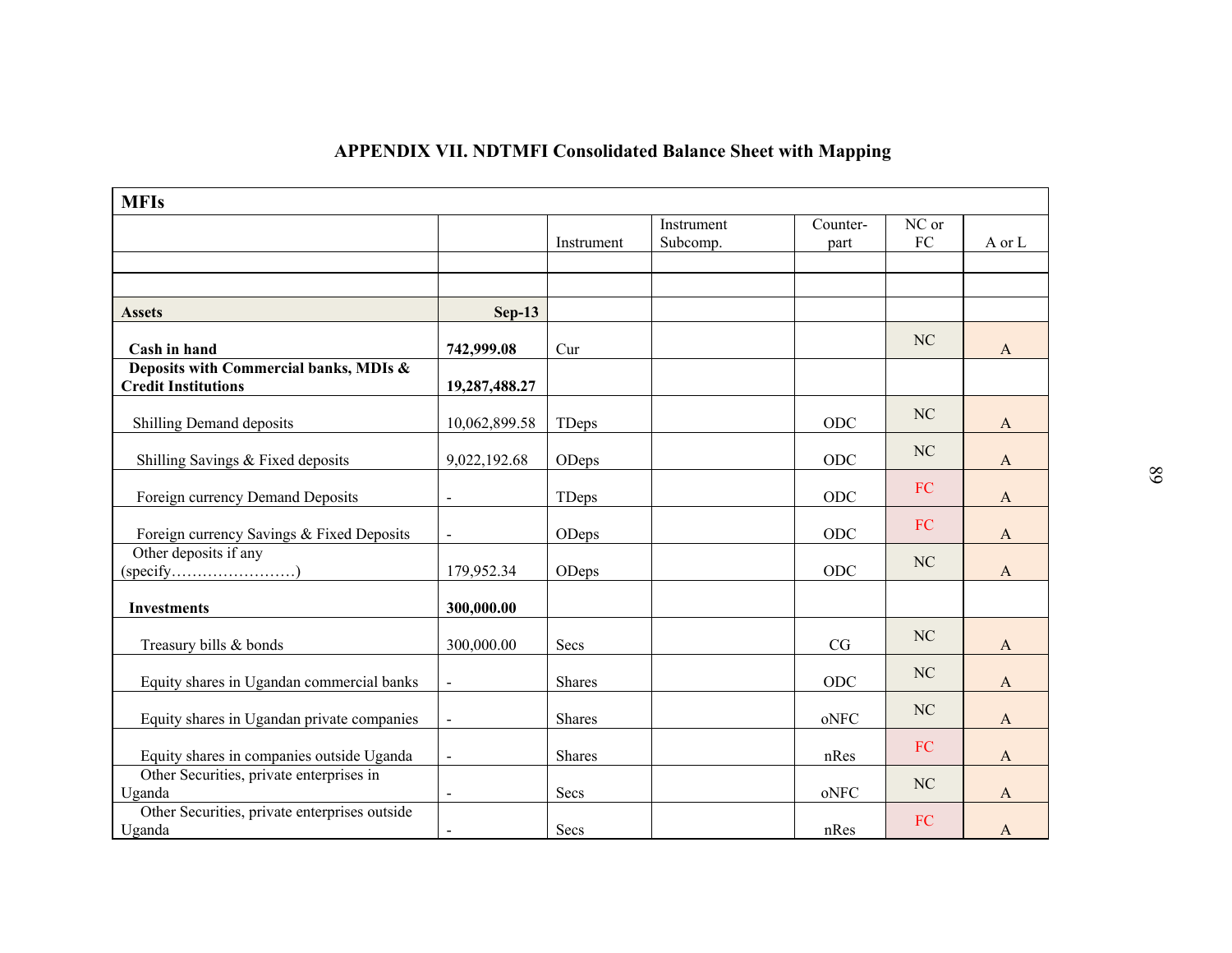|                                    | 103,474,830.9                     |                        |                     |                                                                                                                                    |          |                       |          |
|------------------------------------|-----------------------------------|------------------------|---------------------|------------------------------------------------------------------------------------------------------------------------------------|----------|-----------------------|----------|
| <b>Gross Loans</b>                 | $\overline{2}$                    |                        |                     |                                                                                                                                    |          |                       |          |
| Loans to private companies         | 85,695.25                         | Loans                  |                     | $\mathop{\rm oNFC}\nolimits$                                                                                                       | NC       | $\mathbf{A}$          |          |
|                                    | 103,389,135.6                     |                        |                     |                                                                                                                                    | NC       |                       |          |
| Loans to individuals               | $\tau$                            | Loans                  |                     | oRes                                                                                                                               |          | $\mathbf{A}$          |          |
| <b>Loan Loss Reserves</b>          | 7,008,455.49                      | Provisions             | Loans               |                                                                                                                                    | NC       | $\mathbf L$           |          |
| <b>Fixed assets</b>                | 6,432,196.55                      | Nonfinancial           | <b>Fixed Assets</b> |                                                                                                                                    | NC       | $\mathbf{A}$          |          |
|                                    |                                   |                        |                     |                                                                                                                                    | $\rm NC$ |                       |          |
| Depreciation                       | 2,374,821.11                      | Depreciation           |                     |                                                                                                                                    |          | $\mathbf L$           |          |
| <b>Other Assets</b>                | 7,853,888.21                      |                        |                     |                                                                                                                                    |          |                       |          |
| Interest receivable on loans       | 1,014,712.39                      | Loans                  |                     | oRes                                                                                                                               | NC       | $\mathbf{A}$          |          |
| Interest receivable on Investments | 147,716.60                        | Secs                   |                     | $\rm{CG}$                                                                                                                          | NC       | $\mathbf{A}$          | $\delta$ |
|                                    |                                   | Miscellaneou           |                     |                                                                                                                                    | NC       |                       |          |
| Other                              | 6,809,320.83                      | $\, {\bf S}$           | Res                 |                                                                                                                                    |          | $\boldsymbol{\rm{A}}$ |          |
| <b>Total Assets</b>                | 128,657,094.3<br>$\boldsymbol{9}$ |                        |                     |                                                                                                                                    |          |                       |          |
|                                    |                                   |                        |                     |                                                                                                                                    |          |                       |          |
| <b>Liabilities</b>                 | $Sep-13$                          |                        |                     |                                                                                                                                    |          |                       |          |
| <b>Deposits</b>                    | 16,932,519.96                     |                        |                     |                                                                                                                                    |          |                       |          |
| Compulsory/Loan funds              | 16,932,519.96                     | ODeps ex<br>${\rm BM}$ |                     | oRes                                                                                                                               | NC       | $\mathbf L$           |          |
| Voluntary                          | $\overline{a}$                    |                        |                     |                                                                                                                                    |          |                       |          |
| Demand deposits                    | $\overline{a}$                    | TDeps ex<br>${\rm BM}$ |                     | $\mathrm{oRes}% \left\vert \mathcal{H}\right\vert =\mathrm{res}(\mathrm{ev}_{\mathrm{ev}}% )\left\vert \mathcal{H}% \right\vert )$ | NC       | $\mathbf{L}$          |          |
| Savings & fixed deposits           |                                   | ODeps ex<br>${\rm BM}$ |                     | oRes                                                                                                                               | $\rm NC$ | $\mathbf{L}$          |          |
|                                    |                                   |                        |                     |                                                                                                                                    |          |                       |          |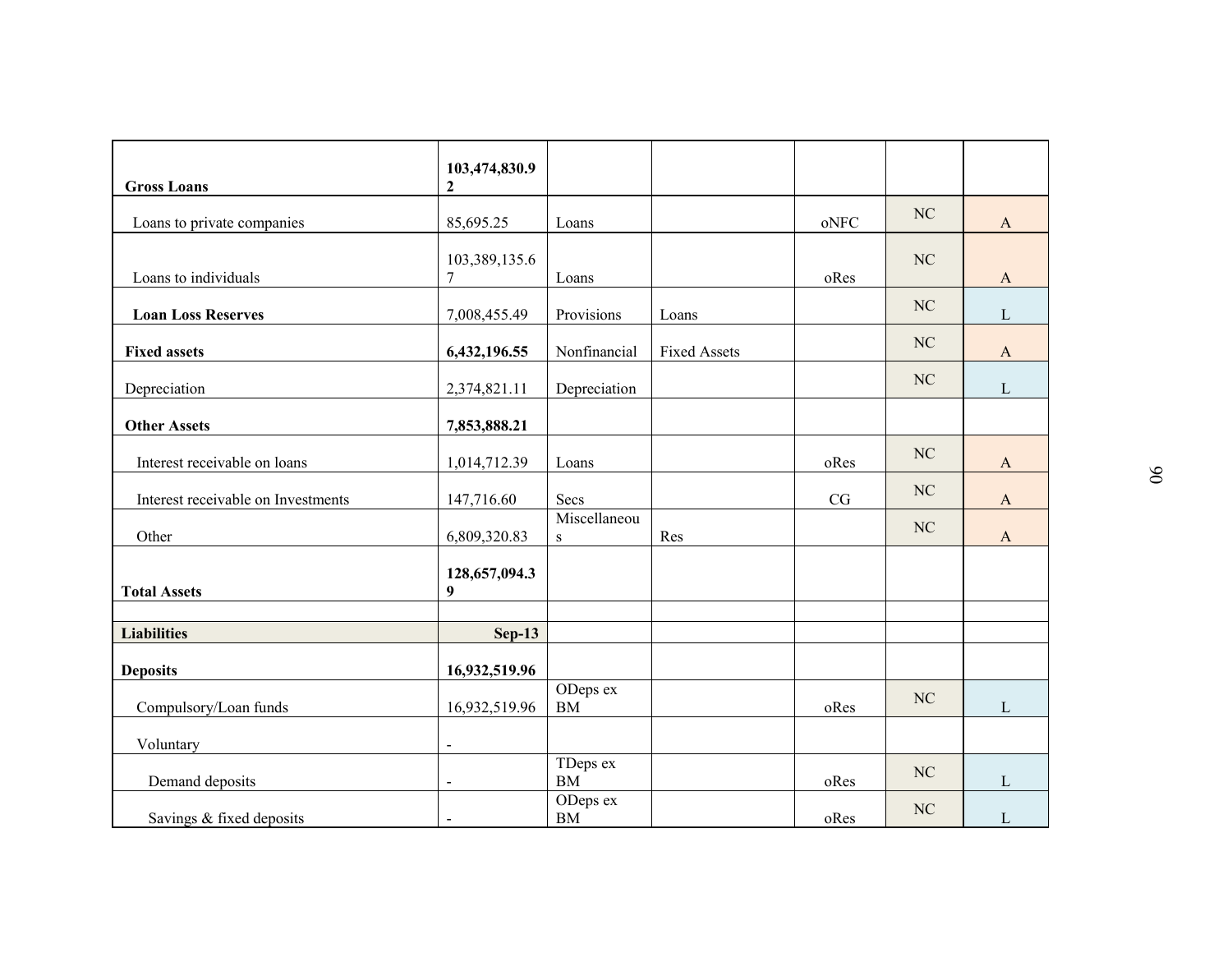| <b>Borrowings</b>                             | 79,898,716.06  |                         |                             |            |                |              |                |
|-----------------------------------------------|----------------|-------------------------|-----------------------------|------------|----------------|--------------|----------------|
| Loans from Commercial banks, MDIs & Credit    |                |                         |                             |            |                |              |                |
| Institutions                                  | 672,461.72     | Loans                   | Other (nonrepo)             | ODC        | NC             | L            |                |
| Loans from Other Financial Institutions in    |                |                         |                             |            | NC             |              |                |
| Uganda                                        | 4,048,042.82   | Loans                   |                             | <b>OFC</b> |                | $\mathbf{L}$ |                |
| Loans from Government                         | 158,776.24     | Loans                   |                             | CG         | N <sub>C</sub> | $\mathbf{L}$ |                |
|                                               |                |                         |                             |            |                |              |                |
| Loans from outside Uganda (Short-term)        | 8,787,645.79   | Loans                   | Other                       | nRes       | NC             | L            |                |
|                                               |                |                         |                             |            | NC             |              |                |
| Loans from outside Uganda (Long-term)         | 32,006,223.50  | Loans                   | Other                       | nRes       |                | $\mathbf{L}$ |                |
| Other Borrowings (Specify)                    | 34,225,565.98  | Loans                   |                             | <b>OFC</b> | NC             | L            |                |
|                                               |                |                         |                             |            |                |              |                |
| Grants                                        | 11,614,276.28  |                         |                             |            |                |              |                |
|                                               |                | Shares and              |                             |            |                |              |                |
| Grants from Uganda                            | 775,220.83     | OE<br>Shares and        | Reserves                    |            | NC             | $\mathbf L$  | $\overline{6}$ |
| Grants from outside Uganda                    | 10,698,962.86  | <b>OE</b>               | Reserves                    |            | NC             | $\mathbf{L}$ |                |
|                                               |                | Shares and              |                             |            |                |              |                |
|                                               | 140,092.59     | <b>OE</b>               | Reserves                    |            | NC             | L            |                |
|                                               |                |                         |                             |            |                |              |                |
| <b>Other Liabilities</b>                      | 9,599,607.75   |                         |                             |            |                |              |                |
| Interest payable on loans from Uganda         | 28,610.04      | Loans                   |                             | <b>OFC</b> | NC             | L            |                |
|                                               |                |                         |                             |            |                |              |                |
| Interest payable on loans from outside Uganda | 443,029.69     | Loans                   | Other                       | nRes       | NC             | $\mathbf{L}$ |                |
|                                               |                | Miscellaneou            |                             |            |                |              |                |
| Other                                         | 9,127,968.02   | ${\bf S}$               | Res                         |            | N <sub>C</sub> | $\mathbf L$  |                |
| <b>Capital and Reserves</b>                   | 10,611,974.35  |                         |                             |            |                |              |                |
| Share capital                                 | 4,900,157.60   | Shares and<br><b>OE</b> | <b>Owners Contributions</b> |            | NC             | $\mathbf{L}$ |                |
|                                               |                | Shares and              |                             |            |                |              |                |
| Share Premium                                 |                | <b>OE</b>               | <b>Owners Contributions</b> |            | NC             | $\mathbf{L}$ |                |
|                                               |                | Shares and              |                             |            |                |              |                |
| Retained earnings/Deficit                     | (7,617,469.81) | <b>OE</b>               | <b>Retained Earnings</b>    |            | NC             | $\mathbf{L}$ |                |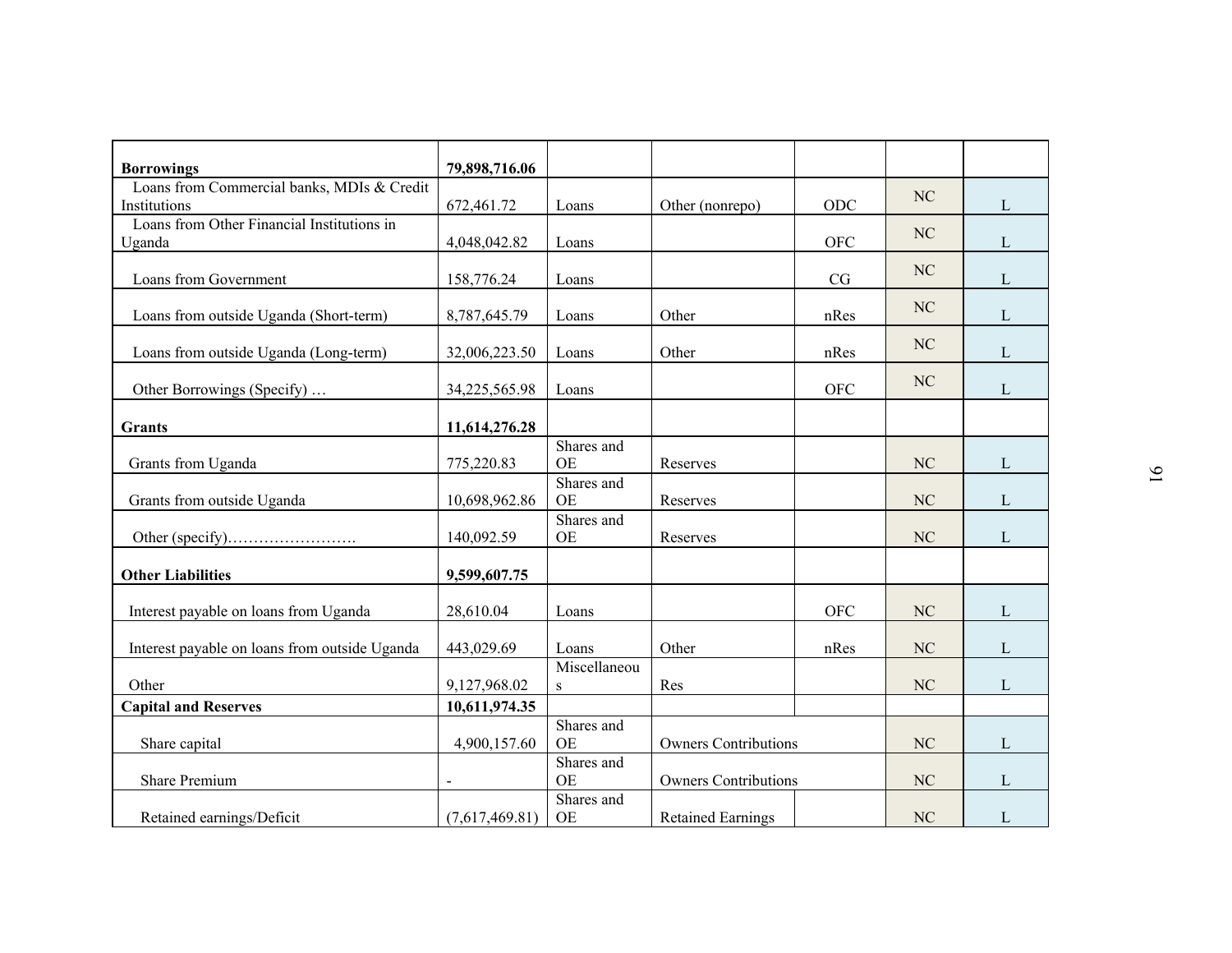|                          |                    | Shares and              |                     |          |             |
|--------------------------|--------------------|-------------------------|---------------------|----------|-------------|
| Current year profit/loss | 4, 161, 347. 37    | $\mathrm{OE}$           | Current Year Result | $\rm NC$ | $\mathbf L$ |
| Other reserves           | 9,167,939.20       | Shares and<br>$\rm{OE}$ | Reserves            | $\rm NC$ | $\mathbf L$ |
| <b>Total Liabilities</b> | 128,657,094.3<br>9 |                         |                     |          |             |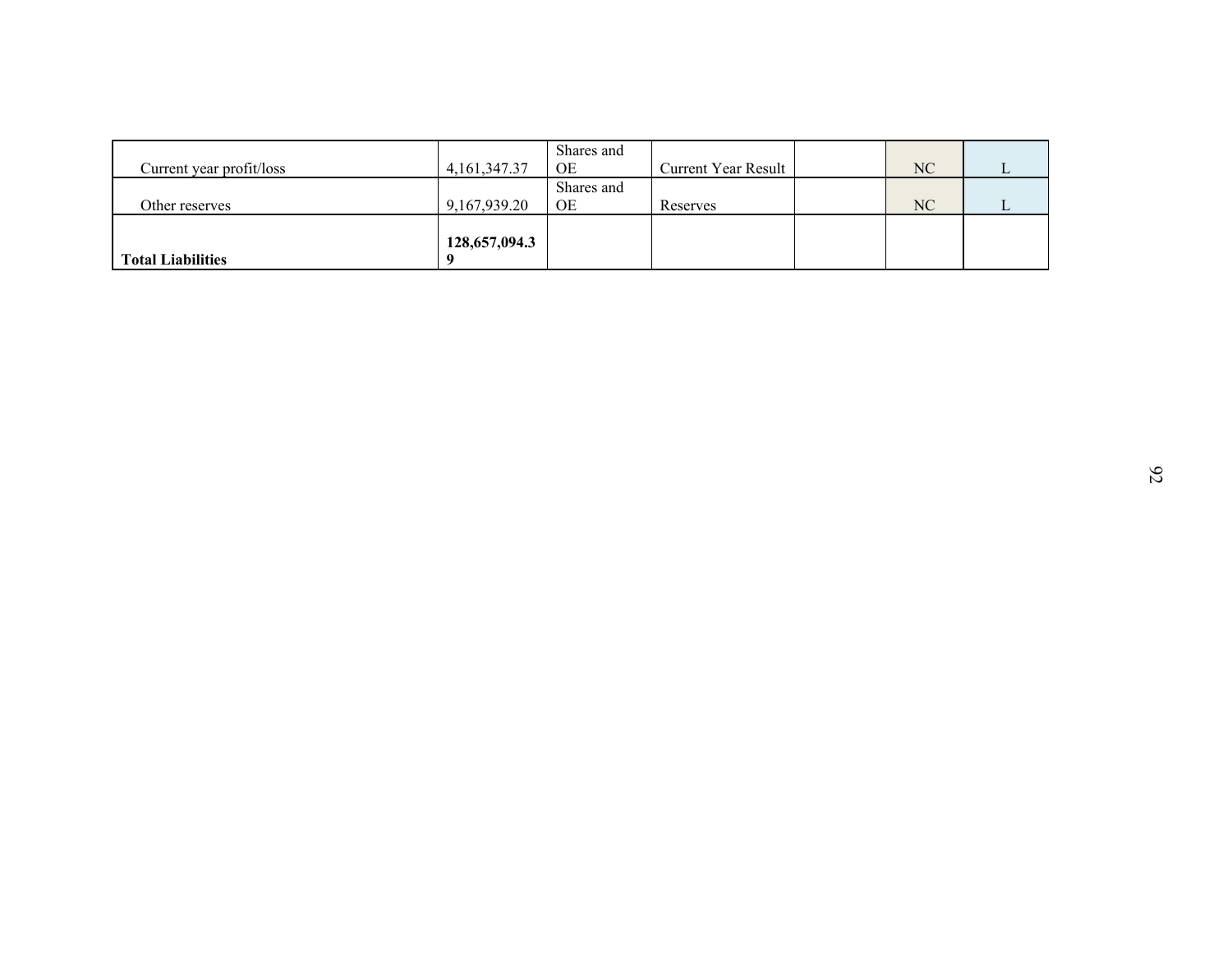|                                   |          |                           | <b>APPENDIX VIII. FOREX Bureau Consolidated Balance Sheet with Mapping</b> |              |                      |                       |
|-----------------------------------|----------|---------------------------|----------------------------------------------------------------------------|--------------|----------------------|-----------------------|
|                                   |          |                           |                                                                            |              |                      |                       |
| <b>FX 100 - FOREX BUREAUS</b>     |          |                           |                                                                            |              |                      |                       |
|                                   |          | Instrument                | Instrument<br>Subcomp.                                                     | Counter-part | $\rm NC$ or $\rm FC$ | A or L                |
| <b>CONSOLIDATED BALANCE SHEET</b> | $Mar-14$ |                           |                                                                            |              |                      |                       |
| (Figures in billions(Ushs)        |          |                           |                                                                            |              |                      |                       |
| <b>ASSETS</b>                     |          |                           |                                                                            |              |                      |                       |
| Cash                              | 39.44    |                           |                                                                            |              |                      |                       |
| (a) Local Currency                | 21.02    | Cur                       |                                                                            |              | NC                   | $\mathbf{A}$          |
| (b) Foreign Currency              | 18.42    | Cur                       |                                                                            |              | FC                   | $\mathbf{A}$          |
| <b>Balances at Bank</b>           |          |                           |                                                                            |              |                      |                       |
|                                   | 31.81    |                           |                                                                            |              |                      |                       |
| (a) Local Currency                | 11.86    | TDeps                     |                                                                            | $ODC$        | NC                   | $\mathbf{A}$          |
| (b) Foreign Currency              | 19.95    | TDeps                     |                                                                            | ODC          | FC                   | $\mathbf{A}$          |
| Debtors                           | 6.54     | Settlement                |                                                                            | oRes         | NC                   | $\mathbf{A}$          |
| Prepayments                       | 1.36     | Tcred                     |                                                                            | oRes         | NC                   | $\mathbf{A}$          |
| <b>Fixed Assets</b>               |          |                           |                                                                            |              | NC                   |                       |
|                                   | 6.14     | Nonfinancial              | <b>Fixed Assets</b>                                                        |              |                      | $\mathbf{A}$          |
| Other Assets                      | 7.64     | Miscellaneou<br>${\bf S}$ | Res                                                                        |              | NC                   | $\boldsymbol{\rm{A}}$ |
| <b>Total Assets</b>               |          |                           |                                                                            |              |                      |                       |
|                                   | 92.93    |                           |                                                                            |              |                      |                       |
| <b>LIABILITIES</b>                |          |                           |                                                                            |              |                      |                       |
| Borrowings                        |          |                           |                                                                            |              |                      |                       |
|                                   | 2.47     | Loans                     | Other                                                                      | $\rm ODC$    | $\rm NC$             | L                     |
| Directors' loans                  | 27.09    | Loans                     |                                                                            | oRes         | NC                   | L                     |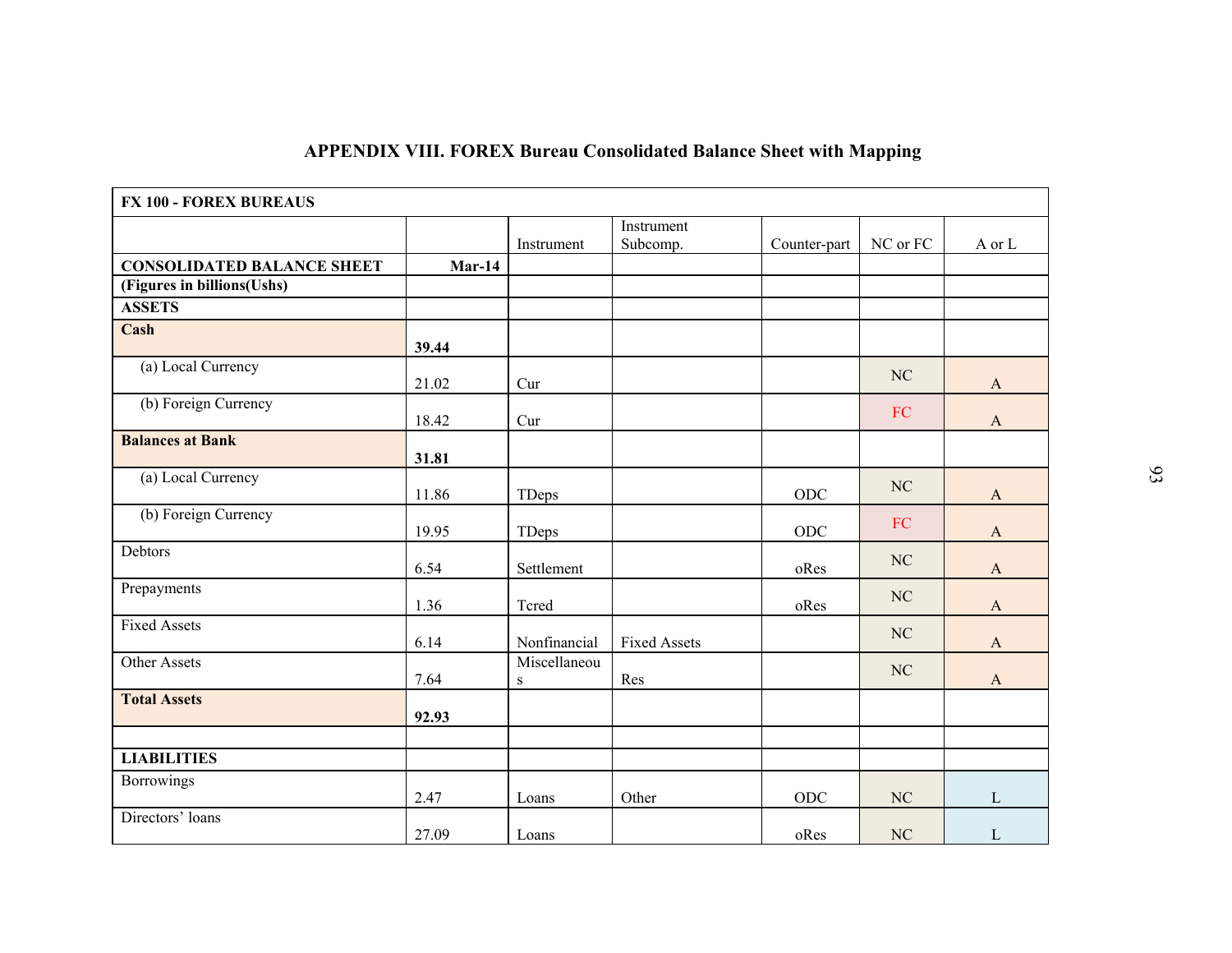| 15.44 | S                                                                         | Res                                                                                               |                                                                              | NC       | $\mathbf L$                      |
|-------|---------------------------------------------------------------------------|---------------------------------------------------------------------------------------------------|------------------------------------------------------------------------------|----------|----------------------------------|
|       |                                                                           |                                                                                                   |                                                                              |          |                                  |
|       |                                                                           |                                                                                                   | oRes                                                                         |          | $\mathbf{L}$                     |
|       |                                                                           |                                                                                                   |                                                                              |          |                                  |
|       | S.                                                                        |                                                                                                   |                                                                              |          | $\mathbf{L}$                     |
|       |                                                                           |                                                                                                   |                                                                              |          |                                  |
|       |                                                                           |                                                                                                   |                                                                              |          |                                  |
|       |                                                                           |                                                                                                   |                                                                              |          |                                  |
|       |                                                                           |                                                                                                   |                                                                              |          |                                  |
|       |                                                                           |                                                                                                   |                                                                              |          | $\mathbf{L}$                     |
|       |                                                                           |                                                                                                   |                                                                              |          |                                  |
|       |                                                                           |                                                                                                   |                                                                              |          | $\mathbf{L}$                     |
|       | Shares and                                                                |                                                                                                   |                                                                              |          |                                  |
| 27.98 | <b>OE</b>                                                                 | <b>Retained Earnings</b>                                                                          |                                                                              | $\rm NC$ | $\mathbf{L}$                     |
|       | Shares and                                                                |                                                                                                   |                                                                              |          |                                  |
|       |                                                                           |                                                                                                   |                                                                              |          | $\mathbf{L}$                     |
|       |                                                                           |                                                                                                   |                                                                              |          |                                  |
|       |                                                                           |                                                                                                   |                                                                              |          |                                  |
|       |                                                                           |                                                                                                   |                                                                              |          |                                  |
|       |                                                                           |                                                                                                   |                                                                              |          |                                  |
|       |                                                                           |                                                                                                   |                                                                              |          |                                  |
|       |                                                                           |                                                                                                   |                                                                              |          |                                  |
|       | 2.35<br>1.04<br>48.39<br>14.04<br>2.21<br>0.31<br>44.53<br>92.93<br>92.93 | Miscellaneou<br>Tcred<br>Miscellaneou<br>Shares and<br><b>OE</b><br>Shares and<br>OE<br><b>OE</b> | Res<br><b>Owners Contributions</b><br><b>Current Year Result</b><br>Reserves |          | NC<br>NC<br>NC<br>NC<br>$\rm NC$ |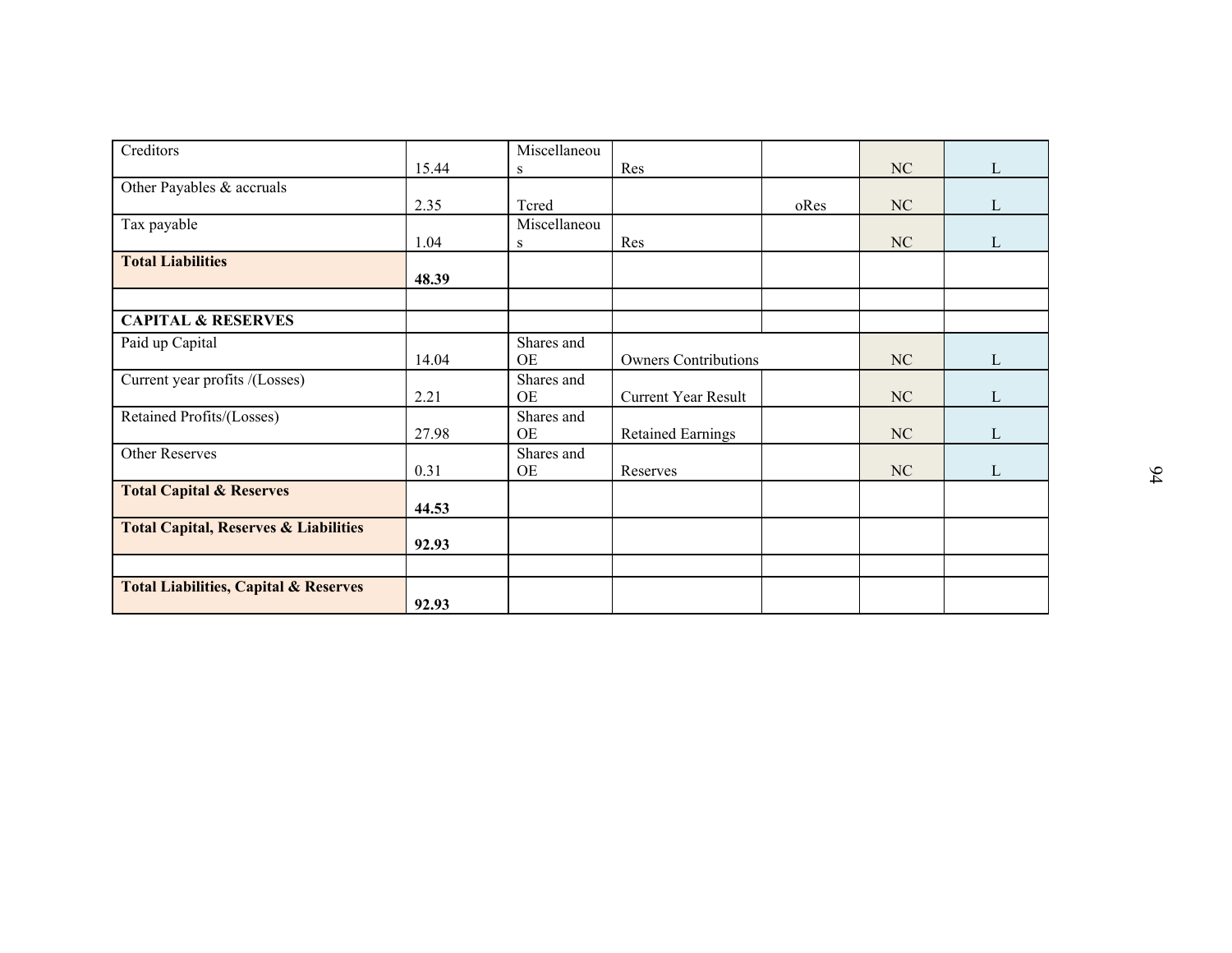| <b>Instrument</b>              |                                                        |  |
|--------------------------------|--------------------------------------------------------|--|
| Currency                       | Currency                                               |  |
| TDeps                          | Transferrable deposits                                 |  |
| TDeps ex BM                    | Transferrable deposits excluded from broad money       |  |
| ODeps                          | Other deposits                                         |  |
| ODeps ex BM                    | Other deposits excluded from broad money               |  |
| Secs                           | Securities other than shares                           |  |
| Secs ex BM                     | Securities other than shares excluded from broad money |  |
| Loans                          | Loans                                                  |  |
| <b>Shares</b>                  | Shares and other equity                                |  |
| Ins TR                         | Insurance technical reserves                           |  |
| Derivs                         | Derivatives                                            |  |
| Tcred                          | Trade credits and advances                             |  |
| Provisions                     | Provisions                                             |  |
| Depreciation                   | Depreciation                                           |  |
| Consolidation                  | Consolidation adjustment for headquarters and branches |  |
| Dividends                      | Dividends receivable                                   |  |
| Settlement                     | Settlement accounts                                    |  |
| Oth AR                         | Other accounts receivable                              |  |
| Miscellaneous                  | Miscellaneous asset items                              |  |
| Nonfinancial                   | Nonfinancial assets                                    |  |
| Shares and OE                  | Shares and other equity                                |  |
| <b>Instrument subcomponent</b> |                                                        |  |
| ReqRes                         | Required reserves                                      |  |
| Repo                           | Repurchase agreement                                   |  |
| Bank restructuring             | Bank restructuring agencies                            |  |
| Gov Lending Funds              | Government lending funds                               |  |
| Counterpart funds              | Counterpart funds                                      |  |
| Oth                            | Other                                                  |  |
| Collection process             | Items in the process of collection                     |  |
| <b>Fixed assets</b>            | Fixed assets                                           |  |
| Other Nonfin                   | Other nonfinancial assets                              |  |
| HH Equity in Life Ins          | Household equity in life insurance                     |  |

Premiums Premiums Res Residents

Retained earnings Retained earnings Current year result Current year result

Valuation adjustment Valuation adjustment

Owners contributions Funds contributed by owners

Reserves General and special reserves

# **APPENDIX IX. Abbreviations Used in Mapping Tables**